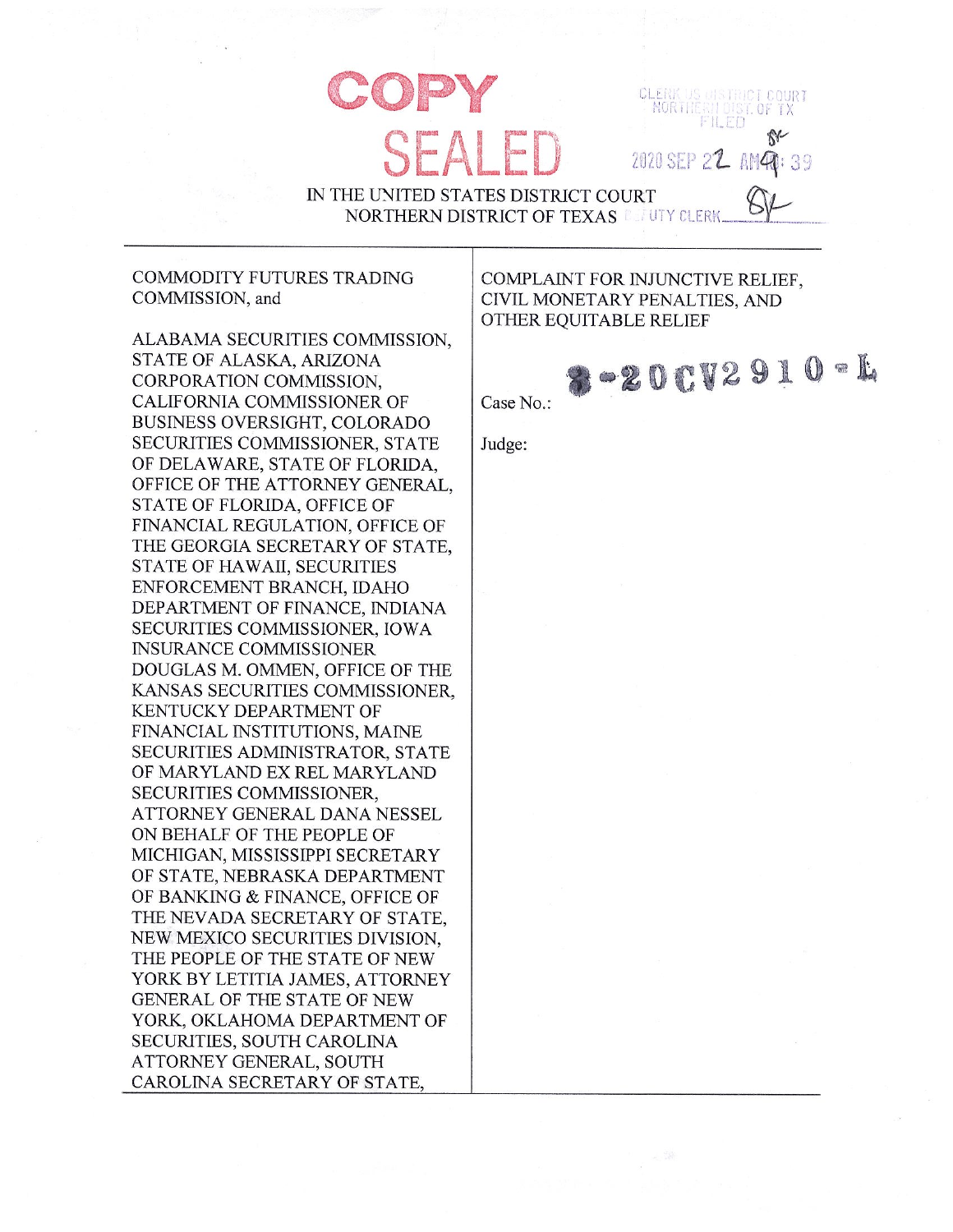SOUTH DAKOTA DEPARTMENT OF LABOR & REGULATION, DIVISION OF INSURANCE, COMMISSIONER OF THE TENNESSEE DEPARTMENT OF COMMERCE AND INSURANCE, STATE OF TEXAS, WASHINGTON STATE DEPARTMENT OF FINANCIAL INSTITUTIONS, WEST VIRGINIA SECURITIES COMMISSION, AND STATE OF WISCONSIN.

Plaintiffs,

v.

TMTE, INC. a/k/a METALS.COM, CHASE METALS, INC., CHASE METALS, LLC, BARRICK CAPITAL, INC., LUCAS THOMAS ERB a/k/a LUCAS ASHER a/k/a LUKE ASHER, and SIMON BATASHVILI,

Defendants;

and

TOWER EQUITY, LLC,

Relief Defendant.

Plaintiffs Commodity Futures Trading Commission ("CFTC" or "Commission"),

Alabama Securities Commission ("State of Alabama"), State of Alaska ("State of Alaska"), Arizona Corporation Commission ("State of Arizona"), California Commissioner of Business Oversight ("State of California"), Colorado Securities Commissioner ("State of Colorado"), State of Delaware ("State of Delaware"), State of Florida, Office of the Attorney General and State of Florida, Office of Financial Regulation (collectively "State of Florida"), Office of the Georgia Secretary of State ("State of Georgia"), State of Hawaii, Securities Enforcement Branch (State of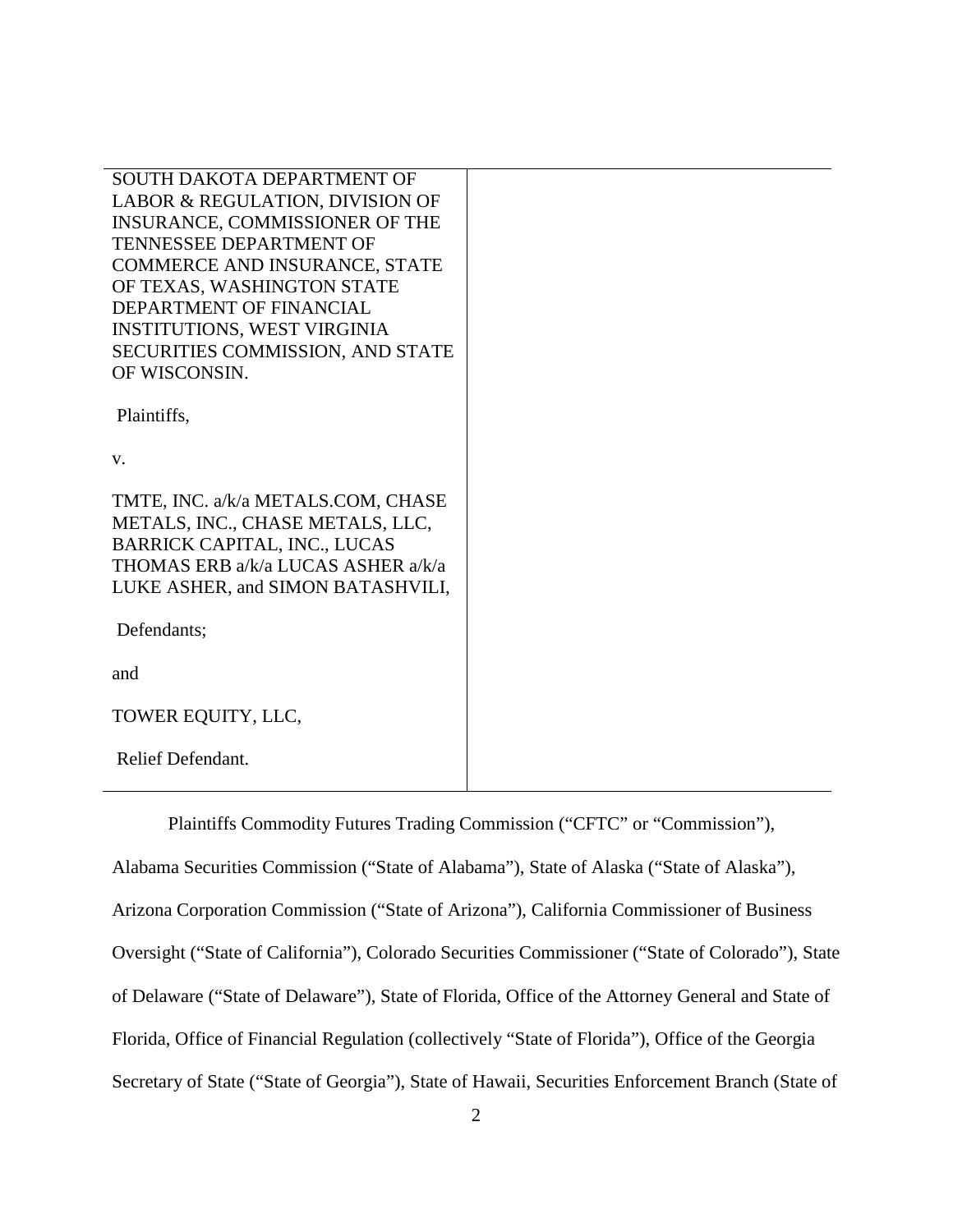Hawaii"), Idaho Department of Finance ("State of Idaho"), Indiana Securities Commissioner ("State of Indiana"), Iowa Insurance Commissioner Douglas M. Ommen ("State of Iowa"), Office of the Kansas Securities Commissioner ("State of Kansas"), Kentucky Department of Financial Institutions ("Commonwealth of Kentucky"), Maine Securities Administrator ("State of Maine"), State of Maryland Ex Rel the Maryland Securities Commissioner ("State of Maryland"), Attorney General Dana Nessel on Behalf of the People of Michigan ("People of Michigan"), Mississippi Secretary of State ("State of Mississippi"), Nebraska Department of Banking & Finance ("State of Nebraska"), Office of the Nevada Secretary of State ("State of Nevada"), New Mexico Securities Division ("State of New Mexico"), The People of the State of New York by Letitia James, Attorney General of the State of New York ("State of New York"), Oklahoma Department of Securities ("State of Oklahoma"), South Carolina Attorney General and South Carolina Secretary of State ("State of South Carolina") South Dakota Department of Labor & Regulation, Division of Insurance ("State of South Dakota"), Commissioner of the Tennessee Department of Commerce and Insurance ("State of Tennessee"), State of Texas ("State of Texas"), Washington State Department of Financial Institutions ("State of Washington"), West Virginia Securities Commission ("State of West Virginia"), and State of Wisconsin ("State of Wisconsin") (collectively "the States"), by and through their undersigned attorneys, hereby allege as follows:

#### **I. SUMMARY**

1. From at least September 1, 2017 through the present ("Relevant Period"), Defendants TMTE, Inc., d/b/a Metals.com, Chase Metals, LLC, Chase Metals, Inc., (collectively "Metals"), Barrick Capital, Inc. ("Barrick") and their principals, Lucas Asher a/k/a Lucas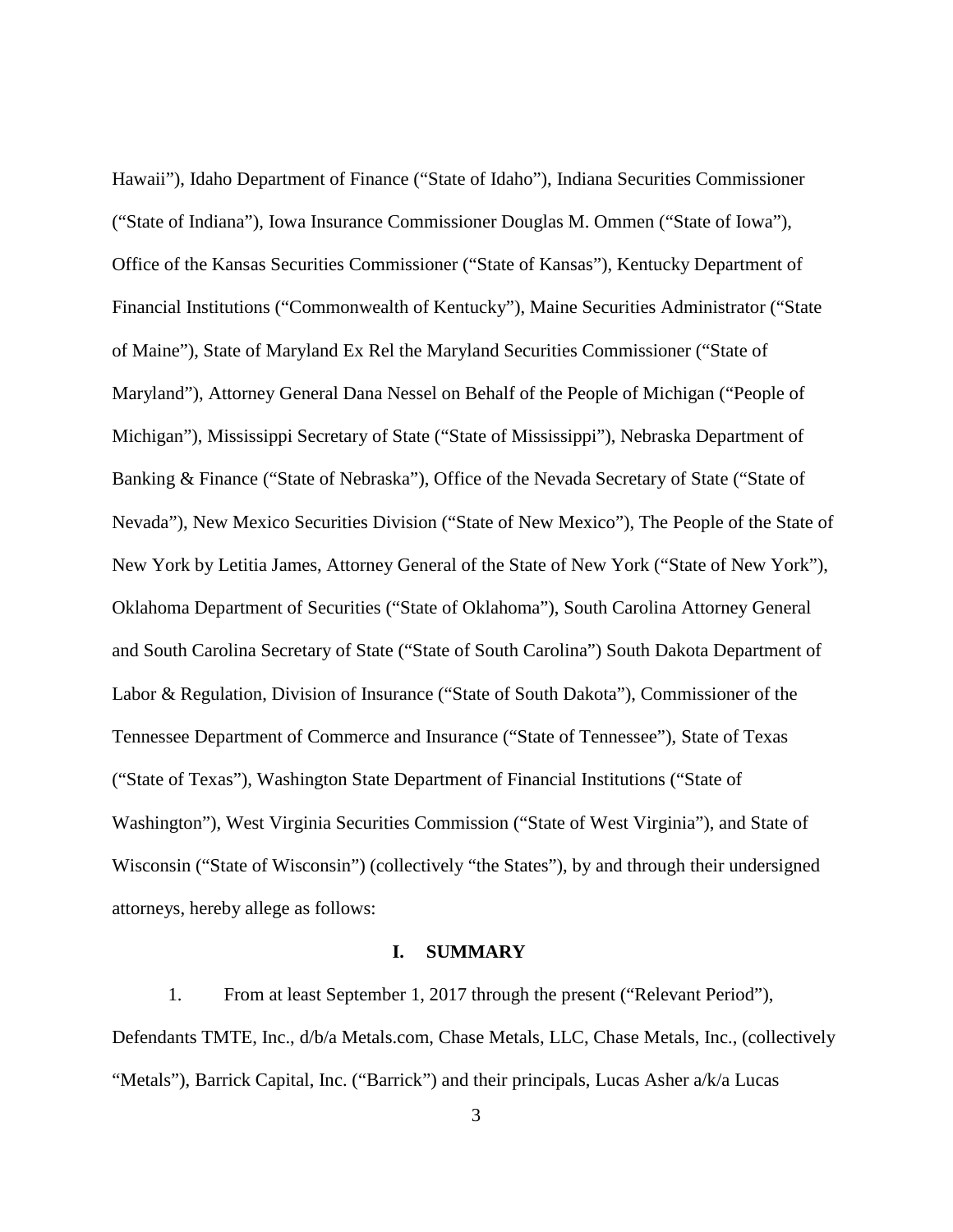Thomas Erb a/k/a Luke Asher ("Asher"), and Simon Batashvili ("Batashvili") (collectively "Defendants") have engaged and continue to engage in a fraudulent scheme to defraud at least 1,600 persons throughout the United States into purchasing gold and silver bullion ("Precious Metals Bullion").

2. Metals and Barrick are a common enterprise. Batashvili and Asher used both Metals and Barrick to perpetuate the fraudulent scheme.

3. Defendants targeted a vulnerable population of mostly elderly or retirement-aged persons with little experience in Precious Metals Bullion. By making material misrepresentations and omissions, Defendants deceived investors into purchasing Precious Metals Bullion at prices averaging from 100% to over 300% over the base melt value or spot price of the Precious Metals Bullion ("Prevailing Market Price").

4. Defendants' scam is particularly egregious because they preyed on persons between 60 and 90 years of age and swindled them out of their retirement funds by charging them fraudulent prices to purchase Precious Metals Bullion.

5. Defendants deceived at least 1,300 elderly investors into transferring funds from their retirement savings, including funds from liquidating securities, to self-directed individual retirement accounts ("SDIRAs") to purchase Precious Metals Bullion. Defendants deceived elderly investors into investing in Precious Metals Bullion by misrepresenting the operation, risks, and safety of investors' retirement savings. Defendants also fraudulently induced by telephone over 300 elderly and retirement-aged investors to purchase Precious Metals Bullion with cash or credit ("Cash Account").

6. Defendants directed SDIRA and Cash Account investors to purchase specific

4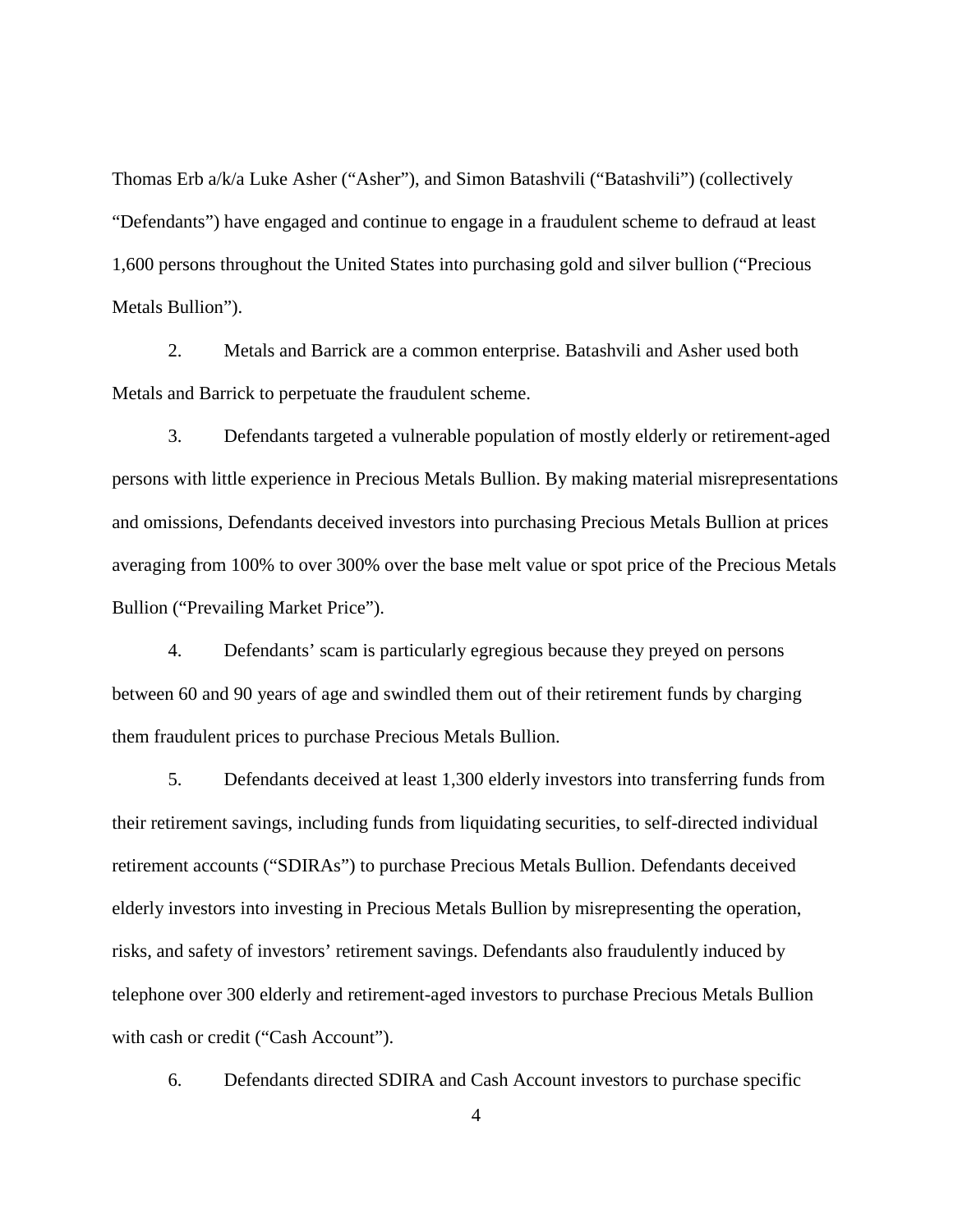Precious Metals Bullion at grossly inflated prices that bore no relationship to the Prevailing Market Price. Defendants did not disclose the actual value of the Precious Metals Bullion and instead provided investors with invoices showing exorbitant and unreasonable prices.

7. Metals provided investors with customer agreements and failed to disclose that what it charged investors vastly exceeded what Metals represented to investors. In fact, none of the actual charges on Metals' fraudulently overpriced Precious Metals Bullion fell within the substantially lower range of charges represented to investors.

8. Defendants falsely represented that Precious Metals Bullion were a safe and conservative investment and that investors would not lose their funds. Contrary to these representations, Defendants failed to disclose to SDIRA and Cash Account investors that their undisclosed, excessive, and unreasonable charges resulted in investors suffering substantial losses on the purchase of Precious Metals Bullion from Defendants.

9. Contrary to Defendants' material misrepresentations and omissions, Defendants knew or had a reckless disregard for the truth that virtually every one of their SDIRA and Cash Account investors during the Relevant Period lost the majority of the funds invested in fraudulently overpriced Precious Metals Bullion.

10. Defendants perpetuated their fraudulent scheme by making additional misrepresentations and omissions to SDIRA and Cash Account investors who purchased Precious Metals Bullion. Defendants falsely told investors who questioned the grossly inflated cost of the Precious Metals Bullion after purchase that the Precious Metals Bullion were exclusive and collectible numismatic or semi-numismatic precious metals that carried a premium far above the base melt value of the Precious Metals Bullion. These statements were false

5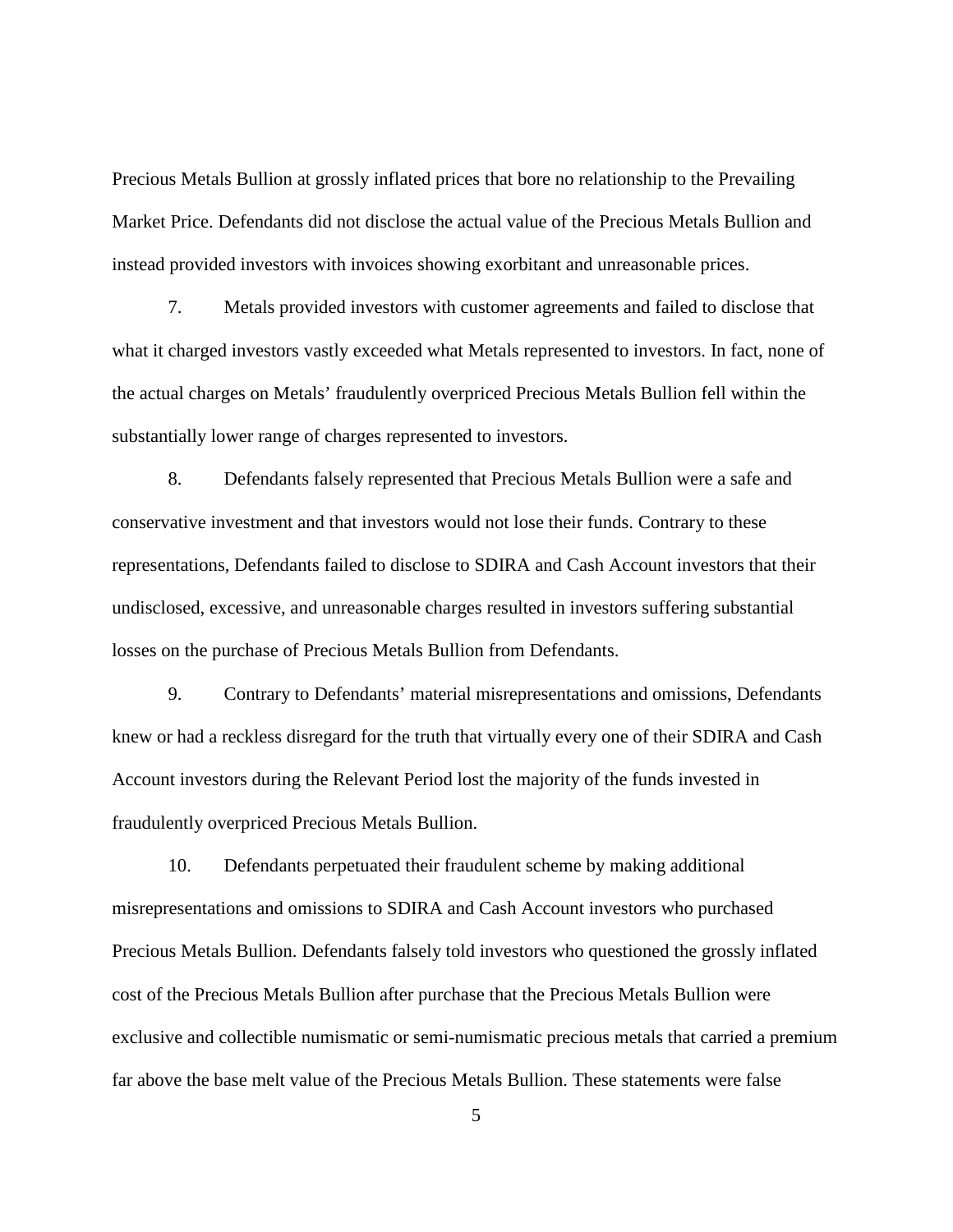because the Precious Metals Bullion were not numismatic or semi-numismatic precious metals. The Precious Metals Bullion were worth significantly less than the value Defendants misrepresented to investors because it carried no additional premium over the Prevailing Market Price.

11. As a result of their fraudulent scheme, Defendants have solicited and received over \$140 million in retirement savings, and over \$45 million in Cash Accounts. All of the investors' funds were deposited into bank accounts owned and controlled by the Defendants. Defendants defrauded investors into using over ninety percent of the received funds to purchase fraudulently overpriced Precious Metals Bullion.

12. During the Relevant Period, Asher and Batashvili committed the acts and/or omissions alleged herein both in their individual capacity, and also within the course and scope of their employment, agency, or office with Metals and Barrick. Metals and Barrick are therefore liable under Section  $2(a)(1)(B)$  of the Commodity Exchange Act ("CEA"), 7 U.S.C. §  $2(a)(1)(B)$ (2018), and CFTC Regulation 1.2, 17 C.F.R. § 1.2 (2019), as principals for Asher's and Batashvili's violations of the CEA, CFTC Regulations, and the laws of the various States as alleged herein.

13. Accordingly, pursuant to Sections 6c and 6d(1) of the CEA, 7 U.S.C. § 13a-1 (2018) and 7 U.S.C. § 13a-2(1) (2018), the CFTC and States bring this action to enjoin Defendants' unlawful acts and practices, to compel their compliance with the CEA, CFTC Regulations, and State law, and to enjoin them from engaging in any commodity-related activity, as set forth below. In addition, Plaintiffs seek civil monetary penalties for each violation of the CEA, CFTC Regulations, and State law and remedial ancillary relief, including, but not limited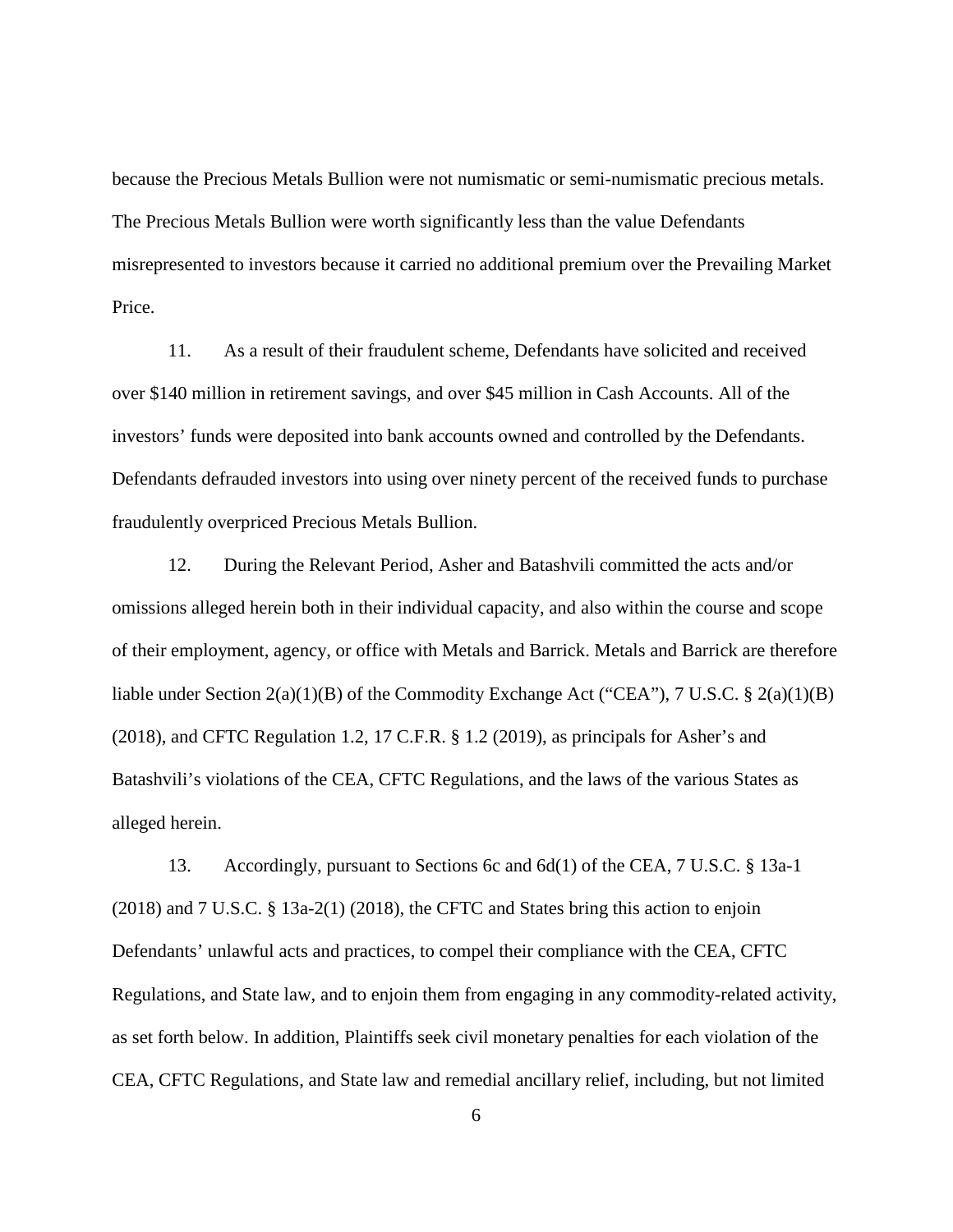to, trading and registration bans, restitution, disgorgement, rescission, pre- and post-judgment interest, and such other relief as the Court may deem necessary and appropriate. Plaintiffs also request that the Court order Relief Defendant Tower Equity, LLC to disgorge funds that it received from Defendant's illegal activities and in which it has no legitimate interest.

14. By virtue of this conduct, and as more fully set forth below, Defendants have engaged, are engaging, and/or are about to engage in violations of the anti-fraud provisions of the CEA, Section  $6(c)(1)$  of the CEA, 7 U.S.C. § 9(1) (2018), and CFTC Regulation 180.1(a)(1)-(3), 17 C.F.R. § 180.1(a)(1)-(3) (2019), and the laws of the States.

15. Unless restrained and enjoined by the Court, Defendants are likely to continue engaging in the acts and practices alleged in this Complaint or in similar acts and practices, and funds they have obtained fraudulently may be misappropriated or otherwise dissipated.

## **II. JURISDICTION AND VENUE**

16. This Court has subject matter jurisdiction over this action under 28 U.S.C. § 1331 (2018) (federal question jurisdiction) and 28 U.S.C. § 1345 (2018) (district courts have original jurisdiction over civil actions commenced by the United States or by any agency expressly authorized to sue by Act of Congress). Section 6c(a) of the CEA, 7 U.S.C. § 13a-1(a) (2018), authorizes the CFTC to seek injunctive and other relief against any person whenever it appears to the CFTC that such person has engaged, is engaging, or is about to engage in any act or practice constituting a violation of any provision of the CEA or any rule, regulation, or order thereunder.

17. Section 6d(1) of the CEA, 7 U.S.C. § 13a-2(1) (2018), authorizes the States to bring a suit in the district courts of the United States to seek injunctive and other relief against any person whenever it appears to the Attorney General and/or Securities Administrator of a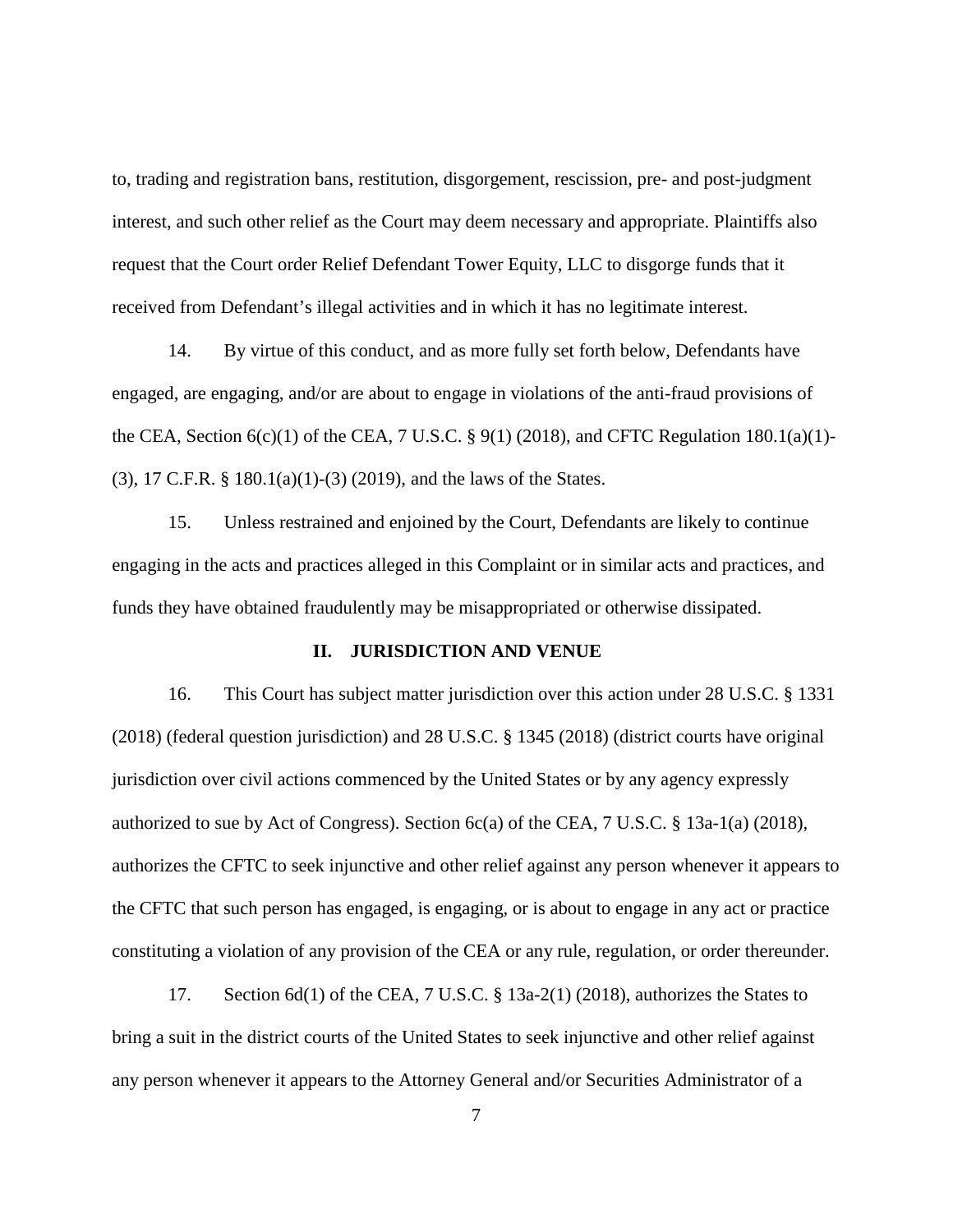State, or such other official that a State may designate, that the interests of the residents of the State have been, are being, or may be threatened or adversely affected because of violations of the CEA or CFTC Regulations. The acts and omissions in violation of the CEA occurred within each and every one of the States. Investors from each and every one of the States were materially and substantially harmed by Defendants' violations of the CEA.

18. This Court has supplemental and pendant jurisdiction over the State-law claims of the States pursuant to 28 U.S.C. § 1367(a) (2018).

19. Defendants engaged in the acts and practices described in this Complaint using instrumentalities of interstate commerce, including but not limited to: the use of interstate wires for transfer of funds, U.S. mail, checks, websites, and other interstate electronic communication devices.

20. Venue lies properly in this District pursuant to Section 6c(e) of the CEA, 7 U.S.C. § 13a-1(e) (2018), because Defendants transacted business in this District, and certain of the acts and practices in violation of the CEA, the CFTC Regulations, and State laws occurred, are occurring, or are about to occur within this District, among other places. Venue also lies properly in this District pursuant to 17 U.S.C. § 1391(b)(2) because a substantial part of the events or omissions giving rise to the Plaintiffs' claims occurred in this District.

#### **III. PARTIES**

21. Plaintiff Commodity Futures Trading Commission is an independent federal regulatory agency that is charged by Congress with the administration and enforcement of the CEA and the CFTC Regulations promulgated thereunder.

22. Plaintiff States are authorized under Section 6d(1) of the CEA, 7 U.S.C. § 13a-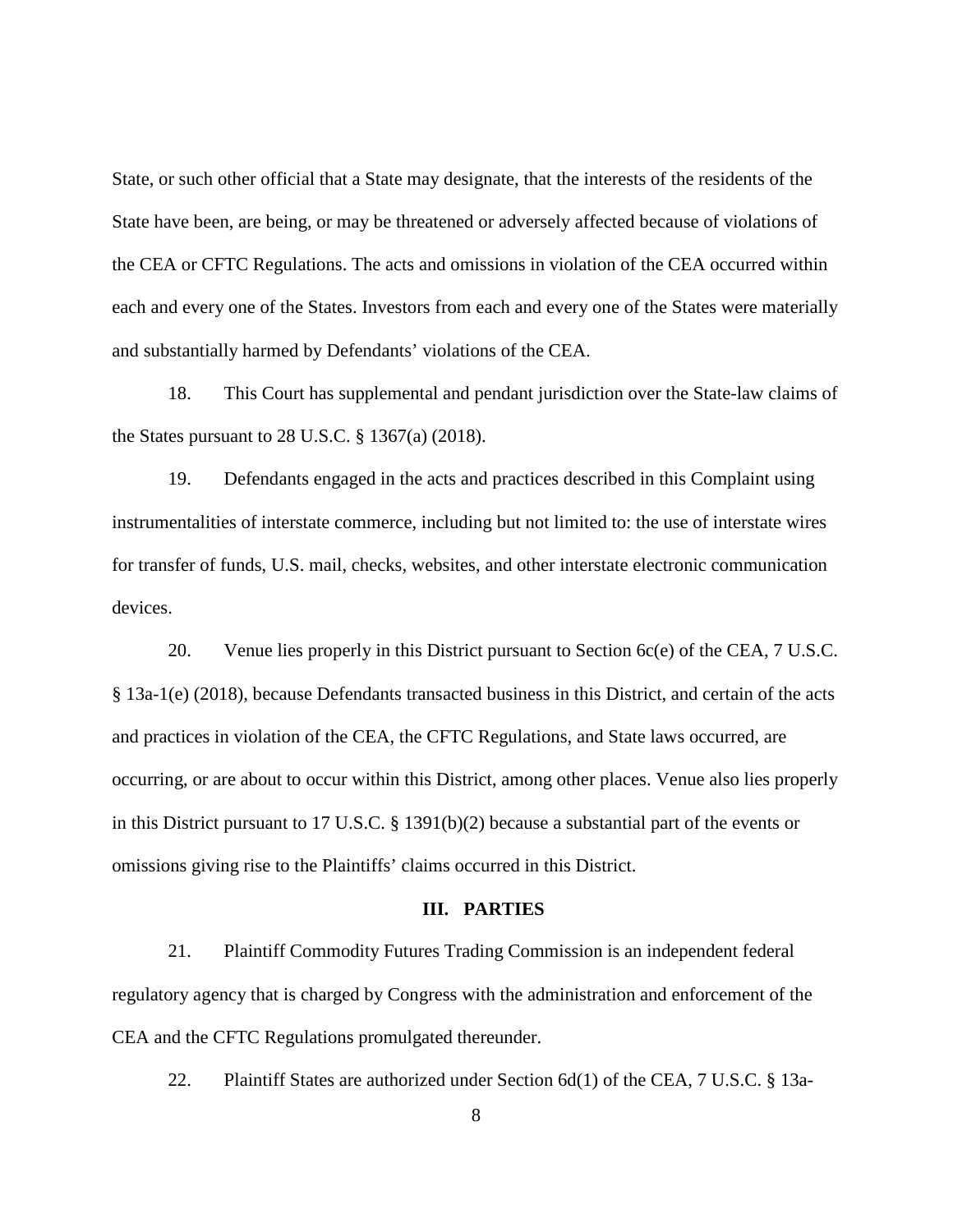2(1) (2018), and their respective State laws, to bring this action on behalf of their State and their citizens to enforce the CEA and CFTC Regulations.

23. Plaintiffs State of Alabama, State of Alaska, State of California, State of Colorado, State of Florida, State of Georgia, Commonwealth of Kentucky, State of Maryland, State of South Carolina, and State of Texas are authorized under their respective State laws, to bring their State law claims on behalf of their State and their citizens to enforce State laws.

24. Defendant TMTE, Inc., d/b/a Metals.com is a Wyoming corporation with its headquarters at 1712 Pioneer Avenue, Suite 2145, Cheyenne, Wyoming. TMTE, Inc. uses or has used the business names Metals.com, Chase Metals, LLC, and Chase Metals, Inc. TMTE has a place of business at 433 N. Camden Drive, Suite 970, Beverly Hills, California and 8383 Wilshire Blvd Suite 700 Beverly Hills, California. TMTE was originally organized as a Wyoming limited liability corporation on April 30, 2008. It converted to a corporation on March 8, 2017, under the name Chase Metals, Inc.

25. Defendant Chase Metals, Inc. is a Wyoming corporation now known as TMTE, Inc. Its headquarters are located at 1712 Pioneer Avenue, Suite 2145, Cheyenne, Wyoming, and it has a place of business at 433 N. Camden Drive, Suite 970, Beverly Hills, California and 8383 Wilshire Blvd, Suite 700, Beverly Hills, California.

26. Defendant Chase Metals, LLC, is a Wyoming limited liability company converted to a Wyoming corporation now known as TMTE, Inc. Its headquarters are located at 1712 Pioneer Avenue, Suite 2145, Cheyenne, Wyoming, and it has a place of business at 433 N. Camden Drive, Suite 970, Beverly Hills, California and 8383 Wilshire Blvd, Suite 700, Beverly Hills, California.

9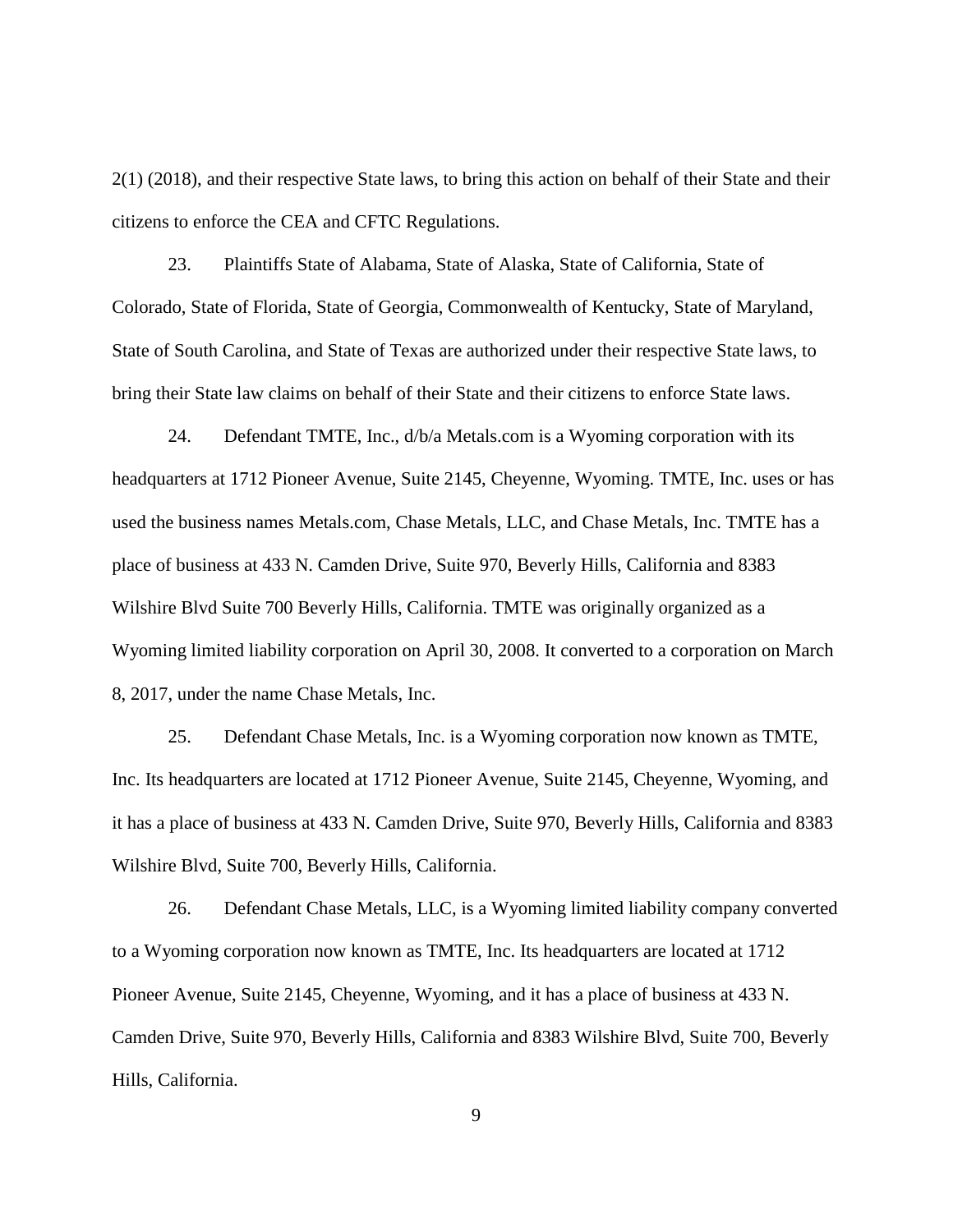27. Defendant Barrick Capital, Inc. is a Delaware corporation incorporated on August 20, 2019. It has a place of business at 8383 Wilshire Blvd., Suite 700, Beverly Hills, California. Barrick shares common ownership, operations, employees, office space, and overnight mail account with Metals.

28. Defendant Simon Batashvili holds himself out as a Founder, Chief Executive Officer, and Principal of Metals. Batashvili is a signatory on Metals' bank accounts, supervises employees, and has authority to hire and fire Metals employees. Batashvili is also a Founder, Owner, Chief Executive Officer, and Principal of Barrick. Batashvili is a signatory on Barrick's bank accounts, supervises employees, and has authority to hire and fire Barrick employees.

29. Defendant Lucas Asher a/k/a Lucas Thomas Erb a/k/a Luke Asher holds himself out as a Founder, Owner, and Principal of Metals. Asher hires employees and supervises Metals' sales representatives or other agents and their solicitation of current and prospective investors. Asher controls the marketing at Metals, including having a website domain for Metals in his name. Asher holds himself out as a Founder, Owner, and Principal of Barrick. Asher controls the marketing at Barrick, including having a website domain for Barrick. Asher hires employees and supervises Barrick's sales representatives or other agents and their solicitation of current and prospective investors.

30. Relief Defendant Tower Equity, LLC ("Tower Equity") is a Wyoming limited liability company formed in June 2013. It has a place of business at 8383 Wilshire Blvd., Beverly Hills, CA 90211. Tower Equity received funds from defrauded investors to which it has no legitimate claim or interest.

10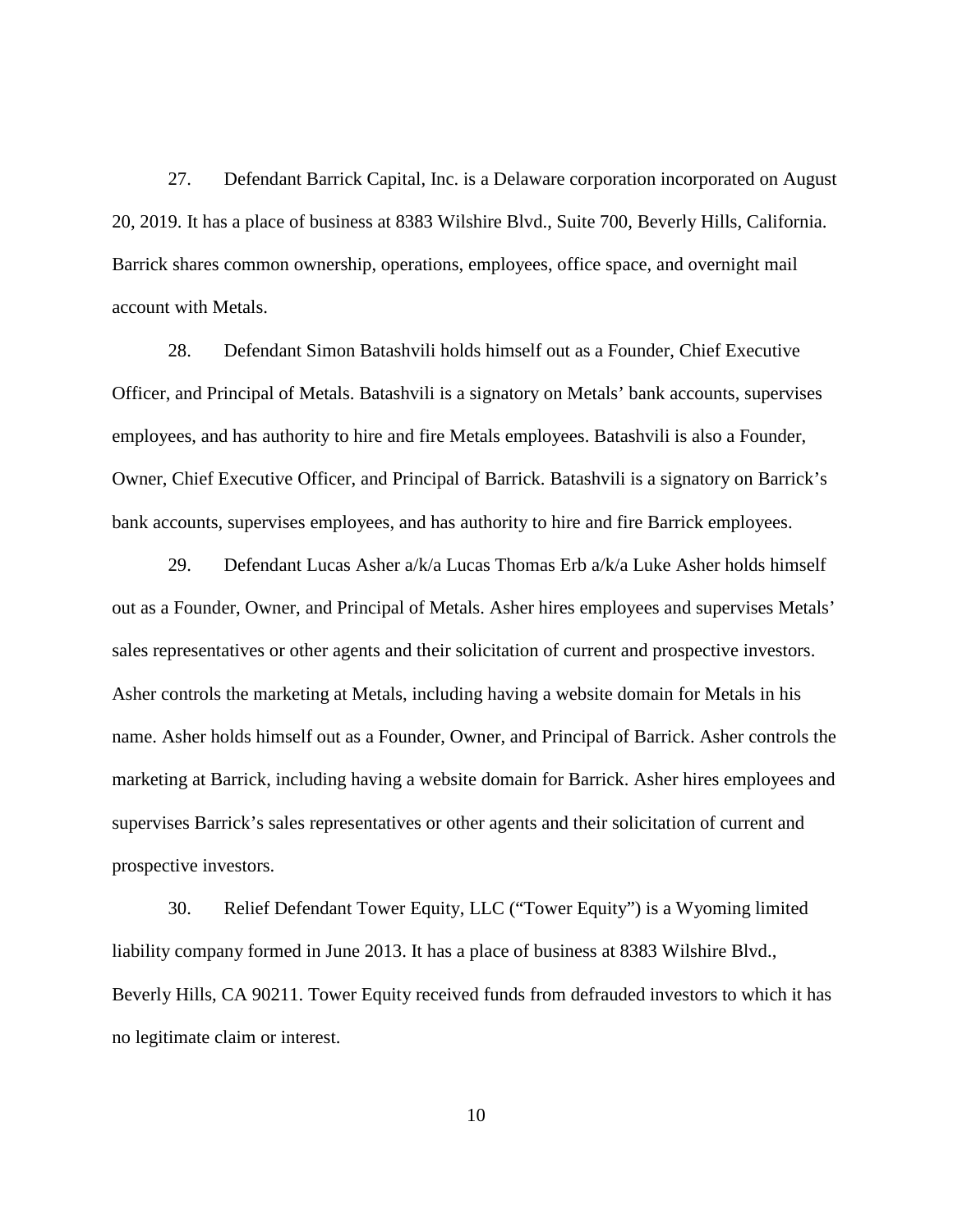### **IV. GENERAL ALLEGATIONS**

### **A. Defendants Defrauded Elderly Investors into Establishing SDIRAs to Purchase Precious Metals Bullion**

31. Defendants, directly and by and through their sales representatives or other agents, targeted a vulnerable population of mostly elderly or retirement-aged persons with little experience in Precious Metals Bullion to open SDIRAs to purchase Precious Metals Bullion. Defendants' solicitations targeted politically conservative and Christian investors. Defendants instructed their sales representatives or other agents to concentrate their solicitations on these persons to gain access to their retirement savings.

32. Defendants, directly and by and through their sales representatives or other agents, instructed their sales representatives or other agents to concentrate their solicitations on elderly or retirement-aged persons to gain access to their retirement savings, including but not limited to, retirement savings held in tax advantaged accounts such as Individual Retirement Accounts; employer sponsored 401(k) and 457(b) plans; Thrift Savings Plans; life insurance; annuities; money market accounts; and other long-term retirement savings vehicles ("Qualified Retirement Savings").

33. Asher and Batashvili each directed the sales representatives or other agents to employ solicitations designed to instill fear in elderly and retirement aged investors and build trust with investors based on representations of political and religious affinity.

34. Defendants placed their advertisements on conservative media and websites.

35. Asher and Batashvili falsely claimed they were friends with a conservative television and radio personality and that the personality recommended buying Precious Metals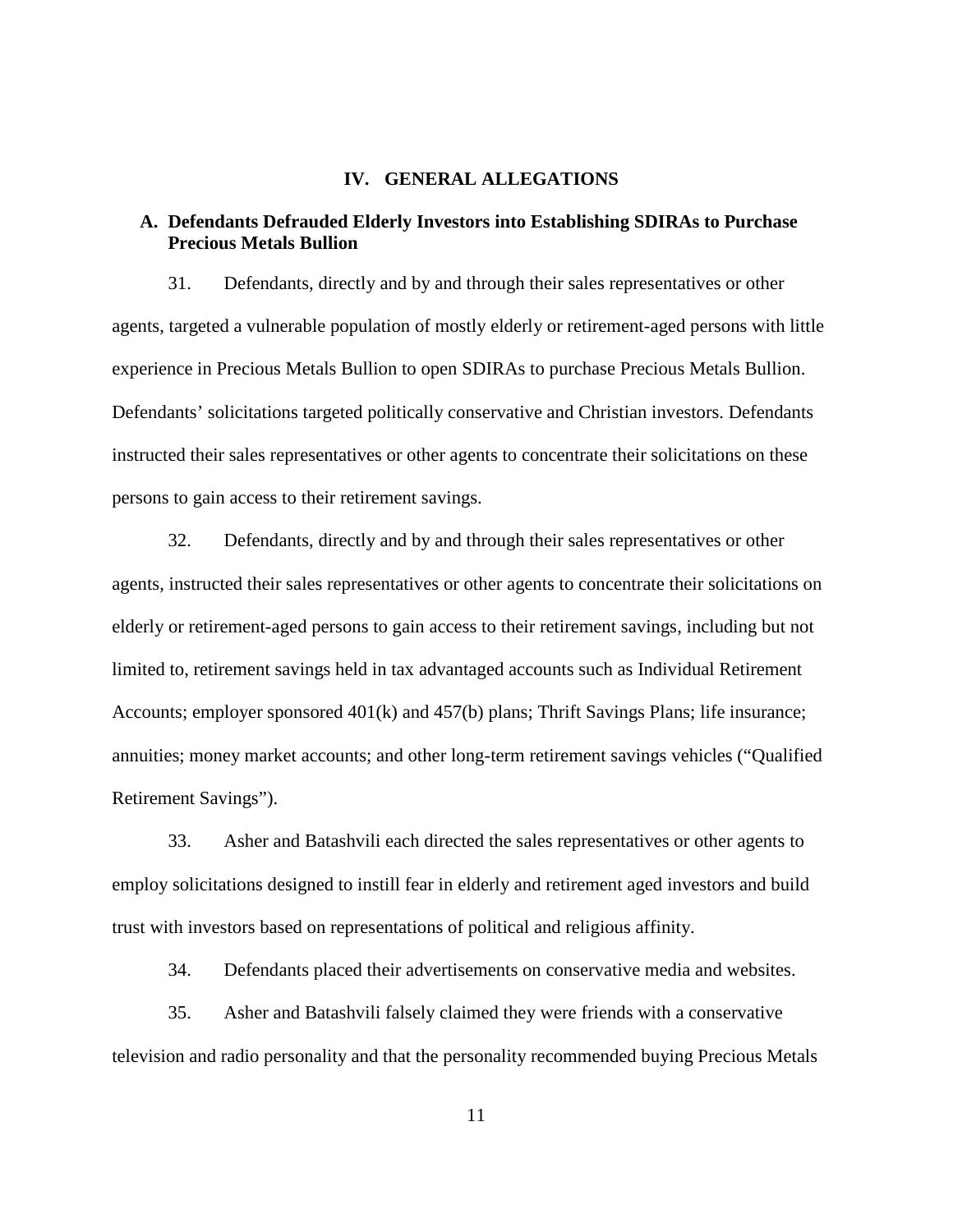Bullion, despite receiving a cease and desist demand from this media personality to stop touting this purported affiliation.

36. Defendants, directly and by and through their sales representatives or other agents, directed investors to open SDIRAs and to transfer funds from their Qualified Retirement Savings to the newly established SDIRAs.

37. Defendants, directly and by and through their sales representatives or other agents, engaged in the business of advising investors to liquidate preexisting Qualified Retirement Savings, including liquidating securities, and transferring those funds to a SDIRA in order to purchase Precious Metals Bullion.

38. Defendants, directly and by and through their sales representatives or other agents, solicited investors through telephonic solicitations, social media solicitations, and through their websites, [http://www.metals.com](http://www.metals.com/) and [http://barrickcapital.com.](http://barrickcapital.com/)

39. During the Relevant Period, Defendants, directly and by and through their sales representatives or other agents, directed at least 1,300 investors to open SDIRAs. These SDIRAs were mostly opened by persons between the ages of sixty and ninety.

40. Metals, directly and by and through its sales representatives or other agents, defrauded persons into opening SDIRAs and transferring Qualified Retirement Savings to those accounts by making material misrepresentations and omissions intended to instill fear in the investors including, but not limited to:

- a. Misrepresenting that the United States government was going to take Qualified Retirement Savings funds in a "Bail-in" to help banks and government programs;
- b. Misrepresenting that IRA custodians are in financial trouble and are likely

12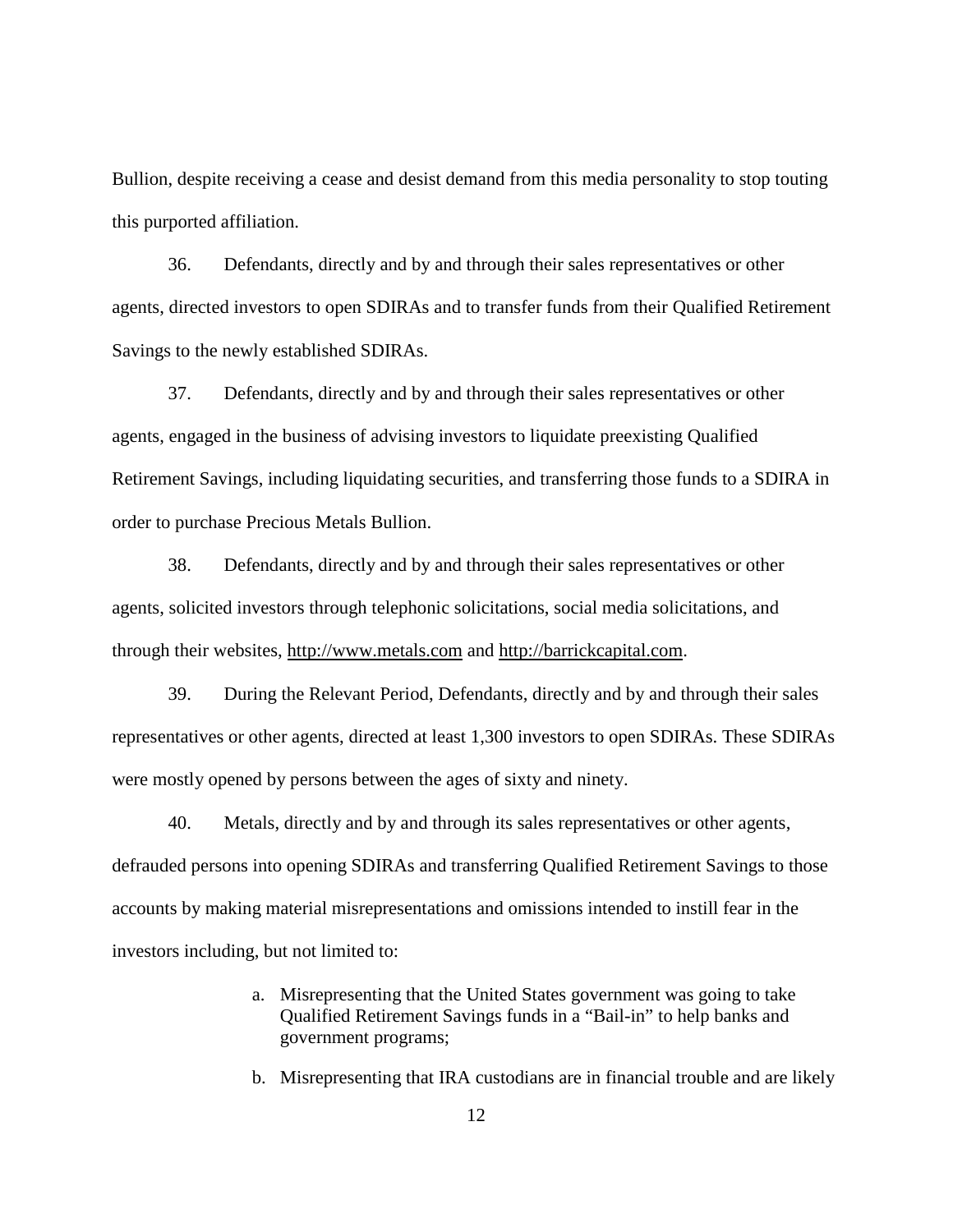to collapse;

- c. Misrepresenting that it is unclear who actually owns the underlying securities in IRA accounts; and
- d. Misrepresenting that the government could seize funds held in Qualified Retirement Savings but could not seize Precious Metals Bullion held in SDIRAs.

41. A large majority of the funds in the SDIRAs were transfers of funds from preexisting Qualified Retirement Savings. During the Relevant Period, Defendants directed investors to use over \$140 million from SDIRAs to purchase fraudulently overpriced Precious Metals Bullion.

42. During the Relevant Period, Defendants instructed investors to send approximately \$5 million to Relief Defendant Tower Equity. Between November 2018 and July 2019, Metals sales representatives or other agents directed at least 11 investors to send funds, by check or wire transfer, to the Tower Equity bank account at Bank of America to purchase Precious Metals Bullion from Metals. Tower Equity has no legitimate claim or interest to the funds that it received as a result of the Defendants' fraudulent conduct.

# **B. Metals Defrauded Elderly Investors to Buy Overpriced Polar Bear Bullion That Bore No Relationship to The Prevailing Market Price**

43. Metals, Asher, and Batashvili, directly and by and through their sales representatives or other agents, solicited investors and sold them gold and silver Precious Metals Bullion at fraudulently inflated prices over the Prevailing Market Price.

44. Silver and gold precious metals are statutorily-defined commodities under Section 1a(9) of the Act, 7 U.S.C. § 1a(9) (2018).

45. The term "bullion" refers to precious metals in the form of bars, ingots, or coins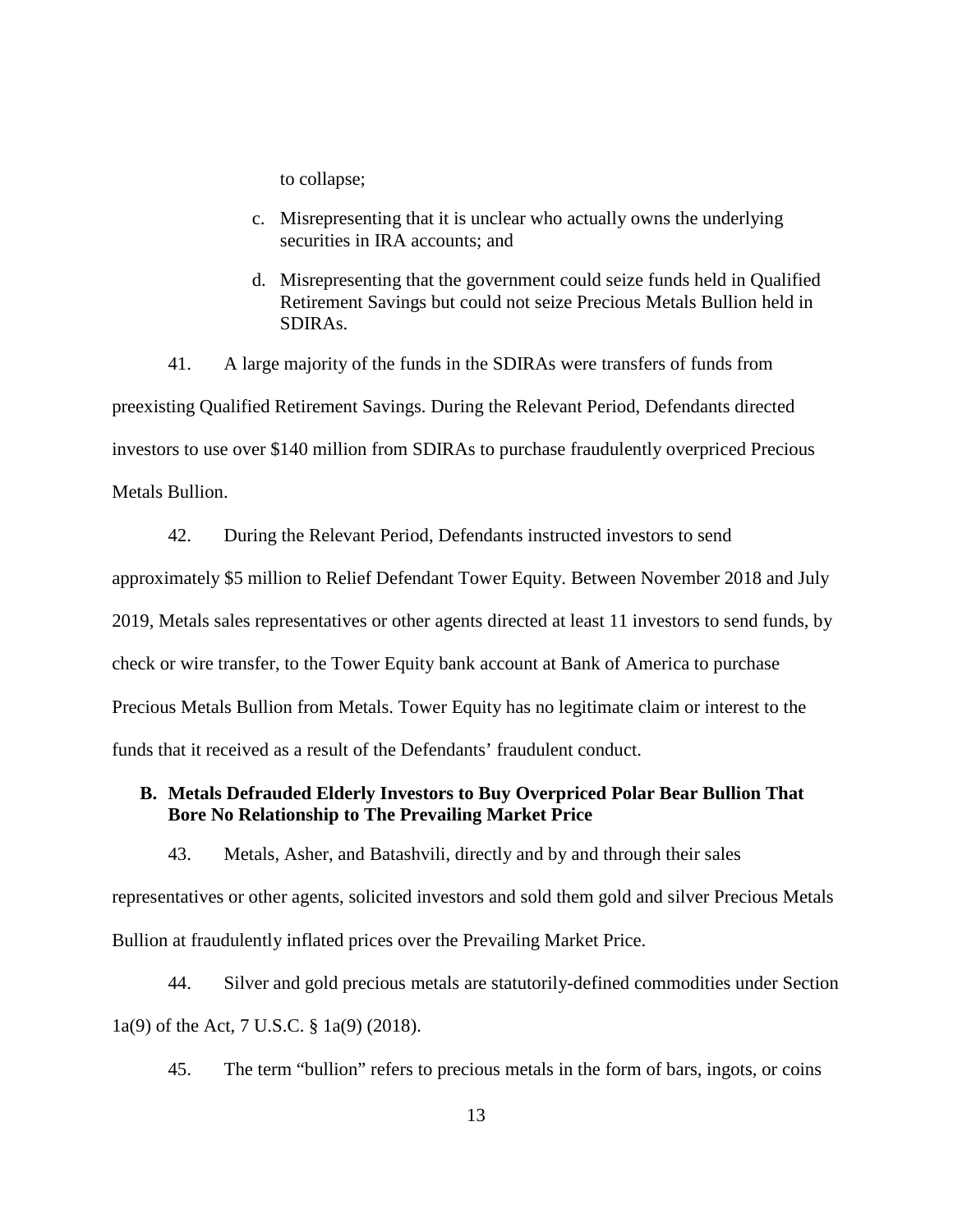in which the value is typically determined by the value of the precious metal content.

46. Metals, Asher, and Batashvili, directly and by and through their sales representatives or other agents, fraudulently solicited and sold Precious Metals Bullion in the form of the following three gold and silver bullion coins (collectively "Polar Bear Bullion"):

a. The 1/2 ounce Silver Royal Canadian Mint Polar Bear Bullion;

b. The 1/10 ounce Gold Royal Canadian Mint Polar Bear Bullion; and

c. The 1/4 ounce Gold British Standard Bullion.

47. The actual value of Polar Bear Bullion is the Prevailing Market Price of the gold and silver precious metal contained in the Precious Metals Bullion coins.

48. Metals, directly and by and through their sales representatives or other agents, failed to disclose the markup charged to customers over the Prevailing Market Price ("Markups").

49. Metals, directly and by and through their sales representatives or other agents, charged investors undisclosed excessive Markups on Polar Bear Bullion that bore no reasonable relation to the Prevailing Market Price.

50. Metals, directly and by and through their sales representatives or other agents, failure to disclose unreasonable and excessive Markups on Polar Bear Bullion is a material undisclosed fact which prevented investors from making an informed decision on purchasing Polar Bear Bullion.

51. Metals, directly and by and through their sales representatives or other agents, failed to disclose to SDIRA and Cash Account investors that the fraudulently over-priced Polar Bear Bullion at the time of purchase averaged: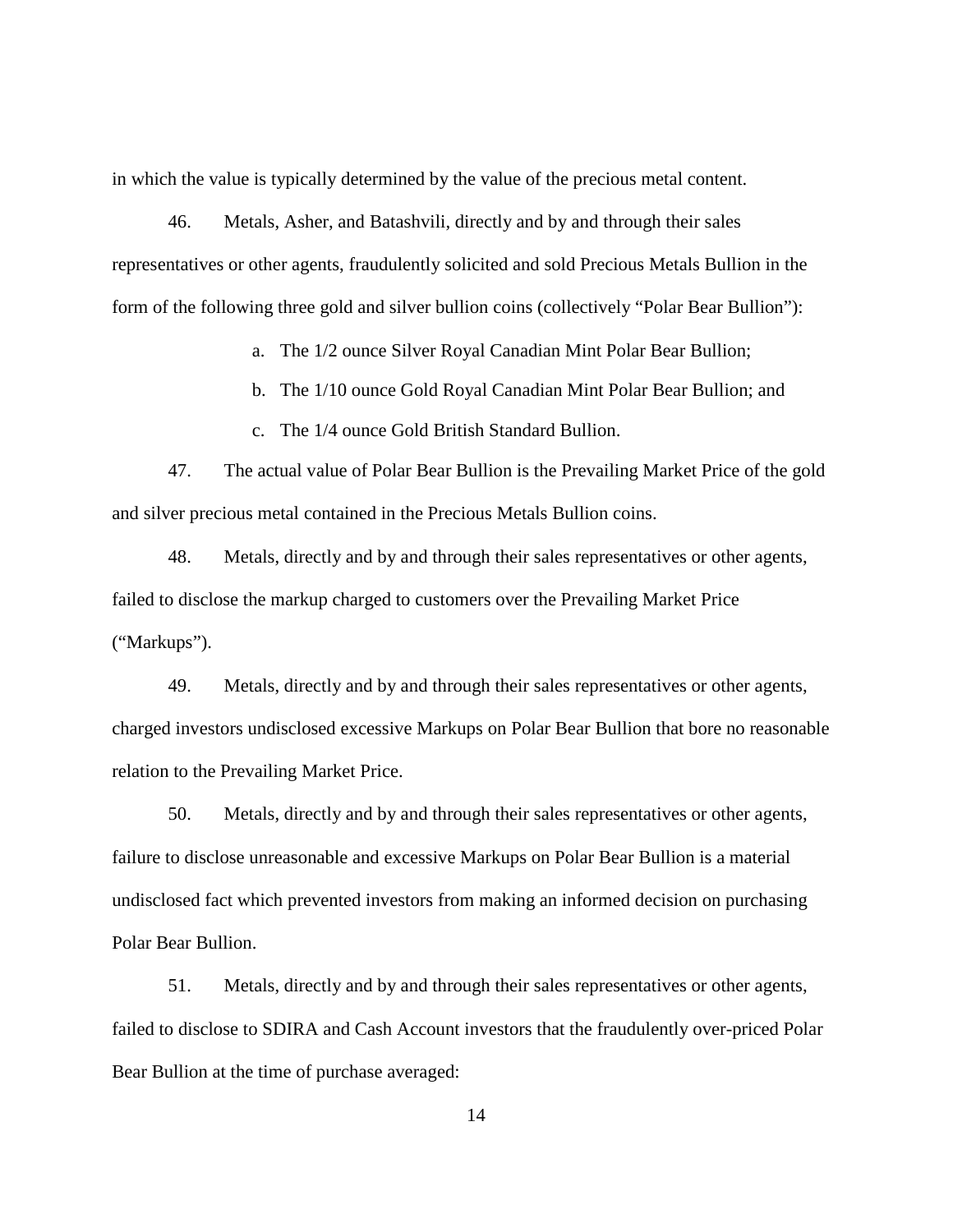- a. 213% for 1/2 ounce Silver Royal Canadian Mint Polar Bear Bullion over the Prevailing Market Price of silver bullion;
- b. 120% for 1/10 ounce Gold Royal Canadian Mint Polar Bear Bullion over the Prevailing Market Price of gold bullion;
- c. 116% for 1/4 ounce Gold British Standard Bullion over the Prevailing Market Price of gold bullion; and
- d. 21% for all other Precious Metals Bullion over the Prevailing Market Price of the bullion.
- 52. During the Relevant Period, Metals fraudulently sold to SDIRA and Cash

Account investors:

- a. At least 4.1 million units of 1/2 ounce Silver Royal Canadian Mint Polar Bear Bullion for over \$102.4 million;
- b. At least 106,123 units of 1/10 ounce Gold Royal Canadian Mint Polar Bear Bullion for over \$31.2 million; and
- c. At least 34,120 units of 1/4 ounce Gold British Standard Bullion for over \$24 million.
- 53. During the Relevant Period, the percentages of Precious Metals Bullion sold to

SDIRA and Cash Account investors by telephone by Metals were approximately:

- a. 58% of sales were 1/2 ounce Silver Royal Canadian Mint Polar Bear Bullion;
- b. 17% of sales were 1/10 Gold Royal Canadian Mint Polar Bear Bullion;
- c. 13% of sales were 1/4 ounce Gold British Standard Bullion; and
- d. 10% of sales were every other type of bullion sold by Metals to investors.
- 54. During the Relevant Period, Metals, directly and by and through its sales

representatives or other agents, specifically selected and directed elderly and/or retirement-aged

SDIRA and Cash Account investors to purchase fraudulently priced Polar Bear Bullion.

55. As part of the scheme to defraud, Metals, directly and by and through its sales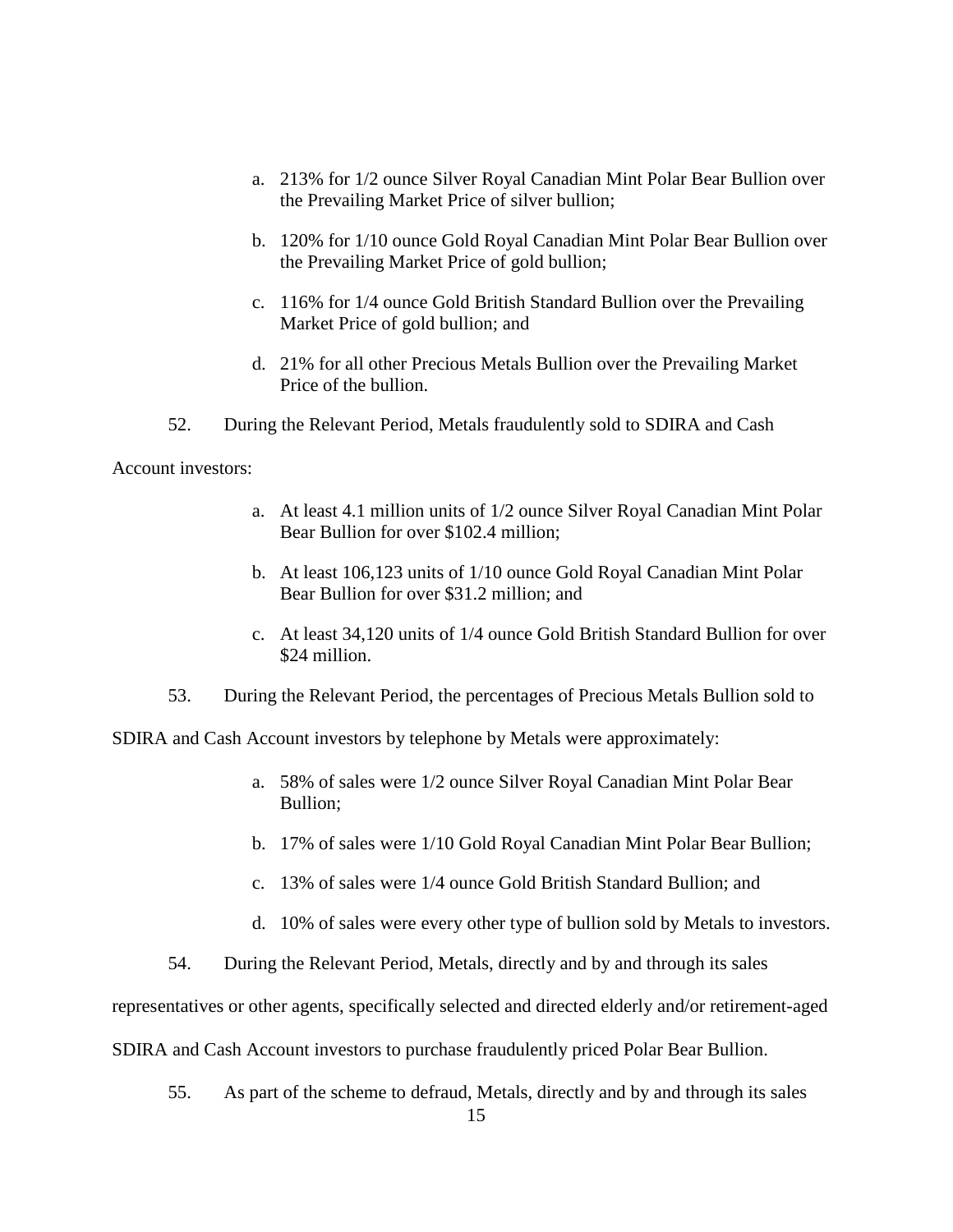representatives or other agents, directed investors to use Qualified Retirement Savings in their SDIRAs and funds in their Cash Accounts to purchase fraudulently priced Polar Bear Bullion.

56. During the Relevant Period, over 90% of the total amount of investors' funds solicited and received by Metals from investors was used to buy Polar Bear Bullion.

## **C. Metals Made Material Misrepresentations and Omissions Resulting in Substantial Investor Losses**

57. Metals, directly and by and through its sales representatives or other agents, failed to disclose to SDIRA and Cash Account investors that the undisclosed, excessive, and unreasonable Markups over the Prevailing Market Price on Polar Bear Bullion resulted in substantial investor losses.

58. Metals, directly and by and through its sales representatives or other agents, misrepresented that Precious Metals Bullion were safe and conservative investments and that investors would not lose their funds. For example, Metals, directly and by and through its sales representatives or other agents:

- a. Misrepresented to Alaska Investor #1, Alabama Investor #1, Alabama Investor #2, California Investor #3, California Investor #5, Colorado Investor #7, Georgia Investor #1, Maryland Investor #1, South Carolina Investor #1, Texas Investor #1, and Texas Investor #4 that Precious Metals Bullion were safe and secure investments, and safer than Qualified Retirement Savings.
- b. Misrepresented to Alaska Investor #1, Alabama Investor #1, California Investor #1, Georgia Investor #2, Kentucky Investor #1, Maryland Investor #6, South Carolina Investor #2, and Texas Investor #2 that investors would not lose their funds invested in Precious Metals Bullion; and
- c. Misrepresented to Alaska Investor #1, Alabama Investor #1, Alabama Investor #2, California Investor #1, Colorado Investor #2, Georgia Investor #1, Maryland Investor #3, South Carolina Investor #1, and Texas Investor #4 that Precious Metals Bullion were a low risk investment.
- 59. Contrary to Metals' misrepresentations and omissions, Metals knew or had a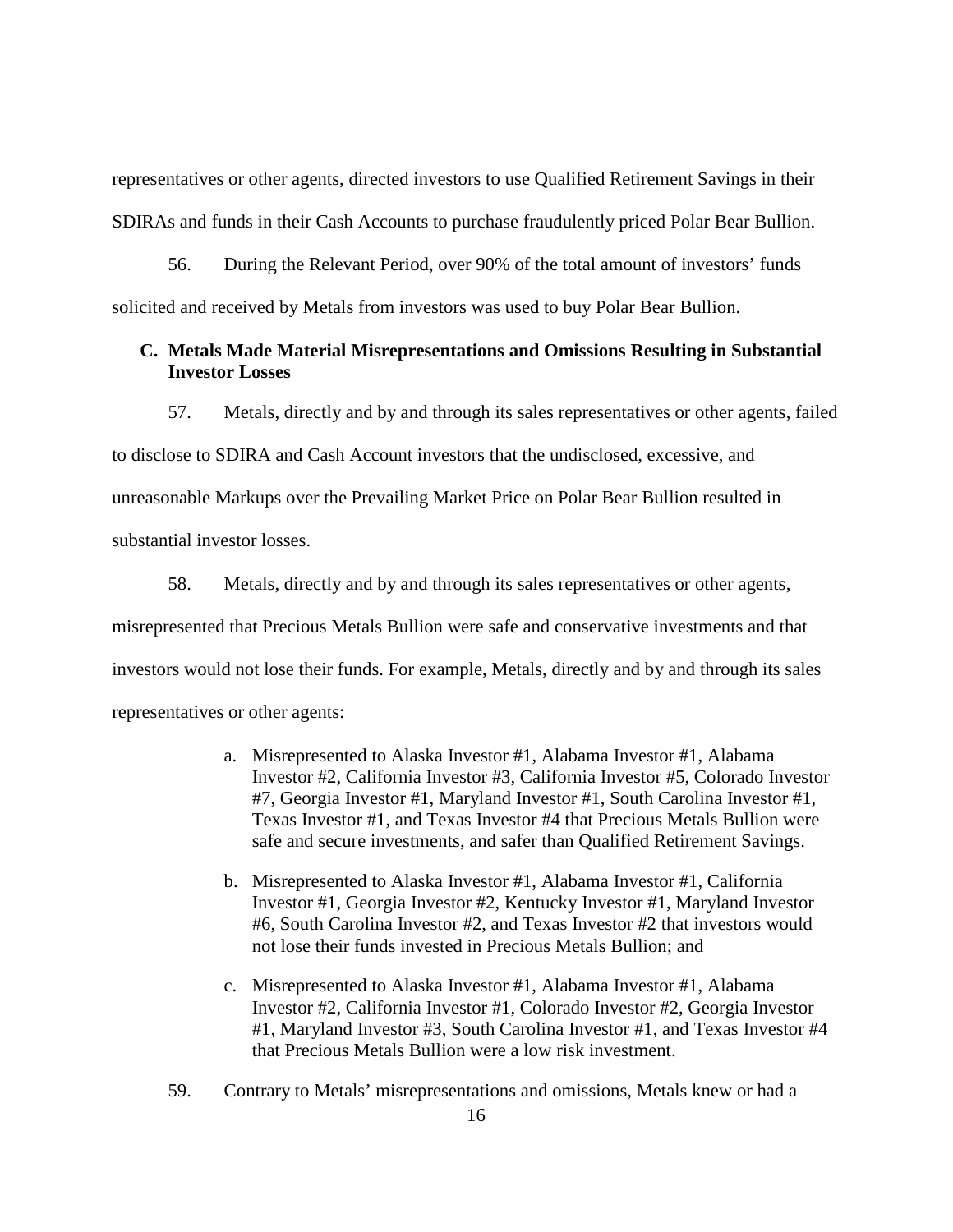reckless disregard for the truth that virtually all of its SDIRA and Cash Account investors lost the majority of their funds invested in Polar Bear Bullion.

60. Metals knew or had a reckless disregard for the truth that investors suffered large losses on Polar Bear Bullion. Instead, Metals continued to misrepresent to prospective and current SDIRA and Cash Account investors that Precious Metals Bullion were a safe and conservative investment and that investors would not lose their funds.

61. Metals failed to disclose to its SDIRA and Cash Account investors that the fraudulently overpriced Polar Bear Bullion materially impacted their ability to profit and the risk of loss.

62. Metals failed to disclose to its SDIRA and Cash Account investors that an investor's ability to profit and not sustain a loss on the fraudulently overpriced Polar Bear Bullion was dependent on the Prevailing Market Price appreciating significantly above historical all-time high prices and selling their Precious Metals Bullion could incur additional transaction costs.

63. Metals knew or had a reckless disregard for the truth that because of Metals' undisclosed, fraudulent, and exorbitant Markups on Polar Bear Bullion, most investors lost the majority of their investment funds immediately upon consummating the transaction. It is a material fact to an investor who is making an investment decision that he or she will lose the majority of their funds immediately upon consummating a transaction.

# **D. Metals Fraudulently Charged Undisclosed Spreads on Polar Bear Bullion That Vastly Exceeded the Spread Represented in Customer Agreements**

64. During the relevant period, Metals executed with investors a shipping and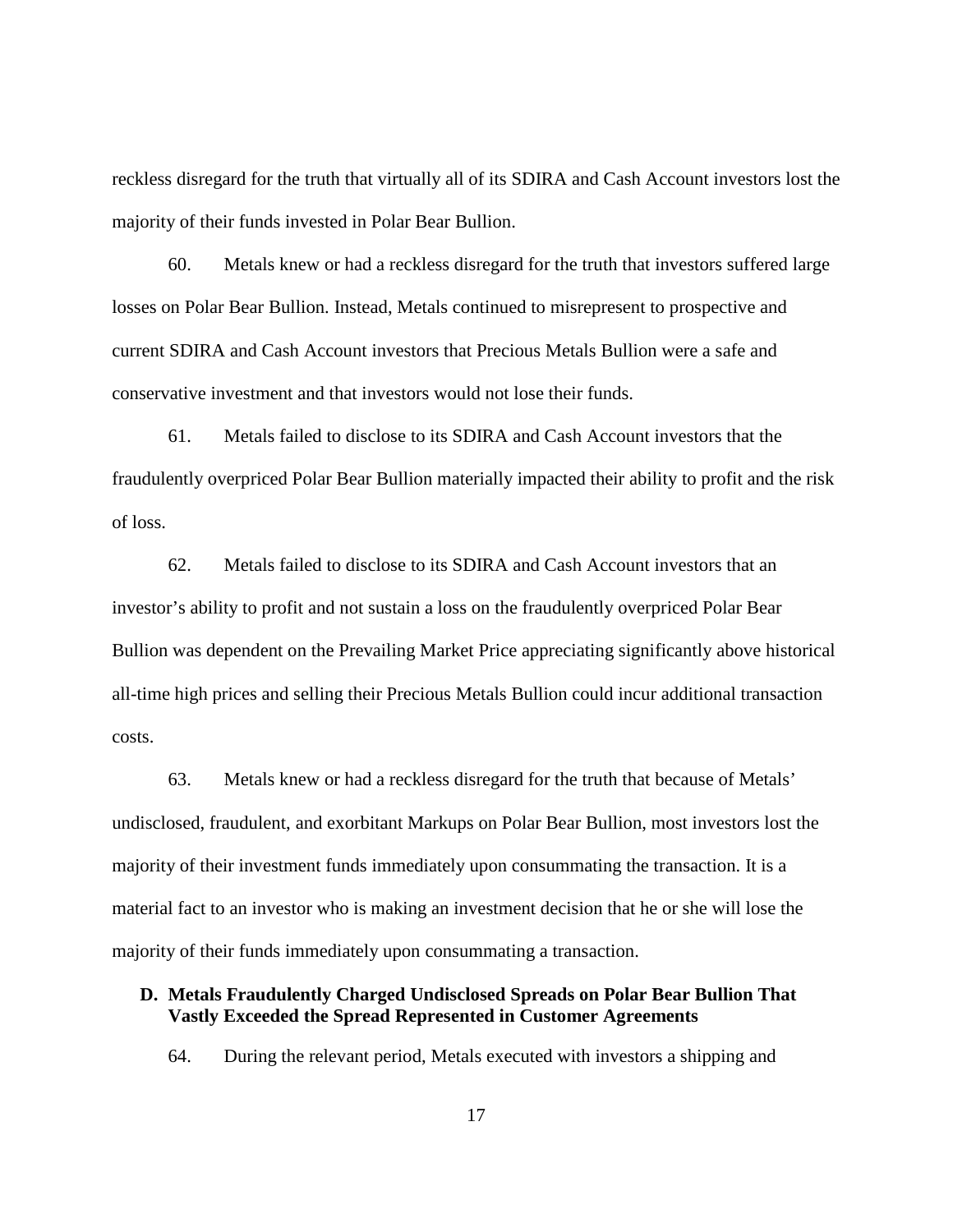transaction agreement ("Customer Agreement #1") for the purchase of Precious Metals Bullion.

65. Customer Agreement #1 contains terms and conditions of the sale of Precious

Metals Bullion. Customer Agreement #1 states, in pertinent part, that:

- a. "Spread on IRA Precious Metals transaction varies between two percent and thirty-three percent (2% to 33%). These numbers, however, are only general ranges and approximations, which are subject to change for a variety of reasons . . ."
- b. "At the time this Transaction Agreement was transmitted for Customer's signature, (i) metals Spread on bullion (i.e., coins and bars that generally move in tandem with the spot price for the relevant commodity) is generally between one percent and five percent (1 to 5%) …"
- c. "Metals is prohibited by law from guaranteeing to repurchase Precious Metals that it sells."

66. Beginning on or about June 2019 and continuing thereafter, Metals executed with at least 190 investors a new shipping and transaction agreement ("Customer Agreement #2") for the purchase of Precious Metals Bullion.

67. Section 3(a) of both Customer Agreement #1 and Customer Agreement #2 states: "Within the Precious Metals industry, the difference between [M]etals cost on the day of the purchase (for the Precious Metals Customer has agreed to buy) and the retail price quoted to Customer is known as the 'Spread'" (herein: "Spread").

68. Customer Agreement #2 was substantially similar to Customer Agreement #1, except that it represented that the Spread Metals charged on IRA Precious Metals Bullion transactions was significantly smaller. Customer Agreement #2 represented that the Spread on IRA Precious Metals Bullion transaction only varies between 1% to 19.9%, rather than 2% to 33%. This is a material purported reduction in the Spread.

69. Though the Spread in Section 3(a) subpart (i) of Customer Agreement #2 remains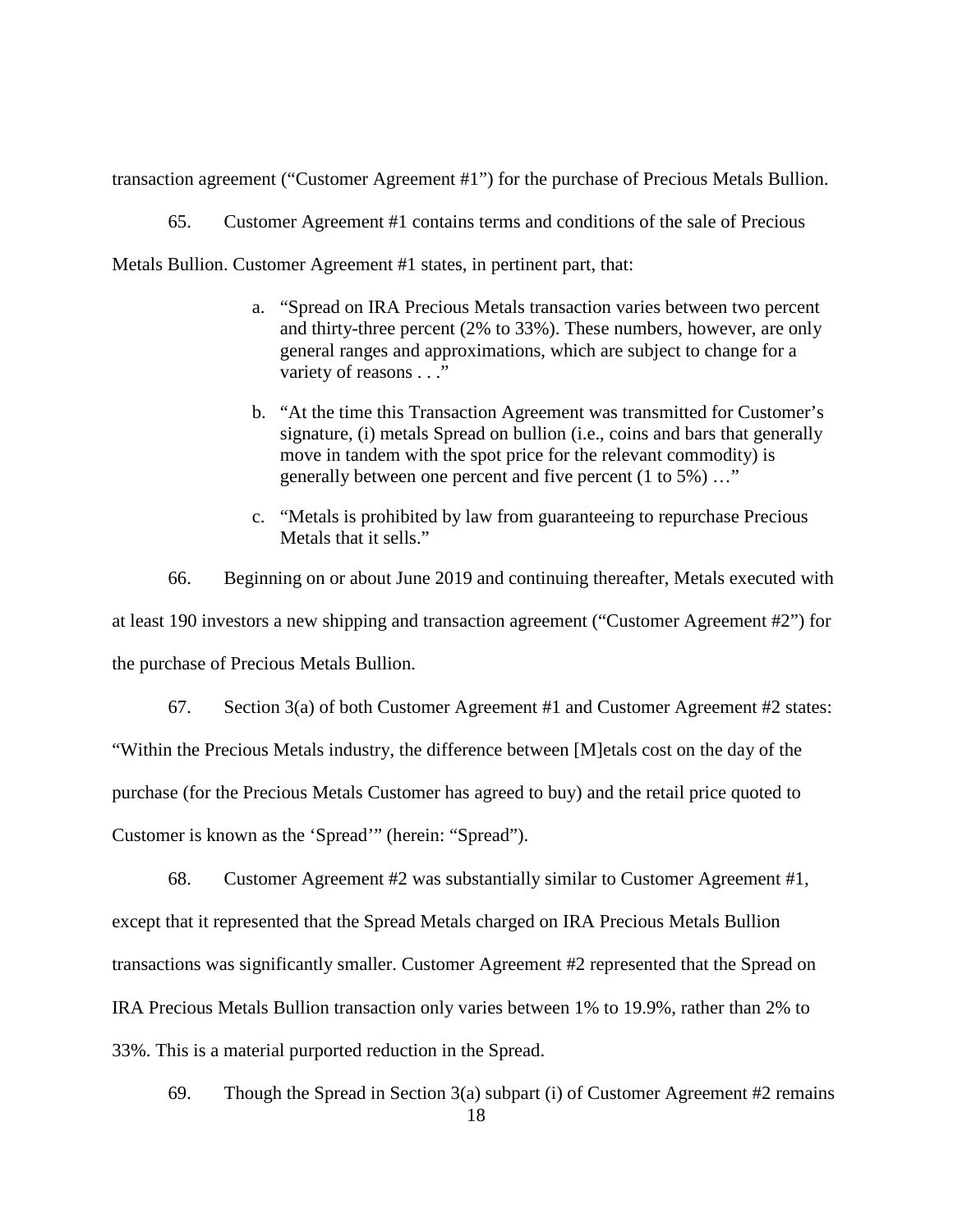1% to 5%, Customer Agreement #2 materially changes Section 3(a) subpart (ii) to read: "that [M]etals's Spread on exclusive products from the Government mint is generally between one percent and nineteen point nine percent (1% to 19.9%). Spreads for exclusive gold and silver products and Numismatic coins and bars are often in the range of approximately one percent and nineteen point nine (1% to 19.9%)."

70. The Spread charged to investors pursuant to Customer Agreement #1 and Customer Agreement #2 represents the difference between what Metals paid for the Precious Metals Bullion and what they charged investors.

71. As part of the scheme to defraud, the Spreads on Polar Bear Bullion were materially and exorbitantly higher than those represented in Customer Agreement #1 and Customer Agreement #2.

72. Metals knew or had a reckless disregard for the truth when they represented in Customer Agreement #1 and Customer Agreement #2 that the Spread on IRA Precious Metals Bullion transactions varied between 2% and 33% or 1% and 19.9%. Metals knew or had a reckless disregard for the truth that the Spreads they were charging investors on Polar Bear Bullion vastly exceeded this range.

73. For Customer Agreement #1, Metals knew or had a reckless disregard for the truth when they represented the Spread on Cash Account transactions was 1% to 5%. Metals knew or had a reckless disregard for the truth that the Spreads that they were charging investors on Polar Bear Bullion vastly exceeded this range.

74. For Customer Agreement #2, Metals knew or had a reckless disregard for the truth when they represented the Spread on Cash Account transactions varied between 1% and

19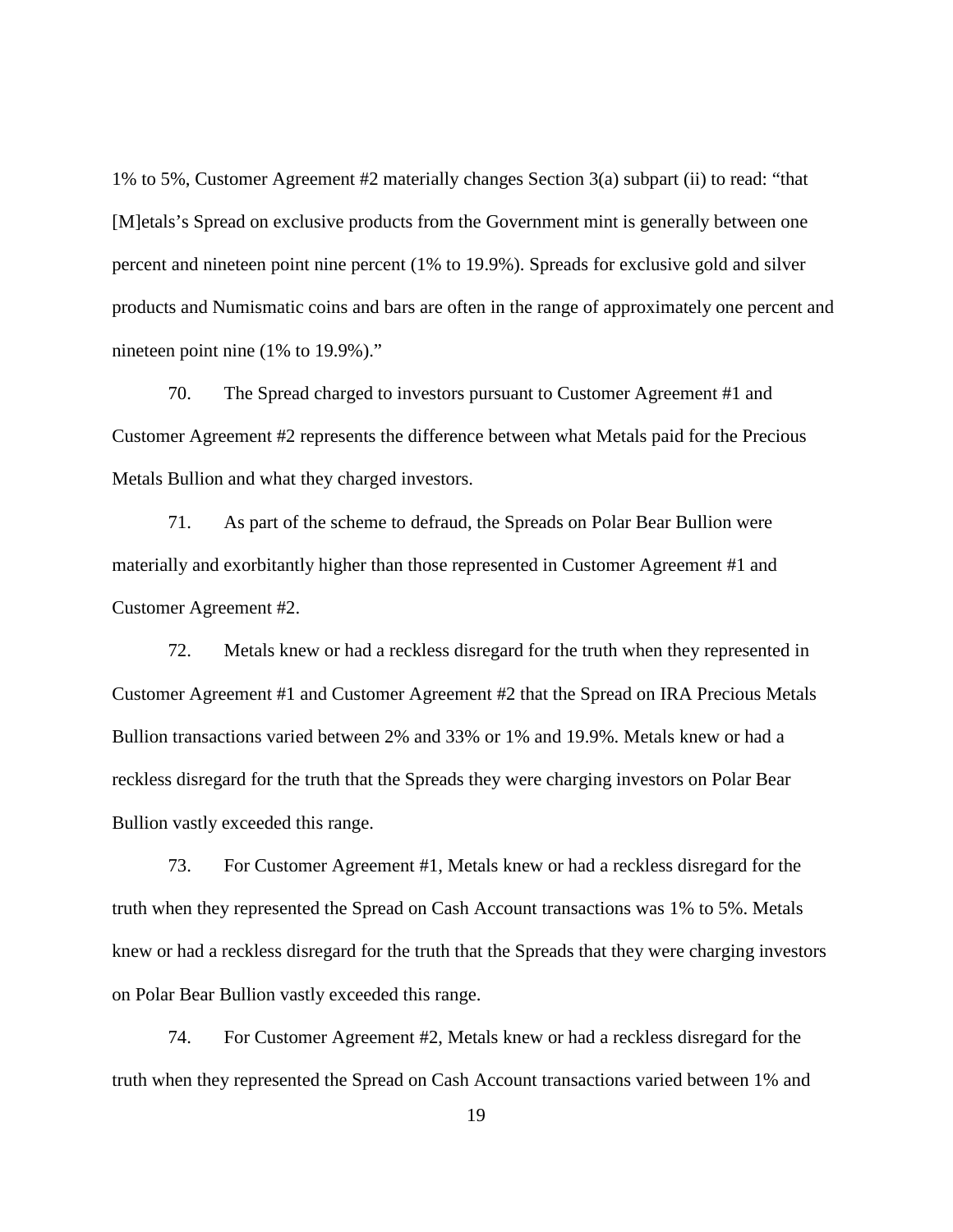19.9%. Metals knew or had a reckless disregard for the truth that the Spreads that they were charging investors on Polar Bear Bullion vastly exceeded this range.

75. Metals, directly and by and through its sales representatives or other agents, failed to disclose to their SDIRA and Cash Account investors the true Spread and excessive Markups on Polar Bear Bullion that they were charging them. Instead, Metals instructed its sales representatives and other agents to represent to investors inflated prices for Polar Bear Bullion and provide investors with sales invoices showing exorbitant prices that had no reasonable relation to the Prevailing Market Price.

76. Metals knew or had a reckless disregard for the truth that the Spread charged by Metals to their elderly or retirement-aged SDIRA and Cash Account investors for the Polar Bear Bullion averaged:

a. 128% for Silver Royal Canadian Mint Polar Bear Bullion;

b. 91% for Gold Royal Canadian Mint Polar Bear Bullion; and

c. 108% for Gold British Standard Bullion.

77. Metals deceptively failed to disclose to investors the material fact that none of the actual Spreads on Polar Bear Bullion fell within the range of Spreads represented to investors in Customer Agreement #1 and Customer Agreement #2.

20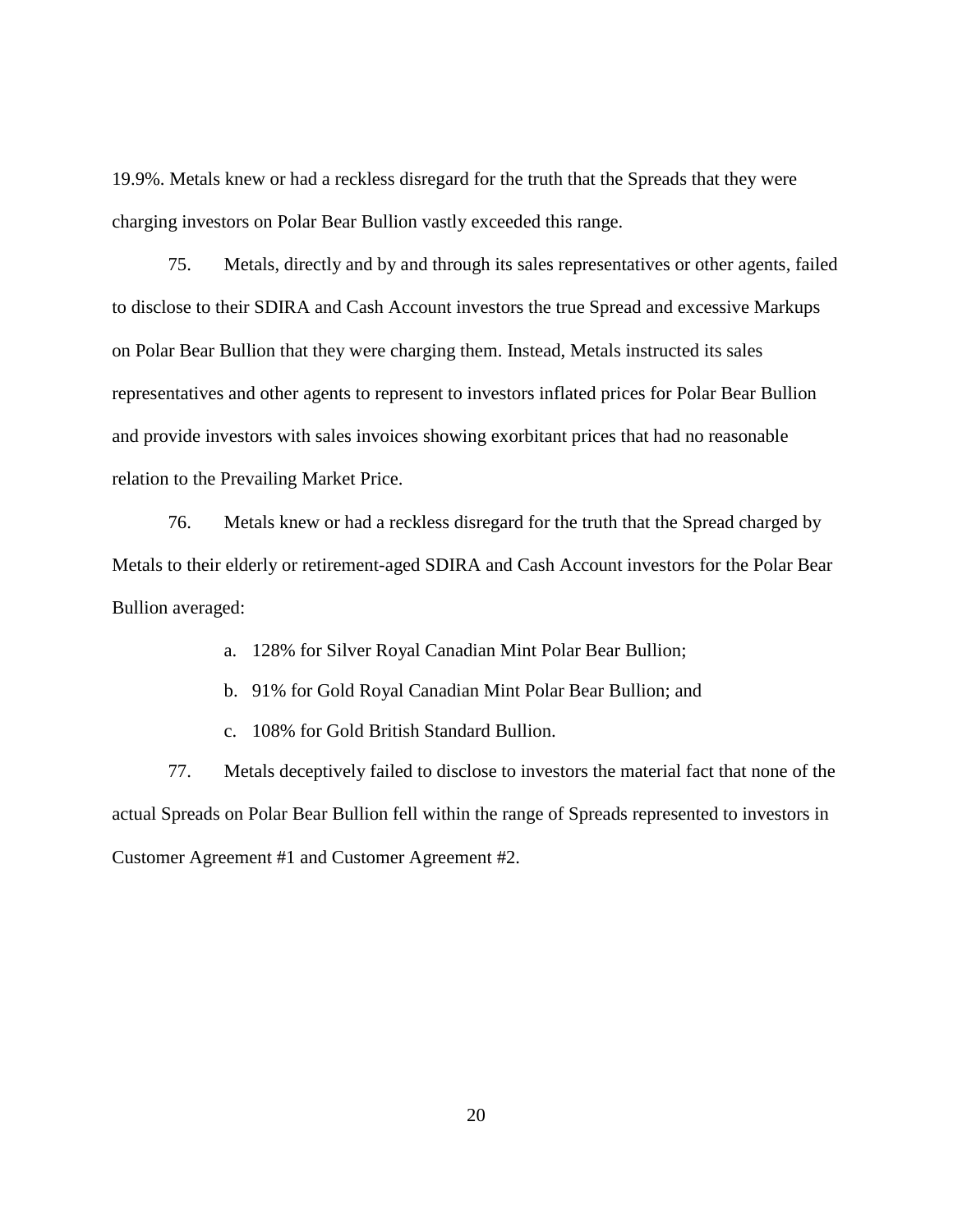## **E. Metals Misrepresented That Polar Bear Bullion Have Numismatic or Semi-Numismatic Value to Deceive Investors and Conceal Defendants' Fraud**

78. As part of the scheme to defraud, Metals, directly and by and through their sales representatives or other agents, fraudulently misrepresented that Polar Bear Bullion were numismatic or semi-numismatic Precious Metals Bullion.

79. Numismatic Precious Metals Bullion are rare, of limited availability, and have significant broad-based market demand and so have a value substantially more than the Prevailing Market Price of the precious metal contained in the bullion. Semi-numismatic Precious Metals Bullion refers to bullion that are claimed to exhibit both bullion and numismatic traits, such that the value is derived from the precious metal content, limited circulation, and some recognized exclusive or collectible value.

80. Contrary to Metals' false claims, Polar Bear Bullion have no numismatic or seminumismatic value. Polar Bear Bullion are readily available to the public and are not rare. In fact, there are over 6 million units of Polar Bear Bullion in circulation.

81. Metals knew or had a reckless disregard for the truth when they falsely represented to investors that Polar Bear Bullion had numismatic or semi-numismatic value.

82. Investors received account statements from their SDIRA administrators showing an account value that was significantly smaller than what Metals misrepresented to investors. The SDIRA statements showed the accurate value of the Polar Bear Bullion based on the Prevailing Market Price of the bullion.

83. Metals, directly and by and through its sales representatives or other agents, fraudulently represented to investors that Polar Bear Bullion were worth significantly more than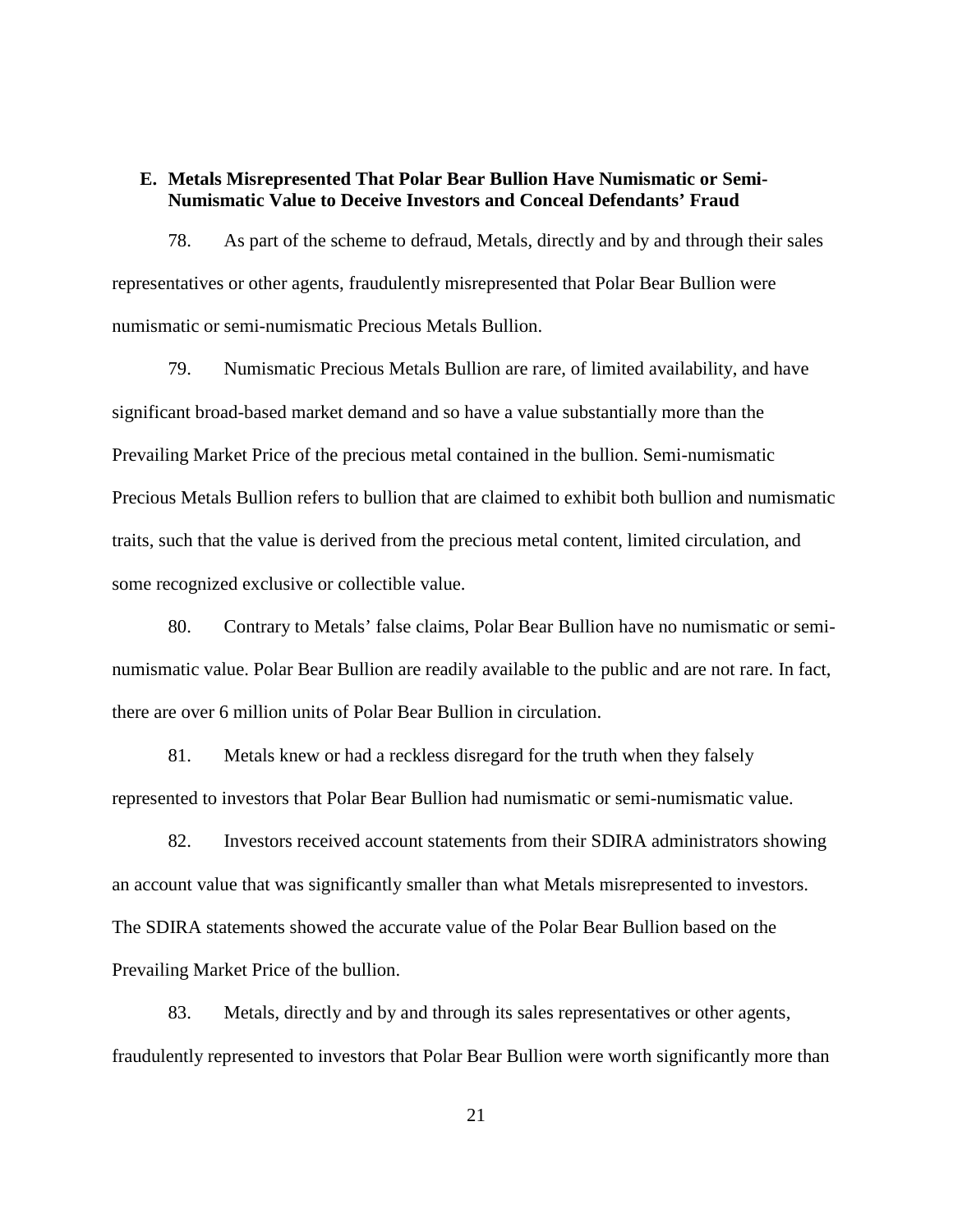the Prevailing Market Price.

84. Metals, directly and by and through its sales representatives or other agents,

fraudulently represented to investors that the lower valuation on their SDIRA statements was an

under valuation that did not reflect the resale value of the Polar Bear Bullion ("Post-Purchase

Misrepresentations"). For example, Metals, directly and by and through its sales representatives

or other agents:

- a. Misrepresented to Alabama Investor #1 and South Carolina Investor #2 that Polar Bear Bullion were exclusive coins and worth more than other Precious Metals Bullion;
- b. Misrepresented to Alabama Investor #2, Colorado Investor #7, and Colorado Investor #13, that Polar Bear Bullion were the hottest item on the market and investors would make more money on Polar Bear Bullion than on other Precious Metals Bullion;
- c. Misrepresented to Alabama Investor #1, Alabama Investor #2, Colorado Investor #4, Colorado Investor #9, Kentucky Investor #2, Maryland Investor #6, South Carolina Investor #1, and South Carolina Investor #2 that the actual value of Polar Bear Bullion was higher than what the SDIRA statement showed;
- d. Misrepresented to Alabama Investor #1, Alabama Investor #2, Colorado Investor #4, Colorado Investor #9, Kentucky Investor #2, Maryland Investor #1, Maryland Investor #4, South Carolina Investor #1, and South Carolina Investor #2 that the SDIRA statements only report the melt value of the Polar Bear Bullion and the melt value does not reflect the fact that Polar Bear Bullion carried a premium above the base melt value of the Precious Metals Bullion contained therein; and
- e. Misrepresented to Alabama Investor #1, Colorado Investor #2, South Carolina Investor #1, and Maryland Investor #1 that the SDIRA statements displayed the Precious Metals Bullion melt value because it provided a tax break to the investor.
- 85. Metals, directly and by and through its sales representatives or other agents,

materially omitted to inform investors that the value of Polar Bear Bullion listed on SIDRA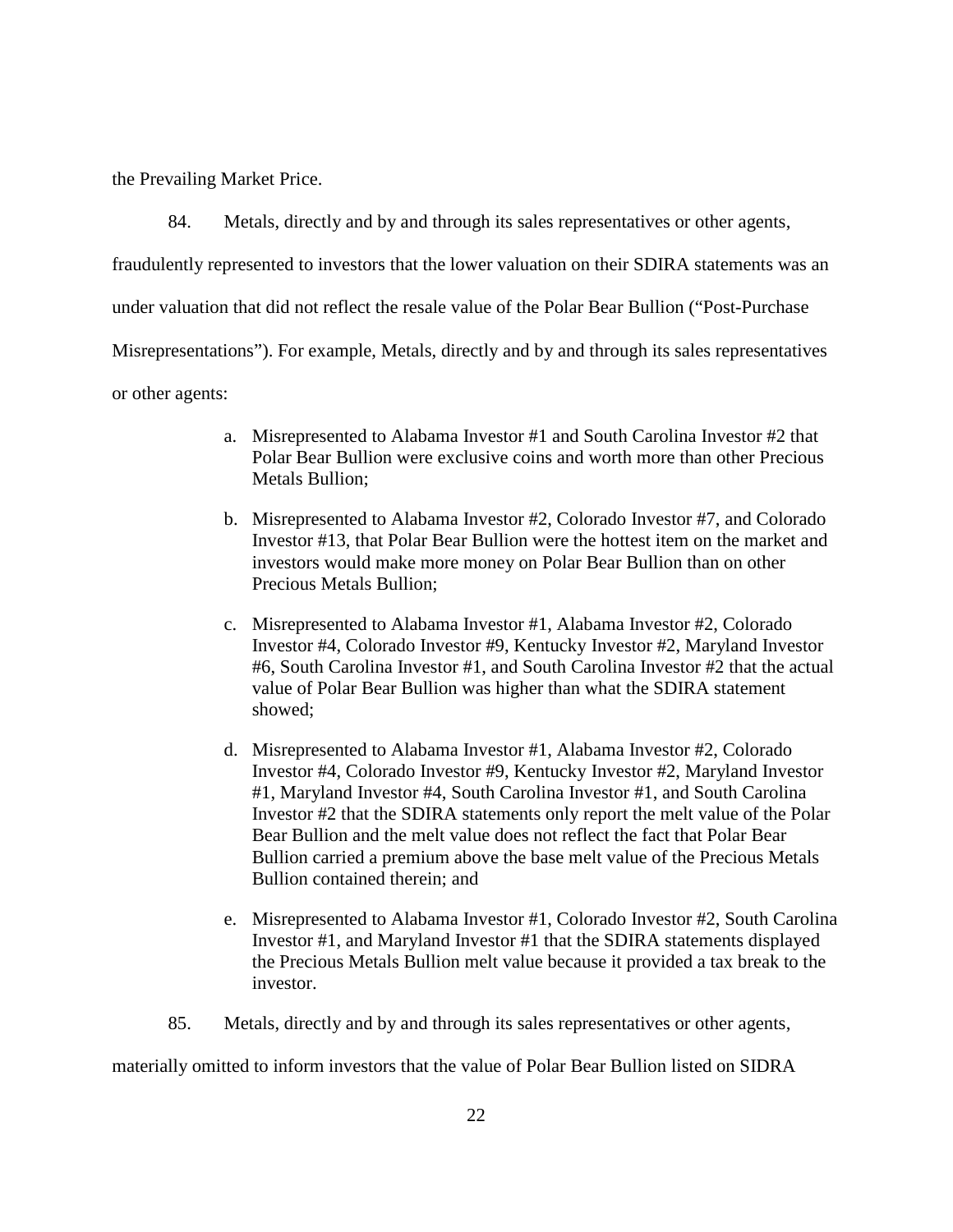statements was based on the Prevailing Market Price. Metals also materially omitted to disclose to investors that Polar Bear Bullion were worth significantly less than the value Metals misrepresented to investors because they carry no premium over the Prevailing Market Price of Precious Metals Bullion.

86. Metals, directly and by and through its sales representatives or other agents, referred to the deception or artifice to defraud in the Post-Purchase Misrepresentations as a "Tuck-In." Metals, directly and by and through its sales representatives or other agents, made the Post-Purchase Misrepresentations to placate and calm investors who were upset about the losses shown on their SDIRA statements. In fact, Metals, knowingly or with reckless disregard for the truth, made these misrepresentations and omissions designed to conceal their fraudulent scheme.

## **F. Metals Failed to Disclose State Enforcement Actions**

87. During the Relevant Period, Metals was subject to State enforcement actions, including complaints, emergency actions, disciplinary proceedings, and/or cease and desist orders ("State Orders and Complaints") taken against Metals and various officers, employees, or other agents by State Securities Regulators, including:

- a. The Emergency Order issued May 1, 2019 and Agreed Order and Undertaking entered July 1, 2019 by the Texas State Securities Board;
- b. A Consent Cease and Desist Order entered May 16, 2019 by the Minnesota Department of Commerce Commissioner
- c. A Consent Cease and Desist Order issued July 12, 2019 by the Colorado Securities Commissioner;
- d. An Emergency Cease and Desist Order issued July 30, 2019 by the Georgia Commissioner of Securities;
- e. A Cease and Desist Order issued August 8, 2019 by the Alabama Securities Commission;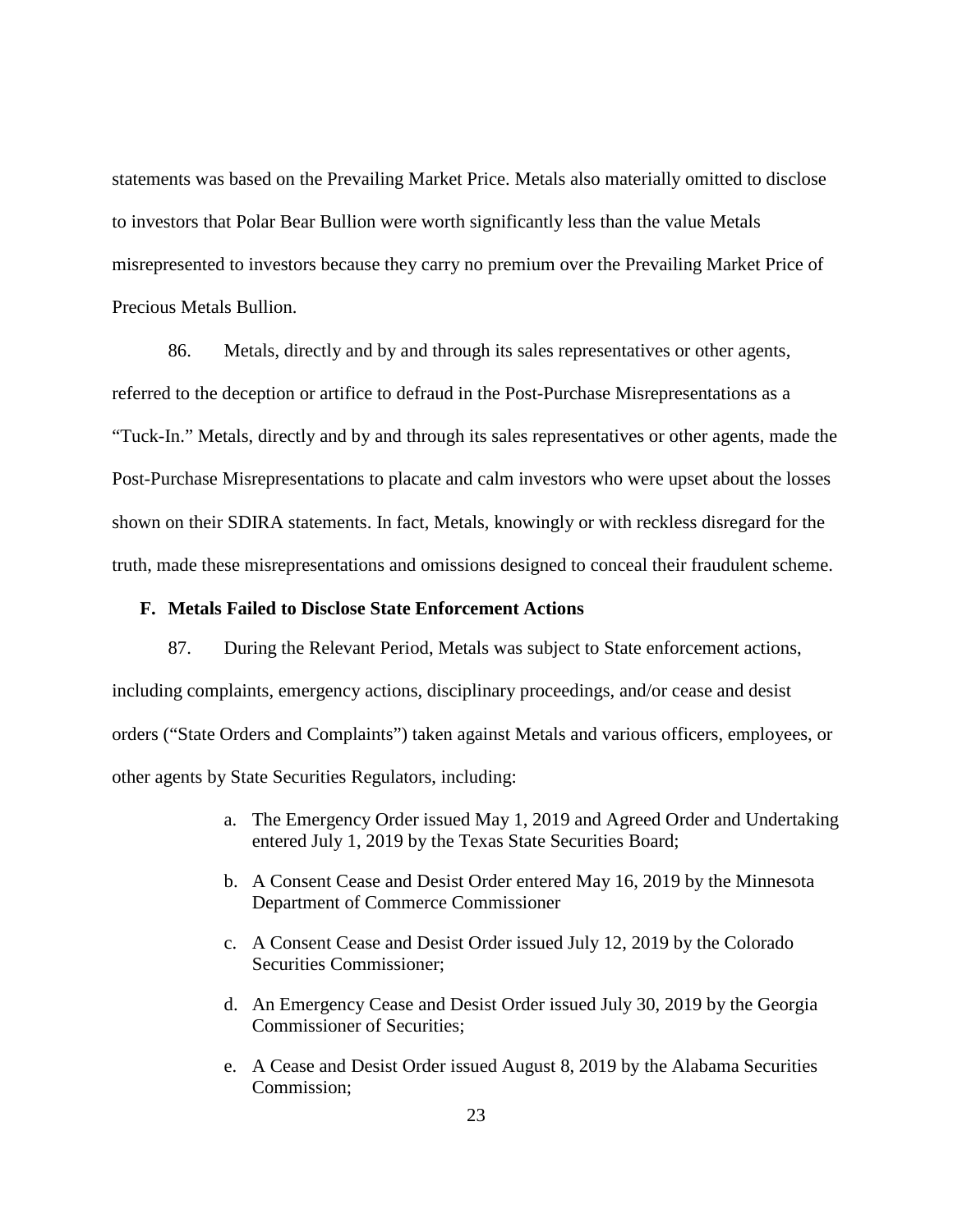- f. An Emergency Cease and Desist Order entered September 6, 2019 by the Kentucky Department of Financial Institutions;
- g. An Order to Cease and Desist and Order to Show Cause issued November 1, 2019 and Consent Order entered May 26, 2020 by the Missouri Securities Commissioner;
- h. An Administrative Complaint filed December 3, 2019 by the Massachusetts Securities Division of the Office of the Secretary of the Commonwealth;
- i. A Cease and Desist Order entered March 9, 2020 by the Arkansas Securities Commissioner;
- j. A Complaint for Summary Order filed May 26, 2020 and Summary Order to Cease and Desist issued May 26, 2020 by the Nevada Securities Division of the Office of the Secretary of State;
- k. A Notice of Proposed Agency Action filed June 4, 2020 and Temporary Cease and Desist Order entered June 4, 2020 by the Montana State Auditor, Commissioner of Securities and Insurance; and
- l. A Temporary Cease and Desist Order and Notice of Final Order issued July 20, 2020 by the Alaska Director of Commerce, Community, and Economic Development, Division of Banking and Securities.

88. Metals failed to disclose to investors or prospective investors of the State Orders

and Complaints. This was a material fact to investors who were determining or agreed to do business with Metals.

## **G. Barrick and Metals are a Common Enterprise**

89. On August 20, 2019, after States began issuing the State Orders and Complaints

in Allegation #87, Batashvili incorporated Barrick and Batashvili and Asher continued to engage in the same fraudulent scheme that they perpetrated at Metals.

90. Barrick and Metals are a common enterprise with little to no distinction between

the ownership and operations of Barrick and Metals. Barrick and Metals have common

ownership and control by Asher and Batashvili. Further, many of the sales representatives and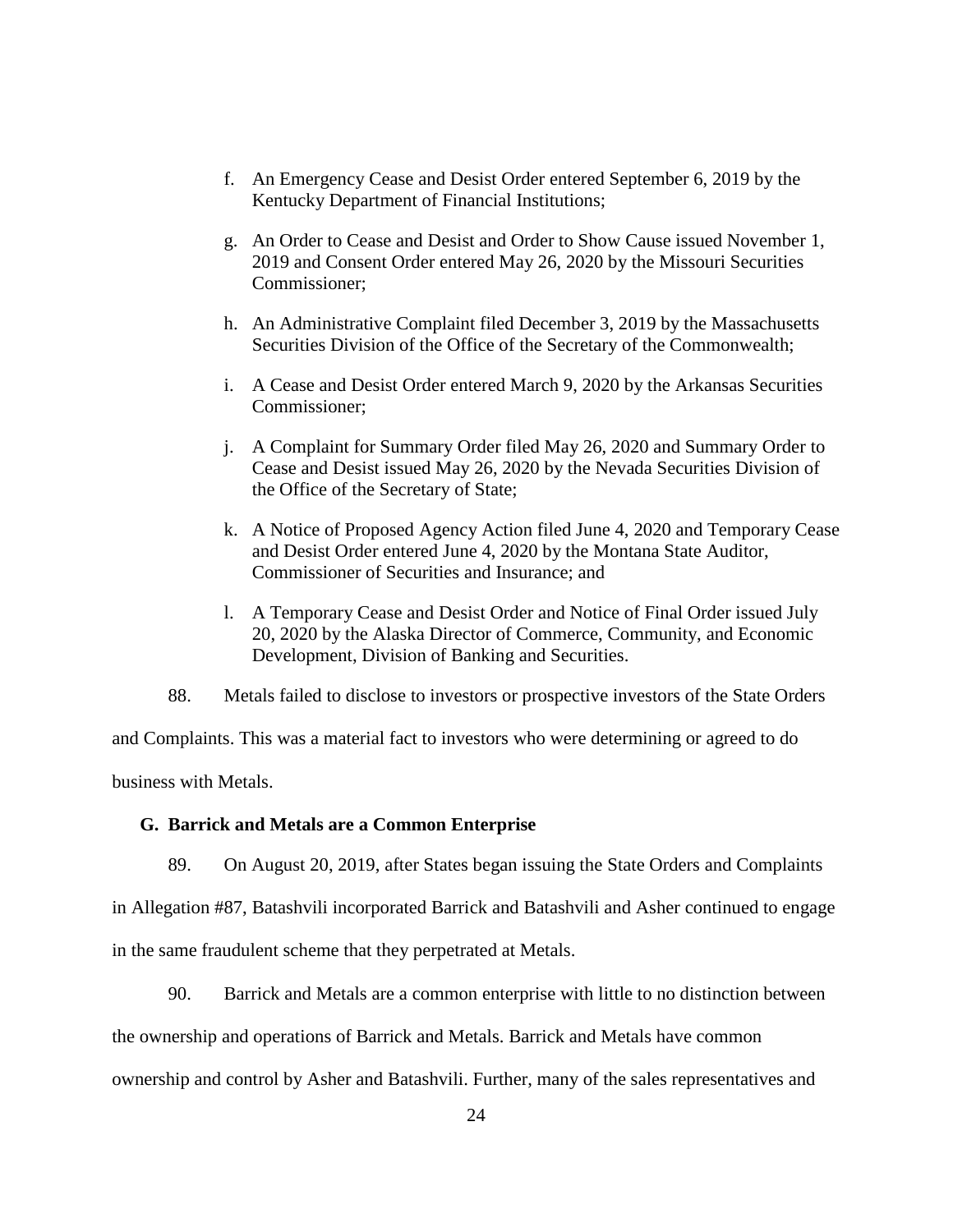other employees and agents of Metals moved to Barrick and have performed the same work for Barrick as they did at Metals. Further, Metals and Barrick operate out of the same office and share the same overnight delivery service account.

91. As part of this common enterprise, Barrick paid bills and expenses on behalf of Metals, including but not limited to, over \$56,000 to pay down Metals' March 2020 corporate credit card bill.

# **H. Barrick Made Material Misrepresentations and Omissions Resulting in Substantial Investor Losses on Fraudulently Overpriced Barrick Bullion**

92. As part of the scheme to defraud, Barrick, Asher, and Batashvili, directly and by and through their sales representatives or other agents, directed elderly SDIRA investors to purchase the following Precious Metals Bullion in the form of the following three Precious Metals Bullion coins at fraudulently inflated prices over the Prevailing Market Price ("collectively "Barrick Bullion"):

- a. 1/10 ounce Silver Spade Guinea;
- b. 1/10 ounce Silver Britannia; and
- c. 1/10 ounce Gold Royal Canadian Wildlife Series.

93. During the Relevant Period, Barrick, directly and by and through their sales representatives or other agents, directed elderly SDIRA investors to purchase Barrick Bullion.

94. As part of Barrick's scheme to defraud and Barrick's and Metals' common enterprise, Barrick failed to disclose to investors that the 1/10 ounce Gold Royal Canadian Wildlife Series was the same item sold by Metals as the 1/10 ounce Gold Royal Canadian Mint Polar Bear Bullion.

95. The actual value of Barrick Bullion is the Prevailing Market Price of the Precious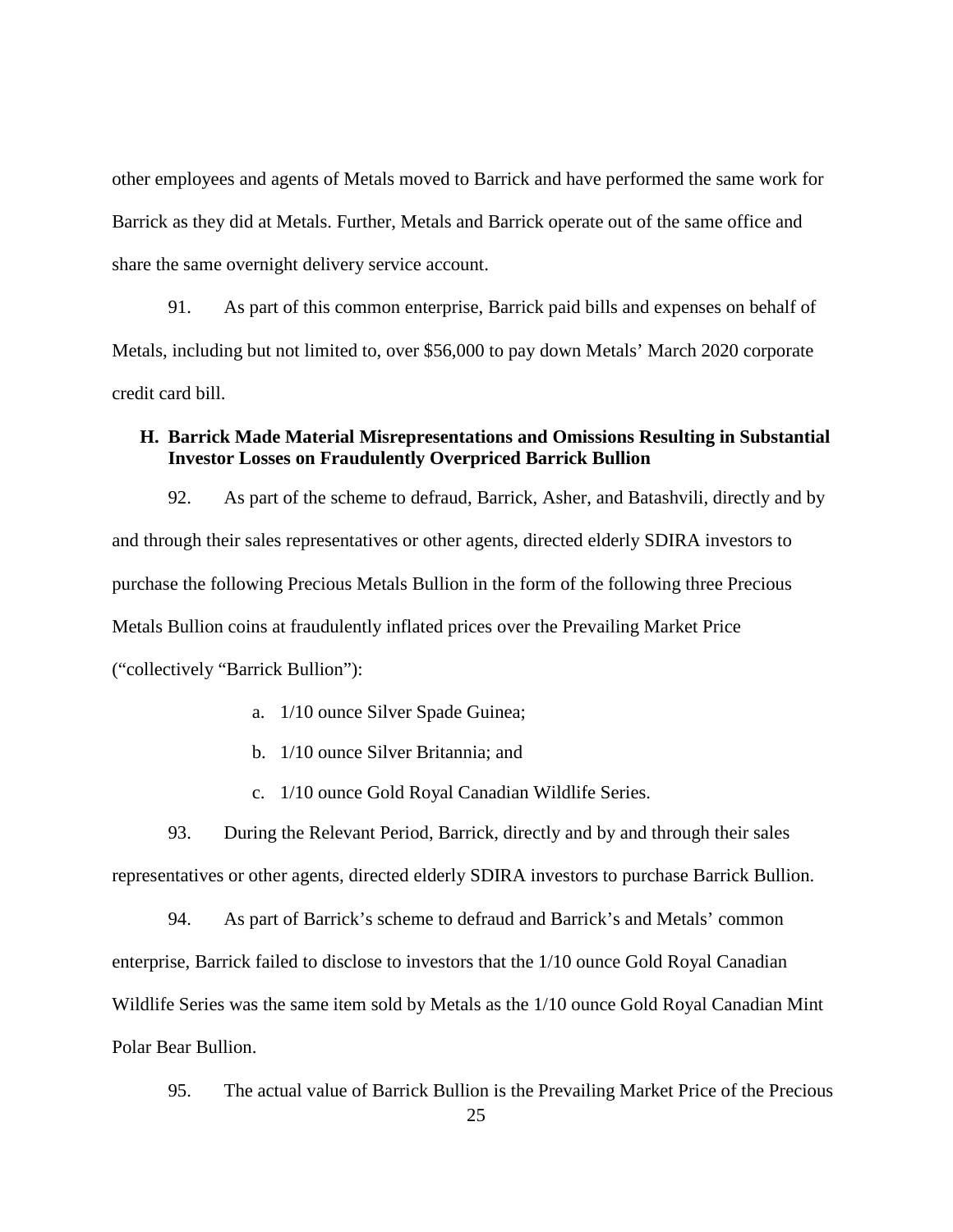Metals Bullion contained in the bullion coins.

96. Barrick charged investors undisclosed excessive Markups on Barrick Bullion that bore no reasonable relation to the Prevailing Market Price.

97. Barrick's failure to disclose unreasonable and excessive Markups on Barrick Bullion is a material undisclosed fact which prevented investors from making an informed decision on purchasing Barrick Bullion.

98. Barrick, directly and by and through their sales representatives or other agents, failed to disclose to SDIRA investors that the Markup on the fraudulently over-priced Barrick Bullion at the time of purchase averaged:

- a. 312% for 1/10 ounce Silver Spade Guinea over the Prevailing Market Price of silver bullion;
- b. 287% for 1/10 ounce Silver Britannia over the Prevailing Market Price of silver bullion; and
- c. 128% for the 1/10 ounce Gold Royal Canadian Wildlife Series over the Prevailing Market Price of gold bullion.
- 99. During the Relevant Period, Barrick fraudulently sold to SDIRA investors:
	- a. At least 567,800 units of the 1/10 ounce Silver Spade Guinea for over \$3.8 million;
	- b. At least 93,000 units of the ounce Silver Britannia for over \$611,600; and
	- c. At least 17,660 units of the 1/10 ounce Gold Royal Canadian Wildlife Series for over \$6.59 million.
- 100. During the Relevant Period, the percentages of Precious Metals Bullion sold to

SDIRA investors by Barrick were approximately:

- a. 32.5% of sales were Silver Spade Guinea;
- b. 5% of sales were Silver Britannia;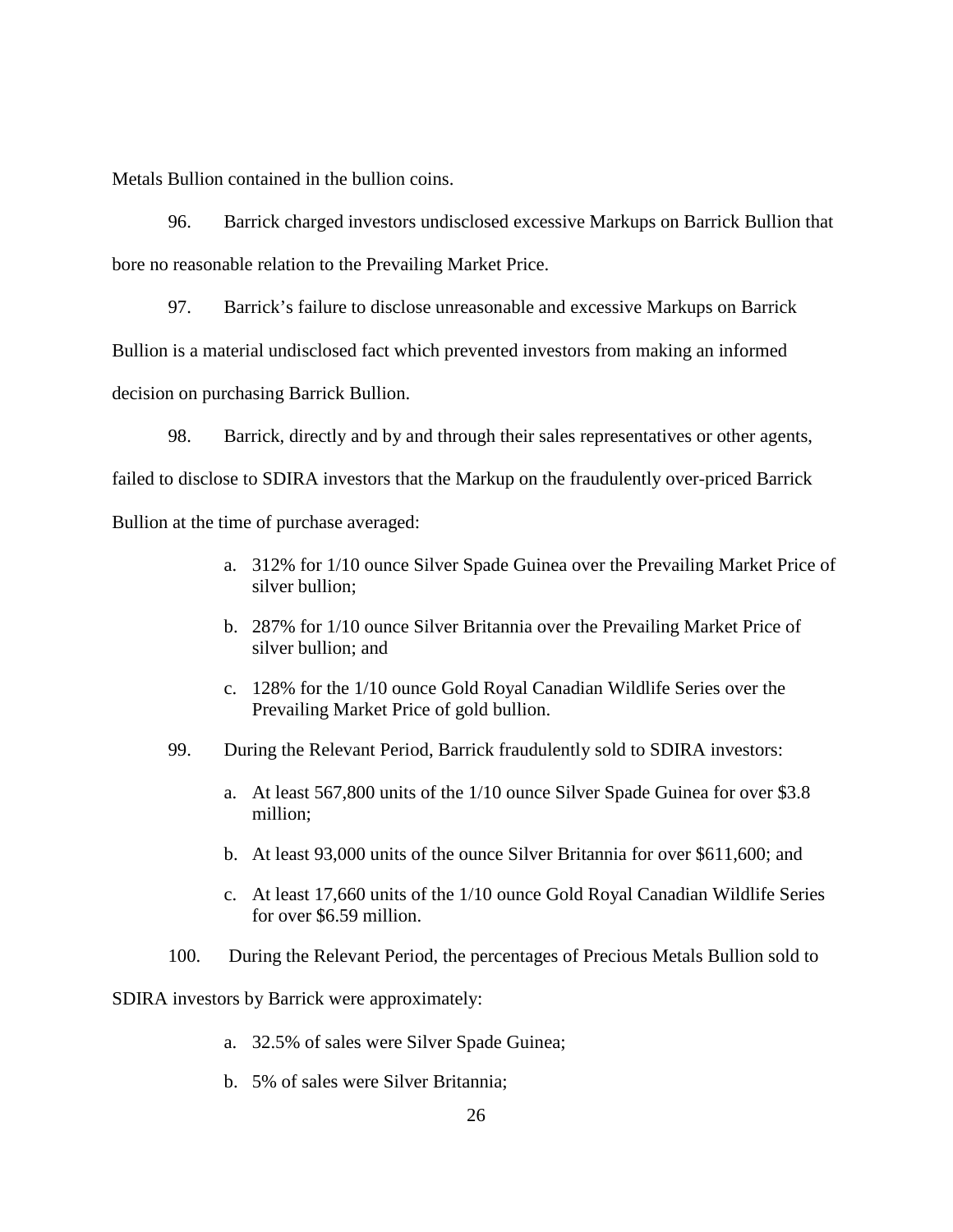- c. 56% of sales were Gold Royal Canadian Wildlife; and
- d. 6% of sales were every other type of Precious Metals Bullion sold by Barrick to investors.

101. Barrick knew or had a reckless disregard for the truth that the Spread charged by Barrick to their elderly or retirement-aged SDIRA investors for the Barrick Bullion averaged:

- a. 114.5% for Silver Spade Guinea;
- b. 100% for Silver Britannia; and
- c. 95.7% for Gold Royal Canadian Wildlife.

102. During the Relevant Period, approximately 89% of the total amount of investors' funds solicited and received by Barrick, directly and by and through its sales representatives or other agents, from investors was used to buy Barrick Bullion.

103. Contrary to Barrick's misrepresentations and omissions, Barrick knew or had a reckless disregard for the truth that virtually all of its SDIRA investors lost the majority of their funds invested in Barrick Bullion.

104. Barrick, directly and by and through their sales representatives or other agents, failed to disclose to its SDIRA investors that the fraudulently overpriced Barrick Bullion materially impacted their ability to profit and the risk of loss.

105. Barrick, directly and by and through its sales representatives or other agents, failed to disclose to its SDIRA investors that an investor's ability to profit and not sustain a loss on the fraudulently overpriced Barrick Bullion was dependent on the Prevailing Market Price appreciating significantly above historical all-time high prices and selling their Precious Metals Bullion could incur additional transaction costs.

106. Barrick knew or had a reckless disregard for the truth that Barrick's undisclosed,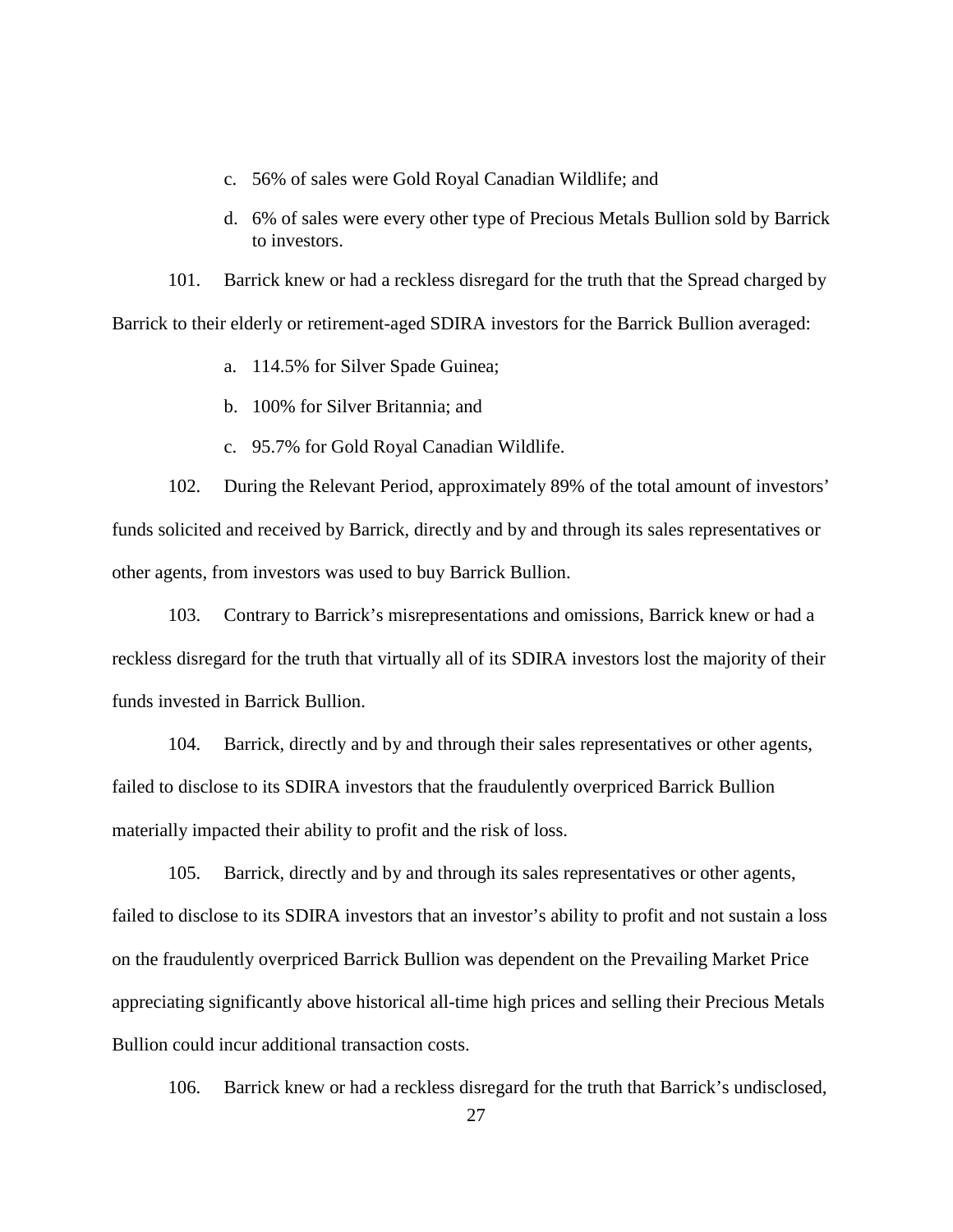fraudulent, and exorbitant Markups on Barrick Bullion resulted in most investors losing the majority of their investment funds immediately upon consummating the transaction. It is a material fact to an investor who is making an investment decision that he or she will lose the majority of their funds immediately upon consummating a transaction.

## **I. Defendants Acted in the States as Unregistered Investment Advisers or Investment Adviser Representatives, Violated Their Fiduciary Duty, and Engaged in Fraud**

107. The Laws of the States govern the registration of Investment Advisers ("IAs") and investment adviser representatives ("IARs") (collectively, "IAs & IARs").

108. The Laws of the States prohibit (1) fraud in connection with investment advisory services, (2) fraud in connection with the offer, purchase, or sale of securities, (3) fraud in connection with the offer, purchase, or sale of commodities, (4) unfair trade practices, and (5) financial exploitation of the elderly.

## **a. Defendants Acted in the States as Unregistered Investment Advisers or Investment Adviser Representatives**

109. Defendants, directly and by and through their sales representatives or other agents, offered and provided investment advice to investors for compensation.

110. Defendants, by and through their sales representatives or other agents, engaged in the business of providing investment advice to investors in order to earn compensation from the liquidation of investors' Qualified Retirement Savings, some of which held securities.

111. Metals financially and culturally incentivized its sales representatives or other agents to liquidate investors' Qualified Retirement Savings and transfer as much money as possible to a SDIRA to purchase Precious Metals Bullion.

112. Defendants, directly and by and through their sales representatives or other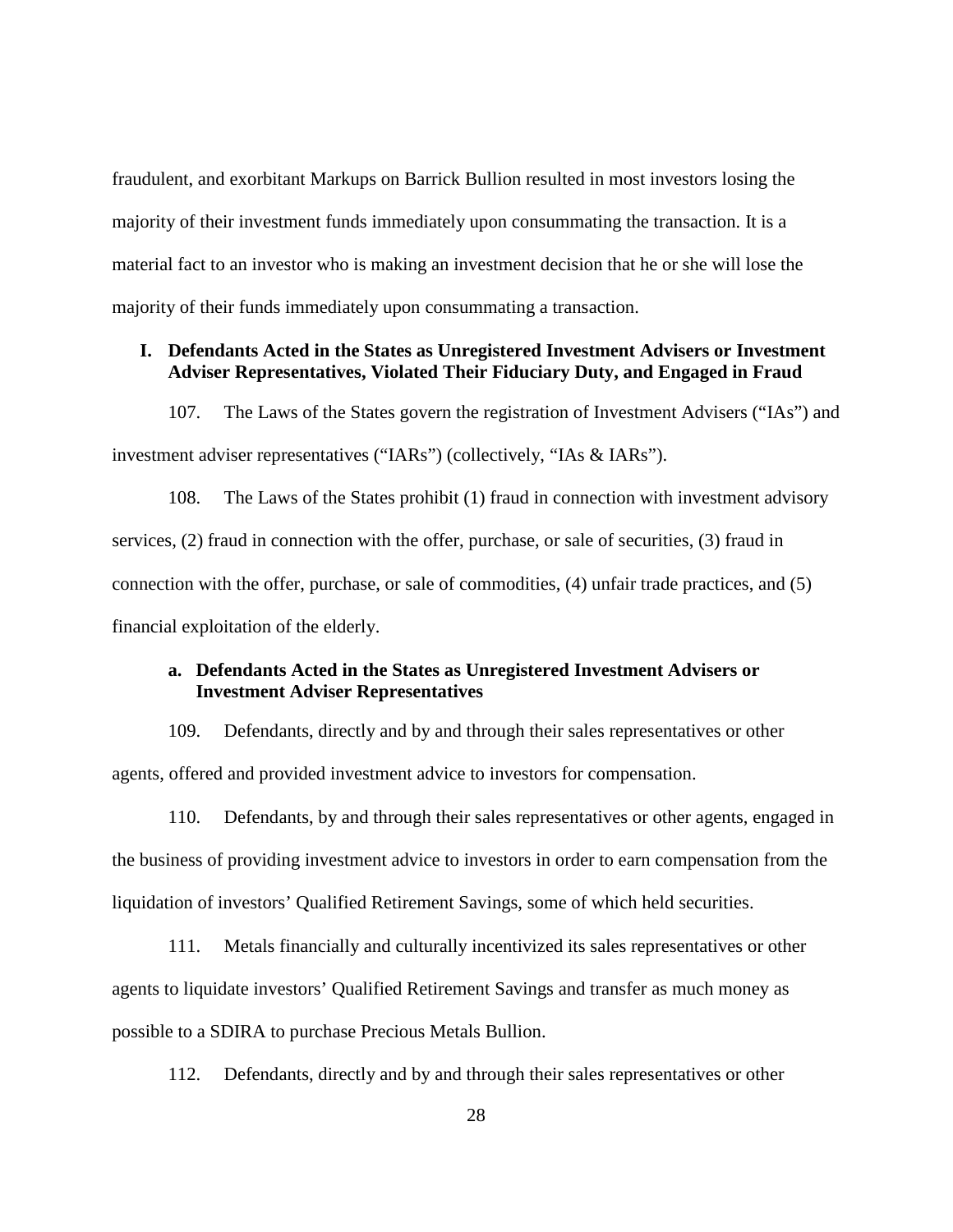agents, offered and provided investment advice to investors to sell securities.

113. As part of the scheme to defraud, when Defendants, directly and by and through their sales representatives or other agents, recruited a potential investor, Defendants provided investment advice to induce the investors to liquidate their Qualified Retirement Savings, which included securities holdings. Defendants, directly and by and through their sales representatives or other agents, transferred those Qualified Retirement Savings into SDIRAs and assisted the investors in doing so.

114. Defendants, directly and by and through their sales representatives or other agents, sent investors electronic SDIRA transfer forms that were already filled out and ready for investors to sign. In some cases, Defendants' sales representatives or other agents facilitated phone calls between an investor and the entity holding the investor's Qualified Retirement Savings, which included securities, to arrange the liquidation of investor's Qualified Retirement Savings and the transfer of their Qualified Retirement Savings into a SDIRA.

115. Defendants, directly and by and through its sales representatives or other agents, provided investment advice and directed investors to purchase Precious Metals Bullion through their SDIRAs. Batashvili selected the types of Precious Metals Bullion, including Polar Bear Bullion, sold to investors and determined when to buy back from investors who sought to liquidate their investments.

116. Metals and Barrick, directly and by and through their sales representatives or other agents, generally designated themselves as an "interested party" on investors' SDIRA accounts. Defendants, through Barrick's and Metals' designation as an interested party, received unlimited access to investors' SDIRA account information.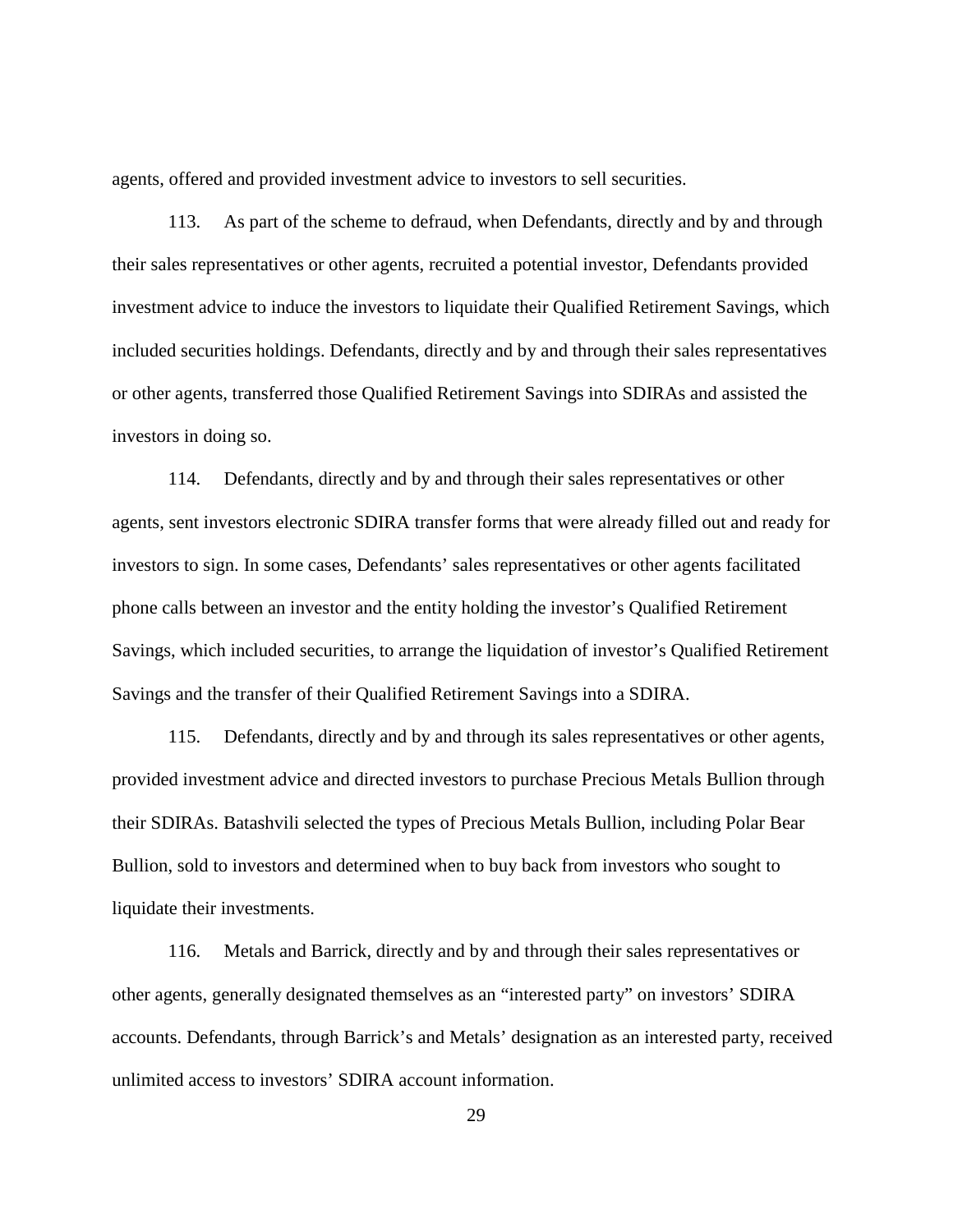117. Defendants, directly and by and through their sales representatives or other agents, acted as IAs & IARs, because Defendants, for compensation, engaged in the business of advising another, directly and by or through publications or writings, to wit:

- a. Defendants, directly and by and through their sales representatives or other agents, held themselves out as IAs & IARs to investors;
- b. Defendants, directly and by and through their sales representatives or other agents, solicited investors and provided investment advice to investors with respect to the value of securities or to the advisability of selling securities;
- c. Asher determined what advice and recommendations should be given to investors by instructing Metals' sales representatives or other agents on what to tell investors to induce the investors to liquidate their Qualified Retirement Savings that contained securities;
- d. Defendants, directly and by and through their sales representatives or other agents, touted the advantages of Precious Metals Bullion as an alternative to stocks, bonds, and the Dollar;
- e. Defendants, directly and by and through their sales representatives or other agents, advised about market trends, specifically that the stock market would fail or lose value;
- f. Metals, directly and by and through its sales representatives or other agents, sent victims emails highlighting articles that would induce fear in the investors about their preexisting Qualified Retirement Savings; and
- g. Defendants, directly and by and through their sales representatives or other agents, advised and directed investors to sell securities held in Qualified Retirement Savings and transfer to SDIRAs in order to purchase Precious Metals Bullion, including Polar Bear Bullion and Barrick Bullion, from Defendants;
- h. Defendants, directly and by and through their sales representatives or other agents, provided asset allocation advice, contrary their own websites' recommendations regarding the maximum percentage of Qualified Retirement Savings that should be allocated to Precious Metals Bullion, specifically recommending the full liquidation of Qualified Retirement Savings in order to purchase Precious Metals Bullion with all of the funds transferred; and
- i. Metals, directly and by and through its sales representatives or other agents,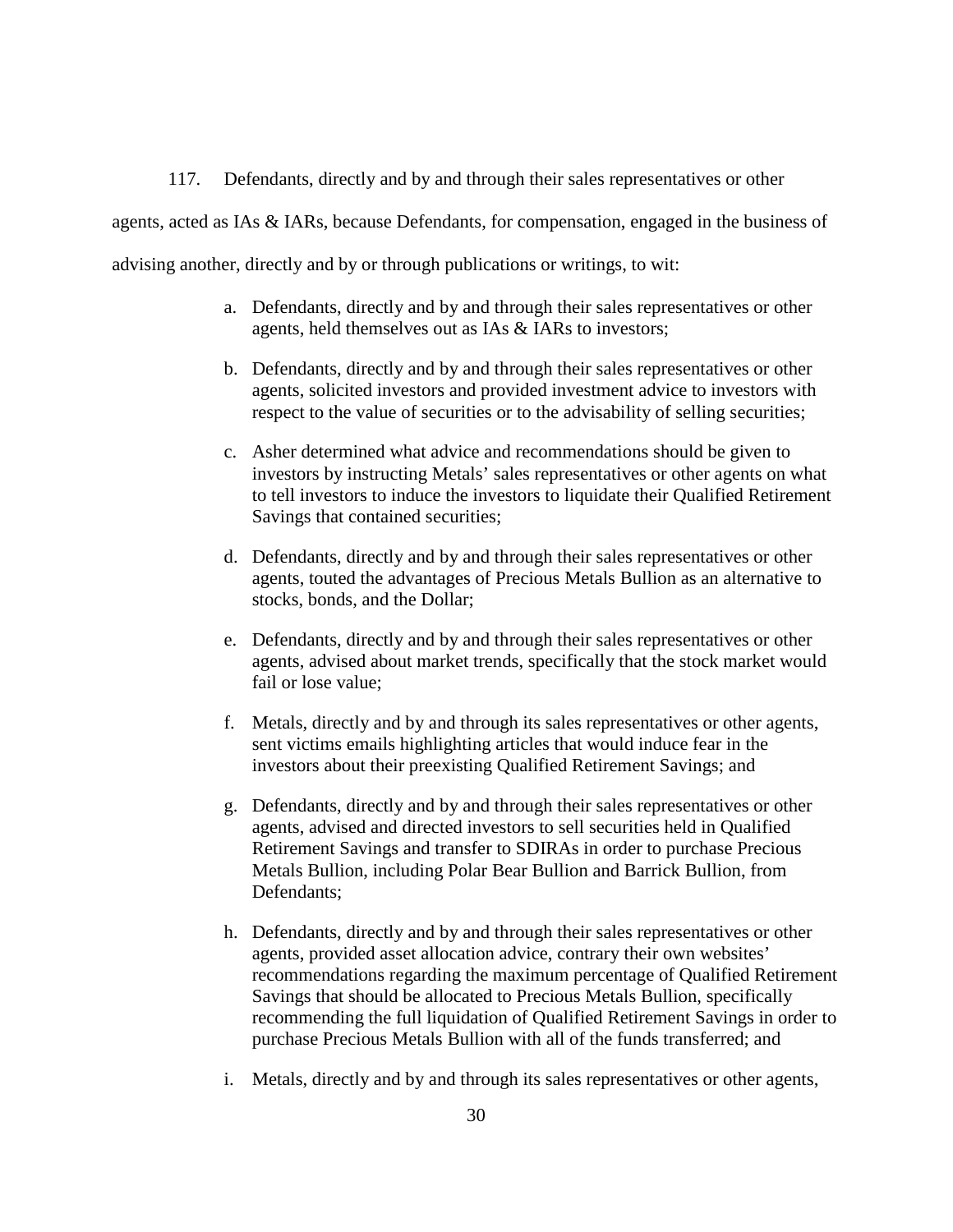advised investors to liquidate specific Qualified Retirement Savings or specific investments that contained securities.

118. By way of example, Defendants, directly and by and through its sales

representatives or other agents, provided investment advice to the following investors:

- a. Alabama Investor #2 was advised by his sales representative that a stock market crash was probably going to happen, so Alabama Investor #2 should get out of his current investments and get into gold; the risks of investing in Precious Metals Bullion were very low, and that Precious Metals Bullion holds value better than investments in the stock market; Precious Metals Bullion were a safe investment as compared to stocks; people buy Precious Metals Bullion when the stock market goes down because Precious Metals Bullion were safe, and that Alabama Investor #2 should do the same; any money held in an IRA or retirement account was going to be taken or seized by the Government, but an investment in Precious Metals Bullion would not be taken or seized; and that Alabama Investor #2 should place all of his retirement funds in Precious Metals Bullion;
- b. California Investor #1 was advised by his sales representative that the stock market was due for an imminent, major crash, worse than the 2008 crash, securities invested in the stock market should be sold to purchase Precious Metals Bullion; Metals would pick the best distribution for growth and stability with rock solid value and stability, and investing in Precious Metals Bullion would result in California Investor #1 earning money, not losing it;
- c. California Investor #6 was advised by her sales representatives that it was important to transfer her money from securities to Precious Metals Bullion and imperative that she learned the truth about why her current account structure in the securities markets was dangerous to her financial future;
- d. Colorado Investor #4 was advised by their sales representative that Precious Metals Bullion were a good investment considering the economy and that if they stayed in a traditional retirement account they would be at risk of a "buyin." Colorado Investor #4 was told that a "buy-in" meant the government would nationalize  $401(k)$ 's, if there was another financial crisis, to bail out financial institutions. In addition, the Metals sales representative held himself out as an IAR by calling Colorado Investor #4's custodian and stating to the custodian that Metals and the Custodian had a "mutual client on the line."
- e. Maryland Investor #4 explained to Metals representatives that he was unsatisfied with his Qualified Retirement Savings, needed a return at or better than the stock market, could not afford to lose money, and needed access to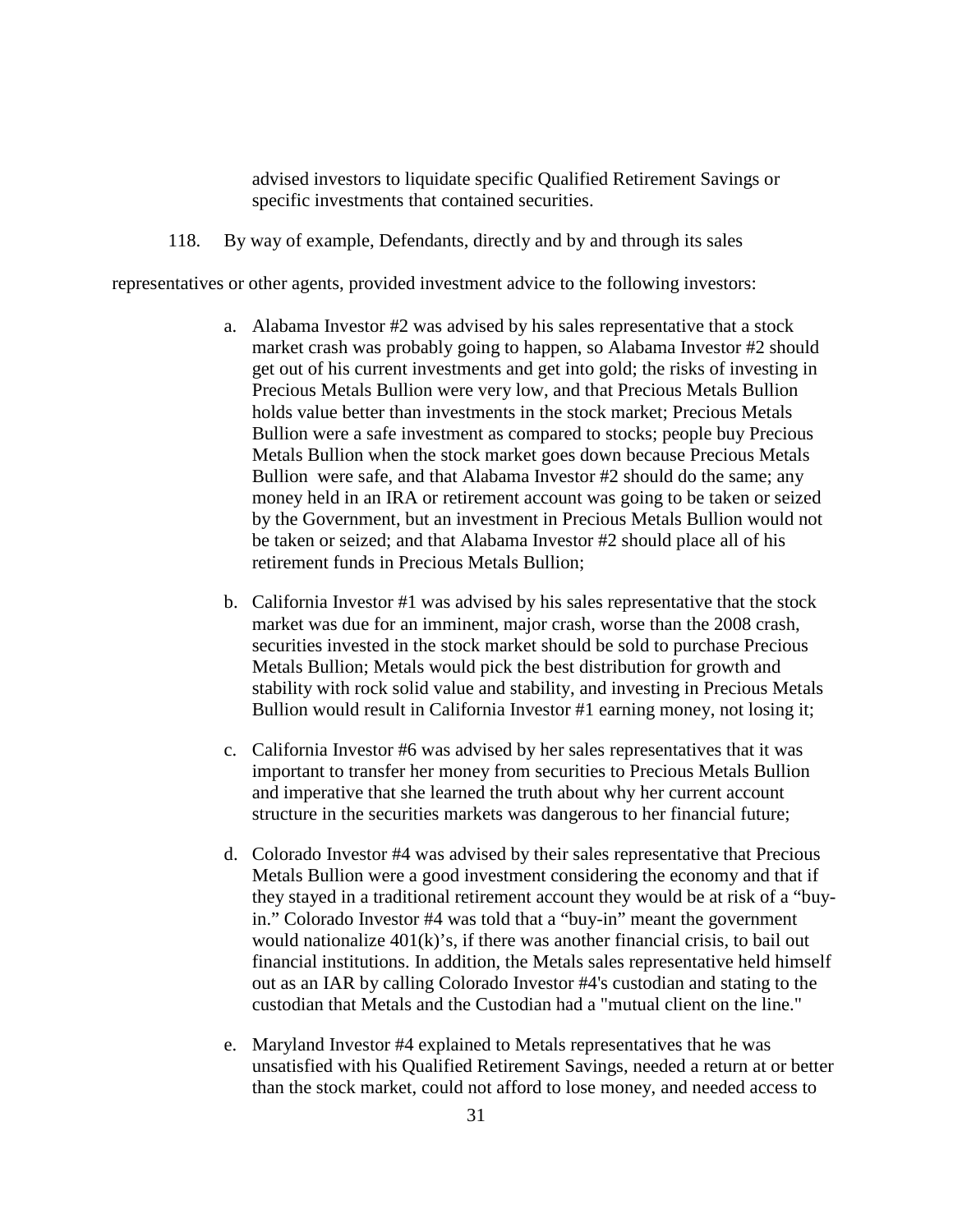his account if his financial situation worsened. Maryland Investor #4 noted that he was not a businessperson or a stockbroker and would have to depend on Metals as experts to advise. Metals advised Maryland Investor #4:

- i. Precious Metals Bullion were better than stock, and would get a greater rate;
- ii. The tax value of Precious Metals Bullion was better than Qualified Retirement Savings, that the face value of the coins was the tax value, and he would get more money when selling;
- iii. That "[w]e recommend you move your qualified funds in one selfdirected IRA trust account that is non-leveraged, has minimal/lower fees, and allows all IRS approved investment options."
- f. Maryland Investor #5 was advised Metals expected a large upswing in the Precious Metals Bullion market, and that something around \$300,000 in Precious Metals Bullion could be worth as much as \$1.2 million in ten years, but that he could lose everything in the stock market. Metals concluded to Maryland Investor #5 that based on the volatility of the market, the sound investment was Precious Metals Bullion;
- g. Maryland Investor #8 was advised by a Barrick representative who, claiming years of experience in the stock market, represented it would be wise to invest in gold as the stock market continued to fall, gold would climb to \$3,000/oz, and there was no risk in converting securities to Precious Metals Bullion;
- h. Maryland Investor #9 was advised by a Metals representative who, claiming to be experienced in the financial industry, represented the Federal Reserve was unstable, that when the Federal Reserve went down, Precious Metals Bullion went up, and thus Precious Metals Bullion were more stable and secure than Qualified Retirement Savings;
- i. South Carolina Investor #1 was advised by a Metals "Senior Portfolio Manager" that she needed to liquidate her investments in the stock market because it was about to collapse because of the chaos in the markets and that gold was a safe investment;
- j. South Carolina Investor #2 was advised that stocks were not safe and that he needed to buy precious metals right away;
- k. Texas Investor #2 was advised Polar Bear Bullion were safer than keeping his Qualified Retirement Savings in securities. He was told his investment would double in 4 years if he instead invested in Polar Bear Bullion. Metals' sales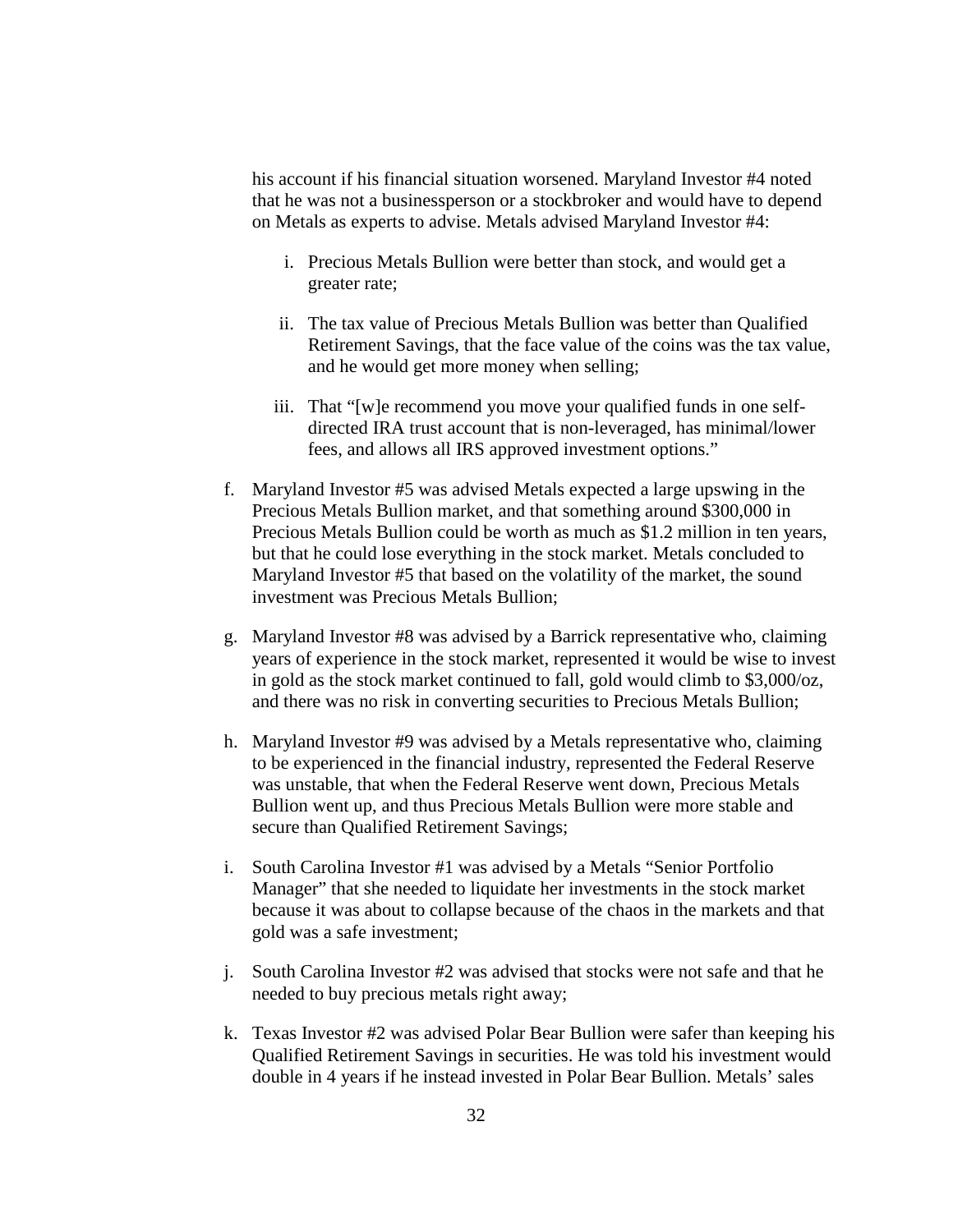representative persuaded Texas Investor #2 to invest approximately \$289,000 instead of the approximately \$50,000 he originally intended to invest in Precious Metals Bullion

- l. Texas Investor #3 was advised to transfer her Qualified Retirement Savings to a SDIRA to invest in Polar Bear Bullion. She had no knowledge of Precious Metals Bullion but trusted Metals' sales representative because he built a rapport with her by discussing the market for Precious Metals Bullion, the outlook for her Qualified Retirement Savings, and built up his expertise and their relationship over approximately a year and a half
- m. Texas Investor #4 was advised he should protect his savings by liquidating his Qualified Retirement Savings, rolling the funds into a SDIRA, and purchasing Polar Bear Bullion. He was told Precious Metals Bullion were more stable and secure and a better investment than the stocks in this Qualified Retirement Savings. Texas Investor #4 was persuaded to liquidate his entire Qualified Retirement Savings account to buy Precious Metals Bullion instead of the approximately \$50,000 he initially intended to invest in Precious Metals Bullion. After he purchased Polar Bear Bullion, Metals' sales representative advised against selling some of the Precious Metals Bullion to buy a particular stock.
- 119. Metals and Barrick have never been registered as IAs, nor have their agents or

Asher or Batashvili been registered as IARs required under state and/or federal law. Defendants

or their agents never submitted a notice filing with the appropriate State regulator as an IA or

IAR, nor are they exempt from State registration as an IA or IAR.

## **b. As Investment Advisers or Investment Adviser Representatives, Defendants Violated Their Fiduciary Duty to Investors and Engaged in Fraud**

120. Defendants acted as IAs & IARs. IAs & IARs have a fiduciary duty to their

clients. By acting as IAs & IARs, Defendants have a duty to their clients beyond the general

prohibition on fraud arising from the CEA.

121. The fiduciary duty requires IAs & IARs to act primarily for the benefit of their

clients. At a minimum, to avoid violating their fiduciary duty, IAs & IARs:

a. Must avoid conflicts of interest with investors;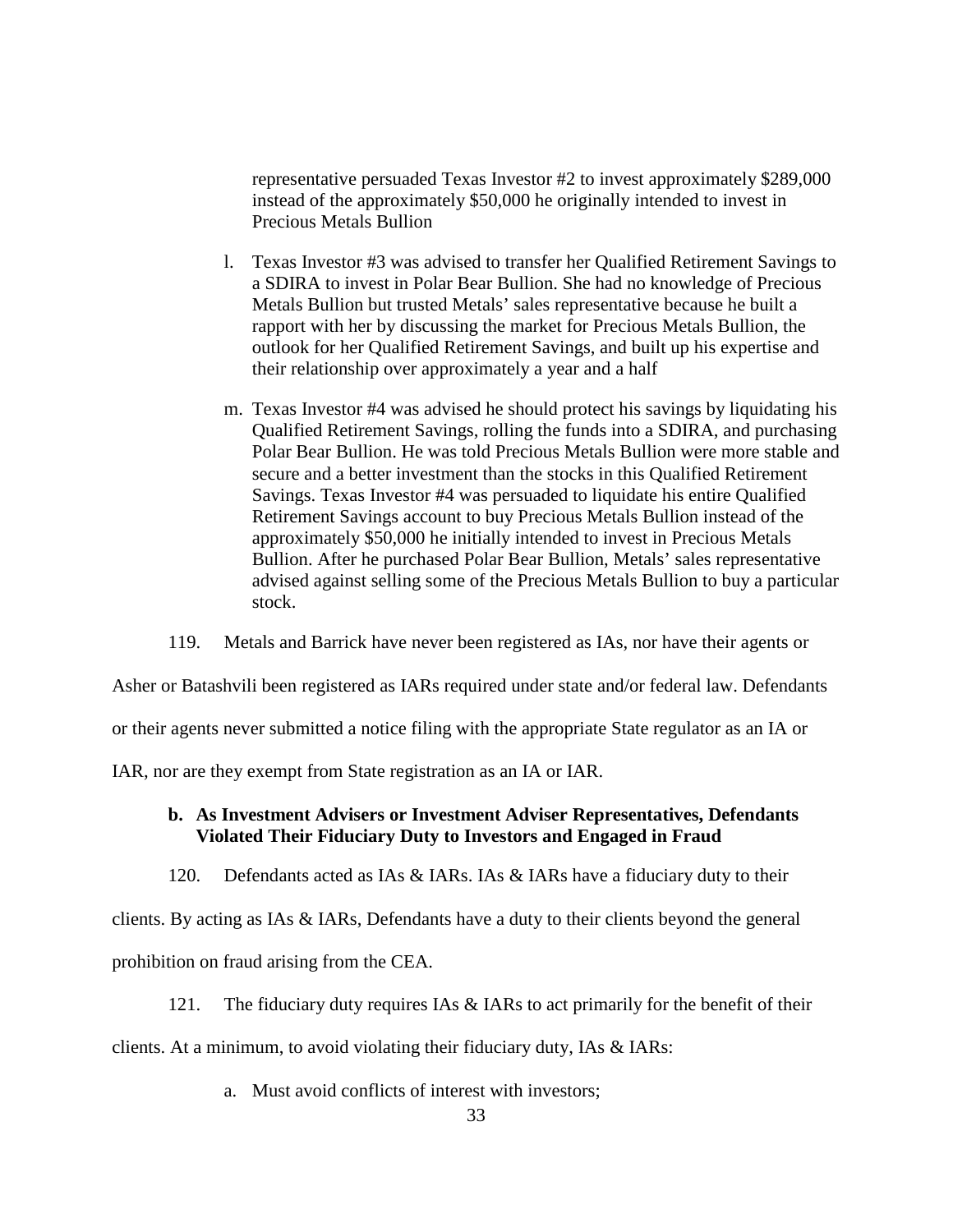- b. Must have reasonable grounds that their recommendations to investors are suitable based on a reasonable inquiry concerning the investor's investment objectives, financial situation and needs, and any other information known or acquired by the investment adviser after reasonable examination of the investor's finances;
- c. May not charge unreasonable fees;
- d. Must disclose material facts to the investors, including conflicts of interest; and
- e. May not make material misrepresentations or omissions to investors;
- 122. Defendants violated their fiduciary duty to investors by making recommendations

where they have a conflict of interest with their clients, making unsuitable recommendations,

charging unreasonable fees, failing to disclose conflicts of interest, including those related to

how Defendants and their sales representatives or other agents were paid, and making material

misrepresentations or omissions to investors.

123. Regarding suitability, Defendants engaged in fraud and violated their fiduciary

duty through conduct including, but not limited to, the following:

- a. Defendants targeted primarily senior and retirement-age investors with scare tactics to instill the fear that investors' Qualified Retirement Savings, including securities, were imperiled by government action or market forces;
- b. Defendants failed to make reasonable inquiry into, or take consideration of, investors' investment objectives, financial situation and needs, or station in life when advising investors to liquidate their Qualified Retirement Savings;
- c. Defendants used information gathered about investors' circumstances to encourage investment in Precious Metals Bullion instead of using the information to determine the suitability of the recommendations for the investors;
- d. Defendants advised investors to transfer their entire Qualified Retirement Savings to Precious Metals Bullion—a single alternative asset class; and
- e. Defendants failed to advise investors of the recommendation in Metals'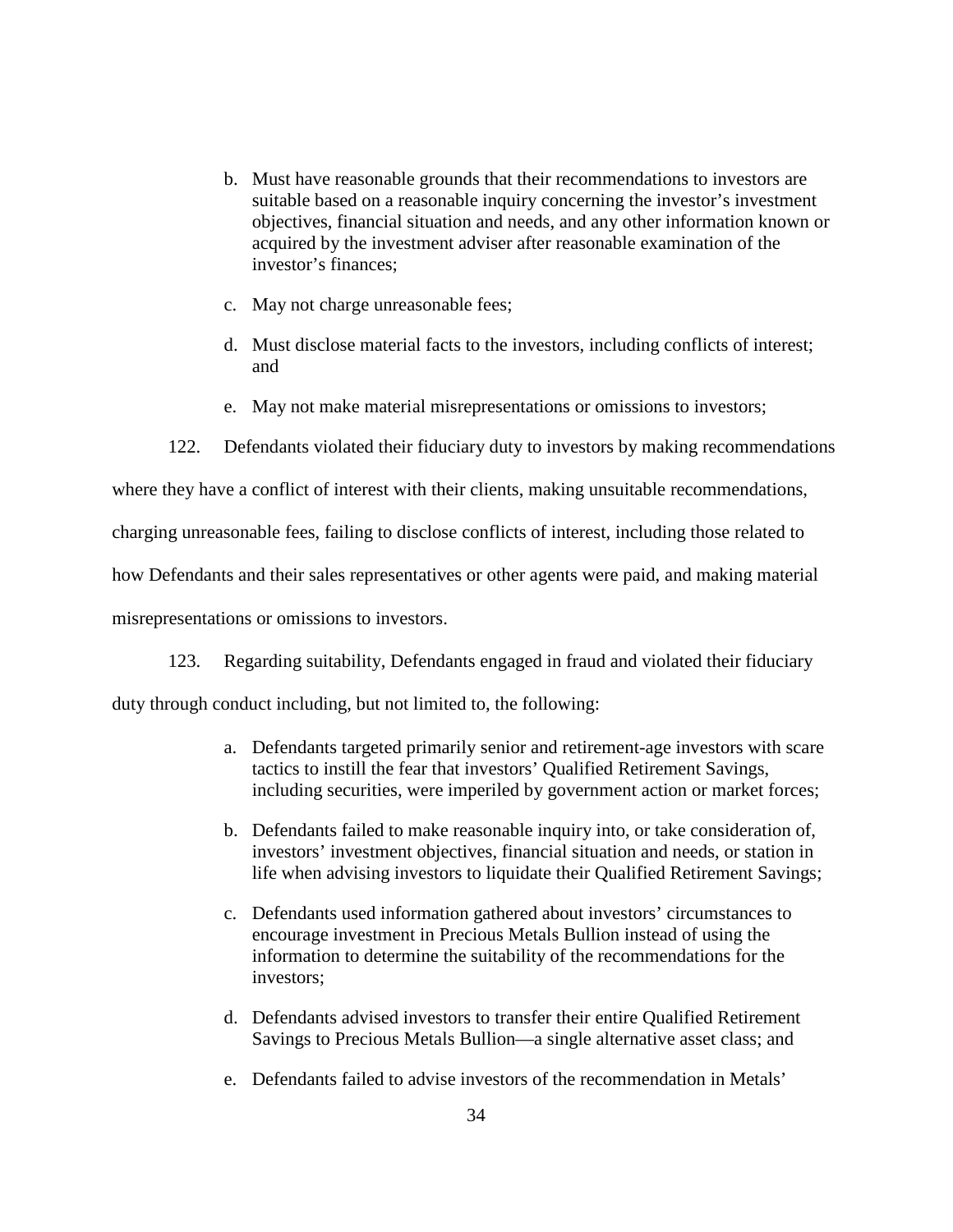Customer Agreements that no investor should invest more than 20 percent of the available investment funds in Precious Metals Bullion, and instead advised Defendants to transfer as much funds as they could, up to their entire Qualified Retirement Savings.

124. Defendants further violated their fiduciary duty to investors by charging Spreads

that constitute an unreasonable fee. The Spreads disclosed in the Customer Agreements lack

definiteness and are unreasonable at the upper end of the range. Most egregiously, and

fraudulently, the Spreads actually charged investors were far greater than the range represented

in the Customer Agreements. In particular:

- a. The Spread indicated by Metals' Customer Agreements for IRA transactions ranged from 2-33% in Customer Agreement #1 and from 1-19.9% in Customer Agreement #2. The Customer Agreement describes Precious Metals Bullion products with a Spread of 1-5% and actual purchases of other Precious Metals Bullion had a Spread of 9%;
- b. The Spread actually charged to investors for Polar Bear Bullion had no rational relationship to the Spread or fee Metals' otherwise represented or charged for other Precious Metals Bullion;
- c. The range of the Spread indicated by Metals' Customer Agreements for IRA transactions lacked definiteness and disclosed an unreasonable range, leaving the true cost to prospective investors uncertain;
- d. Most of the range of the Spread indicated by Metals' Customer Agreements for IRA transactions provided a fee far in excess of IAs & IARs' industry standards; and
- e. Defendants knew that due to the size of the Spread actually charged investors, in addition to the upper ranges of the Spread represented in the Customer Agreements for IRA transactions, investors' ability to profit and not sustain a loss on the overpriced Precious Metals Bullion were dependent on the Prevailing Market Price appreciating significantly above historical all-time high prices and selling their Precious Metals Bullion could incur additional transaction costs.

125. Defendants, directly and by and through their sales representatives or other

agents, engaged in fraud and violated their fiduciary duty by making material misrepresentations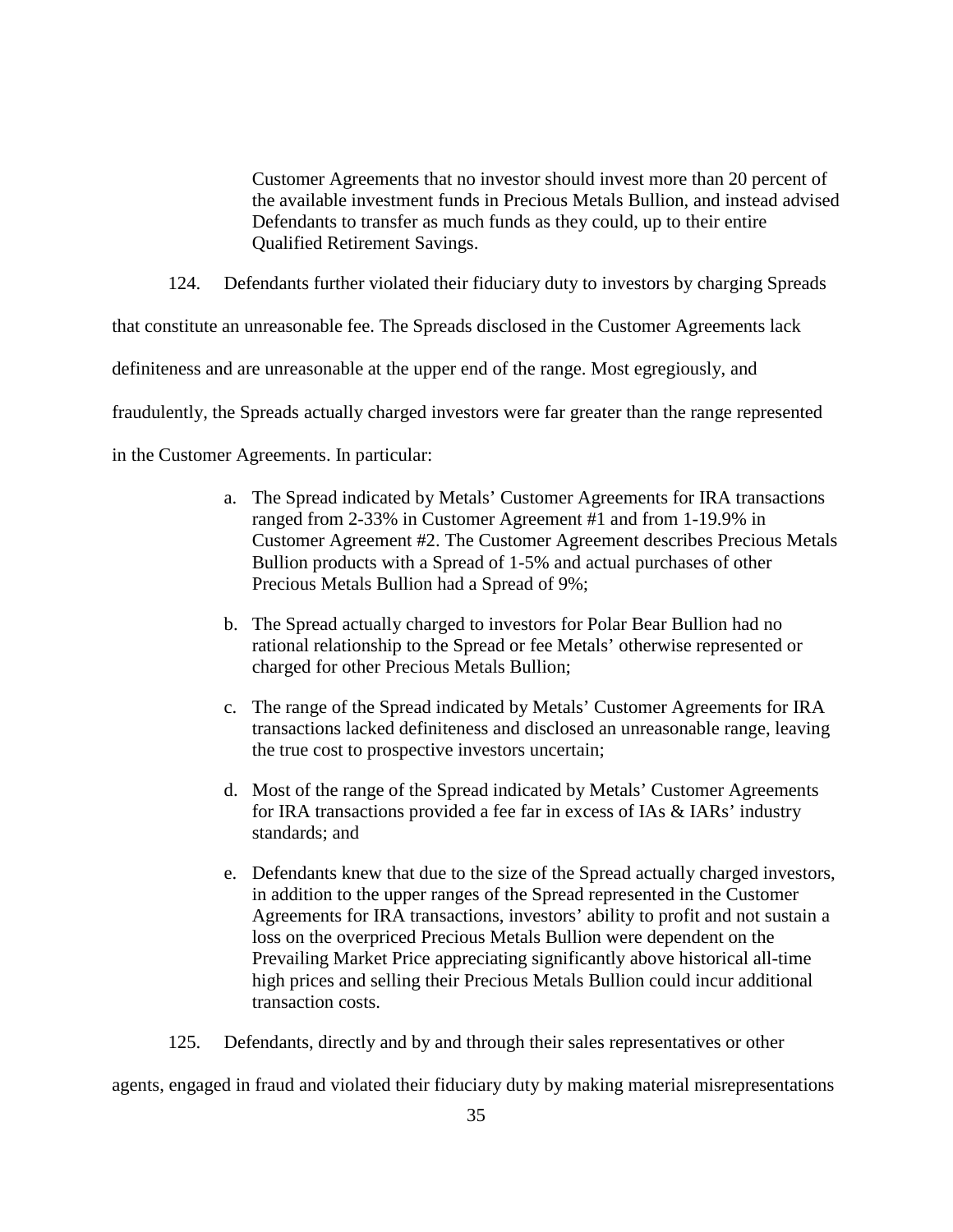and material omissions in providing investment advice to investors to transfer their Qualified

Retirement Savings, including divesting themselves of securities, and purchase Precious Metals

Bullion from Metals.

126. Defendants, directly and by and through their sales representatives or other agents, made material misrepresentations and material omissions regarding Qualified Retirement Savings, including securities, as compared to Precious Metals Bullion which included, but were not limited to, the following:

- a. Made misleading statements to instill fear in elderly and retirement-aged investors about their Qualified Retirement Savings in order to justify the advice to liquidate and transfer these funds to Defendants for purchase of Precious Metals Bullion;
- b. Misrepresented that the government was going to take their retirement funds from Qualified Retirement Savings in a "Bail-in" to help banks and government programs;
- c. Misrepresented that IRA custodians are in bad shape, custodians are likely to fall apart, and that it is unclear who actually owns the underlying securities held in Qualified Retirement Savings accounts;
- d. Misrepresented that the government could seize funds held in Qualified Retirement Savings, but not Precious Metals Bullion accounts;
- e. Misrepresented that Precious Metals Bullion investments could not lose value;
- f. Misrepresented that investors would profit from Precious Metals Bullion;
- g. Misrepresented that Precious Metals Bullion would provide a greater rate of return that securities;
- h. Misrepresented that the tax benefits of Precious Metals Bullion were better than securities;
- i. Misrepresented that Precious Metals Bullion were definitively a safer, more conservative, or less volatile investment than securities; and
- j. Omitted that precious metals involve considerable risk and are at times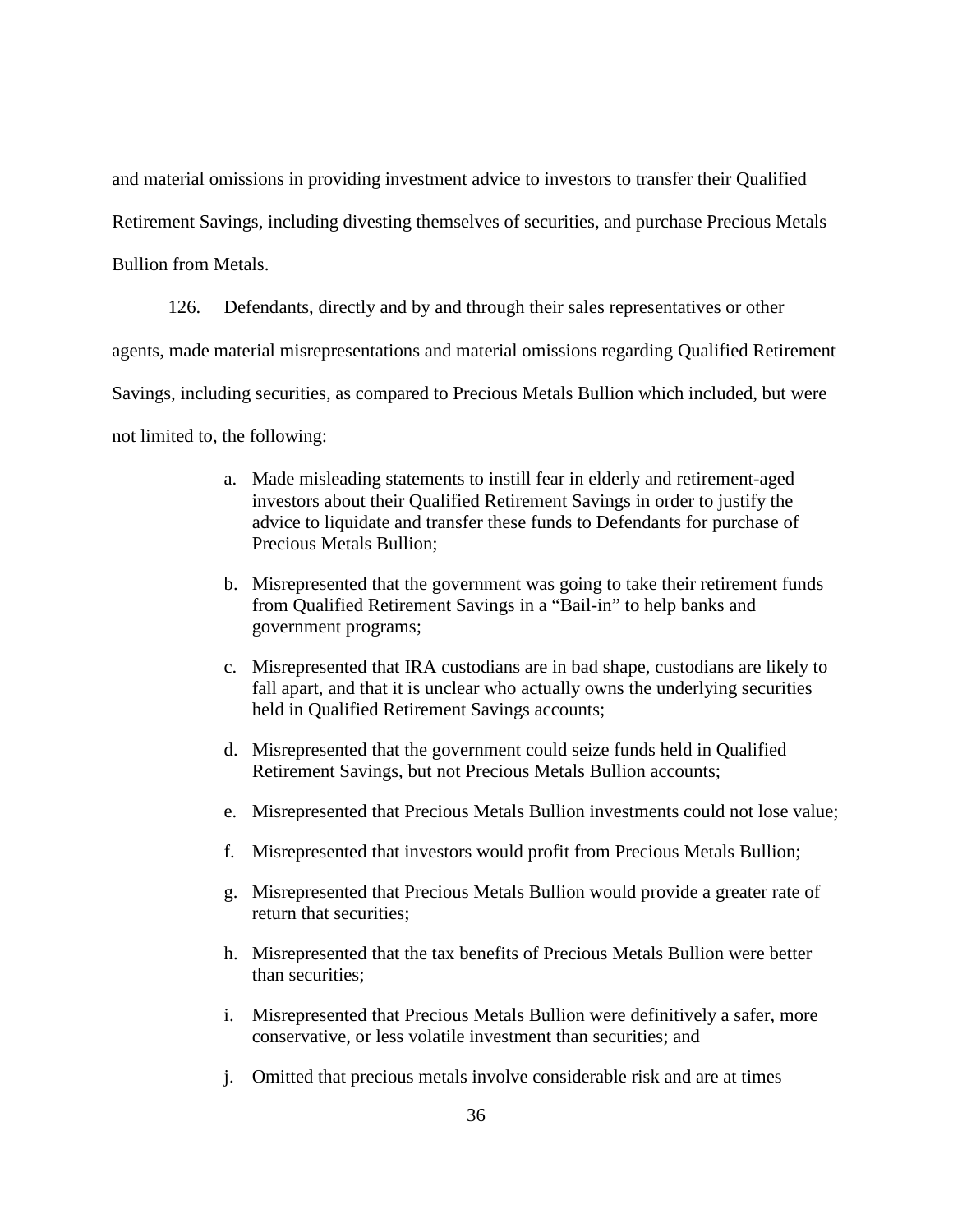volatile investments that are affected by economic conditions, political events, and speculative activities.

127. Defendants, by and through their sales representatives or other agents, made material misrepresentations and material omissions regarding their connections to and relationships with conservative media personalities which included, but were not limited to, the following:

- a. Misrepresented that Asher and Batashvili are friends with a conservative television and radio personality and that this conservative personality recommended buying Precious Metals Bullion, despite receiving a cease and desist demand from this media personality to stop touting this purported affiliation; and
- b. Misrepresented that this conservative television and radio personality was affiliated with, backed, or endorsed Metals despite receiving a cease and desist demand from this media personality to stop touting this purported affiliation.

128. Defendants, directly and by and through their sales representatives or other

agents, made material misrepresentations and material omissions regarding the experience and

expertise of their sales representatives or other agents which included, but were not limited to,

the following:

- a. Misrepresented and/or omitted their lack of experience in determining whether securities and other investments constitute suitable investments for the investor;
- b. Misrepresented or omitted their lack of experience in valuing securities and calculating market volatility;
- c. Misrepresented or omitted their lack of experience in forecasting economic conditions, such as the likelihood of recession and the possibility of inflation, as well as predicting the exchange rate of the Dollar; and
- d. Misrepresented or omitted their experience in determining whether securities and other investments constitute appropriate products for these elderly investors.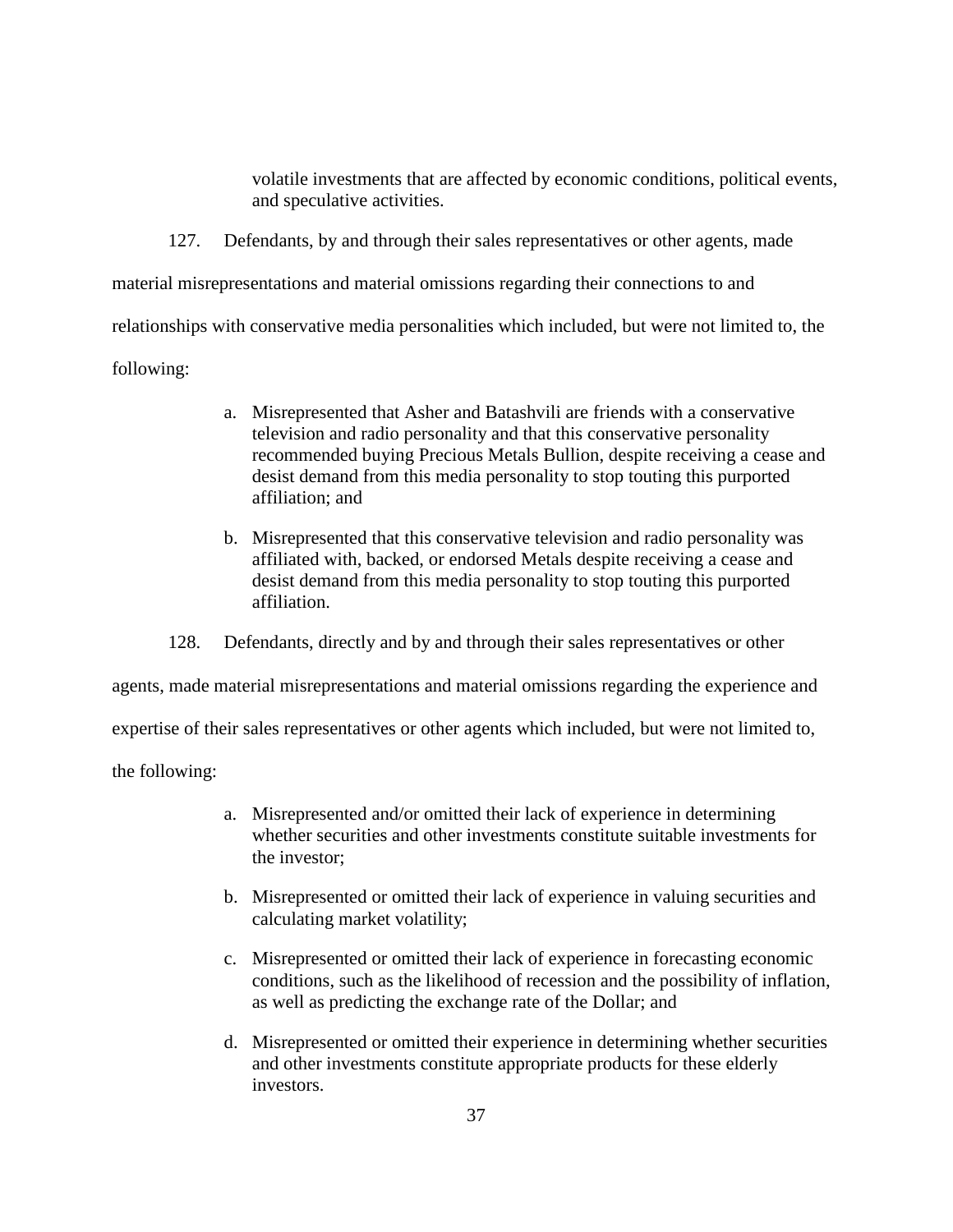129. Defendants, directly and by and through their sales representatives or other agents, made material omissions by failing to disclose information about complaints, including complaints relating to fraudulent, deceptive, and illegal practices, sent, submitted, or otherwise levied by prior investors.

130. Defendants, directly and by and through their sales representatives or other agents, made material omissions by failing to disclose the identities of Defendants' sales representatives or other agents during interactions with investors by using false names and not disclosing the true identity of Defendants' sales representatives or other agents.

131. Defendants, directly and by and through their sales representatives or other agents, made material misrepresentations and material omissions regarding their compensation structure which included, but were not limited to, the following:

- a. Misrepresented how the Defendants' sales representatives or other agents were compensated; and
- b. Failed to reveal conflicts of interest arising from Defendants' sales representative compensation being tied to the amount of funds from investors' Qualified Retirement Savings invested in Precious Metals Bullion.

132. Defendants, directly and by and through their sales representatives or other agents, made material misrepresentations regarding their Spread and fees, which included, but were not limited to, the following:

- a. Misrepresented to investors that Metals would pay any fees, such as storage fees, associated with their Precious Metals Bullion for the first 2-5 years, depending on the investor; and
- b. Misrepresented to investors that the funds transferred from Qualified Retirement Savings and Cash Accounts were used to purchase Precious Metals Bullion, when in fact Metals and Barrick charged large percentages in excess of the Prevailing Market Price.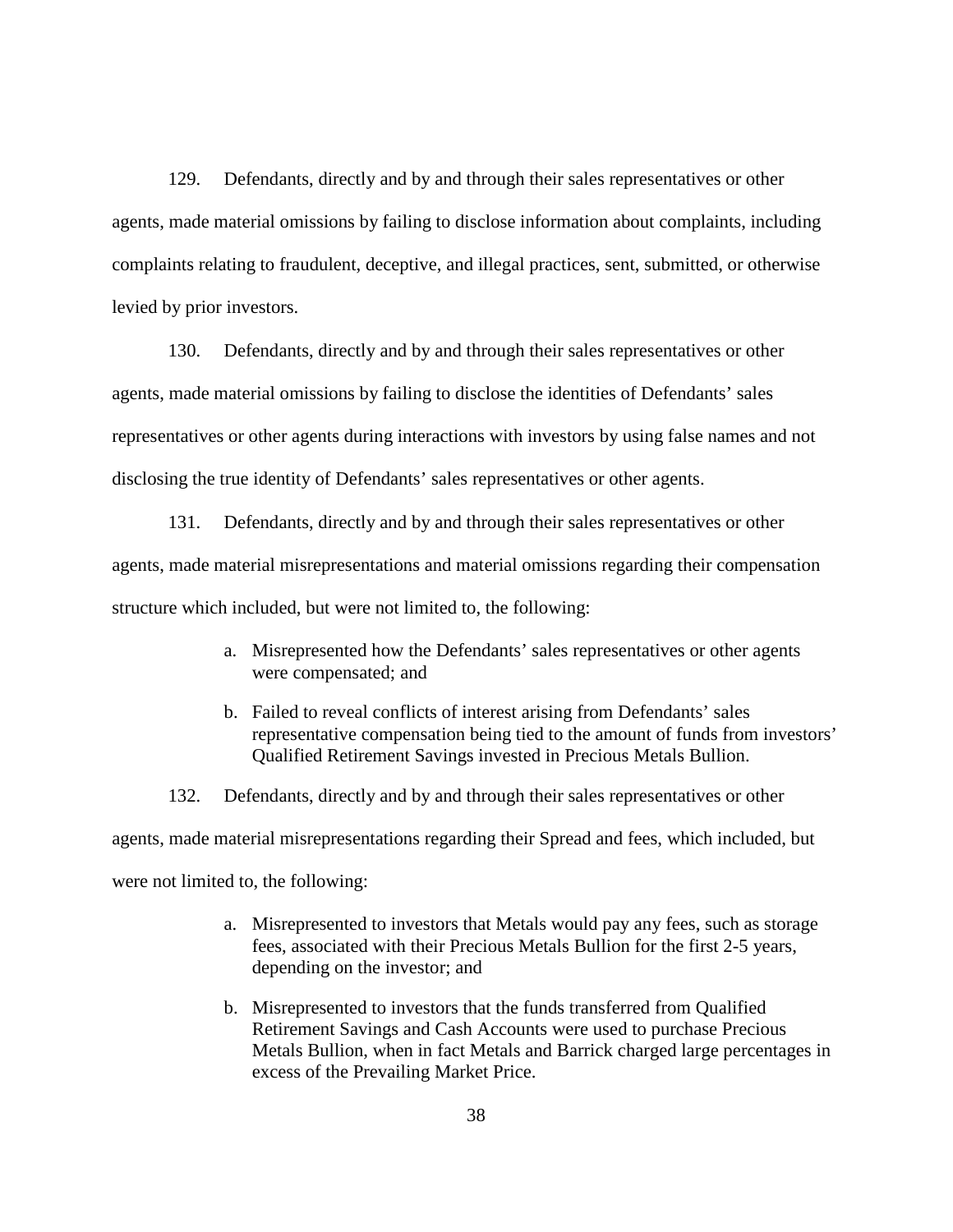133. Defendants, directly and by and through their sales representatives or other agents, made material omissions regarding Defendants' Spread on Precious Metals Bullion, which included, but were not limited to, the following:

- a. Failed to disclose the actual Spread charged to investors;
- b. Failed to disclose the method of calculating compensation and amount of compensation actually paid to sales representatives or other agents who sold Precious Metals Bullion to investors;
- c. Failed to disclose that the Spreads actually charged and that the Spreads represented in Customer Agreement #1 and Customer Agreement #2 materially impacted investors' ability to profit and the risk of loss;
- d. Failed to disclose that an investor's ability to profit and not sustain a loss on the Precious Metals Bullion investment was dependent on the Prevailing Market Price appreciating significantly above historical all-time high prices and selling their Precious Metals Bullion could incur additional transaction costs;
- e. Failed to disclose the losses that investors would incur upon transferring their Qualified Retirement Savings to a SDIRA and purchasing Precious Metals Bullion based on the Spread actually charged by Metals or the Spread represented in Customer Agreement #1 and Customer Agreement #2; and
- f. Failed to disclose that Precious Metals Bullion might not appreciate enough to cover storage and SDIRA fees associated with Precious Metals Bullion investments.

#### **c. The Fraud Defendants Engaged in Violates Additional States' Laws**

134. The foregoing conduct also violates state laws prohibiting: (1) any person from

making material misrepresentations or omissions in connection with the offer, purchase, or sale

of securities, (2) material misrepresentations or omissions in connection with the offer, purchase,

or sale of commodities, (3) unfair or deceptive trade practices, and (4) financial exploitation of

the elderly.

135. Defendants, directly and by and through their sales representatives or other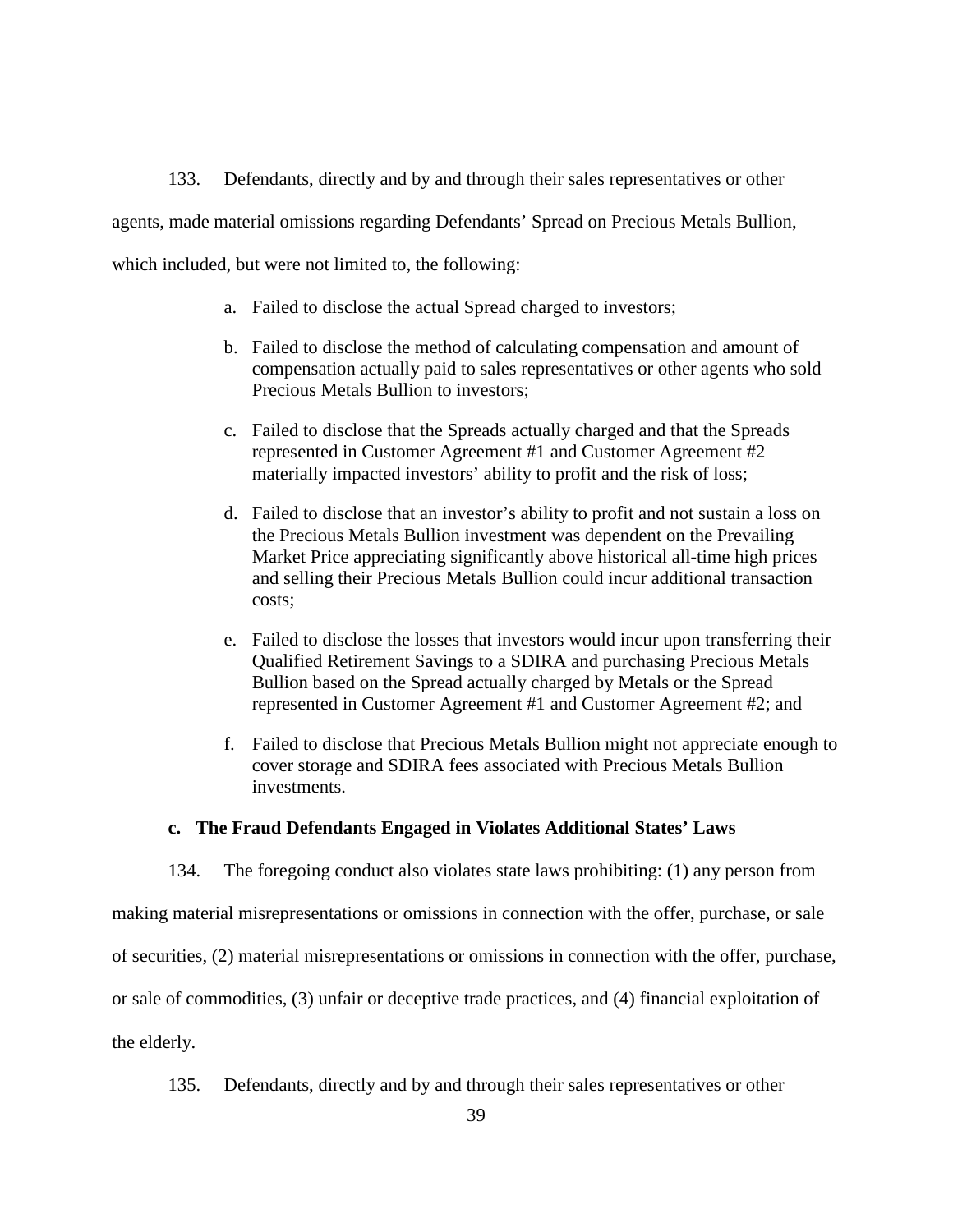agents, used material misrepresentations and omissions as set forth in paragraphs 124 through 131 and elsewhere in this complaint in connection with investors' sale of securities held in Qualified Retirement Savings.

136. Through these material misrepresentations and omissions, Defendants solicited investors to sell securities in order to ultimately gain access to those funds through the sale of overpriced Precious Metals Bullion. The profits obtained by the Defendants and compensation paid to their sales representatives or other agents were related to the amount of Qualified Retirement Savings, including securities, that Defendants convinced investors to liquidate.

137. The conduct described in paragraphs, 55 through 75, 124 through 131, and elsewhere in this complaint also violates state law governing commodities fraud, unfair or deceptive trade practices, and financial exploitation of the elderly.

# **V. VIOLATIONS OF THE COMMODITY EXCHANGE ACT AND CFTC REGULATIONS**

#### **COUNT I**

#### **Fraud**

# **Violations of Section 6(c)(1) of the CEA, 7 U.S.C. § 9(1) (2018), and CFTC Regulation 180.1(a)(1)-(3), 17 C.F.R. § 180.1(a)(1)-(3) (2019)**

### *(Brought by all Plaintiffs)*

138. The allegations in the preceding paragraphs are re-alleged and incorporated herein by reference.

139. During the Relevant Period, Defendants, individually and also operating as a common enterprise, and acting through various officers, employees or agents, intentionally or recklessly, in connection with contracts of sale of commodities in interstate commerce,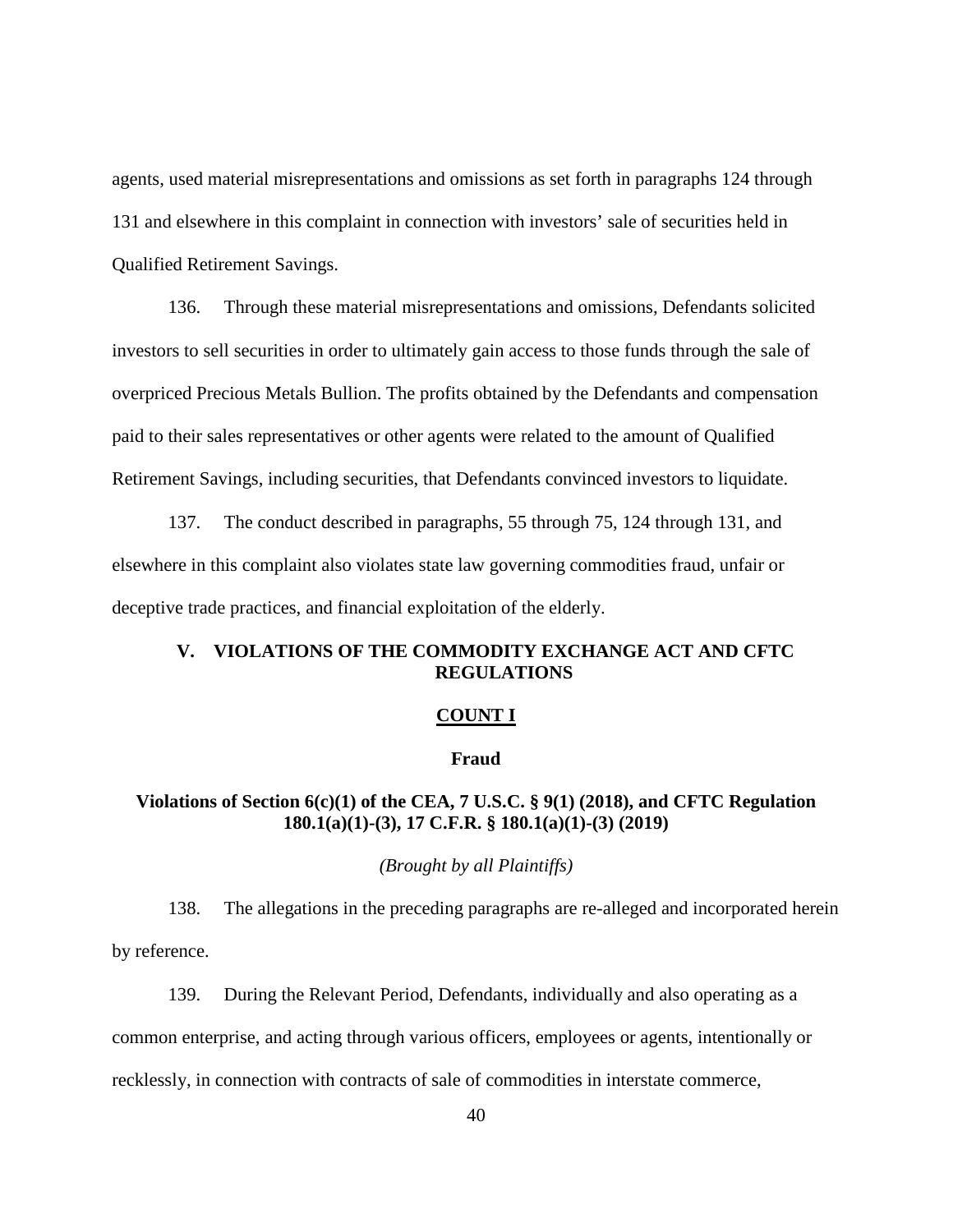- a. Used or employed, or attempted to use or employ, a scheme or artifice to defraud;
- b. Made, or attempted to make untrue or misleading statements of material fact, or omitted to state material facts necessary to make the statements made not untrue or misleading; and/or
- c. Engaged in, or attempted to engage in, acts, practices, or a course of business that operated or would operate as a fraud or deceit on Metals' and Barrick's customers.

140. As a result of the foregoing conduct, Defendants' fraudulent conduct violated 7 U.S.C. § 9(1) (2018) and 17 C.F.R. § 180.1(a)(1)-(3) (2019).

141. The acts, omissions, and failures of Asher and Batashvili and other officials, agents, or persons acting for Metals and Barrick described in this Complaint, including sales representatives or other agents, have occurred within the scope of their employment, agency, or office with Metals and Barrick are deemed to be the acts, omissions, and failures of Metals and Barrick by operation of Section  $2(a)(1)(B)$  of the CEA, 7 U.S.C. §  $2(a)(1)(B)$  (2018), and CFTC Regulation 1.2, 17 C.F.R. § 1.2 (2019).

142. Asher and Batashvili controlled Metals and Barrick and have not acted in good faith or have knowingly induced, directly or indirectly, the acts constituting Metals' and Barrick's violations alleged in this count. As a result, pursuant to Section 13(b) of the CEA, 7 U.S.C. § 13c(b) (2018), Asher and Batashvili are liable for Metals' and Barrick's violations of 7 U.S.C. § 9(1) (2018), and 17 C.F.R. § 180.1(a)(1)-(3) (2019), as controlling persons.

143. At all times relevant to this Complaint, Asher and Batashvili acted within the course and scope of their employment, agency, or office with Metals and Barrick. Pursuant to Section 2(a)(1)(B) of the Act, 7 U.S.C. § 2(a)(1)(B) (2018), and CFTC Regulation 1.2, 17 C.F.R. § 1.2 (2019), Metals and Barrick are liable as principals for Asher's, Batashvili's, and their other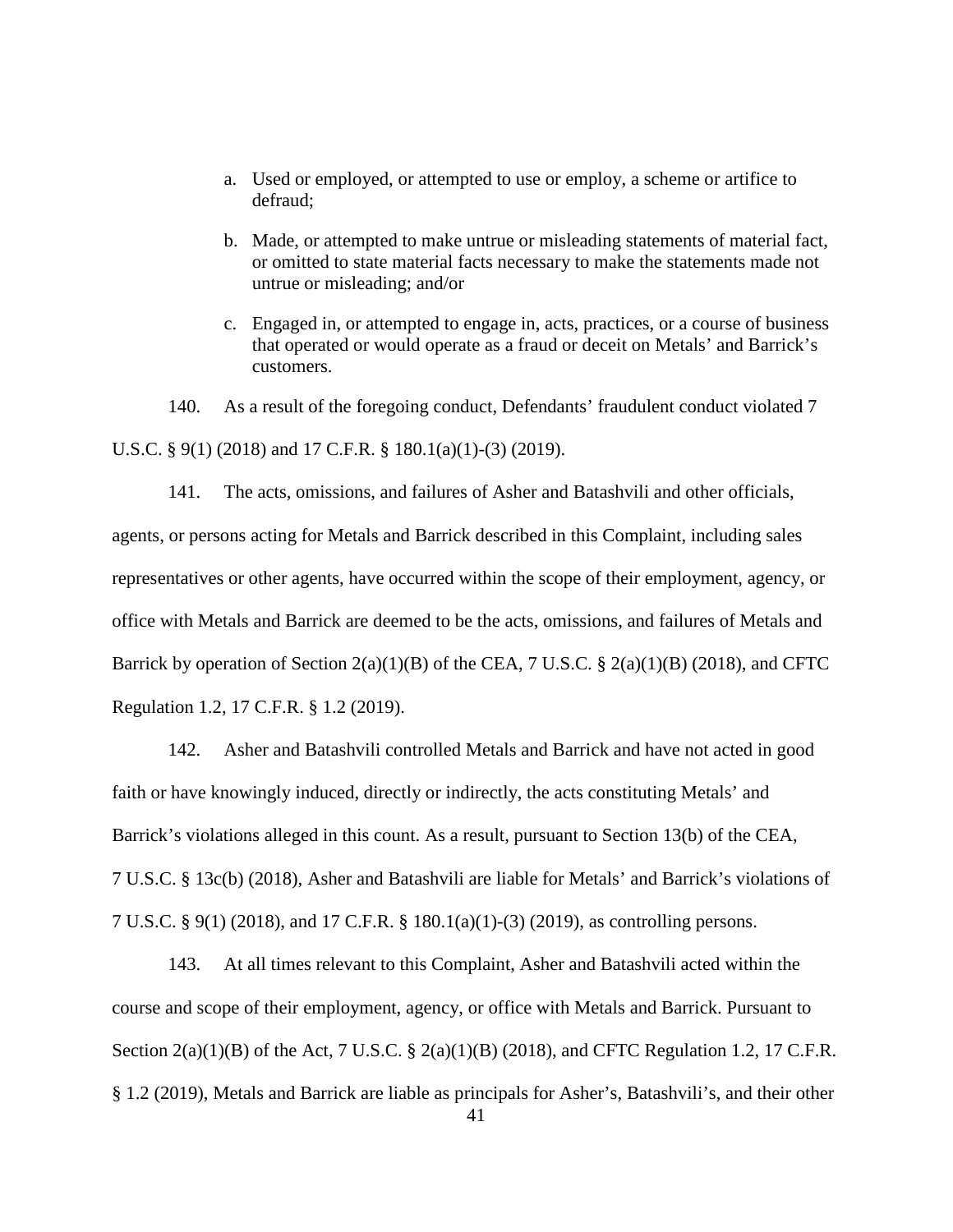agents' acts and omissions in violation of  $7 \text{ U.S.C.}$  §  $9(1)$  and  $17 \text{ C.F.R.}$  §  $180.1(a)(1)-(3)$ .

144. Each use or employment or attempted use or employment of any manipulative device, scheme, or artifice to defraud; untrue or misleading statement of fact, omission of material fact necessary to make statements not untrue or misleading; or act of engaging, or attempting to engage, in acts, practices or courses of business that operated or would have operated as a fraud or deceit on Metals' and Barrick's investors is alleged as a separate and distinct violation of 7 U.S.C. § 9(1) and 17 C.F.R. § 180.1(a)(1)-(3).

### **VI. VIOLATIONS OF THE CODE OF ALABAMA**

*(Brought by Plaintiff State of Alabama)*

# **Securities Fraud Definitions**

145. The allegations in the preceding paragraphs are re-alleged and incorporated herein by reference.

146. Section 8-6-2(7), Code of Alabama (1975), defines the term "person" to include a natural person; a corporation created under the laws of this or any other state, country, sovereignty, or political subdivision thereof; a partnership; an association; a joint-stock company; a trust, excluding testamentary trusts, trusts for the benefit of the creator or another, court-created trusts, or public charitable trusts; and any unincorporated organization.

147. Section 8-6-2(10), Code of Alabama (1975) defines the term "security" broadly to include, but not limit to, any note, stock, treasury stock, bond, debenture, evidence of indebtedness, certificate of interest or participation in any profit-sharing agreement, collateraltrust certificate, preorganization certificate or subscription, transferable share, investment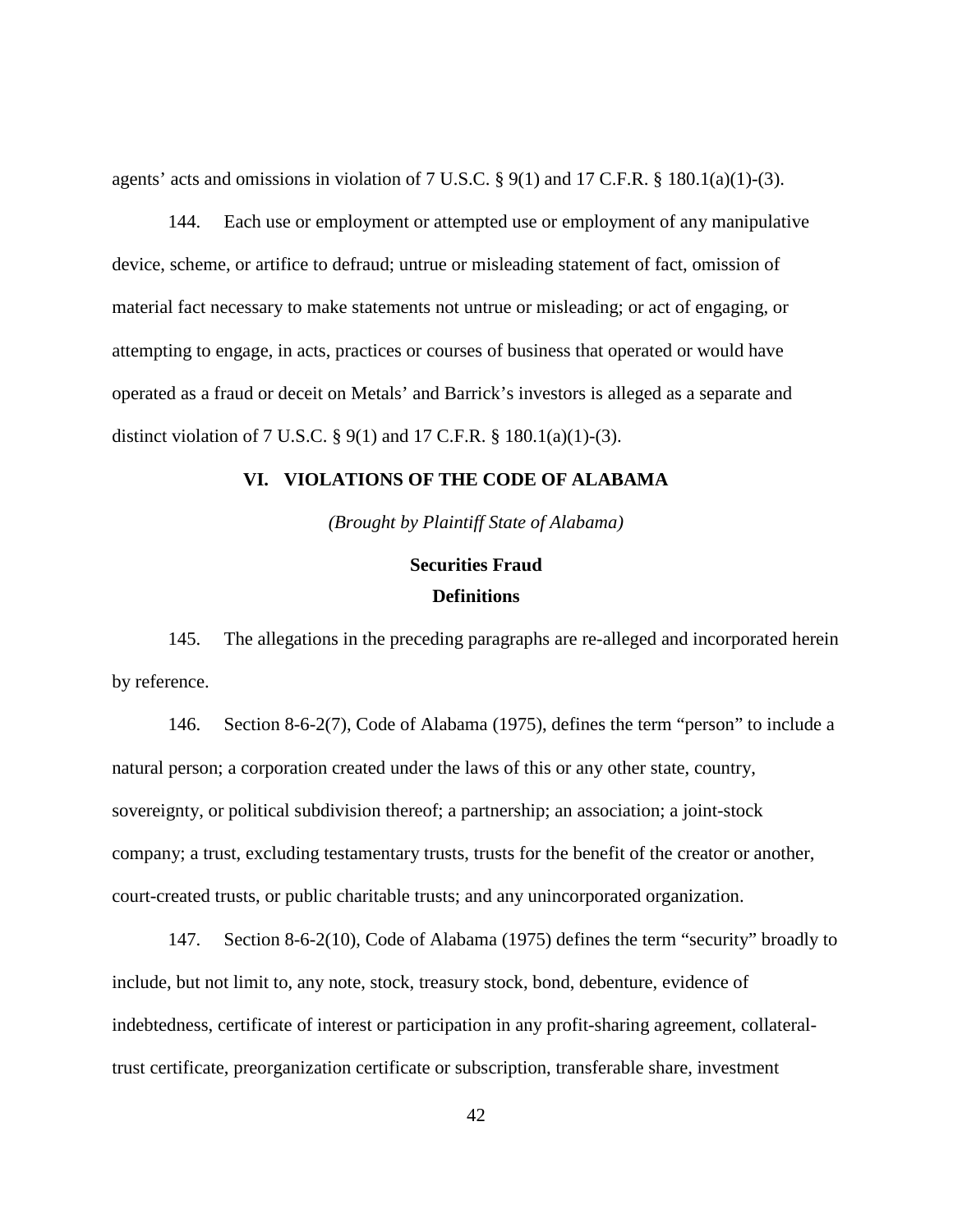contract, as well as any instrument of any kind commonly known as a security.

148. Section 8-6-2(18), Code of Alabama (1975), defines an investment adviser as any person, who, for compensation, engages in the business of advising others, either directly or through publications or writings, as to the value of securities or as to the advisability of investing in, purchasing, or selling securities.

149. Section 8-6-2(19), Code of Alabama (1975), defines an investment adviser representative as any partner, officer, director of (or a person occupying a similar status or performing similar functions) or other individual employed by or associated with an investment adviser, except clerical or ministerial personnel, who makes any recommendation or otherwise renders advice regarding securities; manages accounts or portfolios of clients; determines which recommendation or advice regarding securities should be given; and/or supervises employees who perform any of the foregoing.

#### **COUNT II**

# **Unregistered Investment Adviser and Investment Adviser Representatives Violations of § 8-6-3(b) and (c), Code of Alabama (1975)**

150. The allegations in the preceding paragraphs are re-alleged and incorporated herein by reference.

151. Section 8-6-3(b) Code of Alabama (1975) makes it unlawful for any person to transact business in the State of Alabama as an investment adviser or as an investment adviser representative unless:

- (1) He or she is so registered under Article 6 of the Alabama Code (1975);
- (2) His or her only clients in this state are investment companies as defined in the Investment Company Act of 1940, other investment advisers, broker-dealers,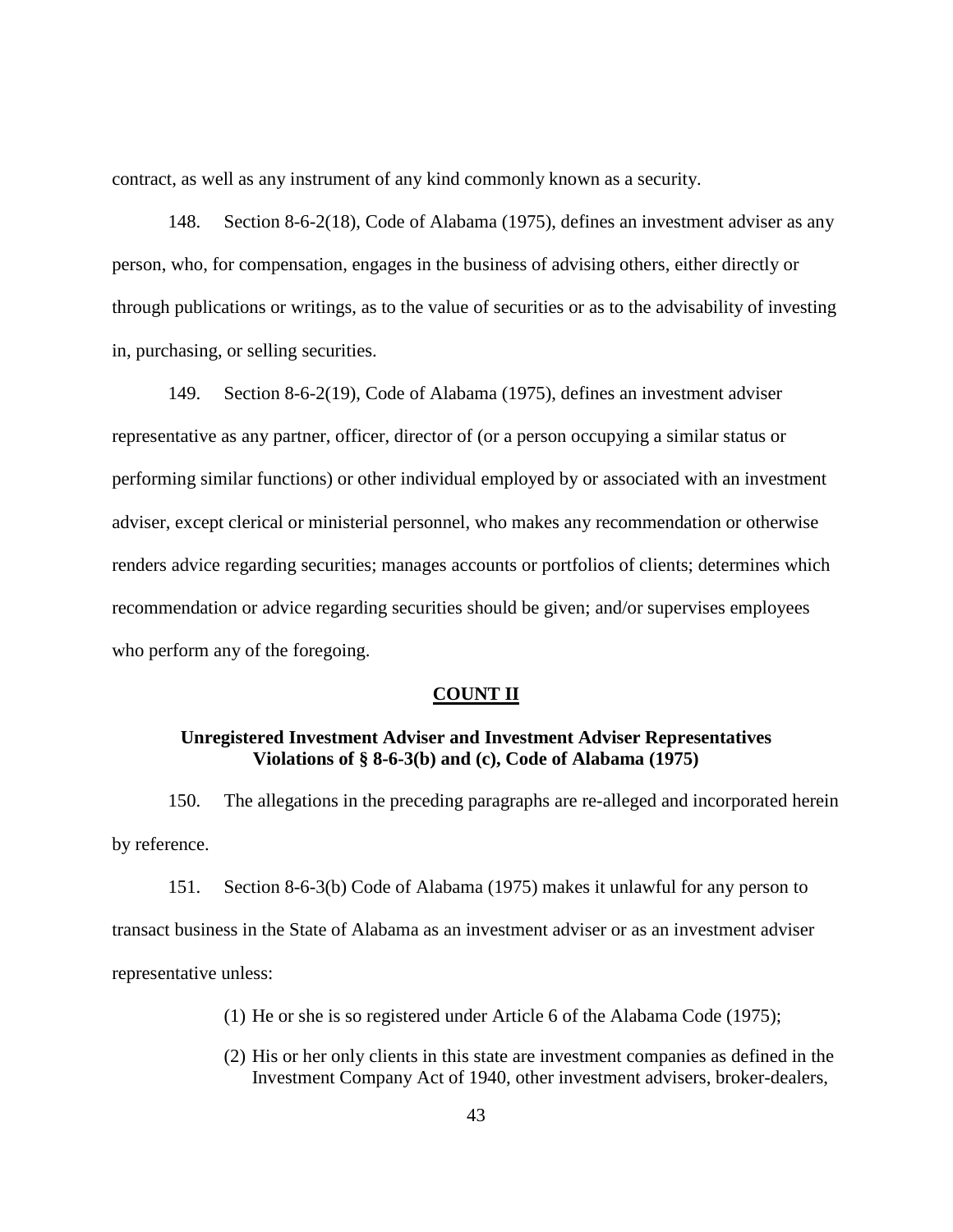banks, trust companies, savings and loan associations, insurance companies, employee benefit plans with assets of not less than \$1,000,000, and governmental agencies or instrumentalities, whether acting for themselves or as trustees with investment control, or other institutional investors as are designated by rule or order of the commission; or

(3) He or she has no place of business in the state and during any period of 12 consecutive months does not direct business communications in this state in any manner to more than five clients, other than those specified in the previous subdivision, whether or not he, she, or any of the persons to whom the communications are directed is then present in the state.

152. Section 8-6-3(c) Code of Alabama (1975) makes it unlawful for any investment adviser required to be registered to employ an investment adviser representative unless the investment adviser representative is registered under Article 6 of the Code of Alabama (1975).

153. Metals and Barrick unlawfully acted as investment advisers by, for compensation, engaging in the business of advising others, either directly or through publications or writings, as to the value of securities or as to the advisability of selling securities.

154. Asher and Batashvili unlawfully acted as investment adviser representatives by being a partner, officer, director of (or a person occupying a similar status or performing similar functions) or other individual employed by or associated with Metals and Barrick, who made recommendations or otherwise rendered advice regarding securities; determined which recommendation or advice regarding securities should be given; and supervised employees, to include sales representatives or other agents, who performed these functions.

155. During the relevant period, the Defendants were at no time registered as Investment Advisers or Investment Adviser Representatives in the State of Alabama and had not perfected an exemption.

156. As a result of their conduct, the Defendants violated Sections 8-6-3(b) and (c),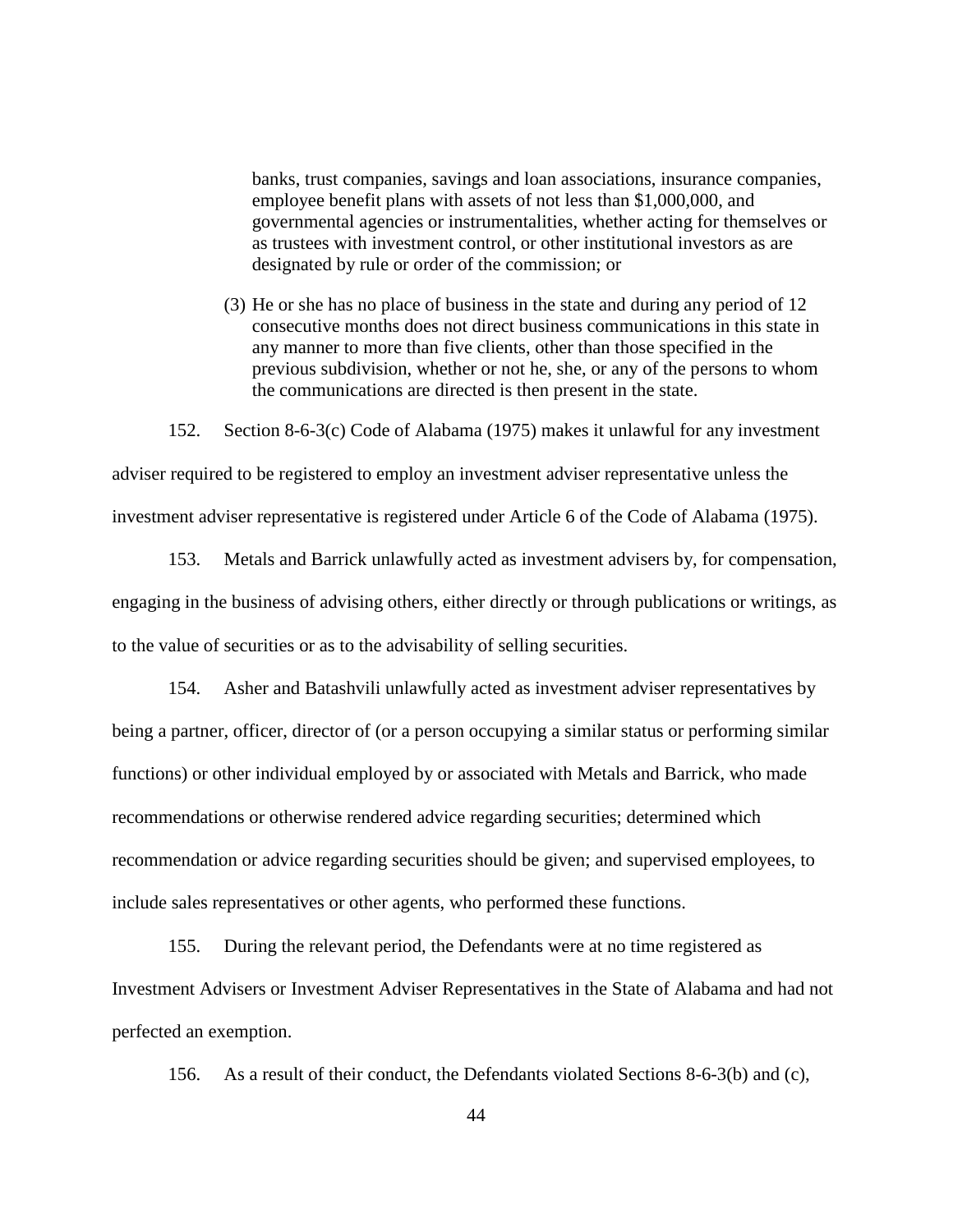Code of Alabama (1975).

### **COUNT III**

# **Investment Advice Fraud Violations of § 8-6-17(b)(2), Code of Alabama (1975)**

157. The allegations in the preceding paragraphs are re-alleged and incorporated herein by reference.

158. Section 8-6-17(b)(2), Code of Alabama (1975), makes it unlawful for any person who receives, directly or indirectly, any consideration from another person for advising the other person as to the value of securities or their purchase or sale, whether through the issuance of analyses or reports or otherwise, to engage in any act, practice, or course of business which operates or would operate as a fraud or deceit upon the other person.

159. During the relevant period, the Defendants, willfully and unlawfully, directly or indirectly, by and through others, including their sales representatives or other agents, received compensation from Alabama investors by fraudulently and deceitfully advising Alabama investors to sell their securities held in Qualified Retirement Savings, and then use those funds to purchase Precious Metals Bullion. The fraudulent and deceitful advice resulted in the Defendants converting the majority of the investment funds to their own benefit without the knowledge of the Alabama Investors.

160. As a result of their conduct, the Defendants violated Section 8-6-17(b)(2), Code of Alabama (1975).

#### **COUNT IV**

### **Material Misrepresentations & Omissions in Connection with the Sale of a Security Violations of § 8-6-17(a)(2),** *Code of Alabama* **(1975)**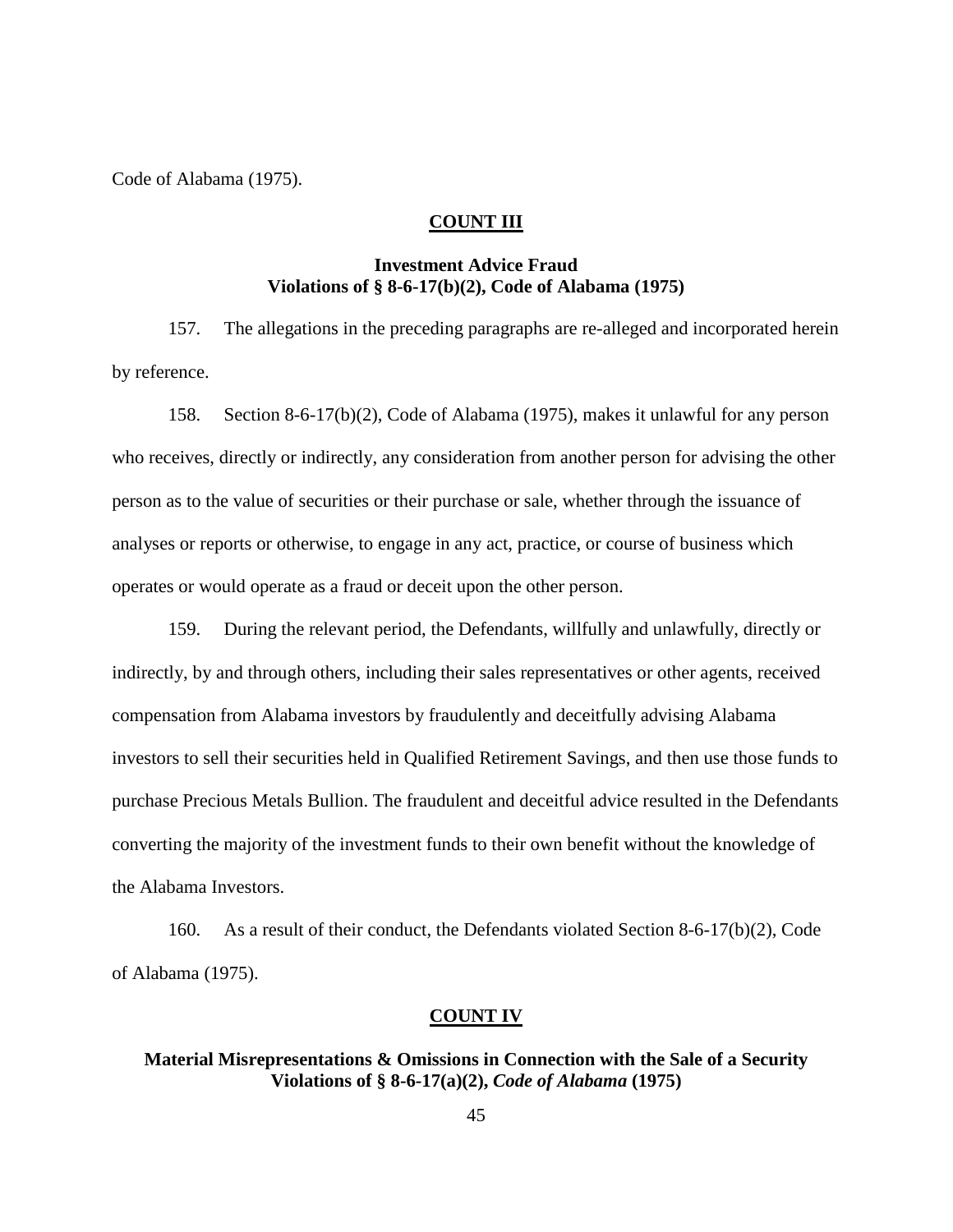161. The allegations in the preceding paragraphs are re-alleged and incorporated herein by reference.

162. Section 8-6-17(a)(2) makes it unlawful for any person, in connection with the offer, sale, or purchase of any security, directly or indirectly, to make any untrue statement of a material fact or to omit to state a material fact necessary in order to make the statements made, in light of the circumstances under which they are made, not misleading.

163. During the relevant period, Defendants, willfully and unlawfully, in connection with the sale of any security, directly or indirectly, by and through others, including their sales representatives or other agents, made untrue statements of material fact or omitted to state material facts necessary in order to make the statements made, in light of the circumstances under which they are made, not misleading, as contained in the complaint. As a result of the material misrepresentations and omissions by the Defendants, Alabama investors sold their securities held in Qualified Retirement Savings, and then used those funds to purchase Precious Metals Bullion. The material misrepresentations and omissions resulted in the Defendants converting the majority of the investment funds to their own benefit without the knowledge of the Alabama Investors.

164. As a result of their conduct, the Defendants violated Section 8-6-17(a)(2), *Code of Alabama* (1975).

46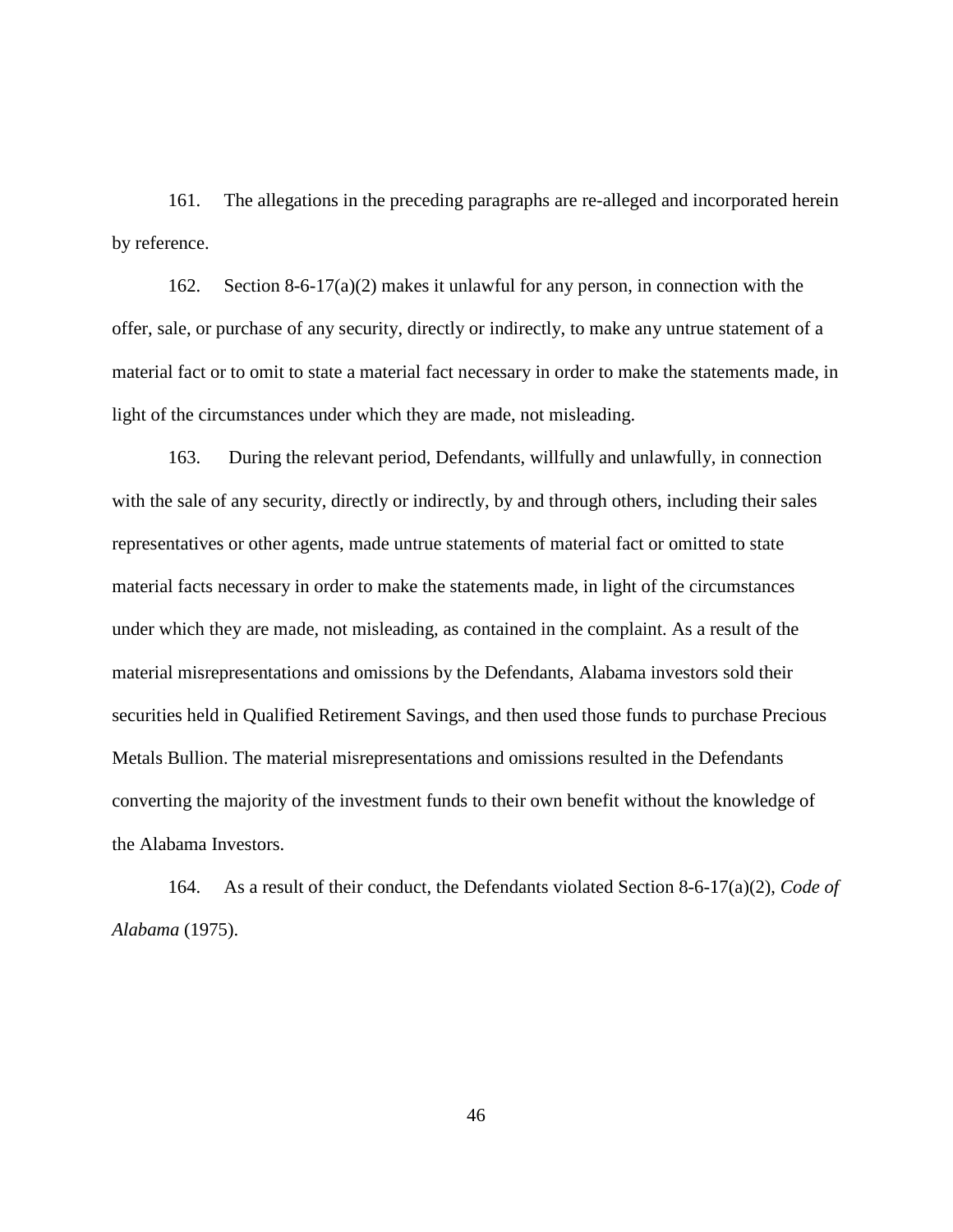### **COUNT V**

### **Financial Exploitation of the Elderly Definitions**

- 165. Section 13A-6-191(3), Code of Alabama (1975), defines an elderly person as a person 60 years of age or older.
	- 166. Section 13A-6-191(2), Code of Alabama (1975), defines deception as occurring

when a person knowingly:

- a. Creates or confirms another's impression which is false and which the defendant does not believe to be true;
- b. Fails to correct a false impression which the defendant previously has created or confirmed;
- c. Fails to correct a false impression when the defendant is under a duty to do so;
- d. Prevents another from acquiring information pertinent to the disposition of the property involved;
- e. Sells or otherwise transfers or encumbers property, failing to disclose a lien, adverse claim, or other legal impediment to the enjoyment of the property, whether that impediment is or is not valid, or is not a matter of official record;
- f. Promises performance which the defendant does not intend to perform or knows will not be performed.

167. Section 13A-6-191(5), Code of Alabama (1975), defines financial exploitation as

the use of deception, intimidation, undue influence, force, or threat of force to obtain or exert unauthorized control over an elderly person's property with the intent to deprive the elderly person of his or her property or the breach of a fiduciary duty to an elderly person by the person's guardian, conservator, or agent under a power of attorney which results in an unauthorized appropriation, sale, or transfer of the elderly person's property.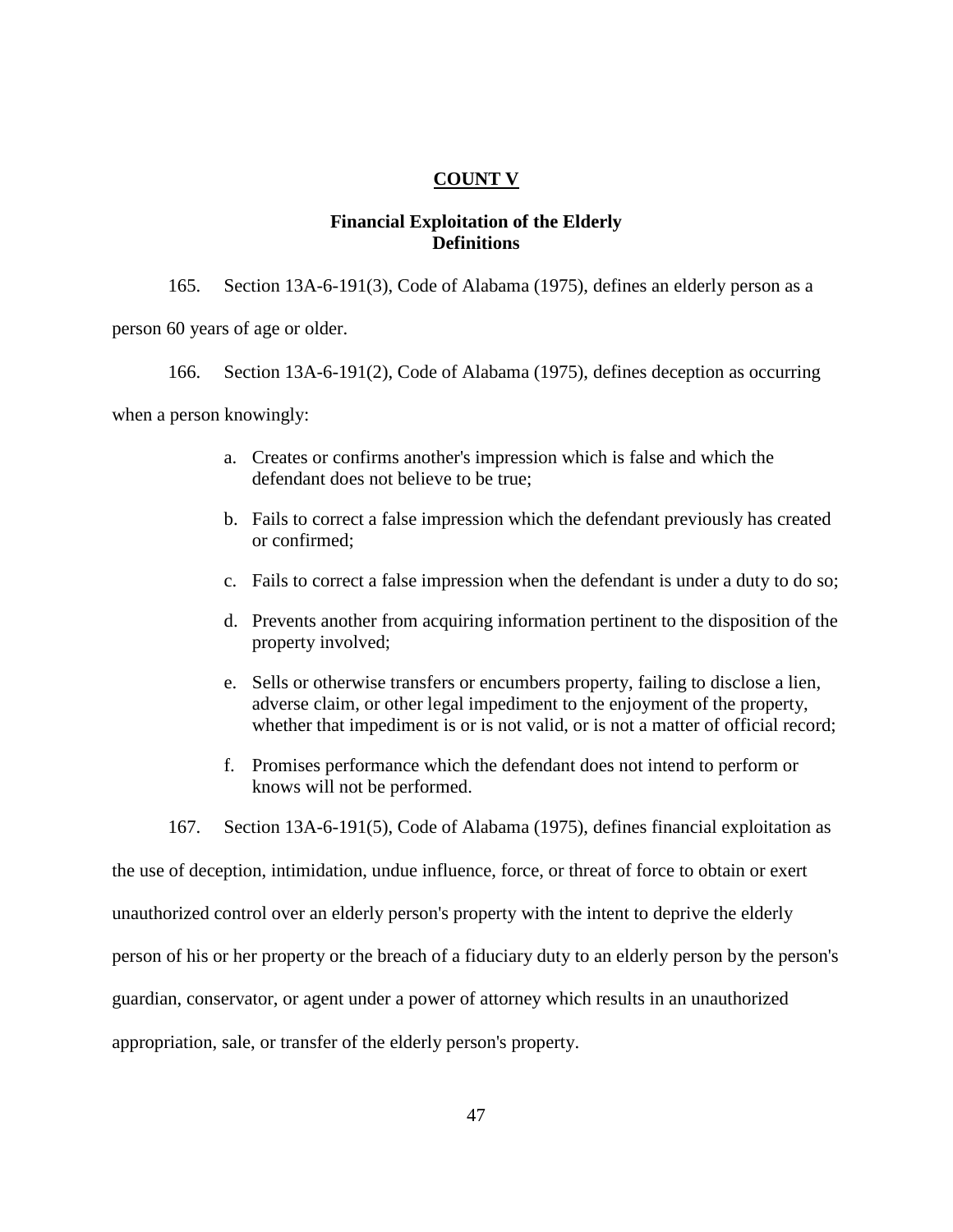### **Financial Exploitation of the Elderly Violations of § 13A-6-195,** *Code of Alabama* **(1975)**

168. The allegations in the preceding paragraphs are re-alleged and incorporated herein by reference.

169. Section 13A-6-195 Code of Alabama (1975) makes it unlawful for any person to financially exploit an elderly person in which the value of the property taken exceeds two thousand five hundred dollars (\$2,500).

170. During the relevant period, the Defendants, by and through others, including their sales representatives or other agents, intentionally and knowingly used deception to obtain or exert unauthorized control over the retirement funds of Alabama Investors with the intent to deprive the Alabama Investors of a majority of their retirement funds. Each Alabama Investor was 60 years of age or older and lost more than \$2,500.00 dollars.

171. Due to the deceptive conduct and statements made by the Defendants, by and through others, including their sales representatives or other agents, Alabama investors liquidated Qualified Retirement Savings and purchased Precious Metals Bullion. The deception resulted in the Defendants converting the majority of the investment funds to their own benefit without the knowledge of the Alabama Investors.

172. As a result of their conduct, the Defendants violated Section 13A-6-195, *Code of Alabama* (1975).

48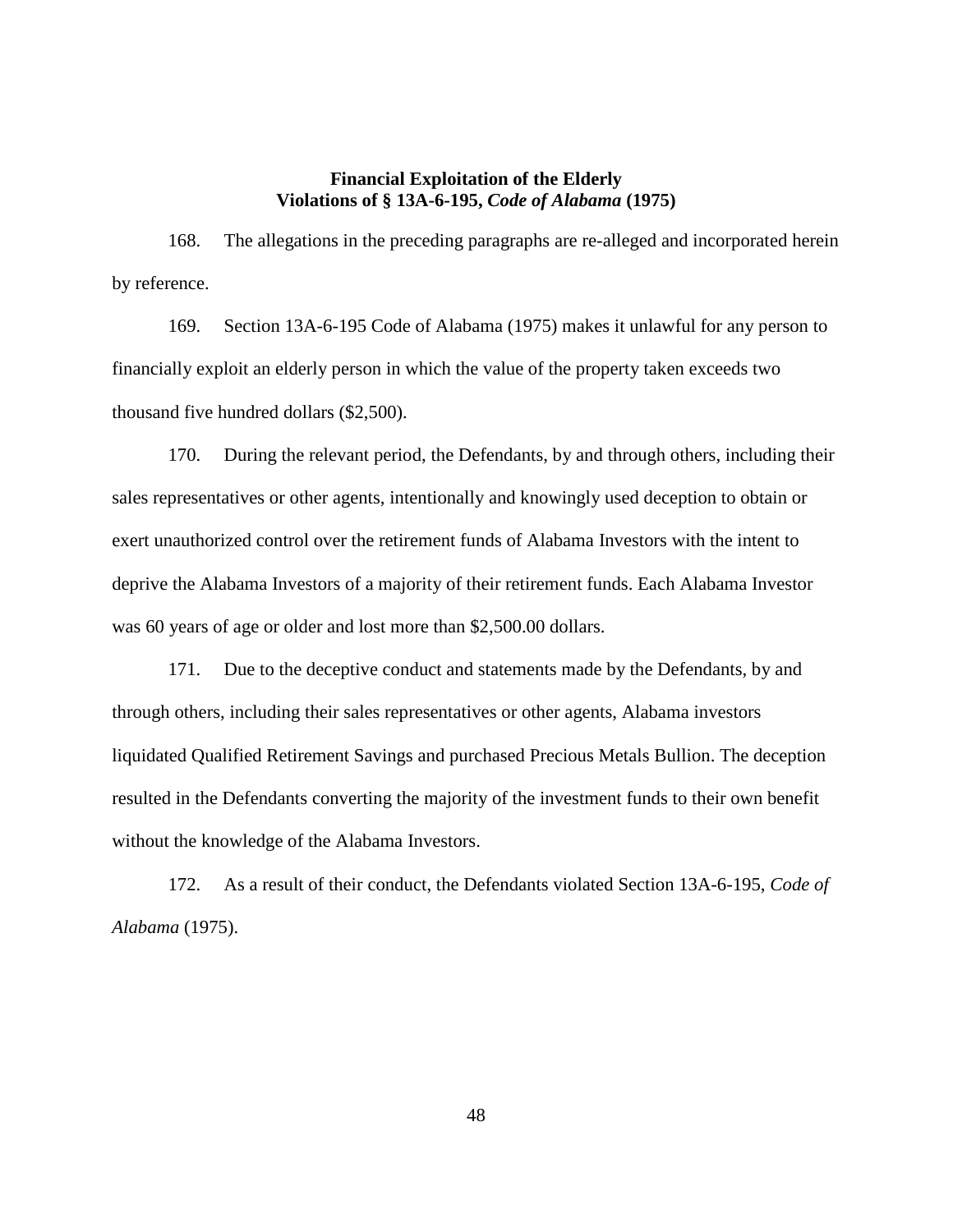#### **VII. VIOLATIONS OF THE ALASKA STATUTES**

*(Brought by Plaintiff State of Alaska)*

### **COUNT VI**

### **Unfair Trade Practices Violations of Alaska Stat. § 45.50.471**

173. The allegations in the preceding paragraphs are re-alleged and incorporated herein

by reference.

. . .

174. Alaska Stat. § 45.50.471(a) provides that "Unfair or deceptive acts or practices in

the conduct of trade or commerce are declared to be unlawful."

175. Alaska Stat. § 45.50.471(b) provides that "[t]he terms 'unfair methods of

competition' and 'unfair or deceptive acts or practices' include the following acts: . . .

- (11) engaging in any other conduct creating a likelihood of confusion or of misunderstanding and that misleads, deceives, or damages a buyer or a competitor in connection with the sale or advertisement of goods or services;
- (12) using or employing deception, fraud, false pretense, false promise, misrepresentation, or knowingly concealing, suppressing, or omitting a material fact with intent that others rely upon the concealment, suppression, or omission in connection with the sale or advertisement of goods or services whether or not a person has in fact been misled, deceived, or damaged;

(35) violating Alaska Stat. § 45.63 (solicitations by telephonic means) …

176. Metals, Barrick, Batashvili, and Asher, and their agents or employees, engaged in conduct creating a likelihood of confusion or misunderstanding that mislead, deceived, or damaged buyers in connection with the sale or advertisement of goods.

177. Metals, Barrick, Batashvili, and Asher, and their agents or employees, used or employed deception, fraud, false pretense, false promise, misrepresentation, or knowingly concealed, suppressed, or omitted material facts with the intent that others rely upon the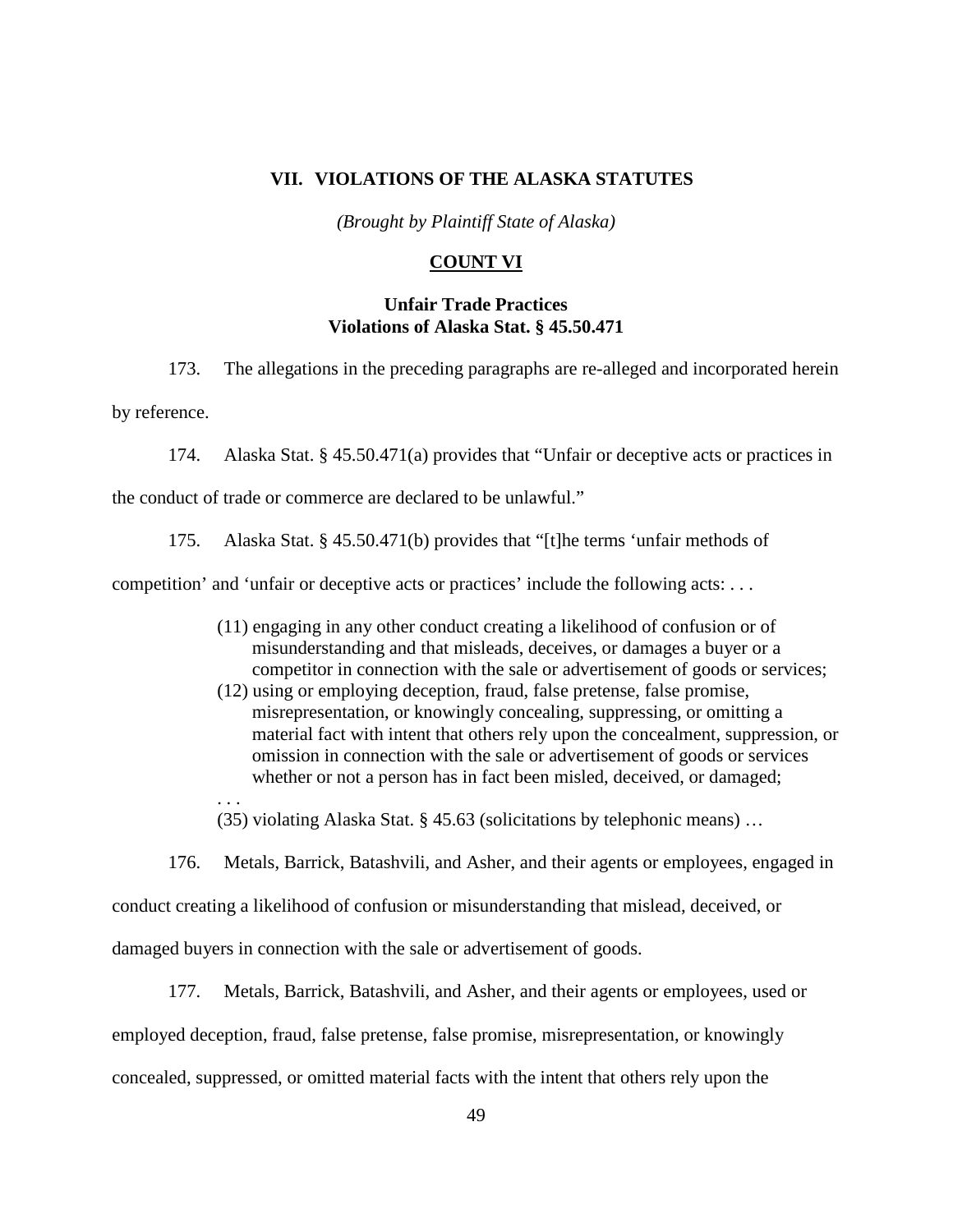concealment, suppression, or omission in connection with the sale or advertisement of goods.

178. Alaska Stat. § 45.63.010(a) provides that:

A person may not sell or attempt to sell property or services by telephonic means if the person makes substantially the same offer on substantially the same terms to two or more persons, unless the telephone seller is registered with the Department of Law at least 30 days before the solicitation campaign.

179. Alaska Stat. § 45.63.100(a)(4) and (5) provide that:

(4) "solicitation campaign" means a sale or attempt to sell property or services by telephonic means by making substantially the same offer on substantially the same terms to two or more persons. (5) "telephone seller" means a person required to be registered under Alaska Stat. § 45.63.010.

180. Through telephonic means, Metals, Barrick, Batashvili, and Asher, and their employees or agents, offered to sell or sold substantially similar property or services on substantially similar terms to two or more persons, but did not register with the Department of Law. Specifically, Metals, Barrick, Batashvili, and Asher, directly and by and through their agents or employees, sold Precious Metals Bullion to at least eight Alaska investors at a Spread so high it consumed more than half of the amount initially invested and used similar standard form agreements for each transaction.

181. As described herein, Metals, Barrick, Batashvili, and Asher engaged in unfair and deceptive acts or practices in violation of Alaska Stat. § 45.50.471 related to the sale of Precious Metals Bullion and related financial services.

182. Batashvili and Asher had actual knowledge, were recklessly indifferent, or knew that it was highly probable that Metals and Barrick or the agents and employees of Metals and Barrick were engaging in unfair or deceptive acts or practices. Batashvili and Asher had the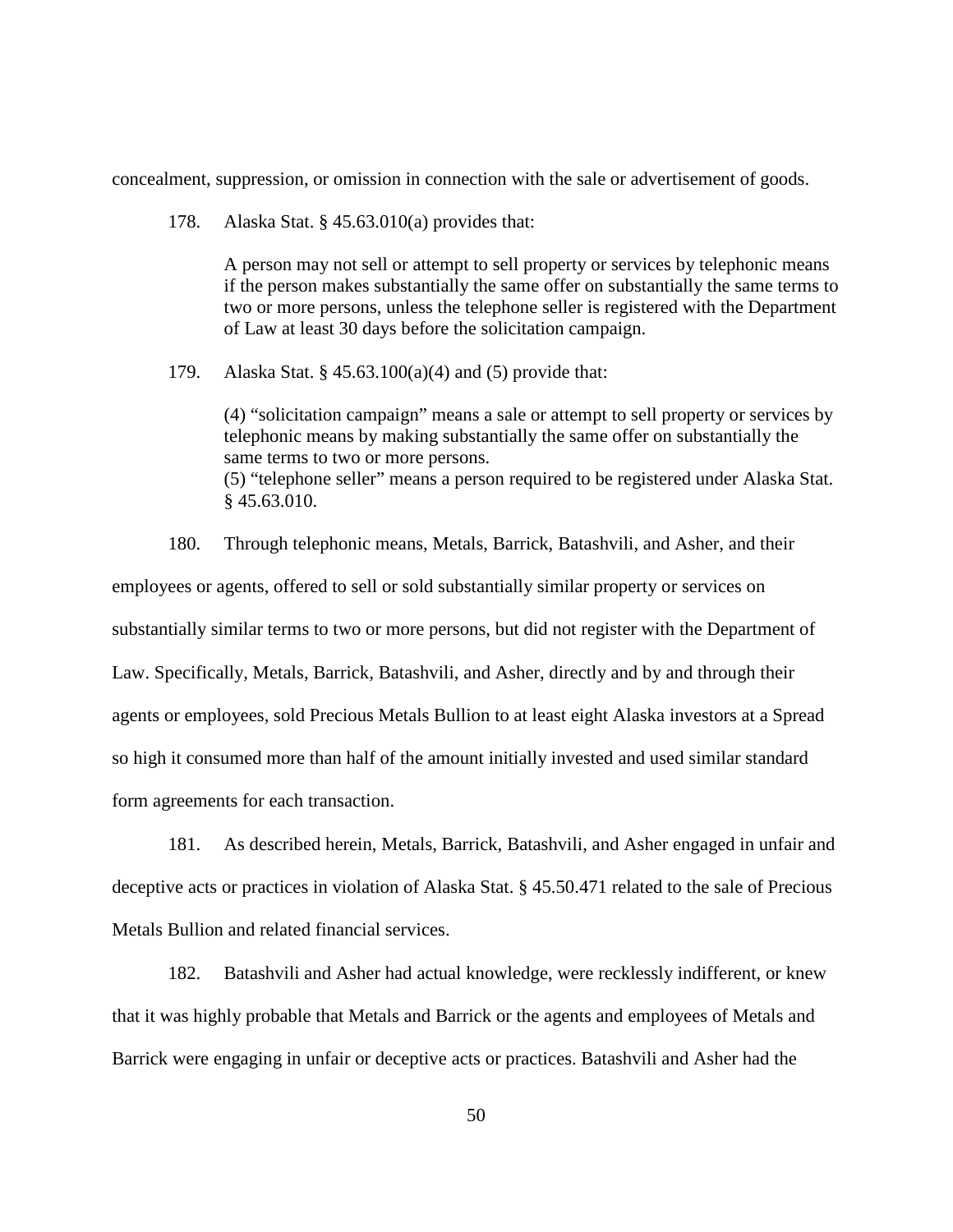authority to control the unfair or deceptive acts or practices that Metals, Barrick, and their employees or agents engaged in. Batashvili and Asher are thus liable for any such violations of Alaska Stat. § 45.50.471 committed by Metals or Barrick, regardless of whether Batashvili and Asher personally committed the violations.

183. Because Metals and Barrick are a common enterprise, Metals and Barrick are both liable for any violations of Alaska Stat. § 45.50.471.

184. Batashvili and Asher used Metals and Barrick to perpetuate the fraudulent scheme. Batashvili and Asher are thus liable for any violations of Alaska Stat. § 45.50.471, regardless of whether Batashvili and Asher personally committed the violations.

# **VIII. VIOLATIONS OF THE CALIFORNIA STATUTES**

*(Brought by Plaintiff State of California)*

#### **COUNT VII**

### **Unlicensed Investment Advice (Cal. Corp. Code, § 25230)**

185. The allegations in the preceding paragraphs are re-alleged and incorporated herein by reference.

186. An "investment adviser" is defined under the Corporate Securities Law of 1968 (CSL) (Corp. Code, § 25000 et seq.) section 25009 in relevant part as "any person who, for compensation, engages in the business of advising others . . . as to the value of securities or as to the advisability of . . . selling securities . . . "

187. California Corporations Code section 25230 provides, in relevant part:

(a) It is unlawful for any investment adviser to conduct business as an investment adviser in this state unless the investment adviser has first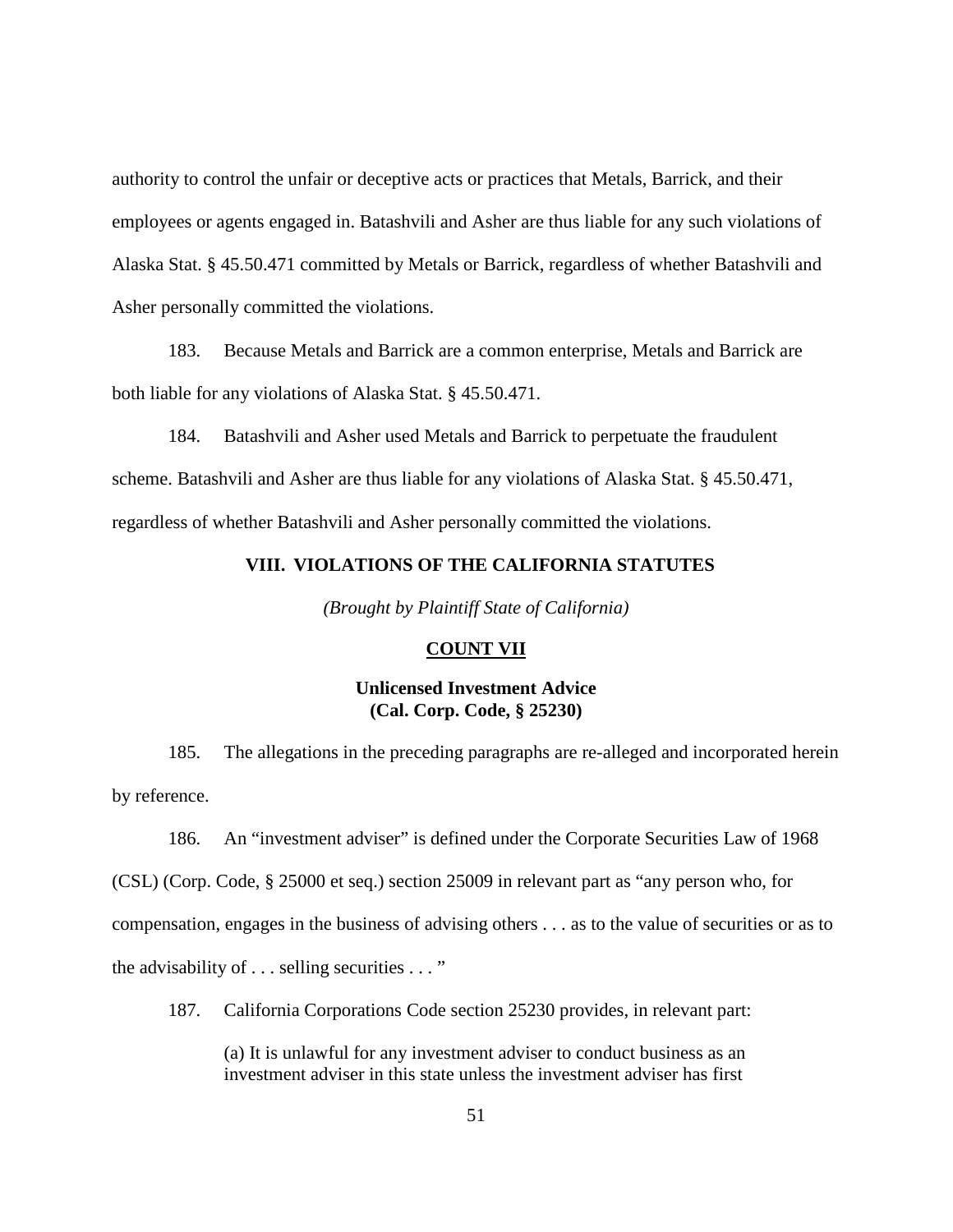applied for and secured from the commissioner a certificate, then in effect, authorizing the investment adviser to do so or unless the investment adviser is exempted by the provisions of Chapter 1 (commencing with [Section 25200\)](https://1.next.westlaw.com/Link/Document/FullText?findType=L&pubNum=1000204&cite=CACRS25200&originatingDoc=N62AFC77082B811D8BE40B2081C49D94B&refType=LQ&originationContext=document&transitionType=DocumentItem&contextData=(sc.UserEnteredCitation)) of this part or unless the investment adviser is subject to [Section 25230.1.](https://1.next.westlaw.com/Link/Document/FullText?findType=L&pubNum=1000204&cite=CACRS25230.1&originatingDoc=N62AFC77082B811D8BE40B2081C49D94B&refType=LQ&originationContext=document&transitionType=DocumentItem&contextData=(sc.UserEnteredCitation))

188. California Corporations Code section 25403 provides:

(a) Every person who with knowledge directly or indirectly controls and induces any person to violate any provision of this division or any rule or order thereunder shall be deemed to be in violation of that provision, rule, or order to the same extent as the controlled and induced person.

(b) Any person that knowingly provides substantial assistance to another person in violation of any provision of this division or any rule or order thereunder shall be deemed to be in violation of that provision, rule, or order to the same extent as the person to whom the assistance was provided.

(c) It shall be unlawful for any person directly or indirectly to do any act or thing which would be unlawful for that person to do under any provision of this division or any rule or order thereunder through or by any other person.

(d) Nothing in this section shall be construed to limit the power of the state to punish any person for any conduct which constitutes a crime under any other statute.

189. At all relevant times, Defendants working from their Beverly Hills, California

offices conducted business as investment advisers without a certificate from the Commissioner,

or a valid exemption, in violation of CSL section 25230 by the conduct described in this

complaint including warning senior citizens that the stock market was due for an imminent,

major crash, worse than 2008, and advising investors to sell securities to purchase Precious

Metals Bullion to save and protect their investment because the government could seize

retirement savings and bank accounts, but not Precious Metals Bullion holdings. Defendants

further warned investors that leaving investments in the securities markets was dangerous to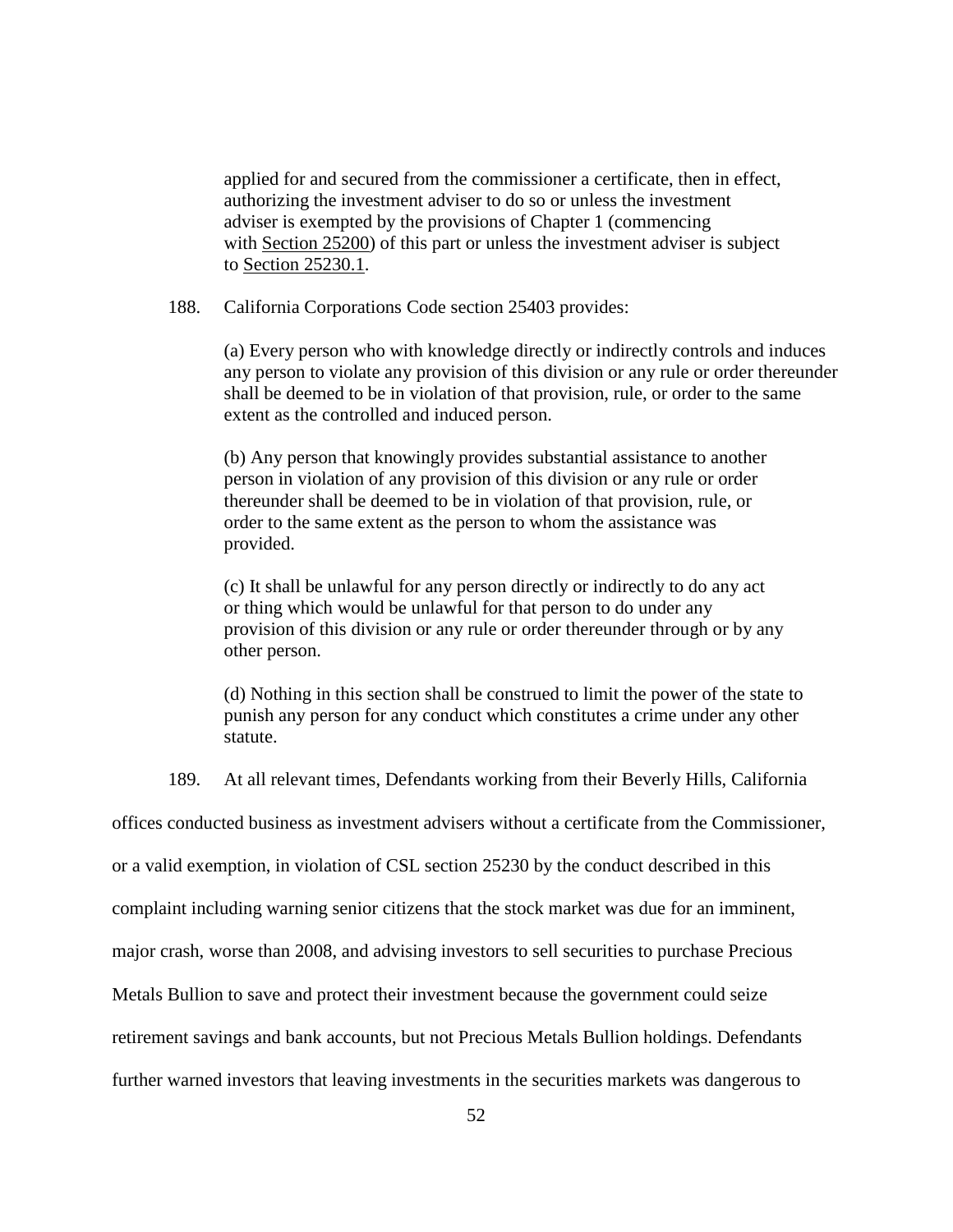investors' financial future. Defendants gained, and investors lost, when investors sold securities and purchased overpriced Precious Metals Bullion.

190. Alternatively, Metals and Barrick violated CSL section 25230 and Batashvili and Asher, as Metals and Barrick's founders and owners, knowingly controlled and induced, or knowingly substantially assisted, Metals and Barrick's violations of CSL section 25230, by the conduct described in this complaint including: (1) hiring, training, and supervising sales representatives or other agents, (2) training sales representatives or other agents to provide investors with securities market and Precious Metals Bullion advice, and (3) training sales representatives or other agents to advise investors to sell their Qualified Retirement Savings to purchase Precious Metals Bullion.

### **COUNT VIII**

### **Investment Adviser Fraud (Cal. Corp. Code § 25235)**

191. The allegations in the preceding paragraphs are re-alleged and incorporated herein by reference.

192. California Corporations Code section 25235 provides, in relevant part:

It is unlawful for any investment adviser, directly or indirectly, in this state: (a) To employ any device, scheme, or artifice to defraud any client or prospective client. (b) To engage in any transaction, practice, or course of business which operates or would operate as a fraud or deceit upon any client or prospective client.

193. At all relevant times, Defendants violated CSL section 25235 by the conduct

described in this complaint including operating a scheme to defraud investors out of their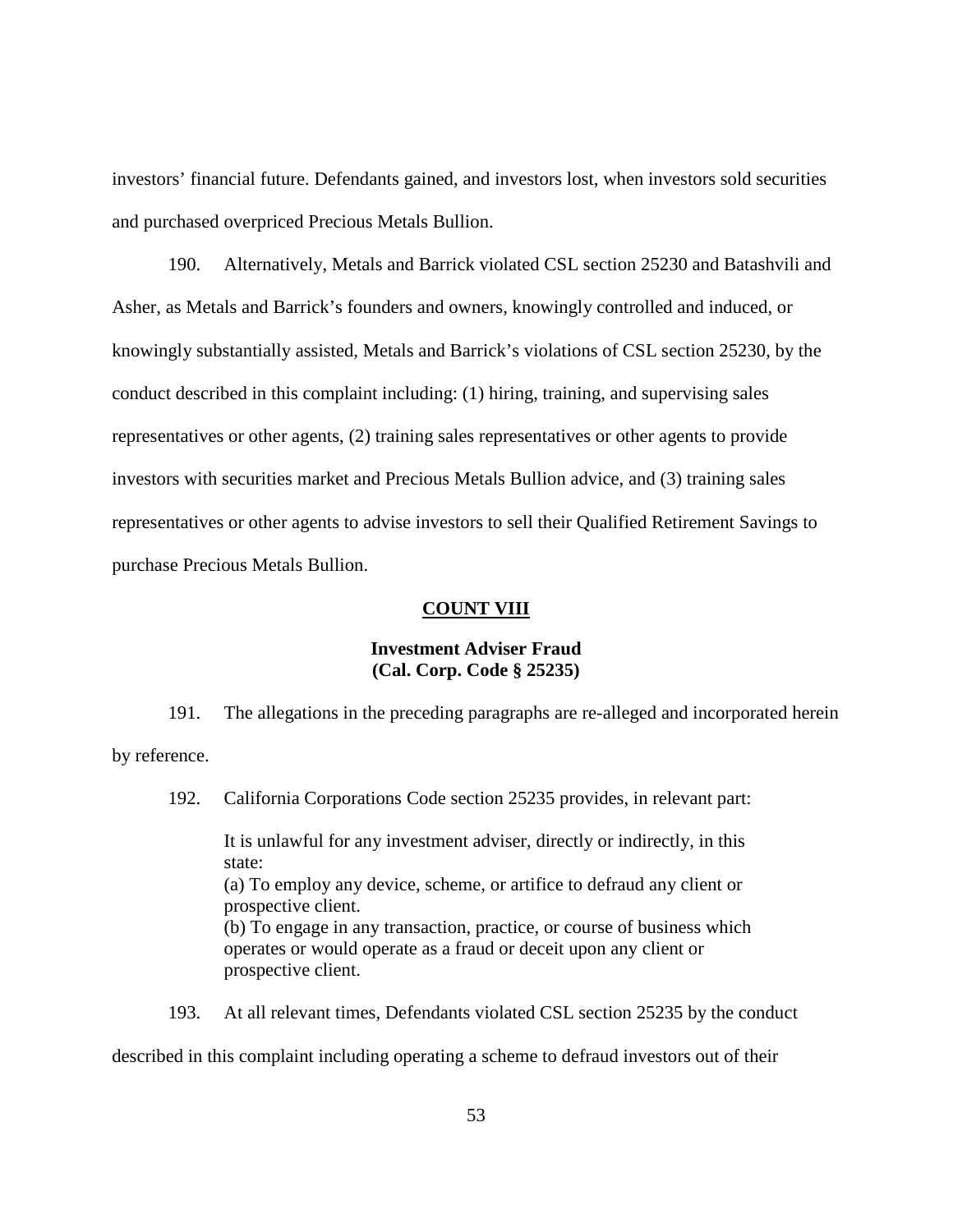retirement savings by misrepresenting to elderly and retirement aged investors that the securities markets would imminently crash, worse than the 2008 crash, and that the government could seize funds held in retirement accounts but not Precious Metals Bullion accounts, which were safer and less volatile than securities accounts and could not lose value. Inexperienced, trusting, senior citizens allowed Defendants to choose the Precious Metals Bullion they purchased. Defendants deceptively placed approximately 90% of all investors' investments in overpriced Polar Bear Bullion and Barrick Bullion. Defendants failed to disclose: (1) the risks associated with investing in Precious Metals Bullion, (2) conflicts of interest arising from Defendants' compensation being tied to the amount of funds invested, and (3) the Markup on the overpriced Precious Metals Bullion.

194. Alternatively, Metals and Barrick violated CSL section 25235 and Batashvili and Asher as Metals' and Barrick's founders and owners, knowingly controlled and induced, or knowingly substantially assisted, Metals and Barrick's violations of CSL section 25235, by: (1) hiring, training, and supervising sales representatives or other agents, (2) training sales representatives or other agents to provide investors with securities market and Precious Metals Bullion advice; (3) training sales representatives or other agents to direct investors to sell their Qualified Retirement Savings to purchase Precious Metals Bullion, (4) choosing the Precious Metals Bullion that trusting, inexperienced, senior citizens purchased, and placing approximately 90% of all investors' investments in the overpriced Polar Bear Bullion and Barrick Bullion ; and (5) failing to disclose Defendants' Markup, leading to investors' immediate loss, when investors purchased the overpriced Precious Metals Bullion.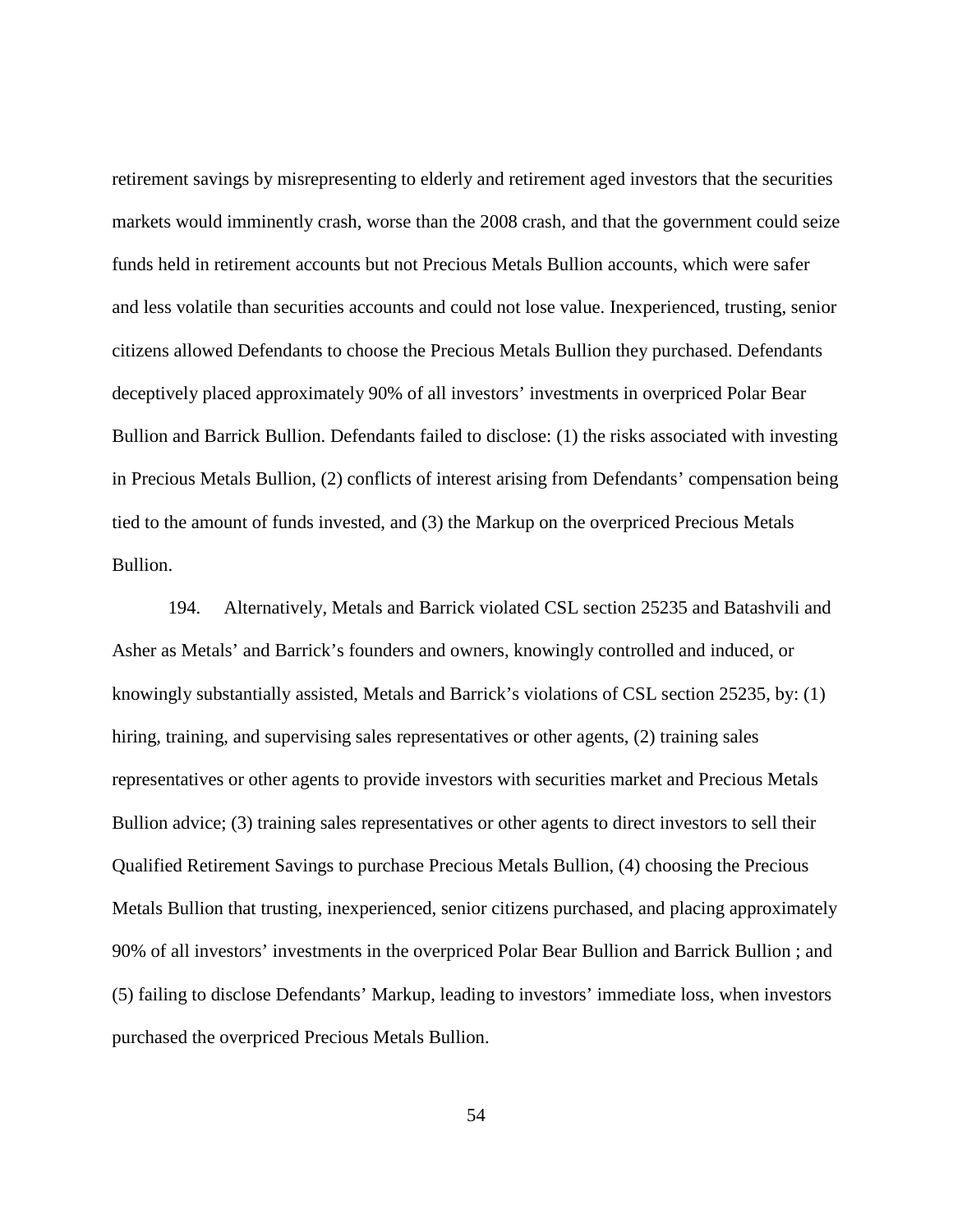### **COUNT IX**

# **Commodities Fraud (Cal. Corp. Code, § 29536)**

195. The allegations in the preceding paragraphs are re-alleged and incorporated herein

by reference.

196. California Corporations Code section 29536 provides:

It is unlawful for any person, directly or indirectly, in connection with the purchase or sale of, the offer to sell, the offer to purchase, the offer to enter into, or the entry into, a commodity, commodity contract, or commodity option to do any of the following:

(a) To willfully employ any device, scheme, or artifice to defraud.

(b) To willfully make any false report, enter any false record, make any untrue statement of a material fact, or omit to state a material fact necessary in order to make the statements made, in the light of the circumstances under which they were made, not misleading.

(c) To willfully engage in any transaction, act, practice, or course of business which operates or would operate as a fraud or deceit upon any persons.

(d) To willfully misappropriate or convert the funds, security, or property of any other person

197. California Corporations Code section 29552 provides:

Any person who materially assists in any violation of this law, or any rule or order of the commissioner under this law, is jointly and severally liable with any other person liable under this law for the violation.

198. Under California Commodity Law of 1990 (CCL) (Corp. Code, § 29500 et seq.)

sections 29504 and 29515, precious metals including gold and silver coins and bullion are

"commodities."

199. Under CCL section 29505, a "commodity contract" means "any account,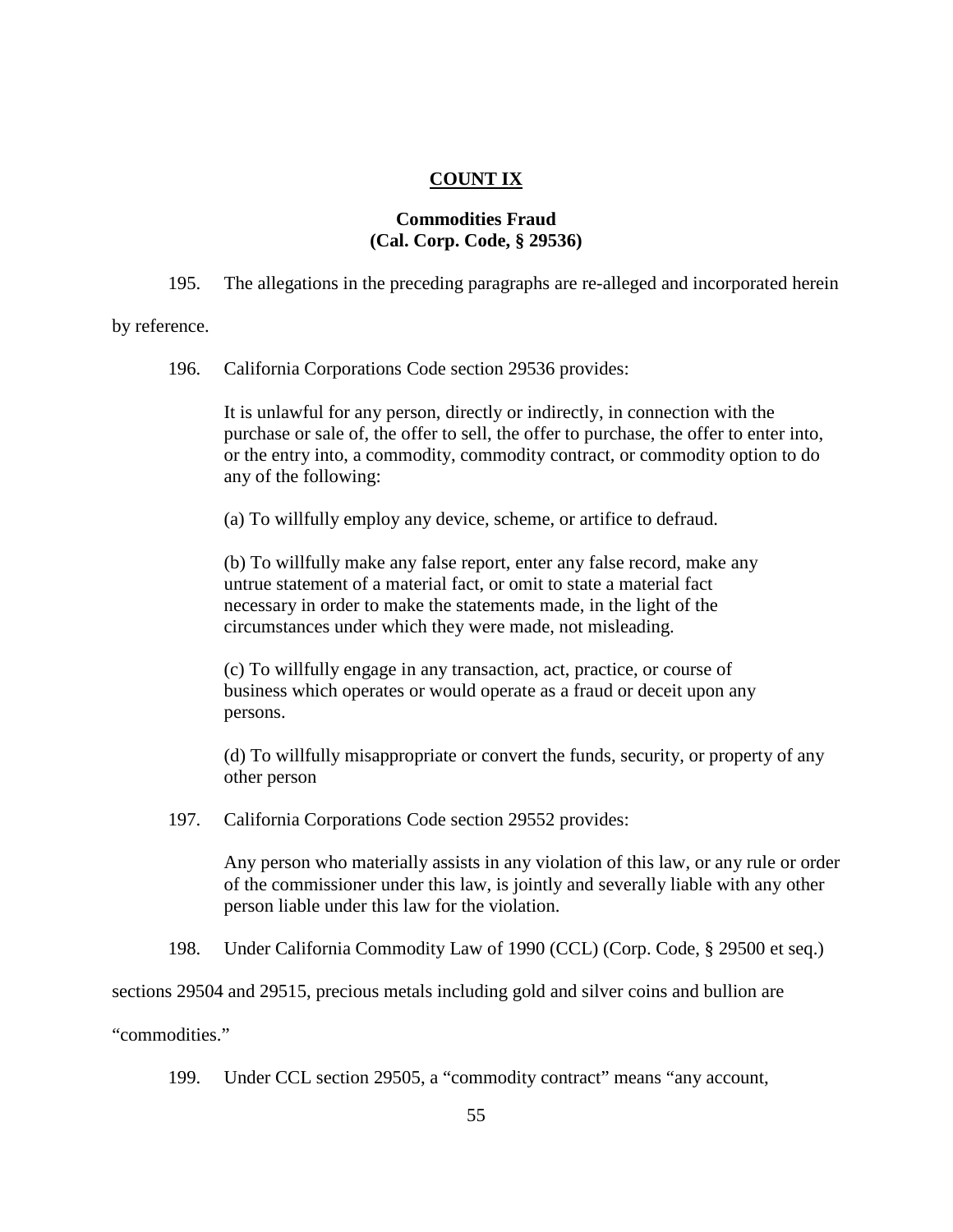agreement, or contract for the purchase or sale, primarily for speculation or investment purposes and not for consumption by the offeree or purchaser . . .."

200. At all relevant times, Defendants offered to sell and sold, and offered to purchase and purchased, commodities and entered into commodity contracts from its principal place of business in Beverly Hills, California.

201. CCL section 29536 applies to the transactions, agreements, or contracts offered by Defendants.

202. At all relevant times Defendants violated CCL section 29536 by the conduct described in this complaint including employing a scheme to defraud investors out of their retirement savings by misrepresenting to elderly and retired aged investors that the securities markets would imminently crash, worse than the 2008 crash, and that the government could seize funds held in retirement accounts but not Precious Metals Bullion accounts, which were safer and less volatile than securities accounts and could not lose value. Inexperienced, trusting, senior citizens allowed Defendants to choose the Precious Metals Bullion they purchased. Defendants deceptively placed approximately 90% of all investors' investments in overpriced Polar Bear Bullion and Barrick Bullion. Defendants failed to disclose: (1) the risks associated with investing in Precious Metals Bullion, (2) conflicts of interest arising from Defendants' compensation being tied to the amount of funds invested, and (3) the Markup on the overpriced Precious Metals Bullion.

203. Alternatively, Metals and Barrick violated CCL section 29536 and Batashvili and Asher as Metals and Barrick's founders and owners knowingly controlled and induced, or knowingly substantially assisted, Metals and Barrick's violations of CCL section 29536, by the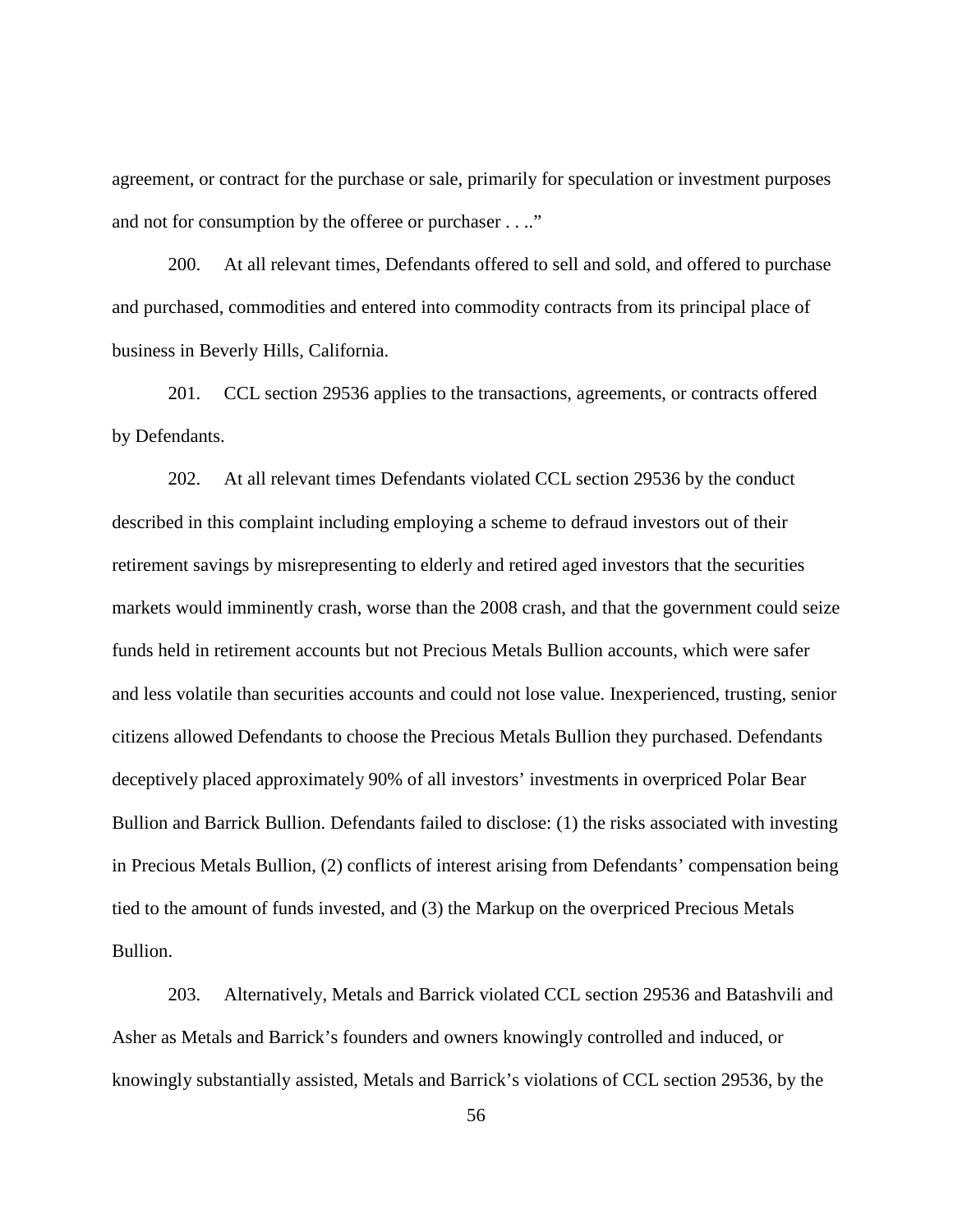conduct described in this complaint including: (1) hiring, training, and supervising sales representatives or other agents, (2) training sales representatives or other agents to provide investors with securities market and Precious Metals Bullion advice, (3) training sales representatives or other agents to direct investors to sell their Qualified Retirement Savings to purchase Precious Metals Bullion, (4) choosing the Precious Metals Bullion that trusting, inexperienced, senior citizens purchased, and placing approximately 90% of all investors' investments in the overpriced Polar Bear Bullion and Barrick Bullion ; and (5) failing to disclose Defendants' Markup, leading to investors' immediate loss, when investors purchased the overpriced Precious Metals Bullion.

# **IX. VIOLATIONS OF THE COLORADO STATUTES**

*(Brought by Plaintiff State of Colorado)*

#### **COUNT X**

### **Commodities Fraud §§ 11-53-107(1)(a)-(c), C.R.S.**

204. The allegations in the preceding paragraphs are re-alleged and incorporated herein by reference.

205. In connection with the purchase or sale of a commodity contract or option, the offer to sell or offer to purchase a commodity contract or option, the offer to enter into a commodity contract or option, or the entry into a commodity contract or option, Defendants, directly or indirectly, in violation of  $\S 11-53-107(1)(a)$ –(c), C.R.S., did:

- a. Cheat or defraud, attempt to cheat or defraud, or employ a device, scheme, or artifice to defraud;
- b. Make a false report, enter a false record, make an untrue statement of material fact or omit to state a material fact necessary to make the statements made, in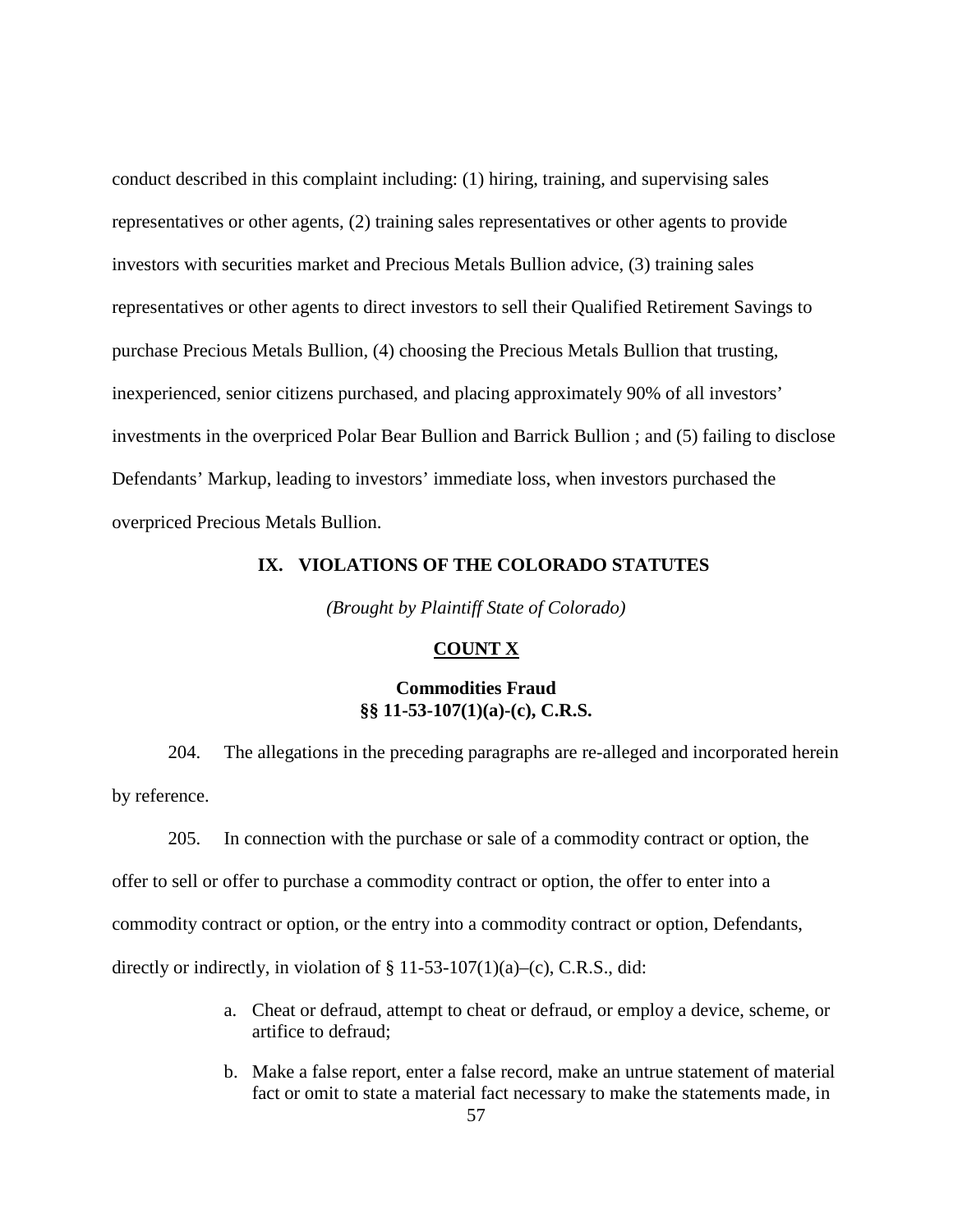light of the circumstances under which they were made, not misleading; or

c. Engage in a transaction, act, practice, or course of business, including without limitation any form of advertising or solicitations, which operates or would operate as a fraud or deceit on Metals customers or potential customers.

206. At all times relevant to this Complaint, Batashvili and Asher acted within the scope of their employment or office with Metals and Barrick. Pursuant to  $\S 11-53-109(1)$ , C.R.S., Metals and Barrick are liable as principals for Batashvili's and Asher's violations of § 11-53-107, C.R.S.

207. At all times relevant to this Complaint, Defendants Batashvili and Asher controlled Metals and Barrick and have not acted in good faith or have knowingly induced, directly or indirectly, the acts constituting Metals' and Barrick's violations alleged in this Count. As a result, pursuant to § 11-53-109(2), C.R.S., Defendants Asher and Batashvili are liable for Metals' and Barrick's violations of § 11-53-107, C.R.S.

### **COUNT XI**

### **Securities Fraud Violations of §§ 11-51-501(1)(a), (b) and (c), C.R.S.**

208. The allegations in the preceding paragraphs are re-alleged and incorporated herein by reference.

209. In connection with the sale of securities in Colorado, the Defendants, directly or

indirectly:

- a. employed a device, scheme or artifice to defraud;
- b. made written and oral untrue statements of material fact or omitted to state material facts necessary to make the statements made, in light of the circumstances under which they were made, not misleading; or
- c. engaged in acts, practices or courses of business which operated and would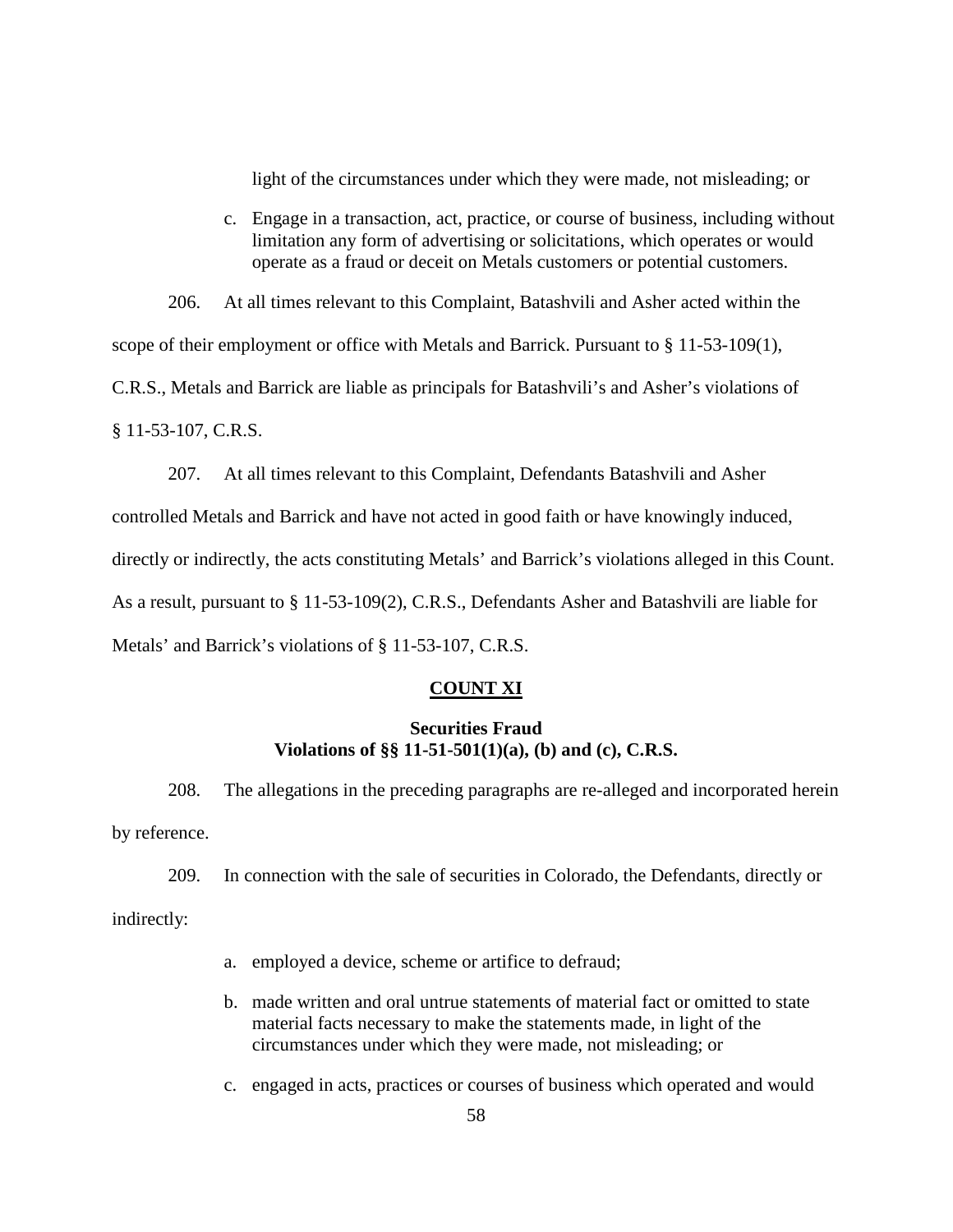operate as a fraud and deceit on investors;

all in violation of  $\S$  11-51-501(1), C.R.S.

### **X. VIOLATIONS OF FLORIDA STATUTES**

*(Brought by Plaintiff State of Florida)*

#### **COUNT XII**

### **Deceptive and Unfair Trade Practices Violations of Fla. Stat. 501.204**

210. The allegations in the preceding paragraphs are re-alleged and incorporated herein by reference.

211. At least 60 or more Florida consumers, including consumers aged 60 or older, relied on the Defendants' misrepresentations, false statements, and omissions of material fact, which were made through phone, email, and written communications, in deciding to purchase Precious Metals Bullion or other bullion from the Defendants.

212. At least 60 or more Florida consumers opened SDIRAs at the recommendation of the Defendants or their sales agents to facilitate the transactions.

213. Certain of these Florida consumers purchased more than one form of Polar Bear Bullion at the recommendation of the Defendant or their sales agents.

214. At least 60 or more Florida consumers have suffered harm, and certain Florida consumers continue to suffer harm, associated with the Defendants' deceptive and unfair trade practices.

215. Section 501.204(1), Florida Statutes, the Florida Deceptive and Unfair Trade Practices Act ("FDUTPA"), provides that unfair methods of competition, unconscionable acts or practices, and unfair or deceptive acts or practices in the conduct of any trade or commerce are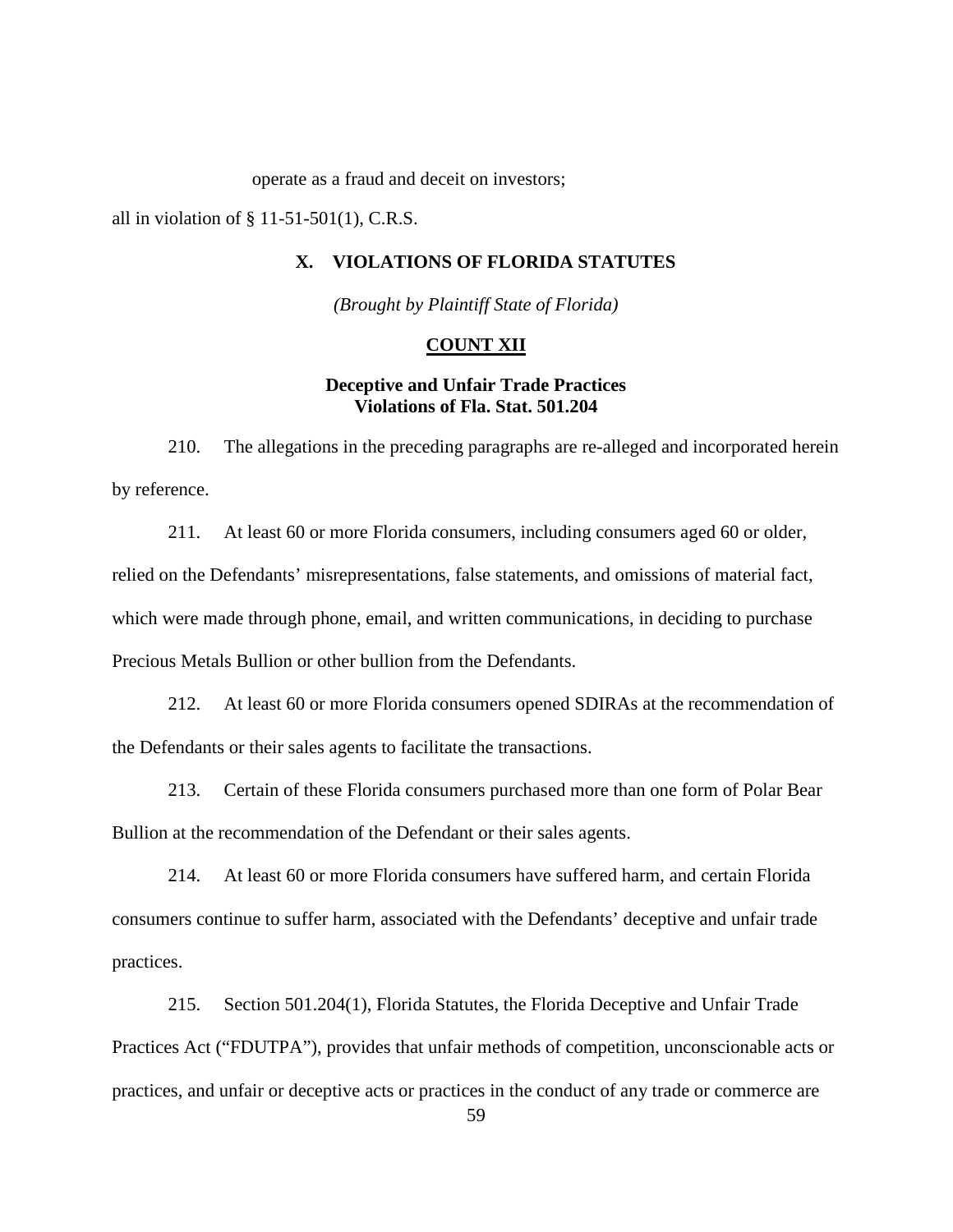unlawful. Misrepresentations, false statements or omissions of material fact constitute deceptive acts or practices prohibited by FDUTPA.

216. Section 501.203(7), Florida Statutes, defines "consumer" as "an individual; child, by and through its parent or legal guardian; business; firm; association; joint venture; partnership; estate; trust; business trust; syndicate; fiduciary; corporation; any commercial entity, however denominated; or any other group or combination."

217. Section 501.203(8), Florida Statutes, defines "trade or commerce" as "the advertising, soliciting, providing, offering, or distributing, whether by sale, rental, or otherwise, of any good or service, or any property, whether tangible or intangible, or any other article, commodity, or thing of value, wherever situated."

218. During the Relevant Period, Defendants and their agents or employees, individually or as a common enterprise, violated Section 501.204(1), Florida Statutes, in each of 60 or more transactions with Florida consumers, because they made representations or omissions of material fact in trade or commerce to Florida consumers which were likely to mislead a consumer acting reasonably in the circumstances to the consumer's detriment.

### **COUNT XIII**

### **Commodities Prohibited Practices - Fraud Violations of Fla. Stat. 517.275**

219. The allegations in the preceding paragraphs are re-alleged and incorporated herein by reference.

220. Section 517.275, Florida Statutes, provides "[i]t is unlawful and a violation of this chapter for any person to engage in any act or practice in or from this state, which act or practice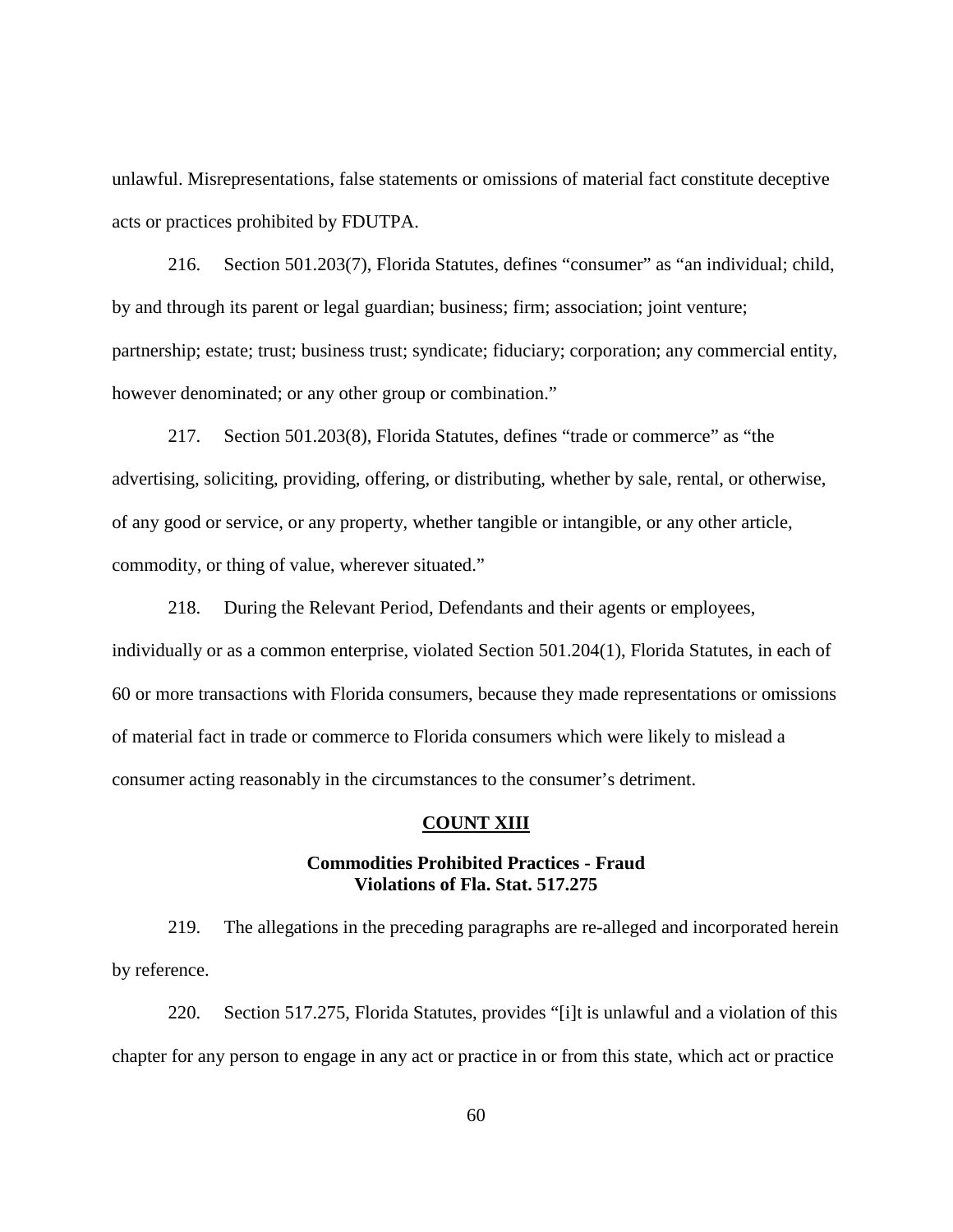constitutes a violation of any provision of the Commodity Exchange Act, 7 U.S.C. ss. 1 *et seq*., as amended, or the rules and regulations of the Commodity Futures Trading Commission adopted under that act as amended."

221. During the Relevant Period, Defendants and their agents or employees, individually or as a common enterprise, violated the Commodity Exchange Act as set forth in Count I of this Complaint, in each of 60 or more transactions with Florida investors, and thereby violated Section 517.275, Florida Statutes, on 60 or more occasions.

### **XI. VIOLATIONS OF THE GEORGIA CODE**

*(Brought by Plaintiff State of Georgia)*

#### **COUNT XIV**

### **Unregistered Investment Adviser Violations of Ga. Code Ann. § 10-5-32**

222. The allegations in the preceding paragraphs are re-alleged and incorporated herein by reference.

223. Ga. Code Ann. § 10-5-2 provides in relevant part:

A. "Investment adviser" means a person that, for compensation, engages in the business of advising others, either directly or through publications or writings, as to the value of securities or the advisability of investing in, purchasing, or selling securities or that, for compensation and as a part of a regular business, issues or promulgates analysis or reports concerning securities. The term includes a financial planner or other person that, as an integral component of other financially related services, provides investment advice to others for compensation as part of a business or that holds itself out as providing investment advice to others for compensation

B. "Investment adviser representative" means an individual employed by or associated with an investment adviser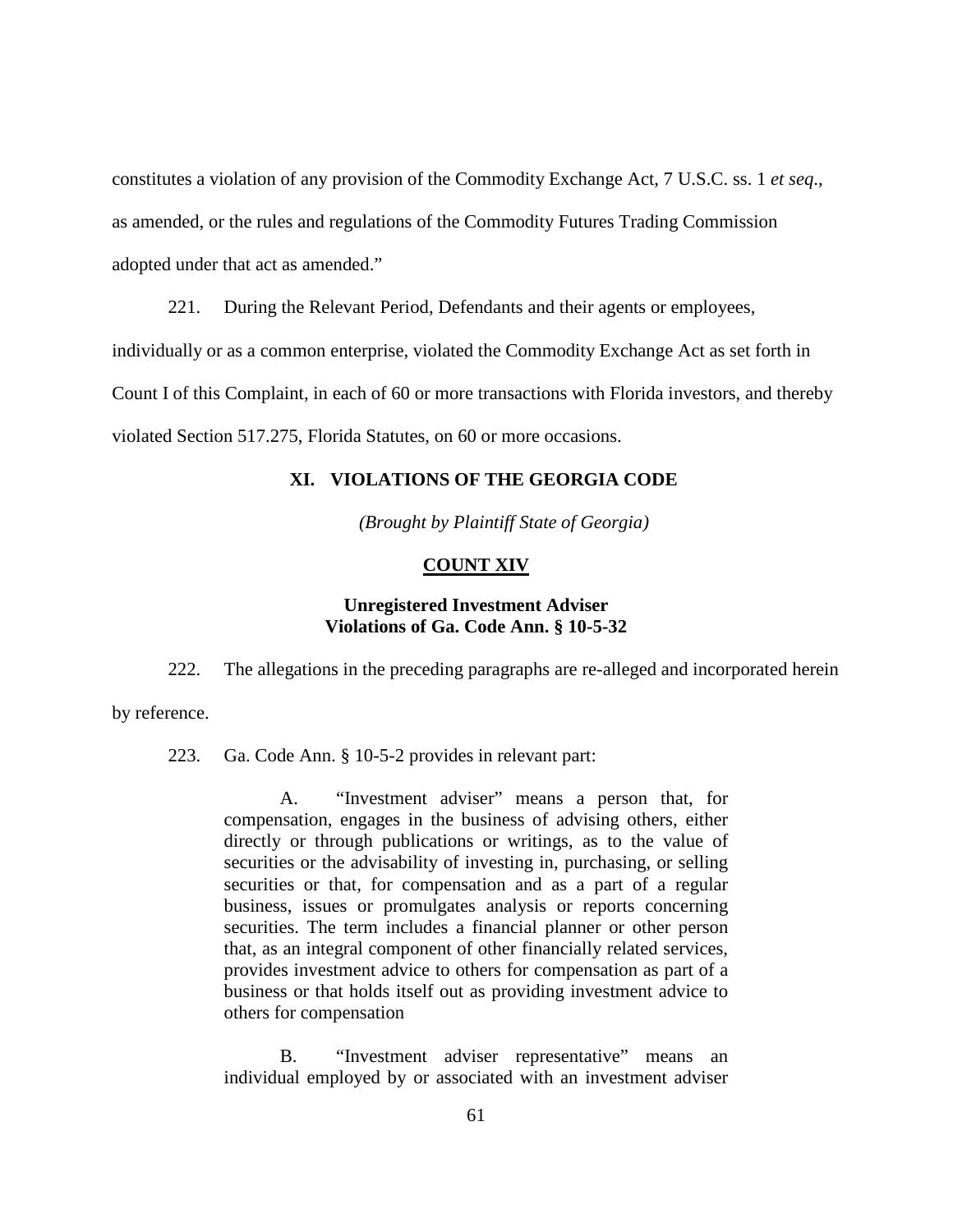or federal covered investment adviser who makes any recommendations or otherwise gives investment advice regarding securities, manages accounts or portfolios of clients, determines which recommendation or advice regarding securities should be given, provides investment advice or holds herself or himself out as providing investment advice, receives compensation to solicit, offer, or negotiate for the sale of or for selling investment advice, or supervises employees who perform any of the foregoing.

224. Ga. Code Ann. § 10-5-32 provides in relevant part:

A. It is unlawful for a person to transact business in this state as an investment adviser unless the person is registered under this chapter as an investment adviser or is exempt from registration as an investment adviser.

B. It is unlawful for an individual to transact business in this state as an investment adviser representative unless the individual is registered under this chapter as an investment adviser representative or is exempt from registration as an investment adviser.

225. Ga. Code Ann. § 10-5-33 provides in relevant part:

It is unlawful for an individual to transact business in this state as an investment adviser representative unless the individual is registered under this chapter as an investment adviser representative or is exempt from registration as an investment adviser

226. Metals unlawfully acted as an investment adviser because Metals, for

compensation, engaged in the business of advising another, directly and/or through publications

or writings, with respect to the sale of securities or to the advisability of investing in, purchasing,

or selling securities.

227. Metals has not been registered with the Commissioner, nor has Metals submitted

a notice filing with the Commissioner at any time.

228. Barrick unlawfully acted as an investment adviser because Barrick, for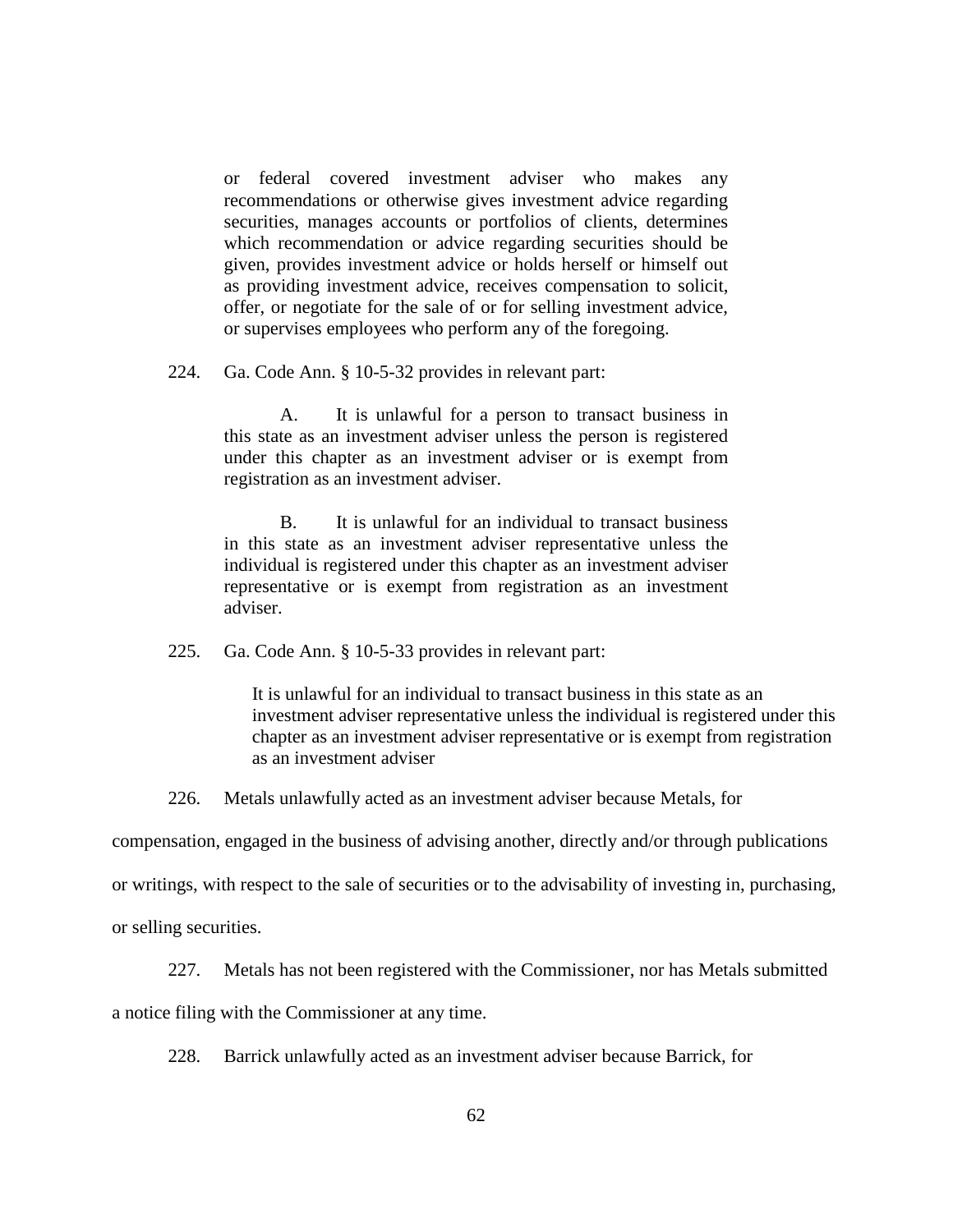compensation, engaged in the business of advising another, directly and/or through publications or writings, with respect to the sale of securities or to the advisability of investing in, purchasing, or selling securities.

229. Barrick has not been registered with the Commissioner, nor has Barrick submitted a notice filing with the Commissioner at any time.

230. Batashvili and Asher unlawfully acted as investment adviser representatives, because Batashvili and Asher, for compensation, are employed, appointed, and/or authorized by Metals, an investment adviser, to solicit clients for Metals and they are providing investment advice to Metals' clients on behalf of Metals.

231. As a result of the foregoing unlawful conduct, Metals, Barrick, Batashvili, and Asher violated Ga. Code Ann. § 10-5-32 and Ga. Code Ann § 10-5-33.

#### **COUNT XV**

### **Securities Fraud Violations of Ga. Code Ann. § 10-5-51**

232. The allegations in the preceding paragraphs are re-alleged and incorporated herein by reference.

233. Ga. Code Ann. § 10-5-51 provides, in relevant part, that it is unlawful for a person that advises others for compensation, either directly or indirectly, or through publications or writings, as to the value of securities or the advisability of investing in, purchasing, or selling securities or that, for compensation and as part of a regular business, issues or promulgates analyses or reports relating to securities: (1) [t]o employ a device, scheme, or artifice to defraud another person; or (2) [t]o engage in an act, practice, or course of business that operates or would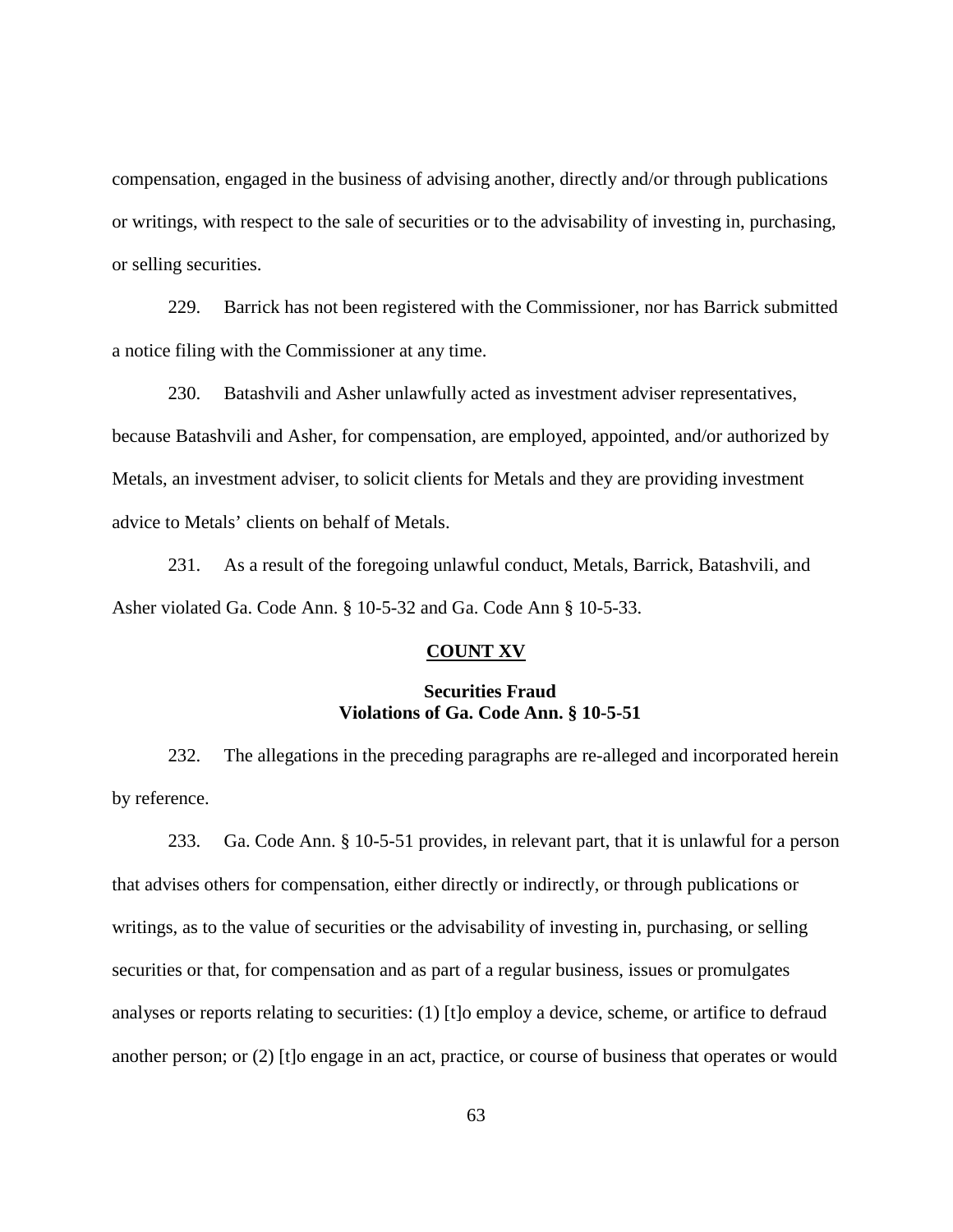operate as a fraud or deceit upon another person.

234. Metals and Barrick, acting through various officers, employees, or agents, and

Batashvili and Asher in connection with the rendering of investment advice, (1) employed a

device, scheme, or artifice to defraud another person; or (2) engaged in an act, practice, or course

of business that operates or would operate as a fraud or deceit upon another person.

235. As a result of the foregoing unlawful conduct, Metals, Barrick, Batashvili, and

Asher violated S Ga. Code Ann. § 10-5-51.

#### **COUNT XVI**

### **Unlawful Solicitation and Sale of Commodities Violations of Ga. Code Ann. § 10-5A-2**

236. The allegations in the preceding paragraphs are re-alleged and incorporated herein

by reference.

237. Ga. Code Ann. § 10-5A-1 provides in relevant part:

A. "Commodity" means, except as otherwise specified by the Commissioner by rule, regulation, or order . . . any metal or mineral B. "Precious metal" means the following in either coin, bullion, or other form: **(A)** Silver; **(B)** Gold; **(C)** Platinum; **(D)** Palladium; **(E)** Copper; and **(F)** Such other items as the Commissioner may specify by rule, regulation, or order.

238. Ga. Code Ann. § 10-5A-2 provides in relevant part:

Except as otherwise provided in Code Section 10-5A-3 or 10-5A-4, no person shall solicit the purchase or sale of or offer to sell or purchase any commodity under any commodity contract or under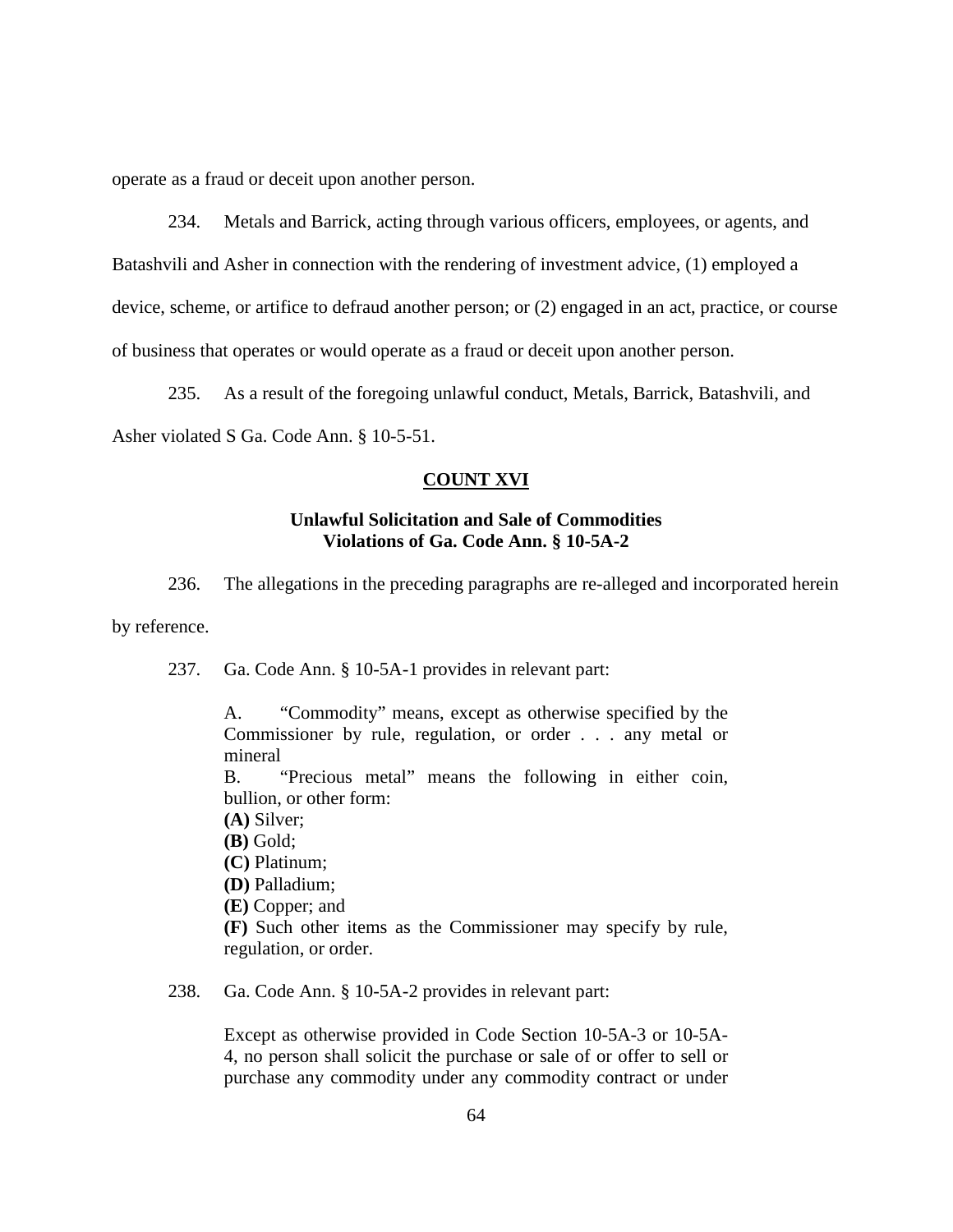any commodity option or offer to enter into as seller or purchaser any commodity contract or commodity option.

239. Ga. Code Ann. § 10-5A-7 provides in relevant part:

A. The act, omission, or failure of any official, agent, or other person acting for any individual, association, partnership, corporation, or trust within the scope of his employment or office shall be deemed the act, omission, or failure of such individual, association, partnership, corporation, or trust, as well as of such official, agent, or other person.

B. Every person who directly or indirectly controls another person liable under any provision of this chapter . . . is also liable jointly and severally with and to the same extent as such other person.

240. Metals unlawfully solicited the sale of precious metals and sold precious metals to

Georgia investors.

241. Metals has never been registered with the Commissioner, nor has Metals

submitted a notice filing with the Commissioner at any time.

242. Barrick unlawfully solicited the sale of precious metals and sold precious metals

to Georgia investors.

243. Barrick has never been registered with the Commissioner, nor has Barrick

submitted a notice filing with the Commissioner at any time.

244. Batashvili and Asher unlawfully solicited the sale of precious metals and sold precious metals to Georgia investors, because Batashvili and Asher are employed, appointed, and/or authorized by Metals to solicit the sale of precious metals and sell precious metals on behalf of Metals.

245. As a result of the foregoing conduct, Metals, Barrick, Batashvili, and Asher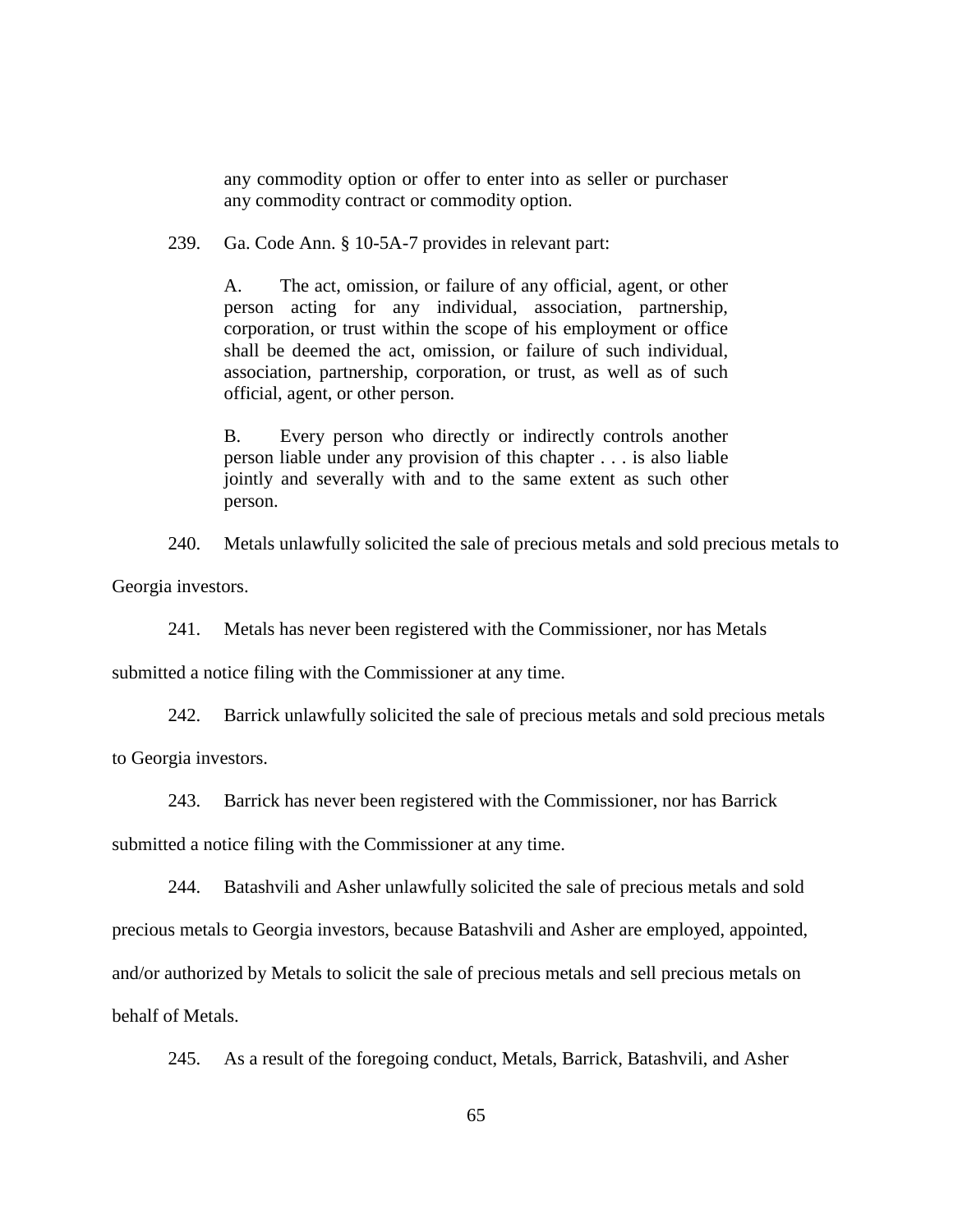violated Ga. Code Ann. § 10-5A-2.

### **COUNT XVII**

#### **Commodities Fraud Violations of Ga. Code Ann. § 10-5A-6**

246. The allegations in the preceding paragraphs are re-alleged and incorporated herein

by reference.

247. Ga. Code Ann. § 10-5A-6 provides in relevant part, that in connection with the

solicitation of a purchase or sale of, the offer to sell, the offer to purchase, the offer to enter into,

or the entry into of any commodity contract or commodity option:

No person shall directly or indirectly in connection with the solicitation of a purchase or sale of, the offer to sell, the offer to purchase, the offer to enter into, or the entry into of any commodity contract or commodity option. :

**(1)** Cheat or defraud, or attempt to cheat or defraud, any other person or employ any device, scheme, or artifice to defraud any other person;

**(2)** Willfully make any false report, enter any false record, or make any untrue statement of a material fact or fail to state a material fact necessary in order to make the statements made, in the light of the circumstances under which they were made, not misleading;

**(3)** Engage in any transaction, act, practice, or course of business, including, without limitation, any form of advertising or solicitation, which operates or would operate as a fraud or deceit upon any person; or

**(4)** Willfully misappropriate or convert the funds, security, or property of any other person in connection with the solicitation of a purchase or sale of, the offer to sell, the offer to purchase, the offer to enter into, or the entry into of any commodity contract or commodity option subject to the provisions of Code Section 10-5A-2, Code Section 10-5A-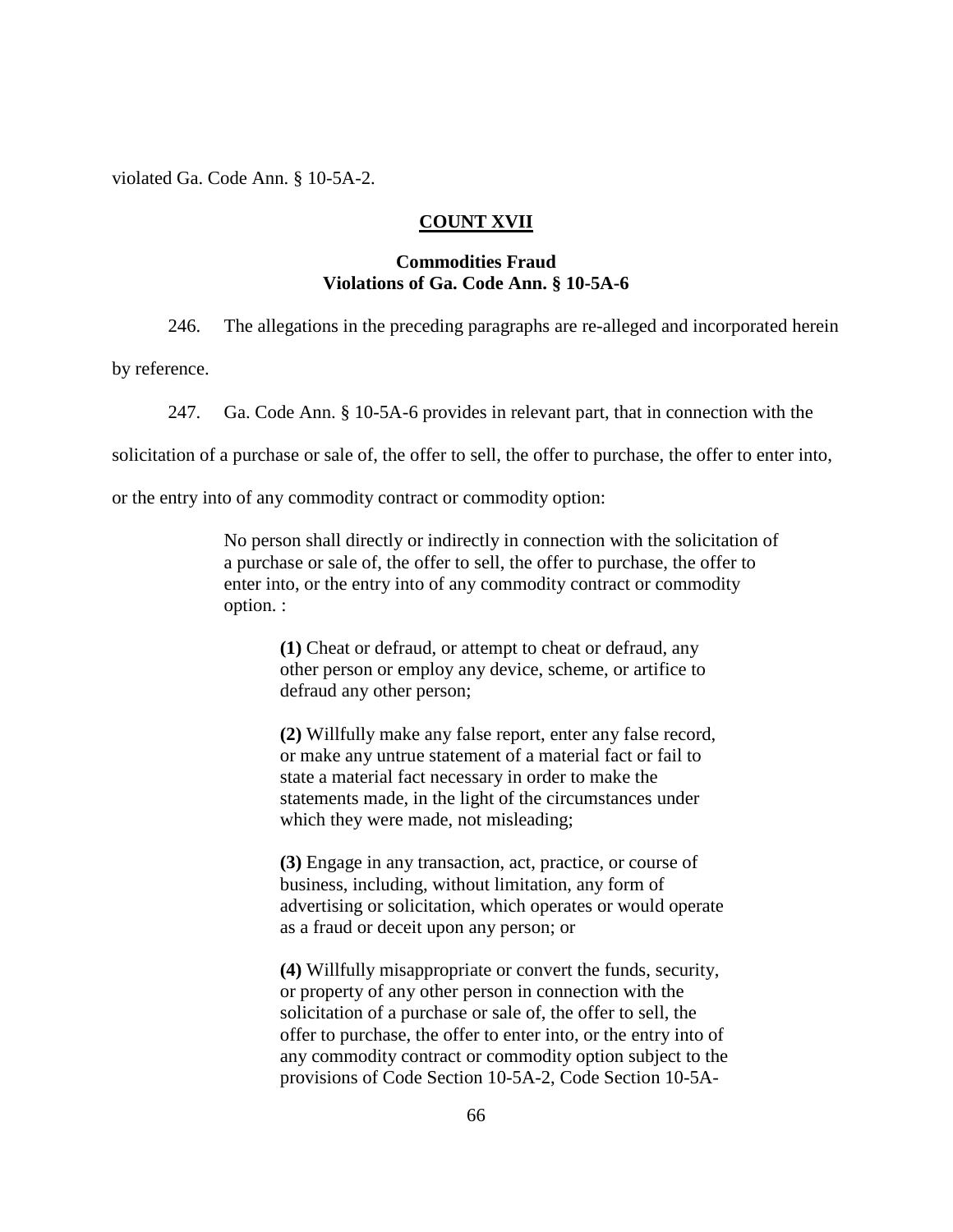3, or paragraph (2) or (4) of subsection (a) of Code Section 10-5A-4.

248. Metals and Barrick, acting through various officers, employees, or agents, and Batashvili and Asher, in connection with the solicitation to sell and the sale of precious metals: **(1)** Cheated or defrauded, or attempted to cheat or defraud, another person or employed a device, scheme, or artifice to defraud another person; **(2)** willfully made a false report, entered a false record, or made an untrue statement of a material fact or failed to state a material fact necessary in order to make the statements made, in the light of the circumstances under which they were made, not misleading; **(3)** engaged in a transaction, act, practice, or course of business, including, without limitation, any form of advertising or solicitation, which operated or would operate as a fraud or deceit upon another person; or **(4)** willfully misappropriated or converted the funds, security, or property of another person in connection with the solicitation of a purchase or sale of, the offer to sell, the offer to purchase, the offer to enter into, or the entry into of any commodity contract or commodity option.

249. As a result of the foregoing unlawful conduct, Metals, Barrick, Batashvili, and Asher violated Ga. Code Ann. § 10-5A-6.

### **XII. VIOLATIONS OF KENTUCKY STATUTES**

*(Brought by Plaintiff State of Kentucky)*

#### **COUNT XVIII**

**Unregistered Investment Adviser Violations of KRS 292.330(8)**

250. The allegations in the preceding paragraphs are re-alleged and incorporated herein by reference.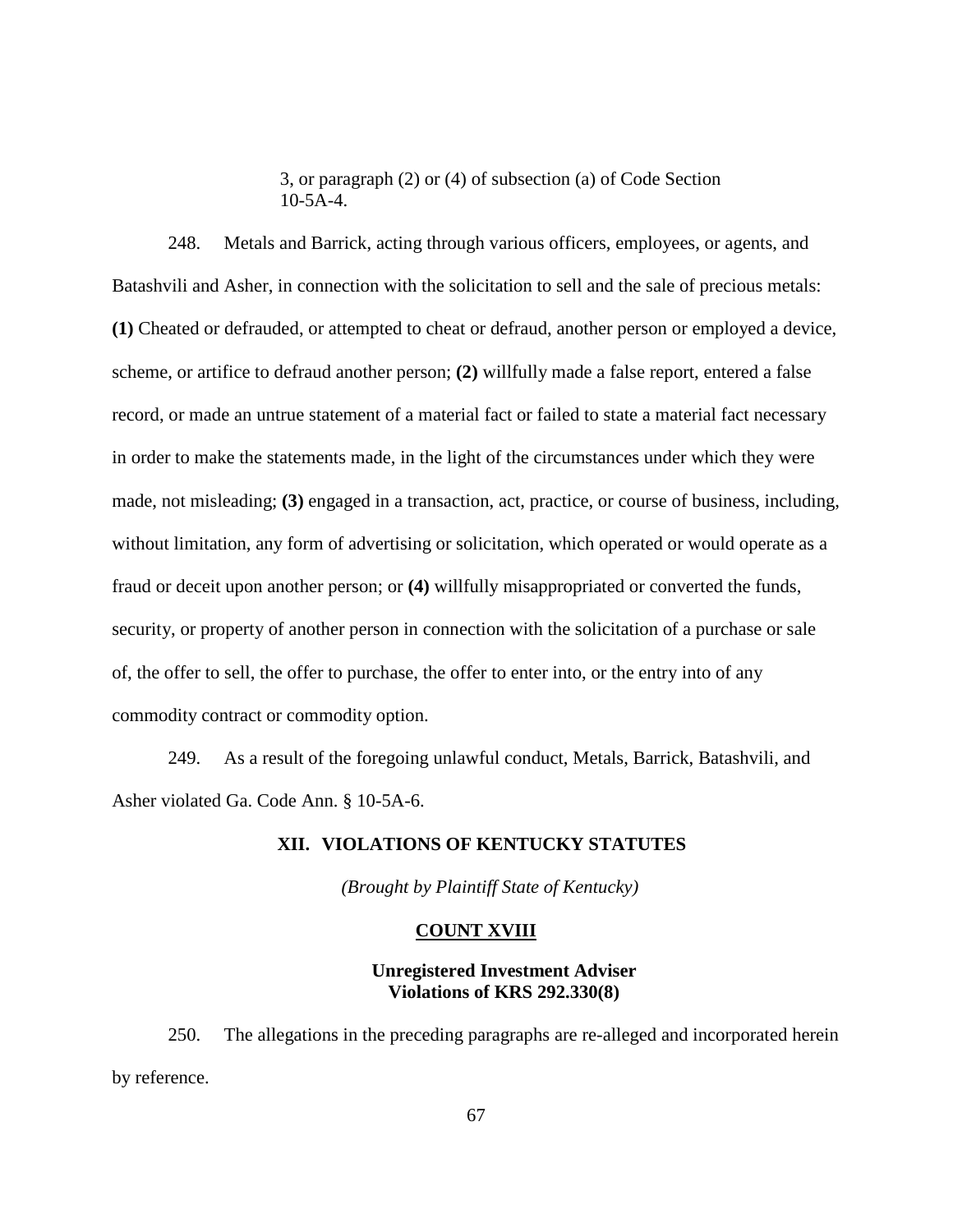251. KRS 292.310(11) defines "Investment adviser" as "any person who, for

compensation, directly or indirectly, engages in the business of advising others, either directly or through publications or writings, as to the value of securities or as to the advisability of investing in, purchasing, or selling securities, or who, for compensation and as a part of a regular business, issues or promulgates analyses or reports concerning securities."

252. KRS 292.310(19) defines "Security", in relevant part, as,

"[A]ny note, stock, treasury stock, bond, debenture, evidence of indebtedness, certificate of interest or participation in any profitsharing agreement, collateral-trust certificate, preorganization certificate or subscription, transferable share, investment contract, life settlement investment, voting-trust certificate, certificate of deposit for a security; fractional undivided interest in oil, gas, or other mineral rights; or, in general, any interest or instrument commonly known as a "security.""

253. KRS 292.330(8) makes it "unlawful for any person to transact business in this

state as an investment adviser unless the person is registered under this chapter as an investment adviser or is exempt from registration under subsection (9) of this section."

254. Based on the facts set forth above, Defendants, directly and by and through their

agents or representatives, in direct contravention of KRS 292.330(8), transacted business as an

investment adviser by advising clients to roll their stock-funded IRAs, a security, into self-

directed IRAs invested in Precious Metals Bullion, despite failing to be registered as an

investment adviser under KRS Chapter 292 and accordingly violated KRS 292.330(8).

### **COUNT XVIX**

### **Securities Fraud Violations of KRS 292.320(1)**

255. The allegations in the preceding paragraphs are re-alleged and incorporated herein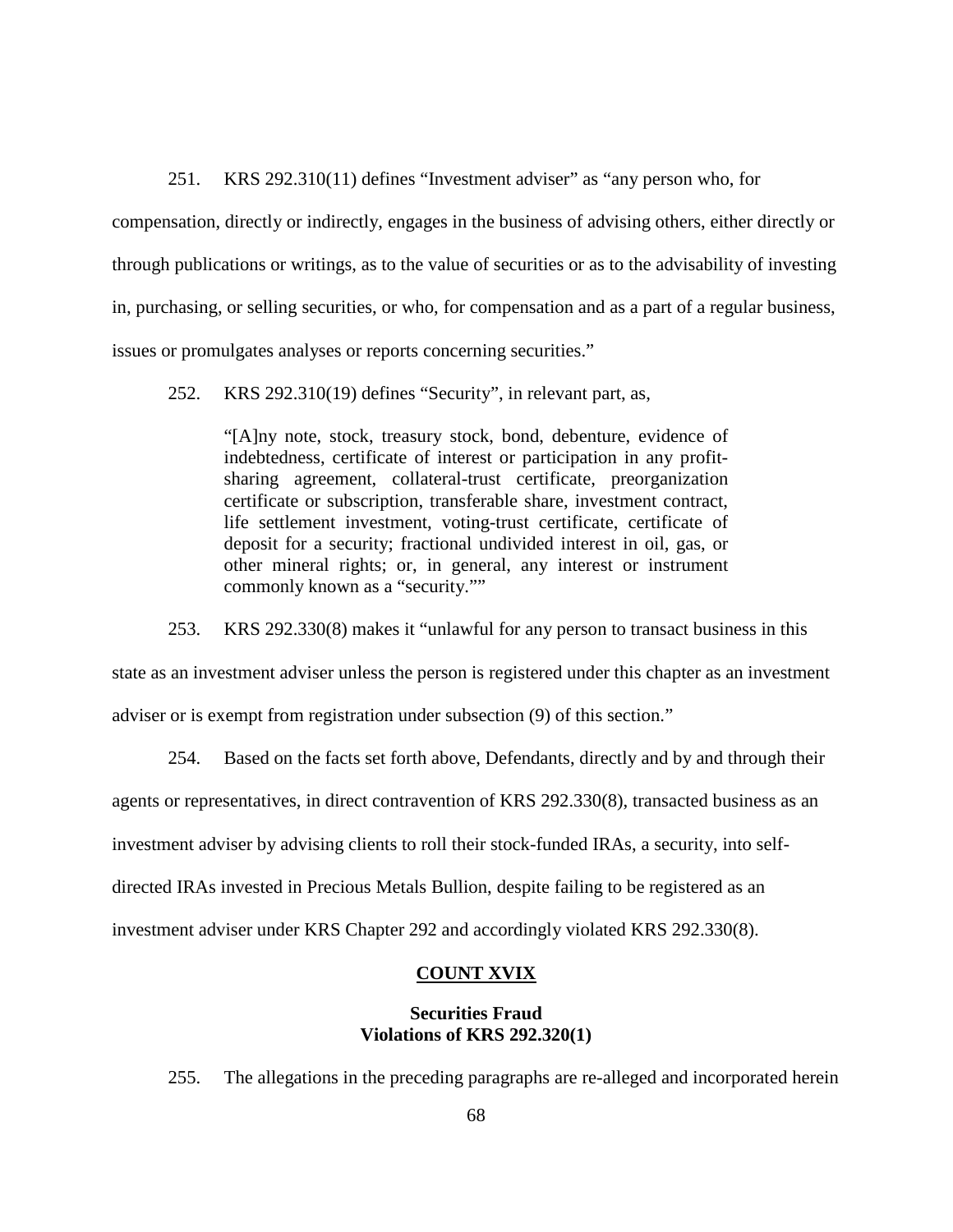by reference.

256. Pursuant to KRS 292.320(1), "[i]t is unlawful for any person, in connection with the offer, sale, or purchase of any security, directly or indirectly:

(a) To employ any device, scheme, or artifice to defraud;

(b) To make any untrue statement of a material fact or to omit to state a material fact necessary in order to make the statements made, in the light of the circumstances under which they are made, not misleading; or

(c) To engage in any act, practice, or course of business which operates or would operate as a fraud or deceit upon any person."

257. Defendants, directly and by and through their agents or representatives, employed a device, scheme, or artifice to defraud, made an untrue statement of a material fact or to omitted to state a material fact necessary in order to make the statements made, in the light of the circumstances under which they were made, not misleading; or engaged in an act, practice, or course of business which operated or would operate as a fraud or deceit upon any person." Defendants therefore violated KRS 292.320(1).

### **XIII. VIOLATIONS OF THE MARYLAND CODE**

*(Brought by Plaintiff State of Maryland)*

### **COUNT XX**

### **Unregistered Investment Adviser and Investment Adviser Representative Violations of Md. Code, Corps. & Assn's § 11-401(b)(1)**

258. The allegations in the preceding paragraphs are re-alleged and incorporated herein by reference.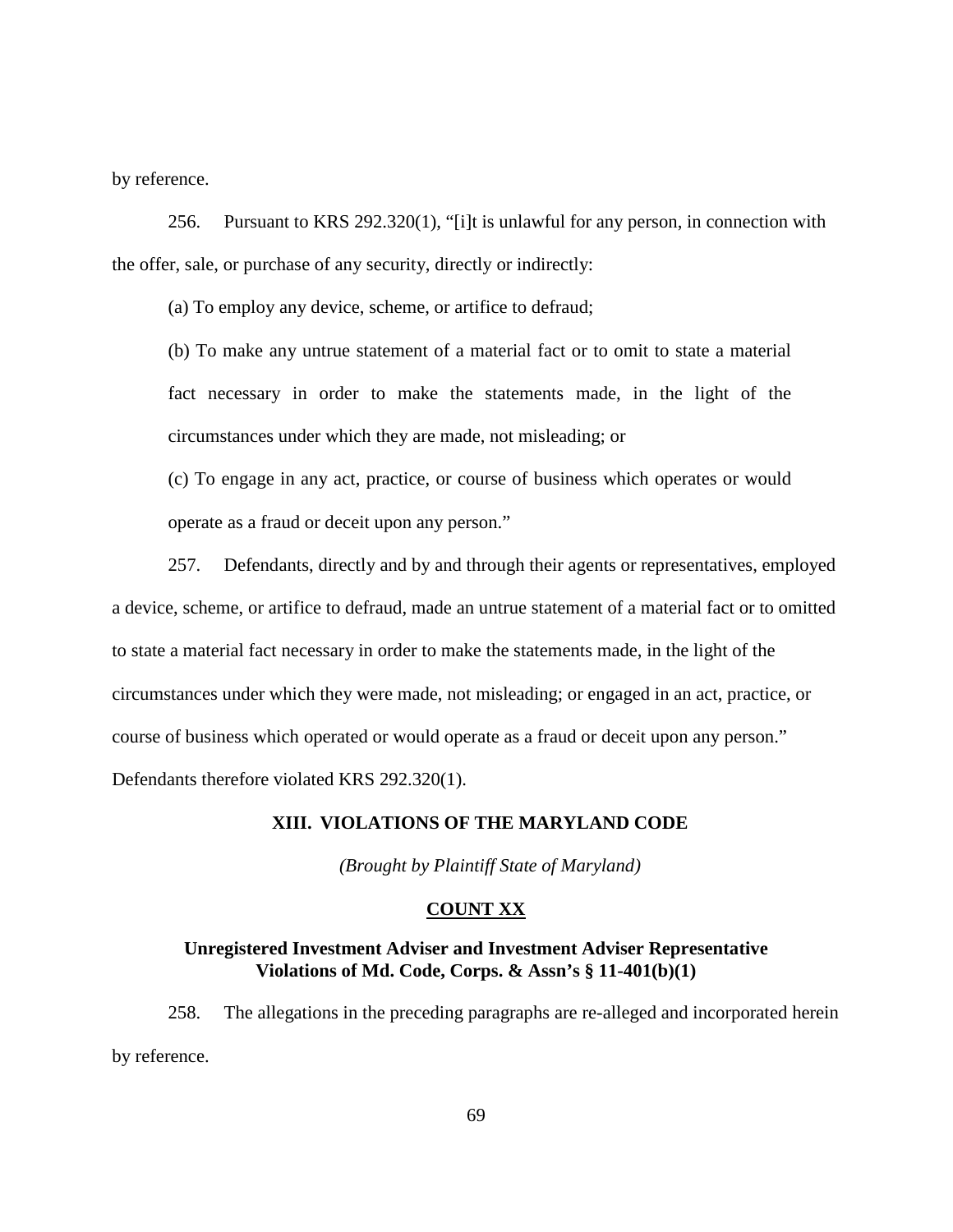259. The Maryland Securities Act, Md. Code, Corps. & Assn's § 11-101(i)(1) provides

in relevant part:

260. Investment adviser" means a person who, for compensation:

(i) Engages in the business of advising others, either directly or through publications or writings, as to the value of securities or as to the advisability of investing in, purchasing, or selling securities, or who, for compensation and as a part of a regular business, issues or promulgates analyses or reports concerning securities; or

(ii) Provides or offers to provide, directly or indirectly, financial and investment counseling or advice, on a group or individual basis; or

(iii) Holds out as an investment adviser in any way, including indicating by advertisement, card, or letterhead, or un any other manner indicates that the person is, a financial or investment "planner", "counselor," "consultant," or any other similar type of adviser or consultant.

261. The Maryland Securities Act, Md. Code, Corps. & Assn's § 11-101(j) provides in

relevant part:

"Investment adviser representative" or "representative" means any partner, officer, director of (or a person occupying a similar status or performing similar functions) or other individual who is employed by or associated with an investment adviser, or who has a place of business located in this State and is employed by or associated with a federal covered adviser . . and who:

(i) Makes any recommendations or otherwise renders investment advice to clients;

(ii) Represents an investment adviser in rendering [investment adviser services];

(iii) Manages accounts or portfolios of clients;

(iv) Determines which recommendation or investment advice should be given with respect to a particular client account;

(v) Solicits, offers, or negotiates for the sale of or sells investment advisory services;

(vi) Directly supervises employees who perform any of the foregoing; or

(vii) Holds out as an investment adviser.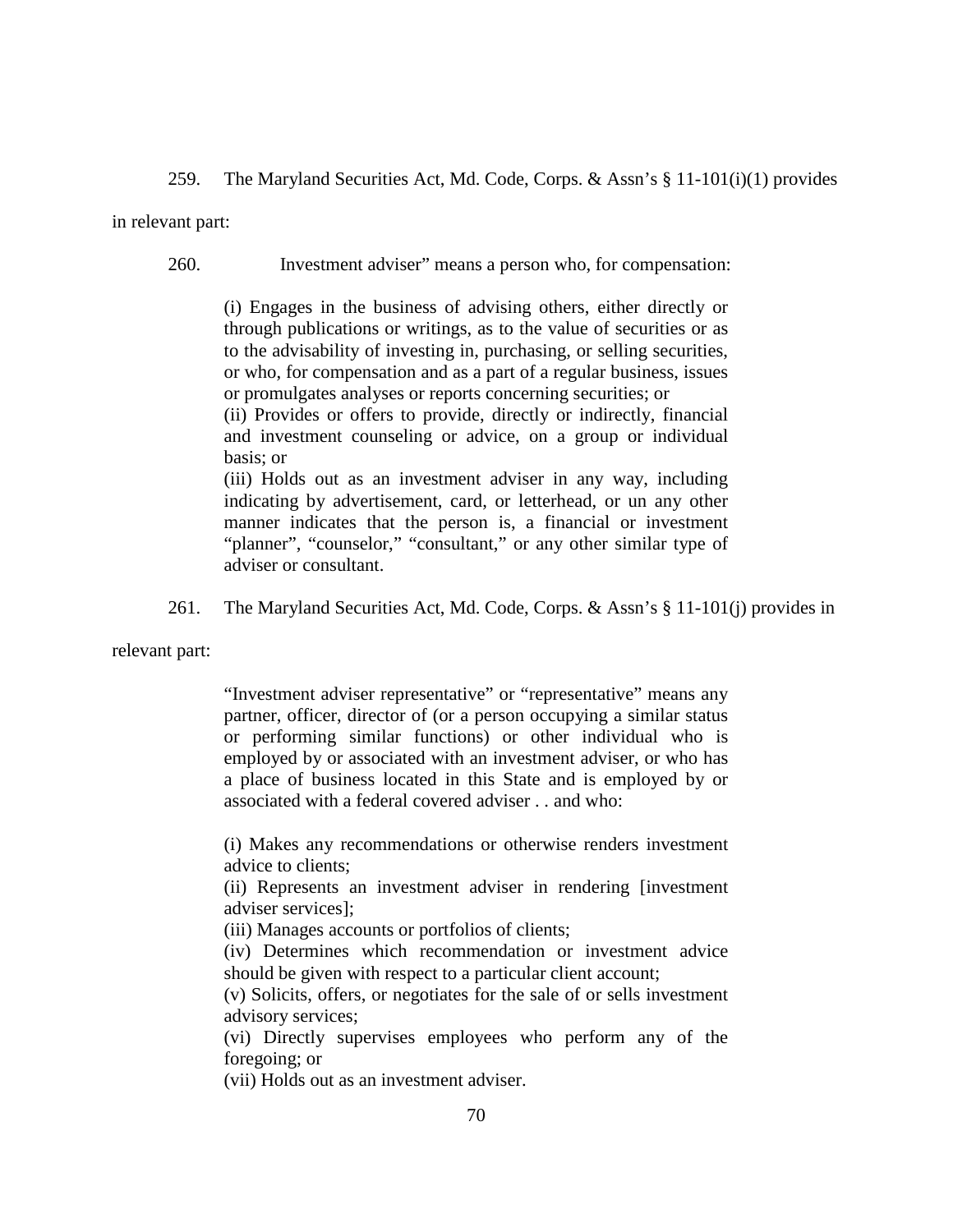262. The Maryland Securities Act, Md. Code, Corps. & Assn's § 11-401(b)(1), provides in relevant part that a person may not transact business in this State as an investment adviser or as an investment adviser representative unless the person is registered as an investment adviser or an investment adviser representative under this subtitle.

263. Metals and Barrick have never been registered in Maryland as an investment adviser nor is Metals exempt from registration.

264. Metals and Barrick unlawfully acted as investment advisers by: (1) for compensation advising investors regarding the value of securities or as to the advisability of investing in, purchasing, or selling securities, (2) by providing, directly or indirectly, financial and investment counseling to investors, and (3) by holding itself out as an investment adviser.

265. Batashvili and Asher have never been registered in Maryland as investment adviser representatives nor are they exempt from registration.

266. Batashvili and Asher, as partners, officers, or directors of Metals and Barrick, unlawfully acted as investment adviser representatives by: (1) making any recommendations or otherwise rendering investment advice to clients, (2) representing Metals and Barrick in rendering investment adviser services, (3) determining which recommendation or investment advice should be given with respect to a particular client account, (4) soliciting, offering, or negotiating for the sale of or sells investment advisory services, (5) directly supervising employees who perform any investment adviser representative services, and (6) holding out as an investment adviser.

267. As a result of the foregoing unlawful conduct, Metals, Barrick, Batashvili, and

71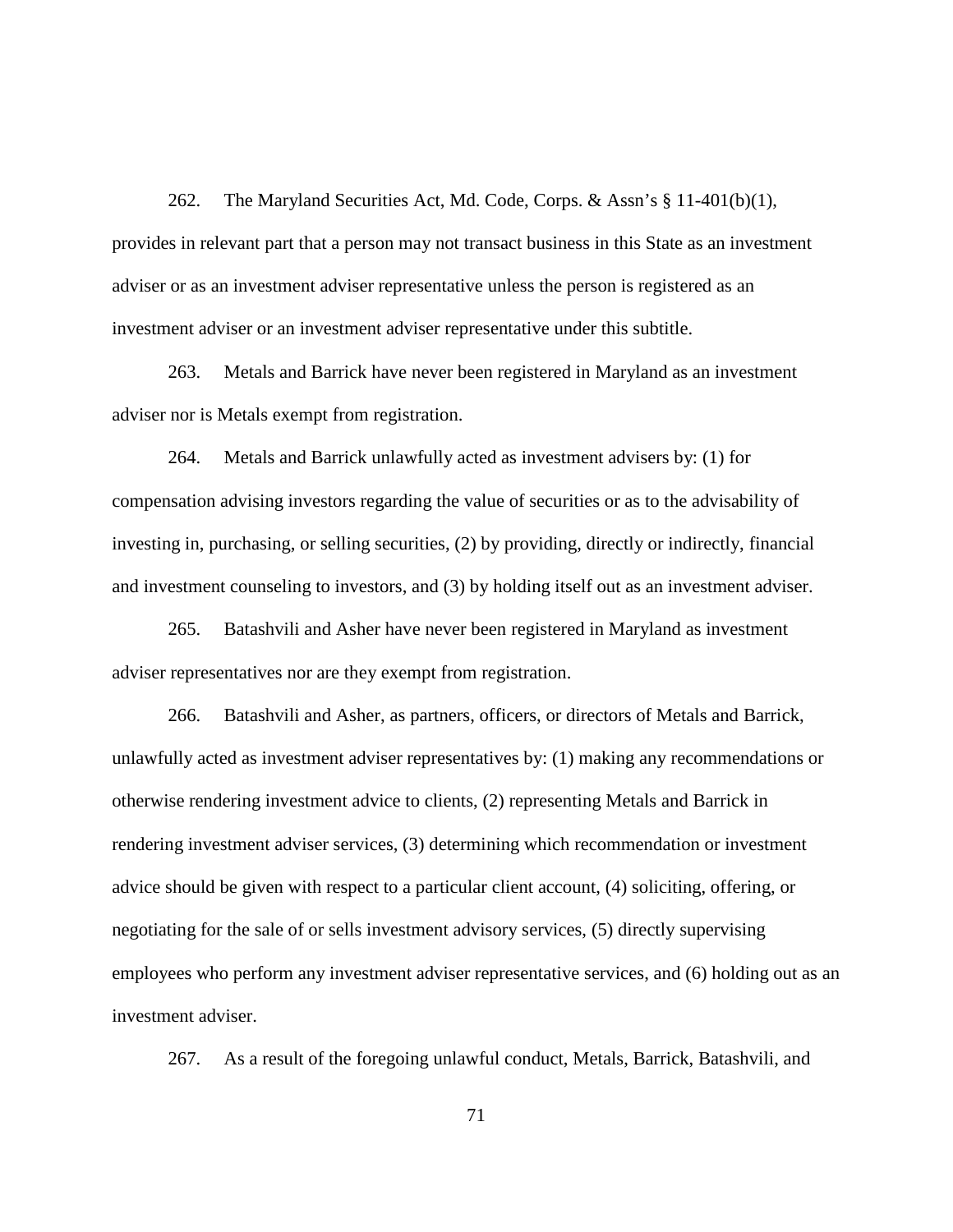Asher violated the Maryland Securities Act, Md. Code, Corps. & Assn's § 11-401(b)(1).

### **COUNT XXI**

### **Employment of Unregistered Investment Adviser Representative Violations of Md. Corps. & Assn's § 11-402(b)(1)**

268. The allegations in the preceding paragraphs are re-alleged and incorporated herein

by reference.

269. Md. Code, Corps. & Assn's § 11-402(b)(1) provides in relevant part:

An investment adviser required to be registered may not employ or associate with an investment adviser representative unless the representative is registered under this subtitle.

270. Metals and Barrick, acting as an investment adviser required to be registered,

employed and associated with Batashvili, Asher, and numerous other individuals as investment adviser representatives.

271. As a result of the foregoing unlawful conduct, Metals and Barrick violated Md.

Code, Corps. & Assn's § 11-402(b)(1).

## **COUNT XXII**

# **Securities Fraud Violations of Md. Code, Corps. & Assn's § 11-301**

272. The allegations in the preceding paragraphs are re-alleged and incorporated herein

by reference.

273. Md. Code, Corps. & Assn's § 11-302(1) provides in relevant part:

It is unlawful for any person, in connection with the offer, sale, or purchase of any security, directly or indirectly to:

(1) Employ any device, scheme, or artifice to defraud;

(2) Make any untrue statement of a material fact or omit to state a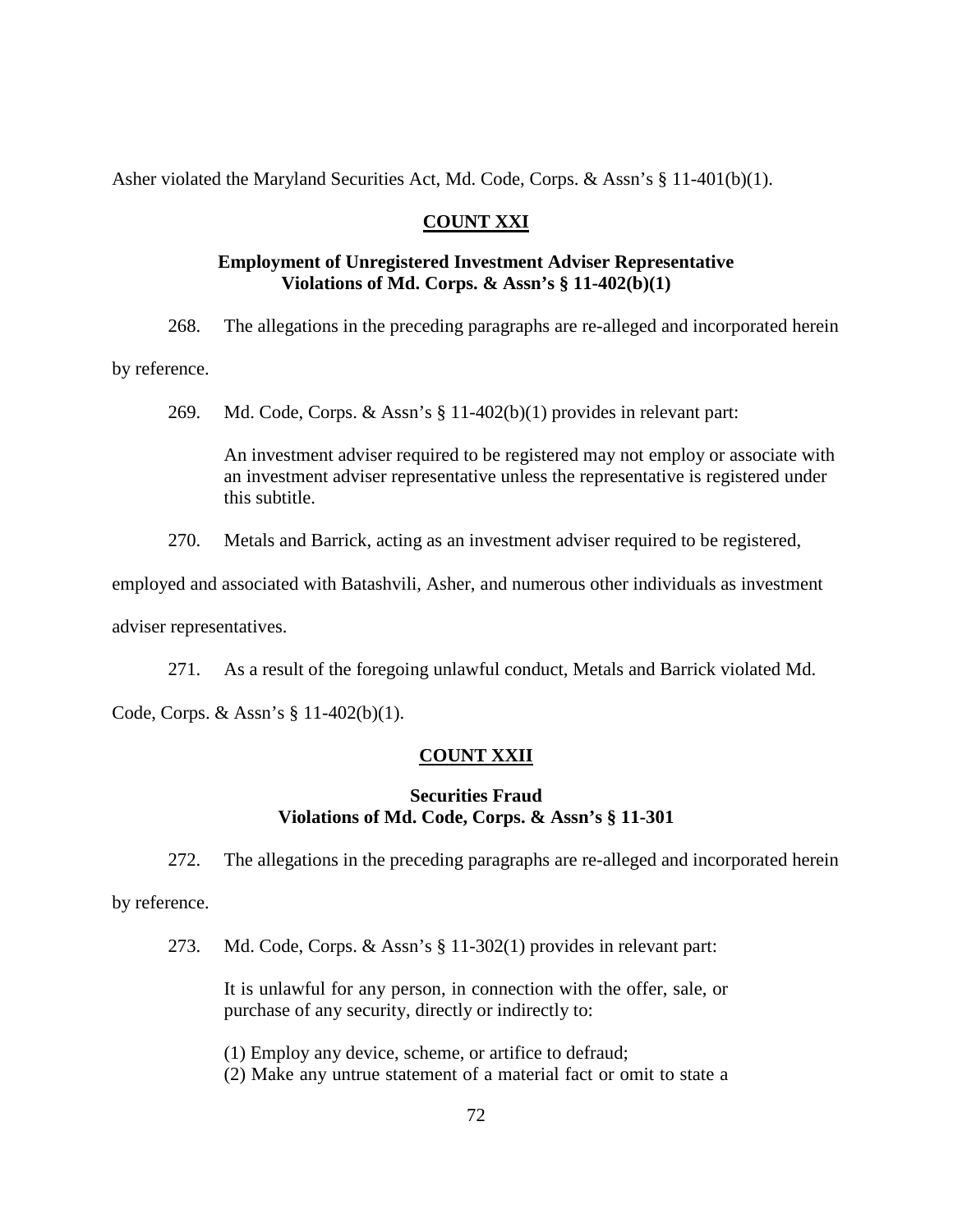material fact necessary in order to make the statements made, in light of the circumstances under which they are made, not misleading; or (3) Engage in any act, practice, or course of business which operates or would operate as a fraud or deceit on any person.

274. In connection with the sale of securities held by Marylanders primarily for retirement purposes, Metals and Barrick, acting through various officers, employees, or agents, and Batashvili and Asher, employed a device, scheme, or artifice to defraud, made untrue statements of material fact and omitted to state material facts necessary in order to make the statements made, in light of the circumstances under which they were made, not misleading, or engaged in acts, practices, and courses of business which operates or would operate as a fraud or deceit on any person.

275. Based on the foregoing conduct, Metals, Barrick, Batashvili, and Asher violated Md. Code, Corps. & Assn's § 11-302(1).

### **COUNT XXIII**

# **Fraud and Unethical Business Practices in Investment Advisory Activities Violations of Md. Code, Corps. & Assn's § 11-302 and COMAR 02.02.05.03**

276. The allegations in the preceding paragraphs are re-alleged and incorporated herein by reference.

277. Md. Code, Corps. & Assn's § 11-302 provides in relevant part:

(a) It is unlawful for any person who receives, directly or indirectly, any consideration from another person for advising the other person as to the value of securities or their purchase or sale, or for acting as an investment adviser or representative under § 11- 101(i) and (j) of this title, whether through the issuance of analyses, reports, or otherwise to:

(1) Employ any device, scheme, or artifice to defraud the other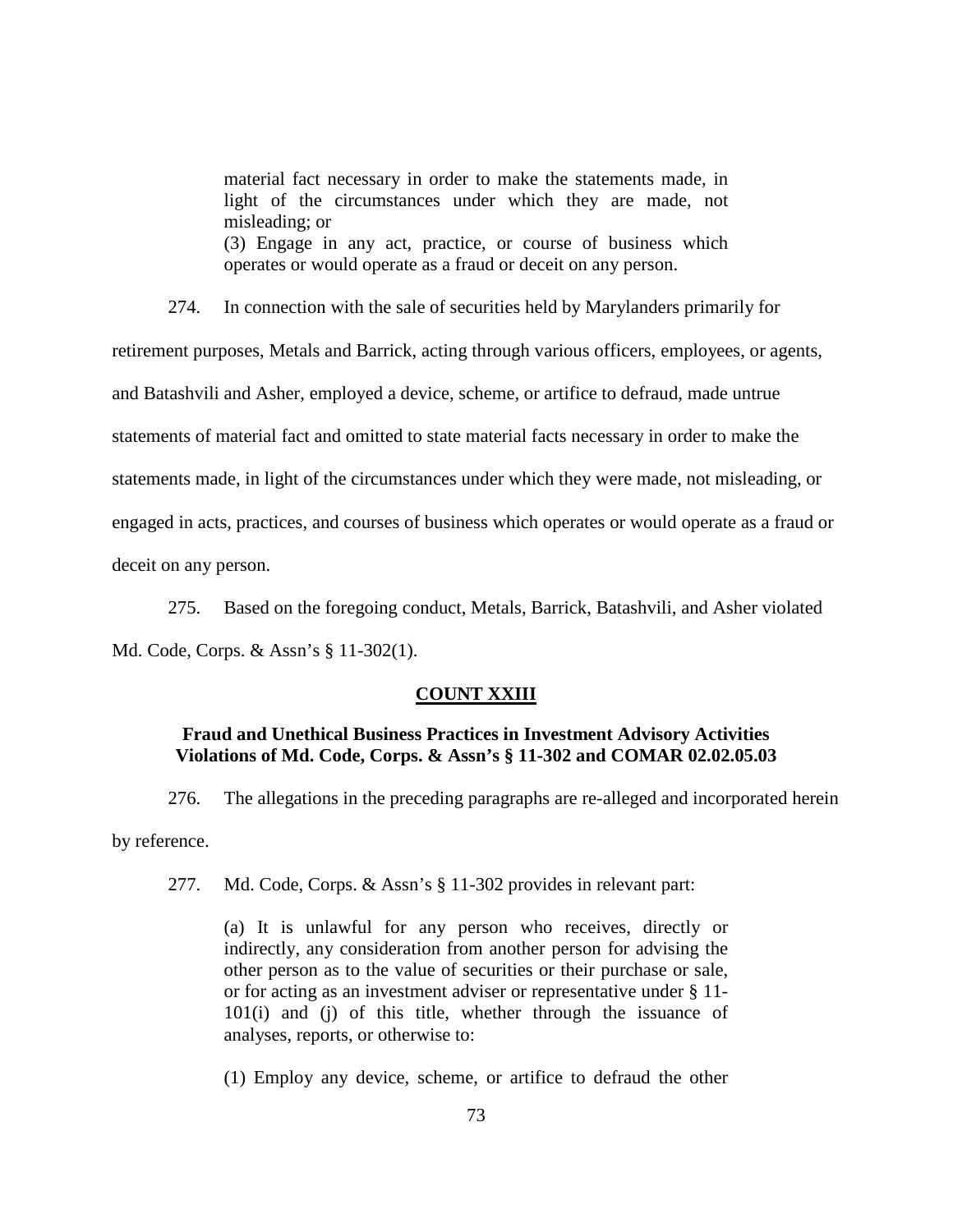person;

(2) Engage in any act, practice, or course of business which operates or would operate as a fraud or deceit on the other person; [or]

(3) Engage in dishonest or unethical practices.

(c) In the solicitation of or dealings with advisory clients, it is unlawful for any person willfully to make any untrue statement of a material fact, or omit to state a material fact necessary in order to make the statements made, in light of the circumstances under which they are made, not misleading.

### 278. COMAR 02.02.05.03 provides in relevant part:

(B) An investment adviser is a fiduciary and has a duty to act primarily for the benefit of its clients. While the extent and nature of this duty varies according to the nature of the relationship between an investment adviser and its clients and the circumstances of each case, and investment adviser may not engage in unethical business practices, including the following:

(1) Recommending to a client to whom investment supervisory, management, or consulting services are provided the purchase, sale, or exchange of a security without reasonable grounds to believe that the recommendation is suitable for the client on the basis of information furnished by the client after reasonable inquiry concerning the client's investment objectives, financial situation and needs, and any other information known or acquired by the investment adviser after reasonable examination of the client's financial records.

(8) Misrepresenting to an advisory client or prospective advisory client the qualifications of the investment adviser, or an investment adviser representative employed by or associated with the investment adviser or an employee of the investment adviser, or misrepresenting the nature of the advisory services being offered or fees to be charged for that service, or omitting to state a material fact necessary to make the statements made regarding qualifications, services, or fees, in light of the circumstances under which they are made, not misleading.

(10) Charging a client an unreasonable advisory fee in light of the fees charged by other investment advisers providing essentially the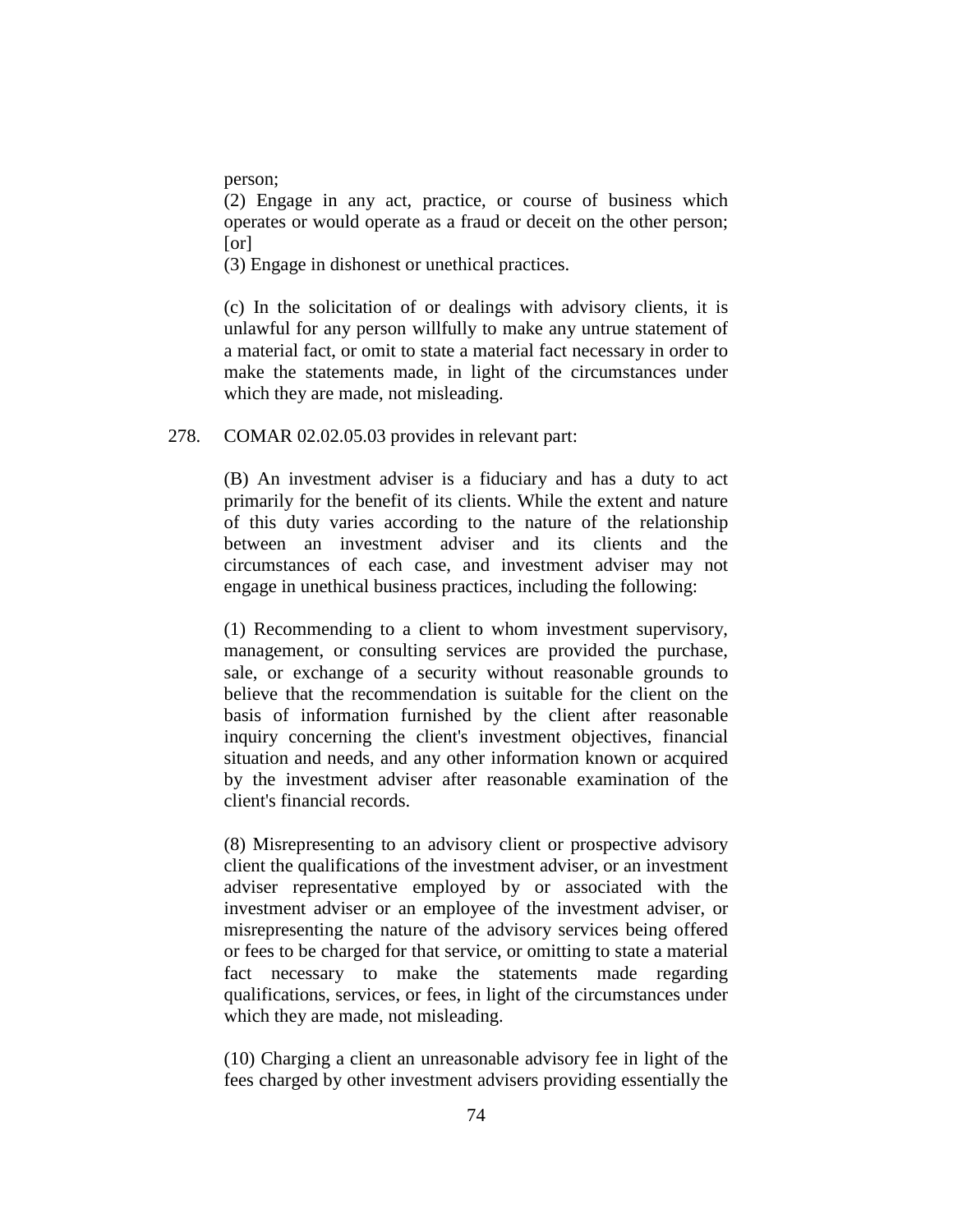same services.

(12) Guaranteeing a client that a certain or specific result will be achieved, for example, gain or no loss, as a result of the advice that will be rendered.

279. Metals and Barrick, acting through various officers, employees, or agents, and Batashvili and Asher, while advising Marylanders as to the value of securities for their purchase or sale, or while acting as investment advisers or representatives employed a device, scheme, or artifice to defraud, in violation of Md. Code, Corps. & Assn's § 11-302.

280. Metals and Barrick, acting through various officers, employees, or agents, and Batashvili and Asher, while advising Marylanders as to the value of securities for their purchase or sale, or while acting as investment advisers or representatives engaged in acts, practices, and courses of business which operate or would operate as a fraud or deceit on any person in violation of Md. Code, Corps. & Assn's § 11-302.

281. Metals and Barrick, acting through various officers, employees, or agents, and Batashvili and Asher, while advising Marylanders as to the value of securities for their purchase or sale, or while acting as an investment adviser or representative, willfully to made untrue statements of material fact, or omitted to state material facts necessary in order to make the statements made, in light of the circumstances under which they are made, not misleading in violation of Md. Code, Corps. & Assn's § 11-302.

282. Metals and Barrick, acting through various officers, employees, or agents, and Batashvili and Asher, while advising Marylanders as to the value of securities for their purchase or sale, or while acting as an investment adviser or representative, engaged in unethical or dishonest business practices in violation of Md. Code, Corps. & Assn's § 11-302 and COMAR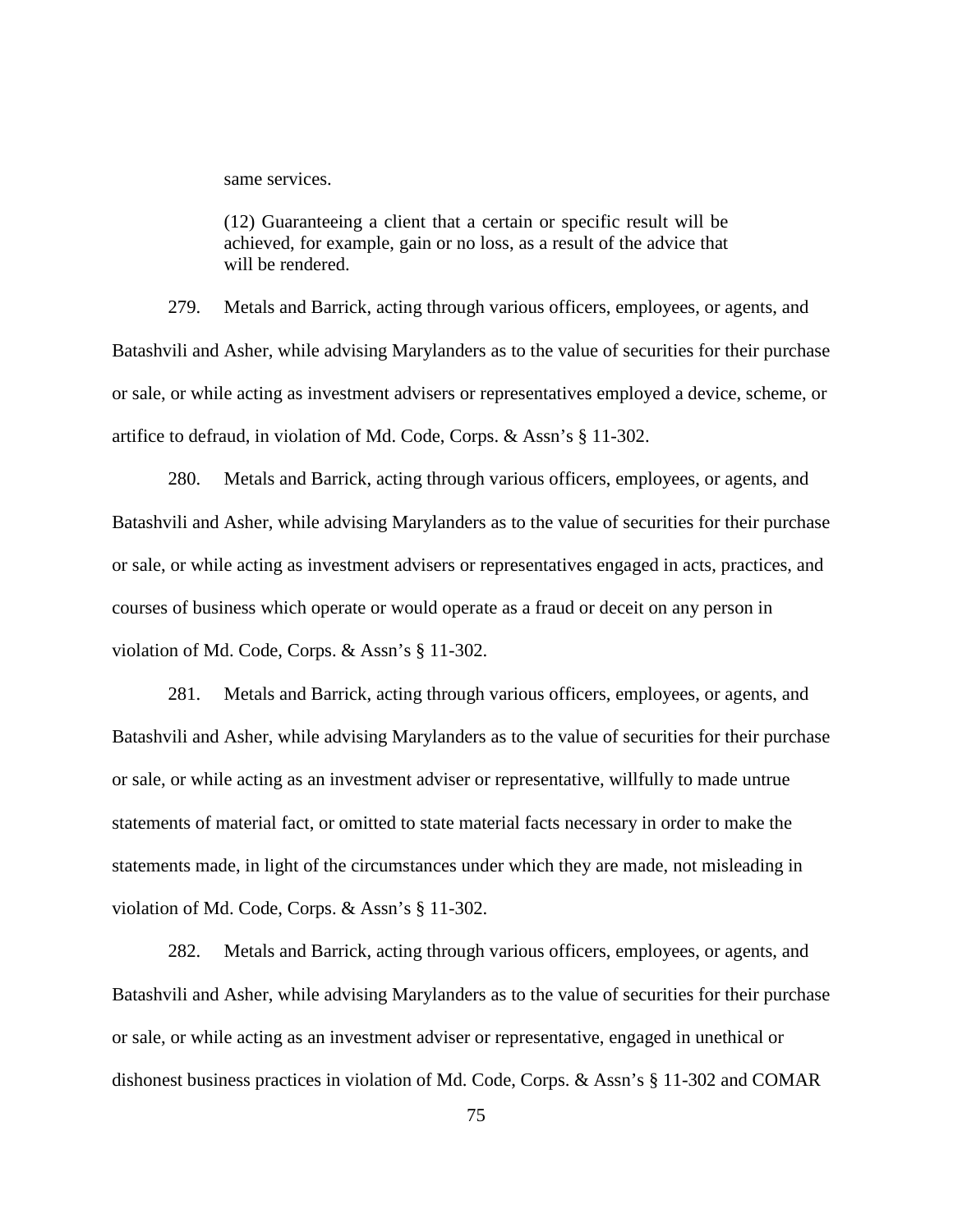02.02.05.03.

### **XIV. VIOLATIONS OF THE SOUTH CAROLINA CODE**

*(Brought by Plaintiff State of South Carolina)*

#### **COUNT XXIV**

## **Unregistered Investment Adviser and Investment Adviser Representative Violations of S.C. Code Ann. § 35-1-403 to 35-1-404**

283. The allegations in the preceding paragraphs are re-alleged and incorporated herein

by reference.

284. South Carolina Code Ann. § 35-1-102(15), provides in relevant part:

"Investment adviser" means a person that, for compensation, engages in the business of advising others, either directly or through publications or writings, as to the value of securities or the advisability of investing in, purchasing, or selling securities or that, for compensation and as a part of a regular business, issues or promulgates analyses or reports concerning securities. The term includes a financial planner or other person that, as an integral component of other financially related services, provides investment advice regarding securities to others for compensation as part of a business or that holds itself out as providing investment advice regarding securities to others for compensation.

285. South Carolina Code Ann. § 35-1-102(16), provides in relevant part:

"Investment adviser representative" means an individual employed by or associated with an investment adviser or federal covered investment adviser and who makes any recommendations or otherwise gives investment advice regarding securities, manages securities accounts or portfolios of clients, determines which recommendation or advice regarding securities should be given, provides investment advice regarding securities or holds herself or himself out as providing investment advice regarding securities, receives compensation to solicit, offer, or negotiate for the sale of or for selling investment advice regarding securities, or supervises employees who perform any of the foregoing.

286. It is unlawful for a person to transact business in South Carolina as an investment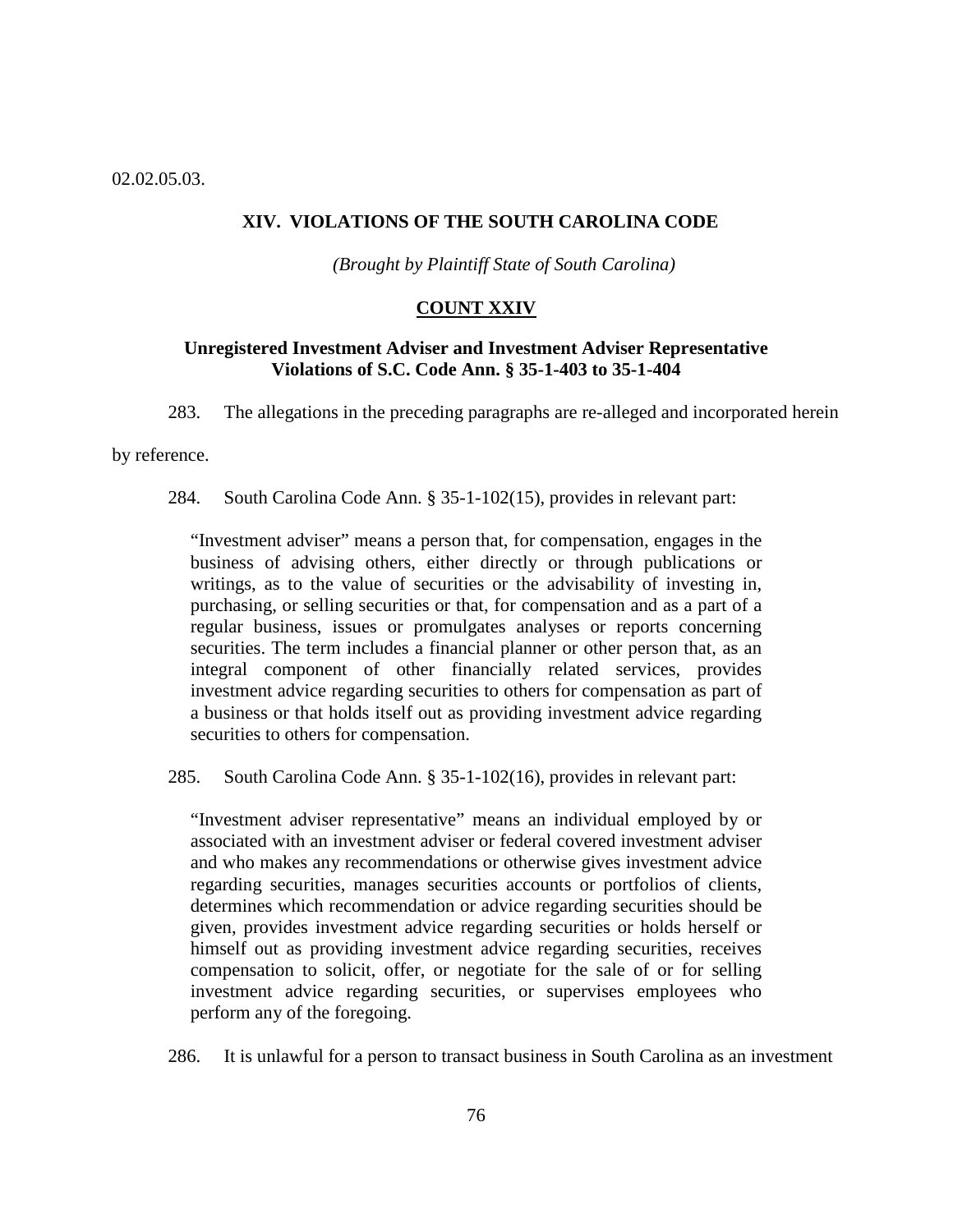adviser unless the person is registered under this chapter as an investment adviser or is exempt from registration as an investment adviser. S. C. Code Ann. § 35-1-403(a).

287. It is unlawful for an individual to transact business in this State as an investment adviser representative unless the individual is registered under this chapter as an investment adviser representative or is exempt from registration as an investment adviser representative. S. C. Code Ann. § 35-1-404(a).

288. Metals unlawfully acted as an investment adviser because Metals, for compensation, engaged in the business of advising another, directly and/or through publications or writings, with respect to the value of securities or to the advisability of investing in, purchasing, or selling securities, despite not being registered as an investment adviser under the Act, in violation of S.C. Code Ann. § 35-1-403(a).

289. Batashvili and Asher, as partners, officers, or directors of Metals, unlawfully acted as investment adviser representatives because they, directly and through their sales representatives or other agents, made recommendations or otherwise gave investment advice regarding securities, managed securities accounts or portfolios of clients, determined which recommendation or advice regarding securities should be given, provided investment advice regarding securities or held herself or himself out as providing investment advice regarding securities, received compensation to solicit, offer, or negotiate for the sale of or for selling investment advice regarding securities, or supervised employees who perform any of the foregoing, despite not being registered as an investment adviser representative under the Act, in violation of S.C. Code Ann. § 35-1-404(a).

290. Therefore, Defendants violated the South Carolina Uniform Securities Act of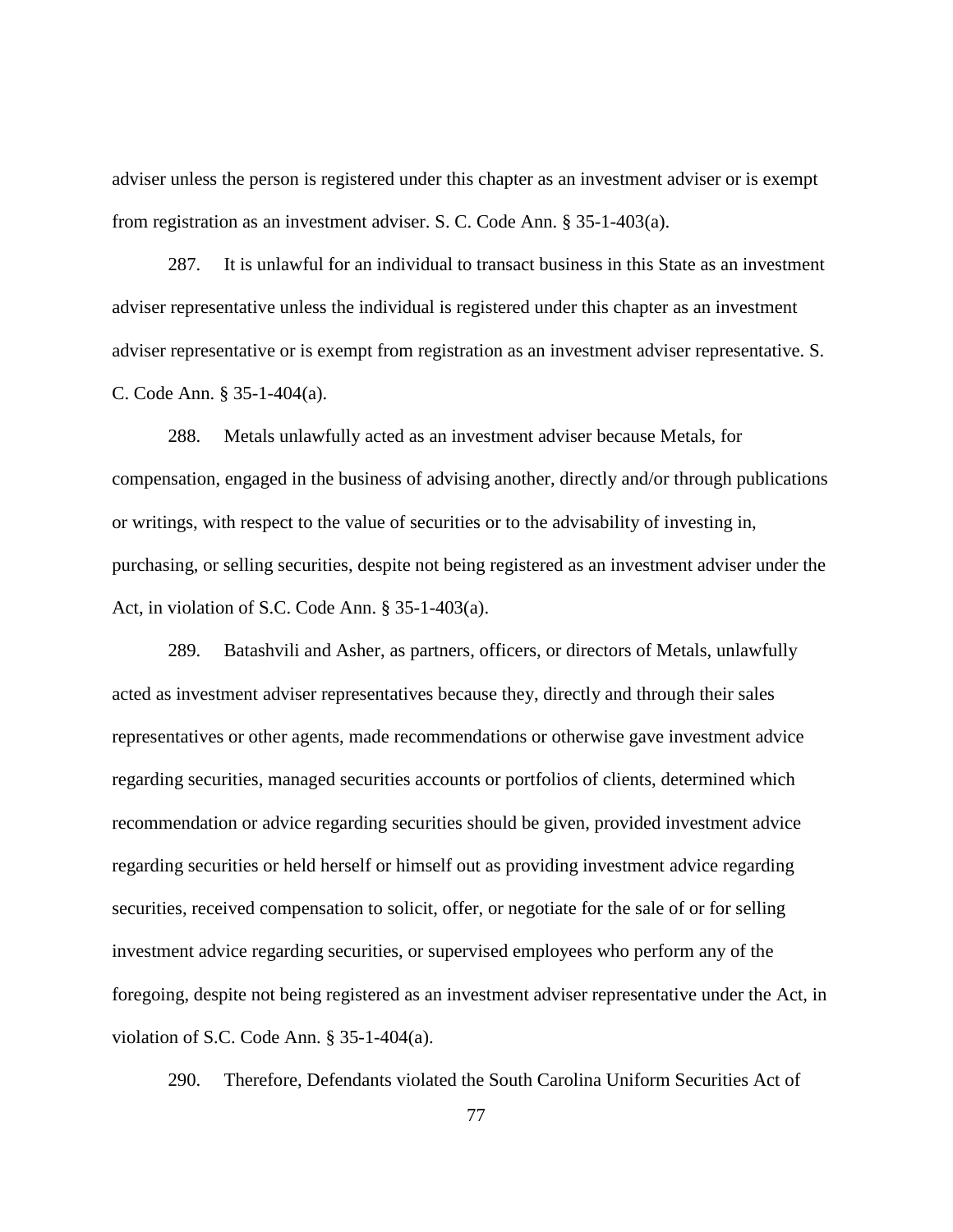2005.

### **COUNT XXV**

## **Securities Fraud Violations of S.C. Code Ann. § 35-1-501(1)-(3) and § 35-1-502(a)**

291. The allegations in the preceding paragraphs are re-alleged and incorporated herein

by reference.

292. South Carolina Code Ann. § 35-1-501(1)-(3), provides in relevant part:

It is unlawful for a person, in connection with the offer, sale, or purchase of a security, directly or indirectly:

- a. employed a device, scheme or artifice to defraud;
- b. made untrue statements of a material fact or omitted to state a material fact necessary in order to make the statements made, in light of the circumstances under which they were made, not misleading; or
- c. engaged in acts, practices, or courses of business that operated or would operate as a fraud or deceit upon another person.
- 293. The Defendants participated in the offer or sale of securities by means of a

scheme to defraud, with untrue statements of material fact or omissions to state material facts

necessary in order to make the statements, in light of the circumstances under which they were

made, not misleading (the buyers not knowing of the untruths or omissions), or engaged in acts,

practices, or courses of business that operated as a fraud on the investors. Therefore, Defendants

violated S.C. Code Ann. § 35-1-501(1)-(3).

294. South Carolina Code Ann. § 35-1-502(a), provides in relevant part:

It is unlawful for a person that advises others for compensation, either directly or indirectly or through publications or writings, as to the value of securities or the advisability of investing in, purchasing, or selling securities or that, for compensation and as part of a regular business, issues or promulgates analyses or reports relating to securities: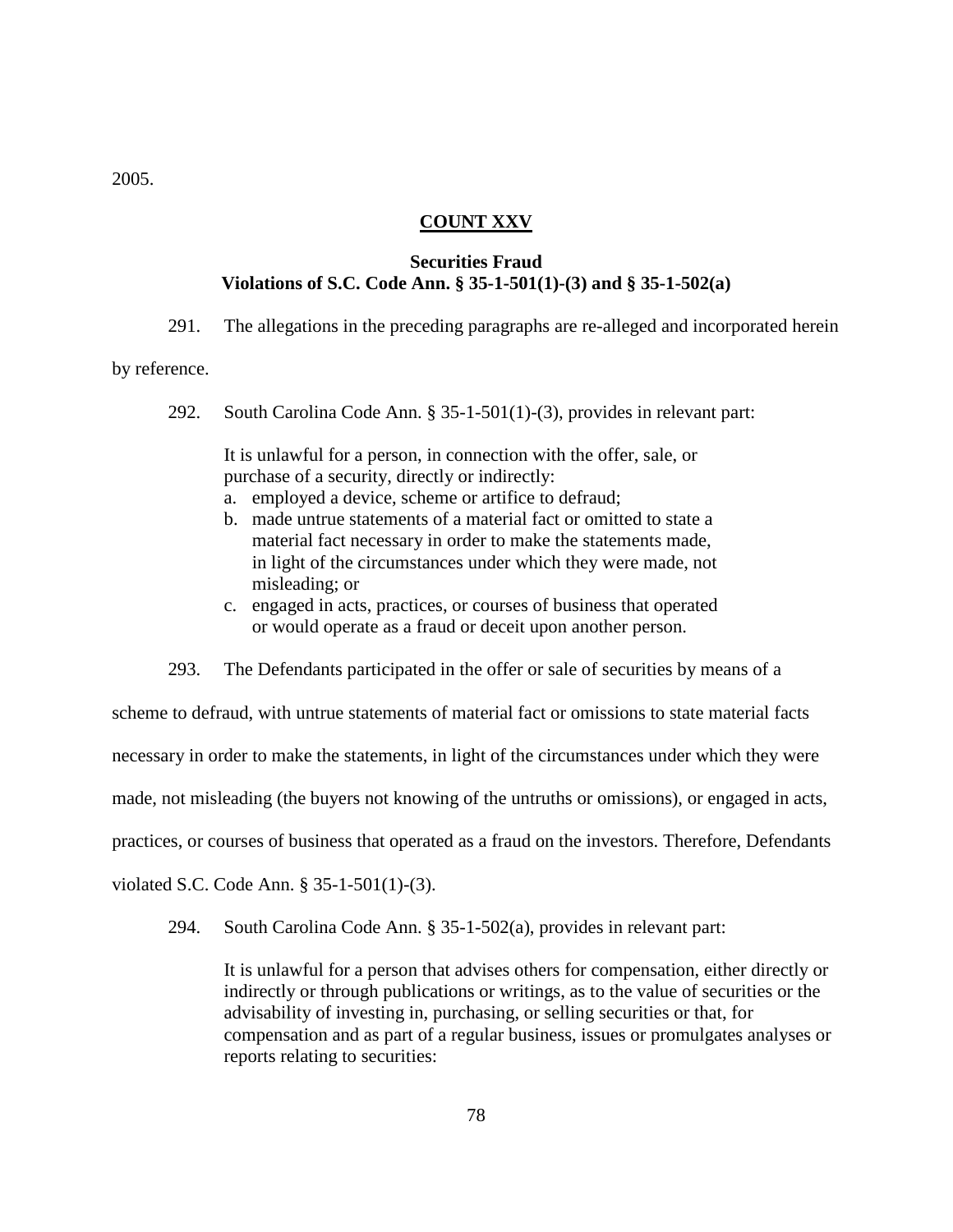(1) to employ a device, scheme, or artifice to defraud another person; or (2) to engage in an act, practice, or course of business that operates or would operate as a fraud or deceit upon another person

295. Metals and Barrick, acting through various officers, employees, or agents, and Batashvili and Asher in connection with the rendering of investment advice, (1) employed a device, scheme, or artifice to defraud another person; or (2) engaged in an act, practice, or course of business that operated or would operate as a fraud or deceit upon another person. Therefore, Defendants violated S.C. Code Ann. § 35-1-502(a).

296. Therefore, Defendants violated the South Carolina Uniform Securities Act of 2005.

# **COUNT XXVI**

### **Unlawful Solicitation and Sale of Commodities Violations of S.C. Code Ann. § 39-73-20**

297. The allegations in the preceding paragraphs are re-alleged and incorporated herein by reference.

298. South Carolina Ann. § 39-73-10(13), provides in relevant part:

(4) "Commodity" means, except as otherwise specified by the administrator . . . a metal or mineral, including a precious metal, a gem, or gemstone whether characterized as precious, semi-precious, or otherwise . . .

(9) "Commodity option" means an account, an agreement, or a contract giving a party the right but not the obligation to purchase or sell one or more commodities or one or more commodity contracts, or all of the foregoing, whether characterized as an option, privilege, indemnity, bid, offer, put, call, advance guaranty, decline guaranty, or otherwise. . . .

(13) "Precious metal" means the following in either coin, bullion, or other form:

(a) silver;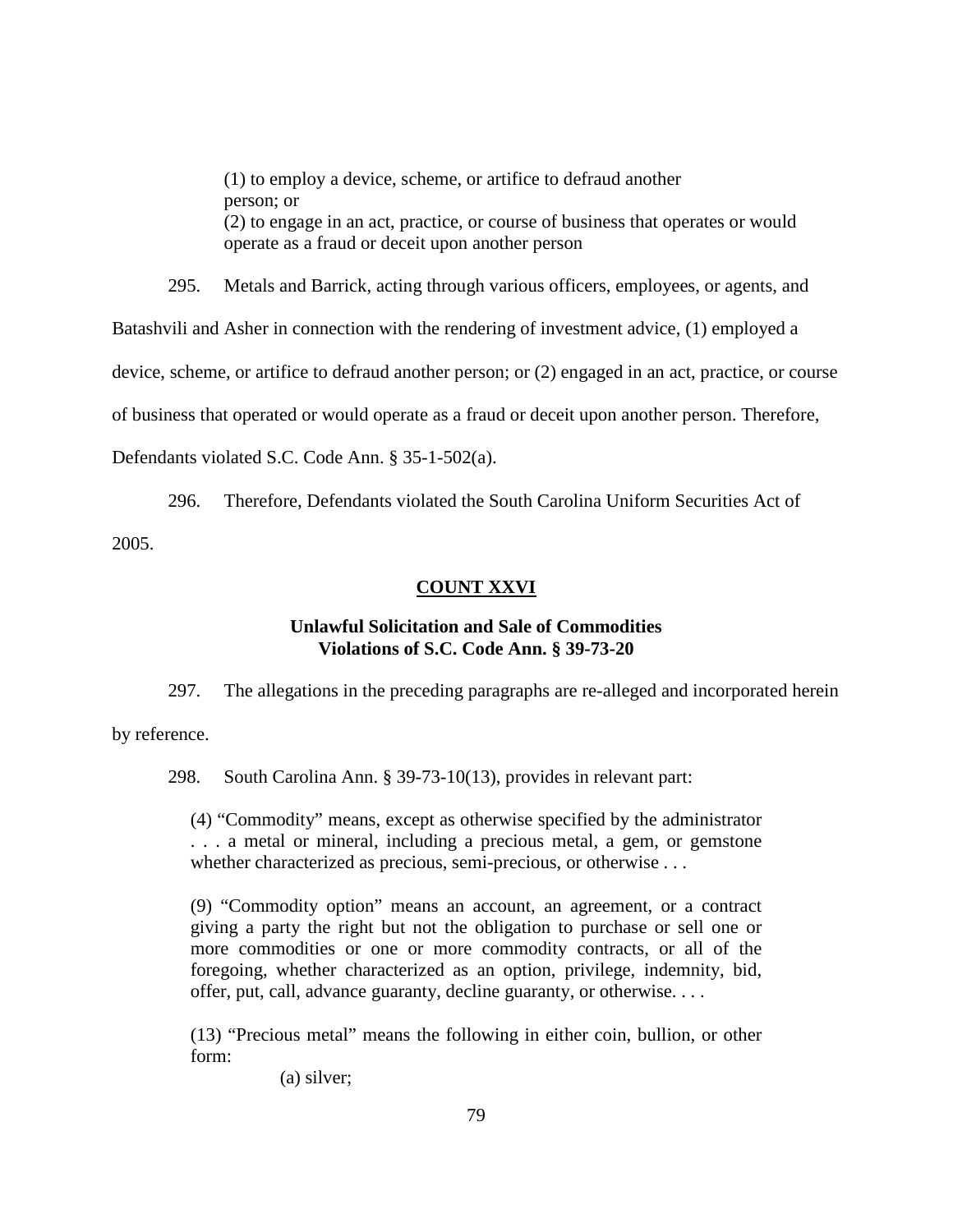(b) gold; (c) platinum; (d) palladium; (e) copper; (f) other items the administrator may specify by regulation.

299. South Carolina Code Ann. § 39-73-20, provides in relevant part:

Except as otherwise provided in Section 39-73-30 or Section 39-73-40 no person may sell or purchase or offer to sell or purchase a commodity under commodity contract or under commodity option or offer to enter into or enter into as seller or purchaser a commodity contract or a commodity option.

300. South Carolina Code Ann. 39-73-70, provides in relevant part:

(A) The act, omission or failure of an official, an agent, or another person acting for an individual, an association, a partnership, a corporation, or a trust within the scope of his employment or office is deemed the act, omission or failure of the individual, association, partnership, corporation, or trust as well as of the official, agent, or other person.

(B) Every person who directly or indirectly controls another person liable under this chapter, every partner, officer, or director of the other person, every person occupying a similar status or performing similar functions, every employee of the other person who materially aids in the violation also is liable jointly and severally with and to the same extent as the other person, unless the person who also is liable by virtue of this section sustains the burden of proof that he did not know and in exercise or reasonable care could not have known of the existence of the facts by reason of which the liability is alleged to exist.

301. Metals unlawfully solicited the sale of precious metals and sold precious metals to

South Carolina investors.

302. Metals has never been registered with the South Carolina Secretary of State's

Office, nor has Metals submitted a notice filing with the South Carolina Secretary of State's

Office at any time.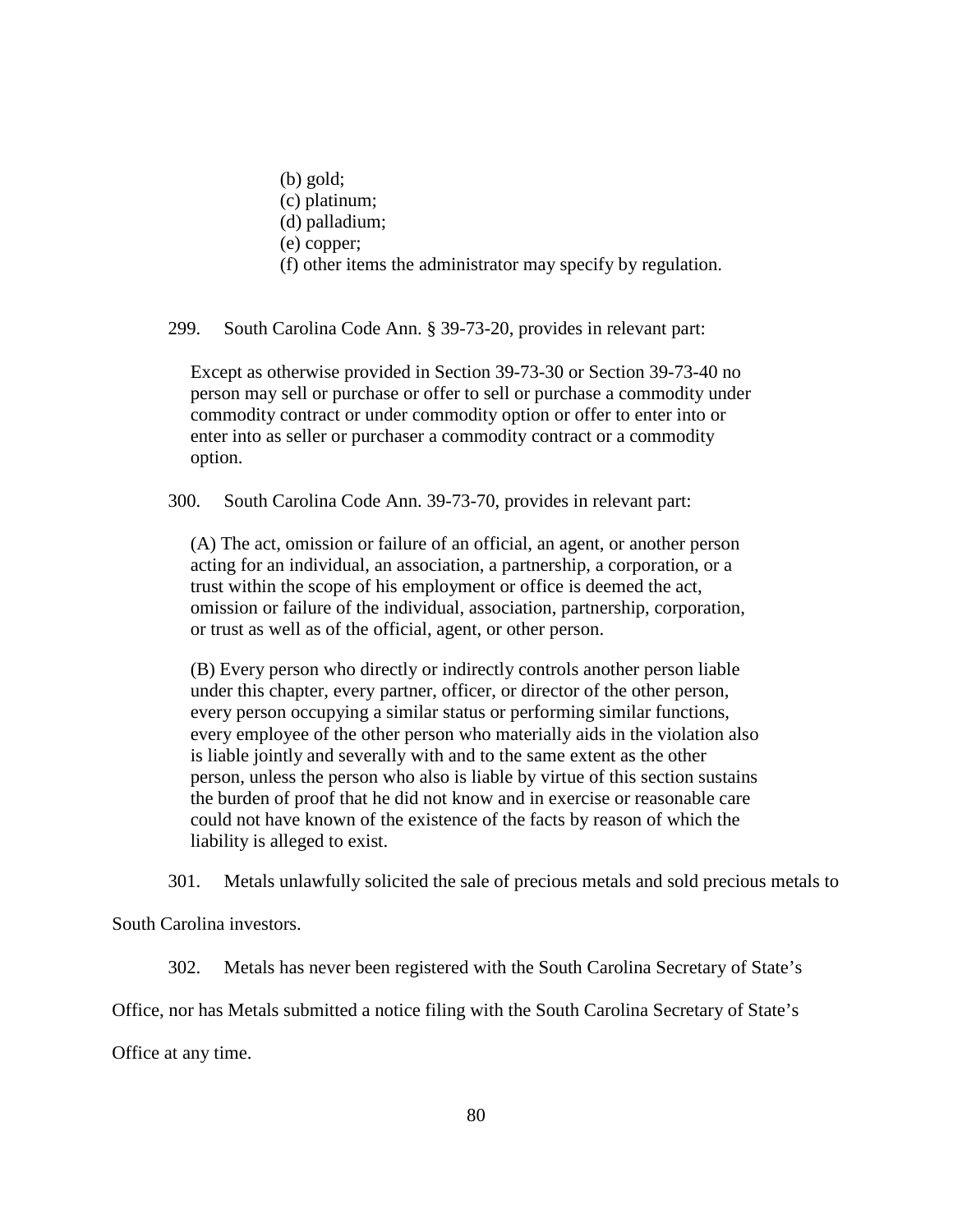303. Batashvili and Asher, directly and by and through their sales representatives or other agents, unlawfully solicited the sale of precious metals and sold precious metals to South Carolina investors, because Batashvili and Asher are employed, appointed, and/or authorized by Metals to solicit the sale of precious metals and sell precious metals on behalf of Metals.

304. As a result of the foregoing conduct, Metals, Batashvili, and Asher violated S.C. Code Ann. § 39-73-20.

305. Therefore, the Defendants violated the South Carolina State Commodity Code, S.C. Code Ann. § 39-73-10, *et. seq*.

## **COUNT XXVII**

## **Commodities Fraud Violations of S.C. Code Ann. § 39-73-60 (1)-(4)**

306. The allegations in the preceding paragraphs are re-alleged and incorporated herein by reference.

307. South Carolina Code Ann. § 39-73-60 (1)-(4), provides in relevant part that no person, directly or indirectly, in or in connection with the purchase or sale of, the offer to sell, the offer to purchase, the offer to enter into, or the entry into of, a commodity contract or commodity option, may:

- a. Cheat or defraud, attempt to cheat or defraud, or employ a device, a scheme, or an artifice to defraud;
- b. Make a false report, enter a false record, or make an untrue statement of material fact or omit to state a material fact necessary in order to make the statements made, in light of the circumstances under which they were made, not misleading;
- c. Engage in a transaction, an act, a practice, or a course of business, including without limitation a form of advertising or solicitation, which operates or would operate as a fraud or deceit on Metals customers or potential customers;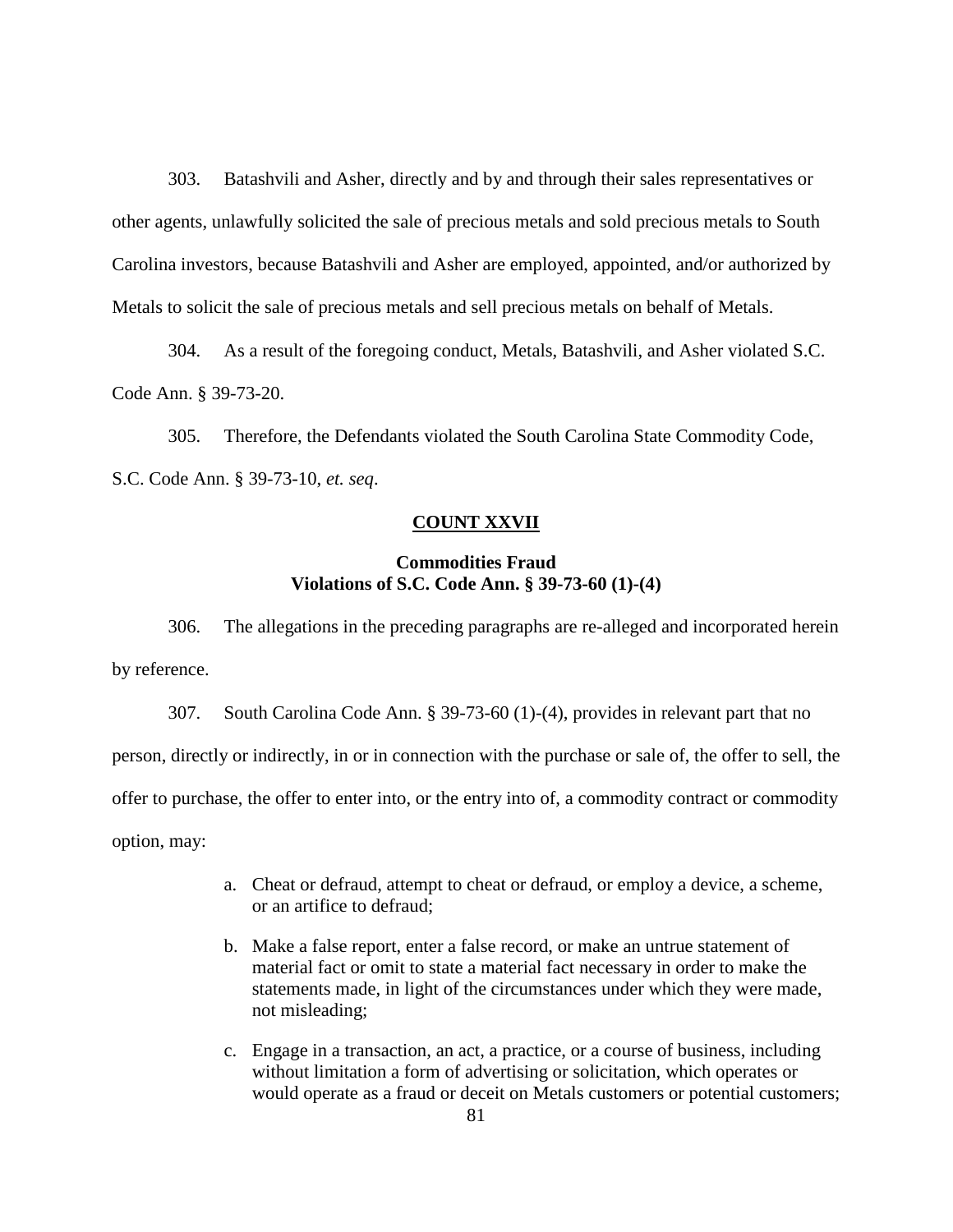or

d. misappropriate or convert the funds, security, or property of a person.

308. Metals, acting through various officers, employees, or other agents, and Batashvili and Asher, in connection with the solicitation to sell and the sale of precious metals: (1) cheated or defrauded, or attempted to cheat or defraud, another person or employed a device, scheme, or artifice to defraud another person; (2) made a false report, entered a false record, or made an untrue statement of a material fact or omitted to state a material fact necessary in order to make the statements made, in the light of the circumstances under which they were made, not misleading; (3) engaged in a transaction, act, practice, or course of business, including, without limitation, any form of advertising or solicitation, which operated or would operate as a fraud or deceit upon another person; or (4) misappropriated or converted the funds, security, or property of another person, in connection with the solicitation of a purchase or sale of, the offer to sell, the offer to purchase, the offer to enter into, or the entry into of any commodity contract or commodity option.

309. Therefore, the Defendants violated the South Carolina State Commodity Code, S.C. Code Ann. § 39-73-10, *et. seq*.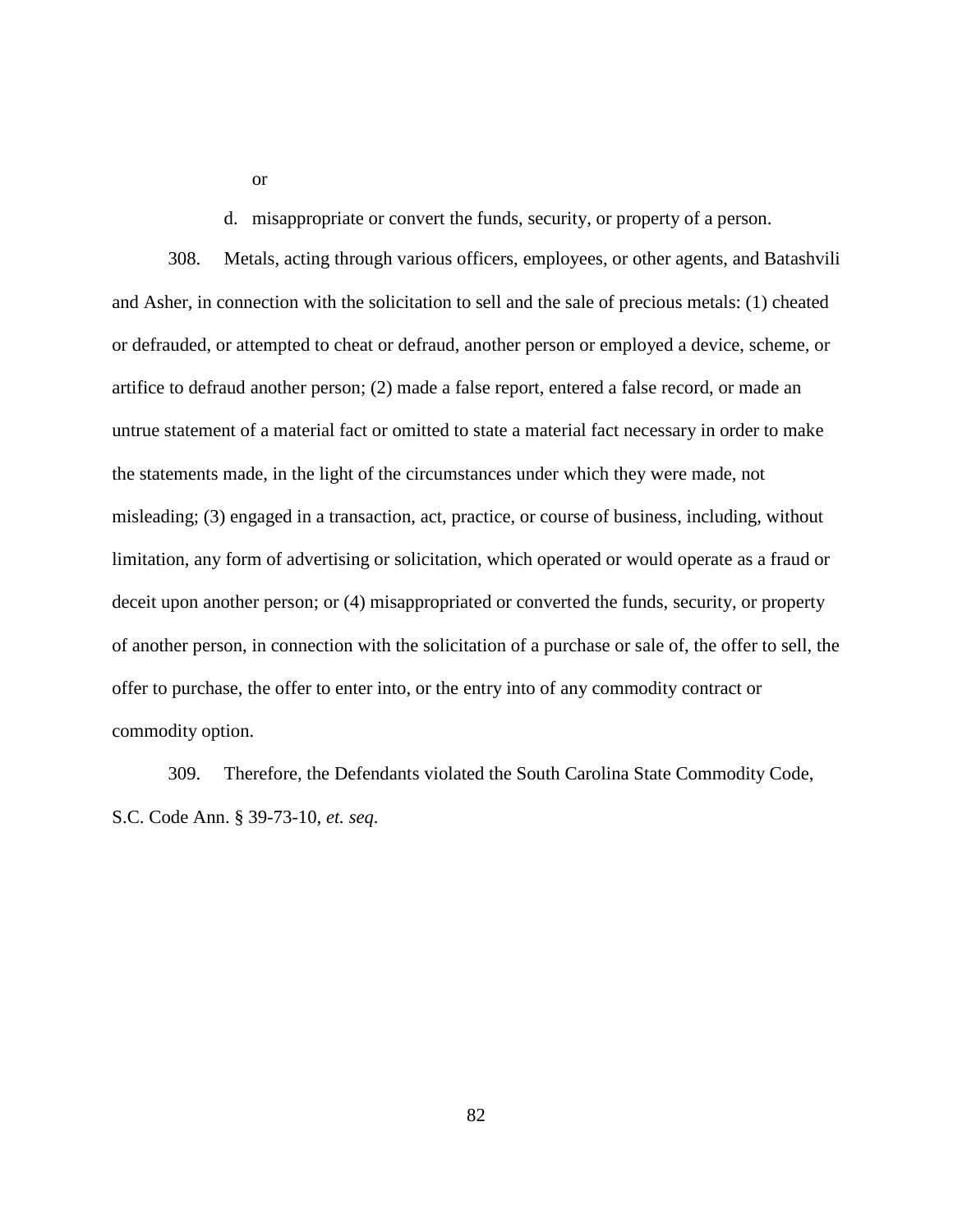### **XV. VIOLATIONS OF THE TEXAS SECURITIES ACT**

*(Brought by Plaintiff State of Texas)*

## **COUNT XXVIII**

### **Unregistered Investment Adviser and Investment Adviser Representative Violations of Tex. Rev. Civ. Stat. Ann. art. 581-12**

310. The allegations in the preceding paragraphs are re-alleged and incorporated herein by reference.

311. The Texas Securities Act makes it unlawful for a person to act or render services as an investment adviser or investment adviser representative in Texas, including rendering investment advice, unless the person is registered under the Texas Securities Act.

312. The Texas Securities Act defines an investment adviser as "a person who, for compensation, engages in the business of advising another, either directly or through publications or writings, with respect to the value of securities or to the advisability of investing in, purchasing, or selling securities . . . ."

313. The Texas Securities Act defines "investment adviser representative" as "each person or company who, for compensation, is employed, appointed, or authorized by an investment adviser to solicit clients for the investment adviser or who, on behalf of the investment adviser, provides investment advice, directly or through subagents…to the investment adviser's clients."

314. The acts, omissions, and failures of Asher and Batashvili and other officials, agents, or persons acting for Metals described in this Complaint, including sales representatives or other agents, have occurred within the scope of their employment or agency with Metals and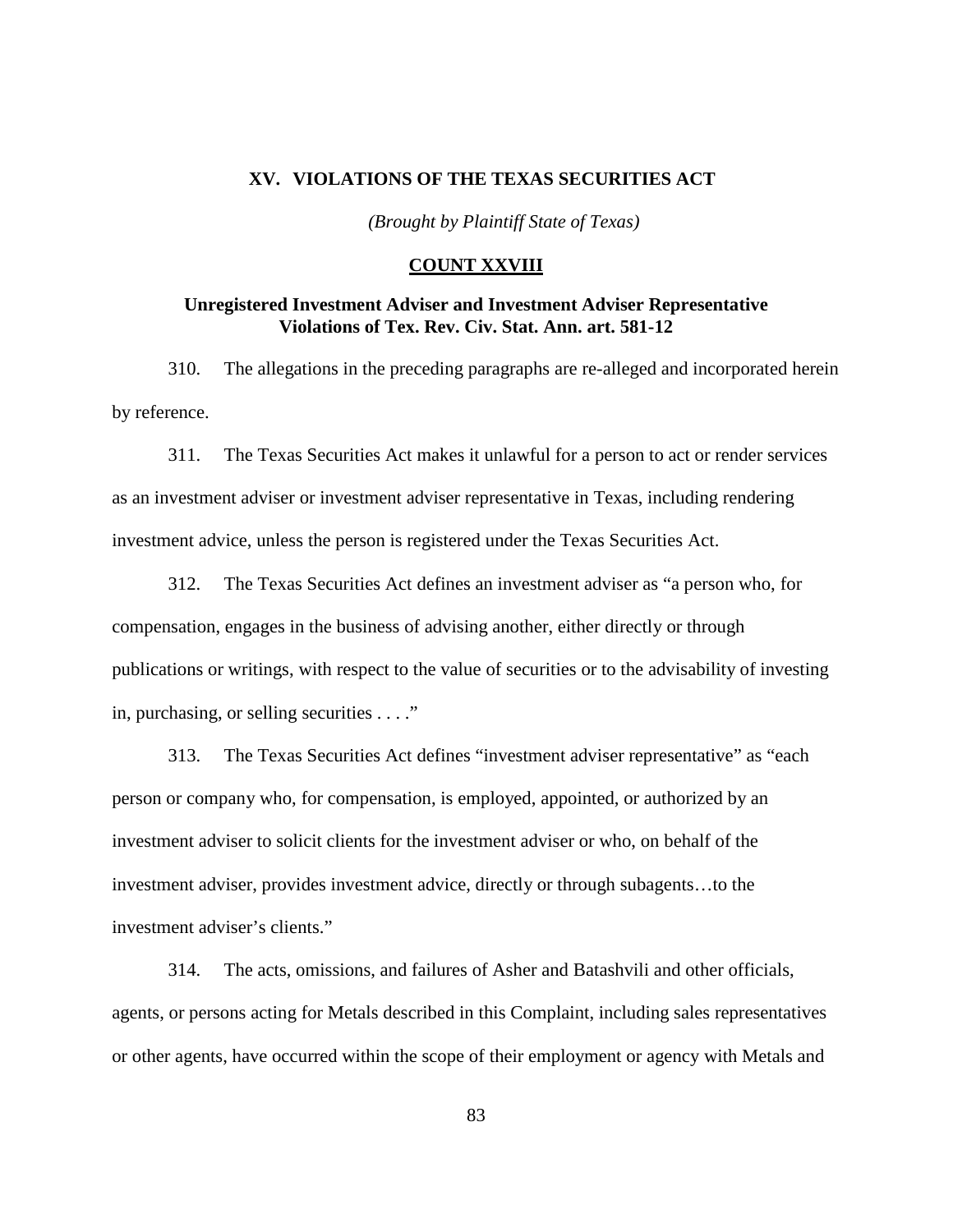are deemed to be the acts, omissions, and failures of Metals.

315. Metals, acting through various officers, employees, or agents, and Batashvili and Asher, unlawfully acted as an investment adviser because Metals, for compensation, engaged in the business of advising another, directly and/or through publications or writings, with respect to the value of securities or to the advisability of investing in, purchasing, or selling securities.

316. Batashvili and Asher unlawfully acted as investment adviser representatives because Batashvili and Asher, for compensation, are employed, appointed, and/or authorized by Metals, an investment adviser, to solicit clients for Metals and they are providing investment advice to Metals' clients, on behalf of Metals.

317. Metals, Batashvili, and Asher did not register with the Commissioner nor did they submit a notice filing with the Commissioner at any time.

318. These unlawful acts and practices of Metals, Batashvili, and Asher were committed against Texas residents age 65 and older.

319. As a result of the foregoing unlawful conduct, Metals, Batashvili, and Asher violated Article 581-12 of the Texas Securities Act and unless permanently enjoined are reasonably likely to continue to violate the Texas Securities Act.

#### **COUNT XXIX**

#### **Securities Fraud**

320. The allegations in the preceding paragraphs are re-alleged and incorporated herein by reference.

321. Article 581-32 of the Texas Securities Act makes it unlawful for a person to engage in or about to engage in fraud or fraudulent practices in connection with the rendering of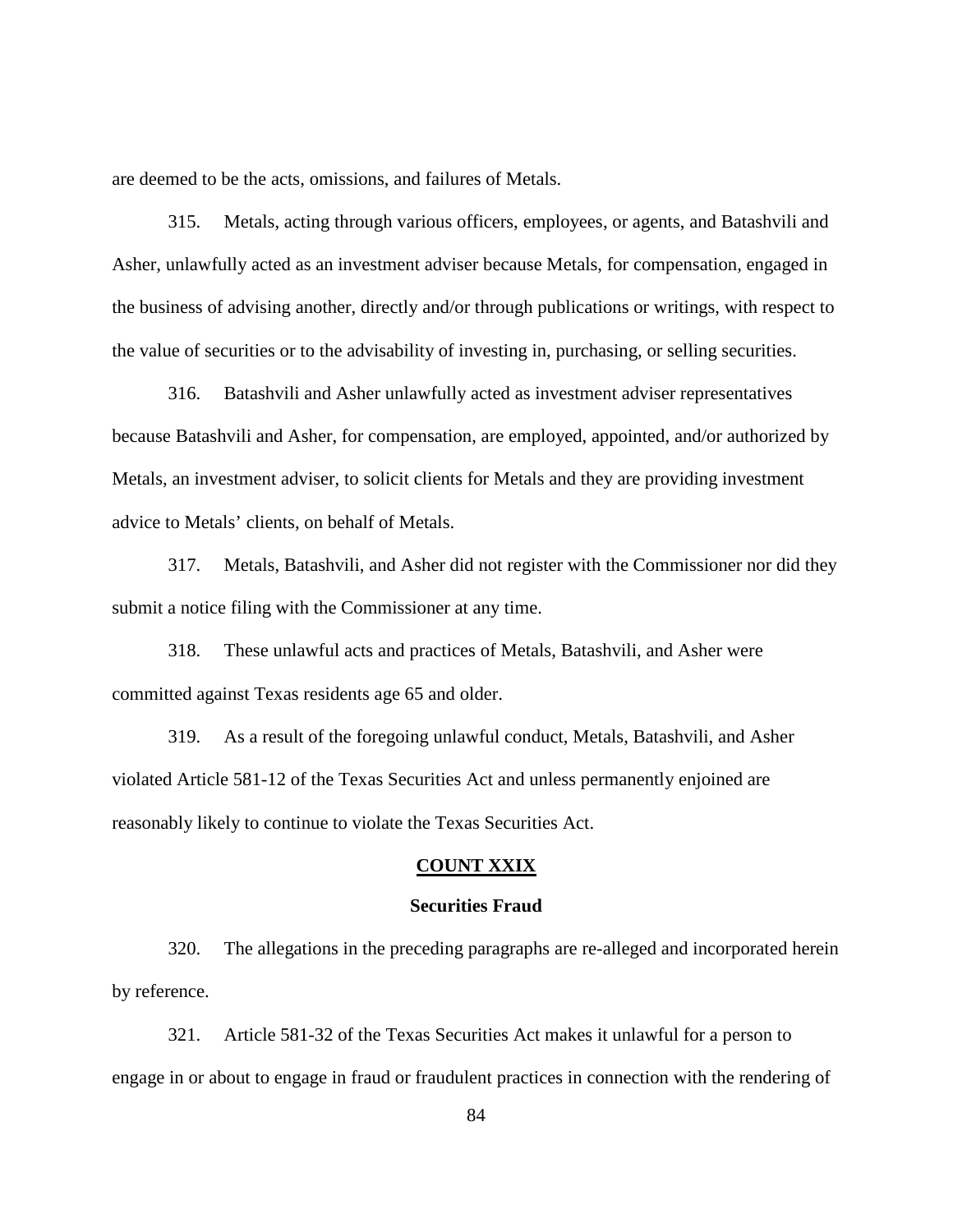services as an investment adviser or investment adviser representative.

322. Article 581-4 of the Texas Securities Act defines "fraud" or "fraudulent practice" to "include any misrepresentations, in any manner, of a relevant fact; any promise or representation or predication as to the future not made honestly and in good faith, or an intentional failure to disclose a material fact; the gaining, directly or indirectly, through the sale of a security, of an underwriting or promotion fee or profit, selling or managing commission or profit, so gross or exorbitant as to be unconscionable; any scheme device or other artifice to obtain such profit, fee, or commission; provided, that nothing herein shall limit or diminish the full meaning of the terms "fraud," "fraudulent," and "fraudulent practice" as applied or accepted in courts of law or equity."

323. The acts, omissions, and failures of Asher and Batashvili and other officials, agents, or persons acting for Metals described in this Complaint, including sales representatives or other agents, have occurred within the scope of their employment or agency with Metals and are deemed to be the acts, omissions, and failures of Metals.

324. Metals, acting through various officers, employees, or other agents, and Batashvili and Asher, in connection with the rendering of investment advice, have and continue to intentionally fail to disclose the following material facts:

- a. Precious Metals Bullion involve considerable risk and market prices are at times volatile and may be affected by economic conditions, political events, and speculative activities; and
- b. Information about complaints, including complaints relating to fraudulent, deceptive, and illegal practices sent, submitted, or otherwise levied by prior investors.
- 325. Metals, acting through various officers, employees, or other agents, and Batashvili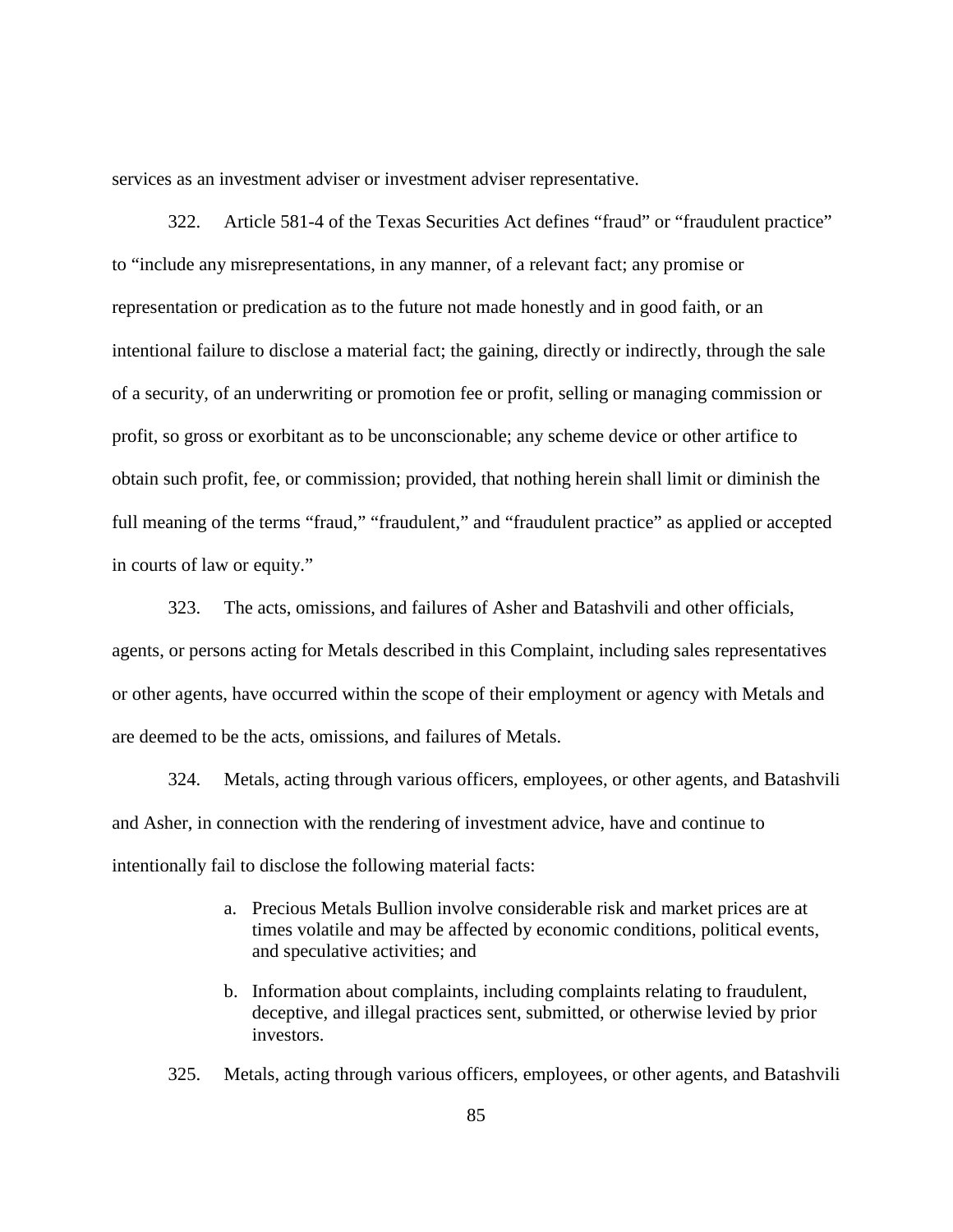and Asher, in connection with the rendering of investment advice, have misrepresented and are continuing to misrepresent relevant facts to potential investors. These misrepresentations include:

- a. Metals does not charge fees for the purchase of Precious Metals Bullion;
- b. Potential investors only pay the retail prices of the Precious Metals Bullion; and
- c. Advising potential investors that investments in Precious Metals Bullion are safe and conservative investments but stating on their website and in their Customer Agreements that investments in Precious Metals Bullion are not safe and conservative investments.

326. These unlawful acts and practices of Metals, Batashvili, and Asher were committed against Texas residents age 65 and older.

327. As a result of the foregoing unlawful conduct, Metals, Batashvili, and Asher have engaged in and are engaging in fraud and fraudulent practices in connection with rendering investment advice in violation of Article 581-32 the Texas Securities Act, and unless permanently enjoined are reasonably likely to continue to engage in fraud or fraudulent practices in connection with rendering investment advice in violation of the Texas Securities Act.

### XVI. DISGORGEMENT OF **FUNDS** FROM RELIEF DEFENDANT TOWER EQUITY

### **COUNT XXX**

# **Disgorgement of Funds from Relief Defendant**

#### *(Brought by all Plaintiffs)*

328. The allegations in the preceding paragraphs are re-alleged and incorporated herein by reference.

329. During the Relevant Period, Relief Defendant Tower Equity received funds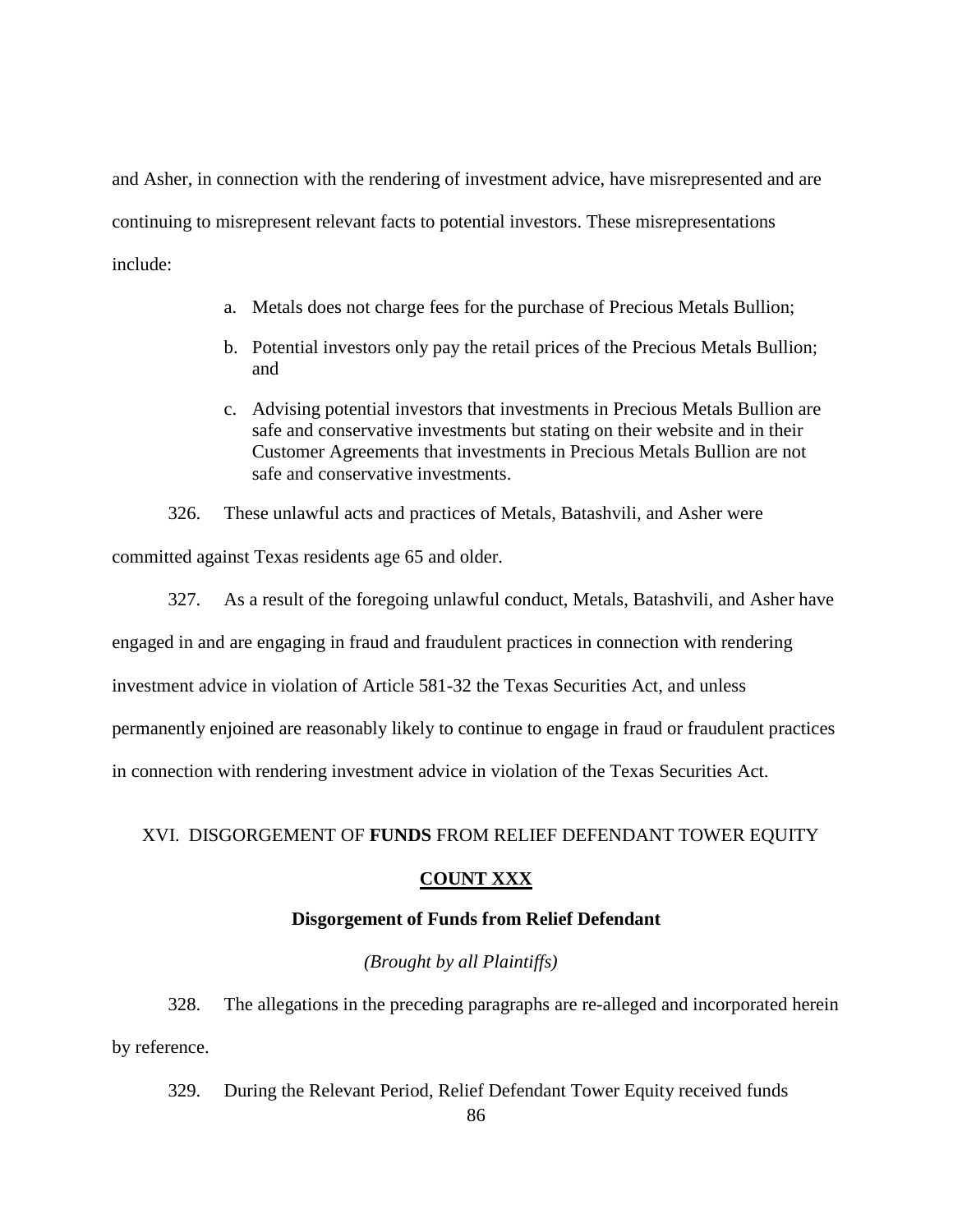and/or property as a result of Defendants' fraudulent conduct and has received benefits or otherwise has been unjustly enriched thereby.

330. Relief Defendant Tower Equity has no legitimate entitlement to or interest in all of the funds and/or property received as a result of the Defendants' fraudulent conduct.

331. Relief Defendant Tower Equity should be required to disgorge funds and/or property up to the amount it received from Defendants' fraudulent conduct or the value of those funds that it may have subsequently transferred to third parties.

#### **XVII. RELIEF REQUESTED**

332. The CFTC and the States respectfully request that this Court, as authorized by Section 6c of the CEA, 7 U.S.C. § 13a-1 (2018), Section 6d(1) of the CEA, 7 U.S.C. § 13a-2(1)  $(2018)$ , 28 U.S.C § 1367(1) (2018), and pursuant to its own equitable powers:

- A. Find that Defendants violated Section  $6(c)(1)$  of the CEA, 7 U.S.C. § 9(1) (2018), and CFTC Regulation 180.1(a)(1)-(3), 17 C.F.R. § 180.1(a)(1)-(3) (2019);
- B. Find that Defendants violated the laws of the States as set forth above;
- C. Enter an order of permanent injunction enjoining Defendants and their affiliates, agents, servants, employees, successors, assigns, attorneys, and all persons in active concert with them, who receive actual notice of such order by personal service or otherwise, from violating 7 U.S.C. § 9(1) and 17 C.F.R. § 180.1(a)(1)-(3) and the laws of the States.
- D. Enter an order of permanent injunction restraining and enjoining Defendants and their affiliates, agents, servants, employees, successors, assigns, attorneys, and all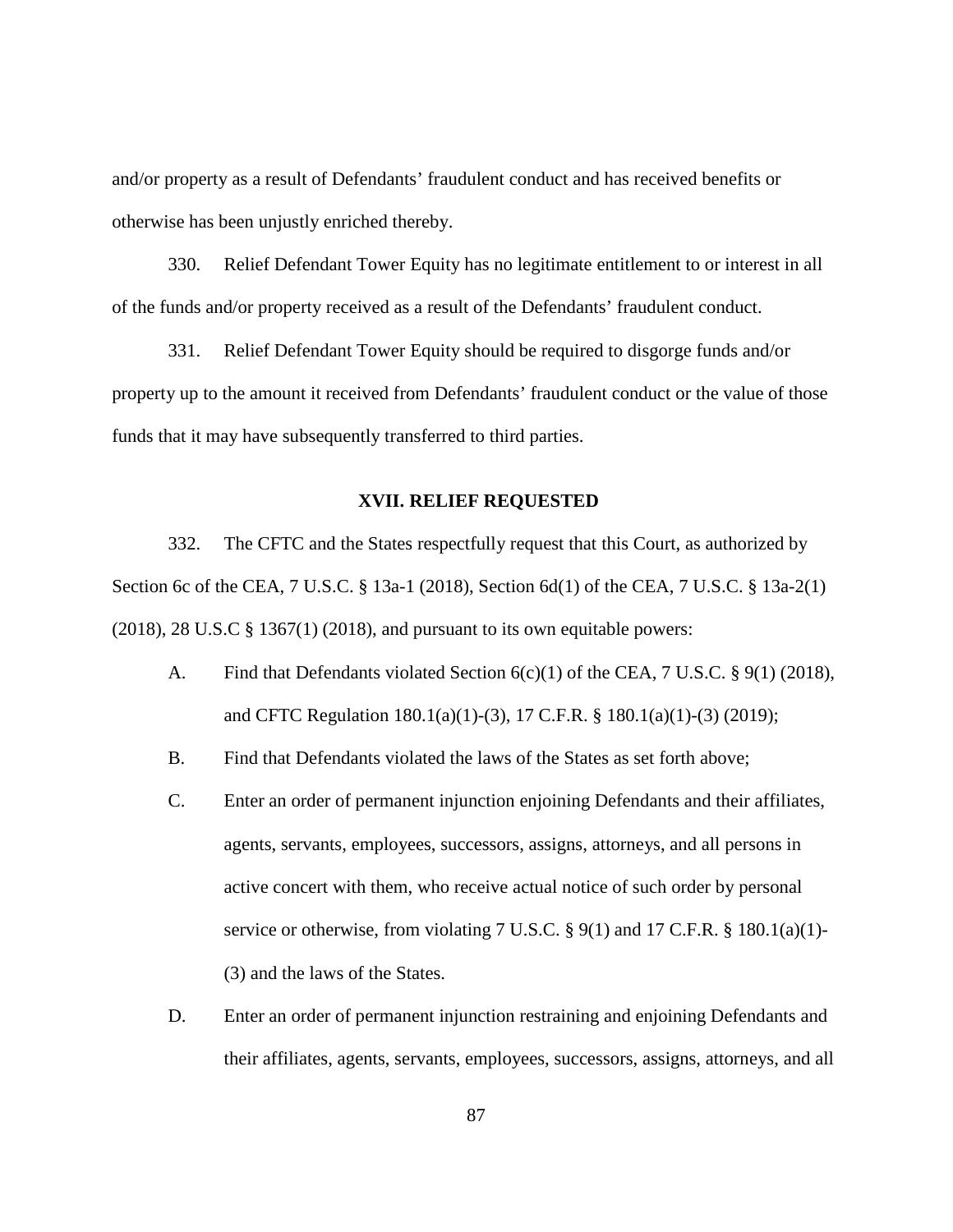persons in active concert with them, from directly or indirectly:

- 1) Trading on or subject to the rules of any registered entity (as that term is defined by Section  $1a(40)$  of the CEA,  $7$  U.S.C.  $\S$   $1a(40)$  (2018));
- 2) Entering into any transactions involving "commodity interests" (as that term is defined in Regulation 1.3, 17 C.F.R. § 1.3 (2019)), for accounts held in the name of any Defendant or for accounts in which any Defendant has a direct or indirect interest;
- 3) Having any commodity interests traded on any Defendant's behalf;
- 4) Controlling or directing the trading for or on behalf of any other person or entity, whether by power of attorney or otherwise, in any account involving commodity interests;
- 5) Soliciting, receiving, or accepting any funds from any person for the purpose of purchasing or selling of any commodity interests;
- 6) Applying for registration or claiming exemption from registration with the CFTC in any capacity, and engaging in any activity requiring such registration or exemption from registration with the CFTC except as provided for in CFTC Regulation 4.14(a)(9), 17 C.F.R.  $\S$  4.14(a)(9) (2019);
- 7) Acting as a principal (as that term is defined in CFTC Regulation 3.1(a), 17 C.F.R. § 3.1(a) (2019)), agent, or any other officer or employee of any person registered, exempted from registration, or required to be registered with the CFTC except as provided for in 17 C.F.R. § 4.14(a)(9) (2019);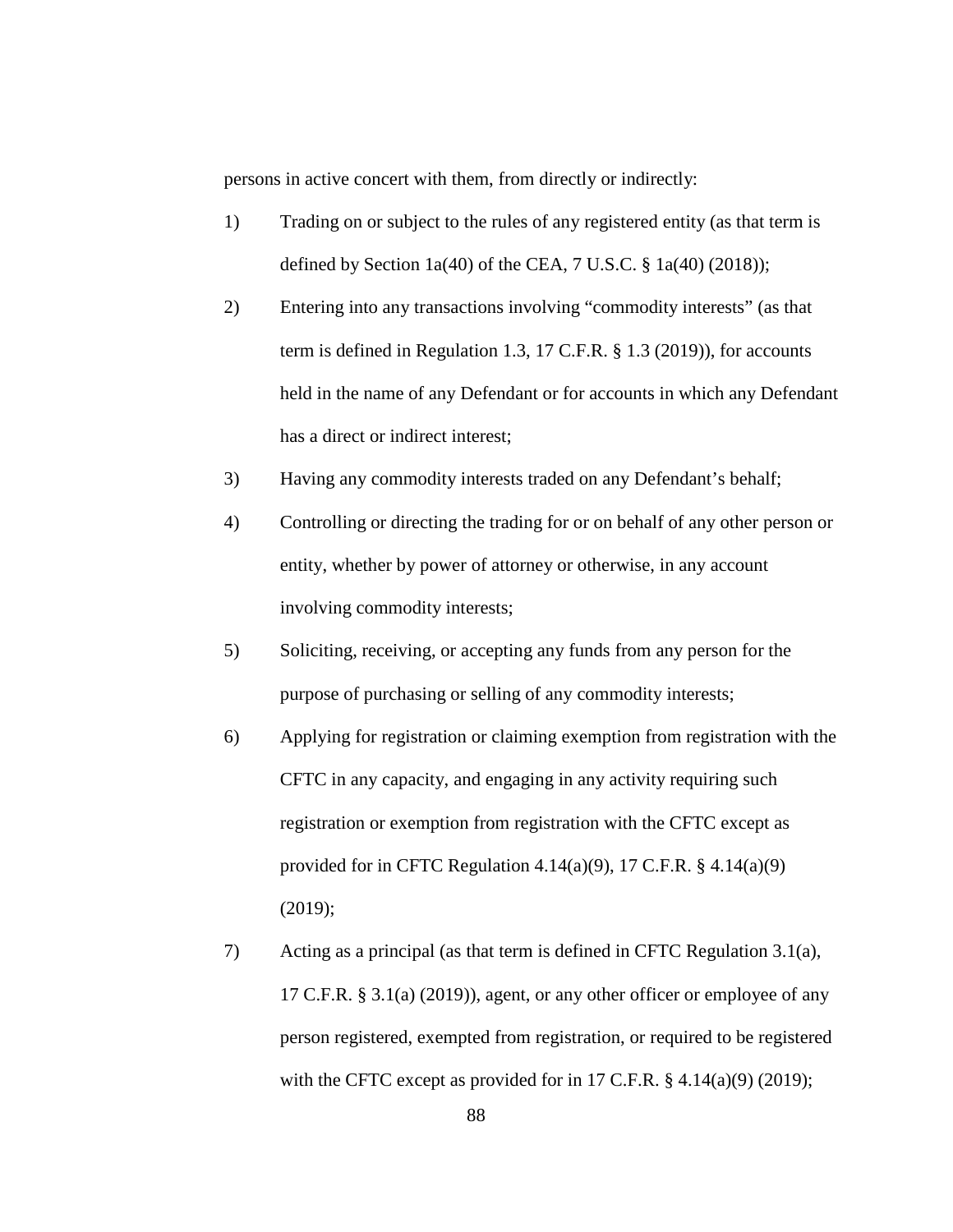and

- 8) Acting as a broker-dealer or investment adviser or associating with a licensed broker-dealer or investment adviser, in violation of the laws of the States.
- E. Enter an order directing Defendants as well as any third-party transferee and/or successors thereof, to disgorge, pursuant to such procedure as the Court may order, all benefits received including, but not limited to, salaries, commissions, loans, fees, revenues, and trading profits derived, directly or indirectly, from acts or practices which constitute violations of the CEA or CFTC Regulations or the Laws of the States, as described herein, during the Relevant Period, including prejudgment and post-judgment interest;
- F. Enter an order directing Relief Defendant Tower Equity, including any third-party transferee and/or successors thereof, to disgorge, pursuant to such procedure as the Court may order, all benefits received including, but not limited to, funds, salaries, commissions, loans, fees, revenues, and trading profits derived, directly or indirectly, from acts or practices which constitute violations of the CEA or CFTC Regulations, or the laws of the States, including pre-judgment and postjudgment interest;
- G. Enter an Order requiring Defendants to make restitution, pursuant to such procedure as the Court may order, to persons who have sustained losses proximately caused by Defendants' violations of the CEA or CFTC Regulations, or the laws of the States, as described herein, including pre-judgment and post-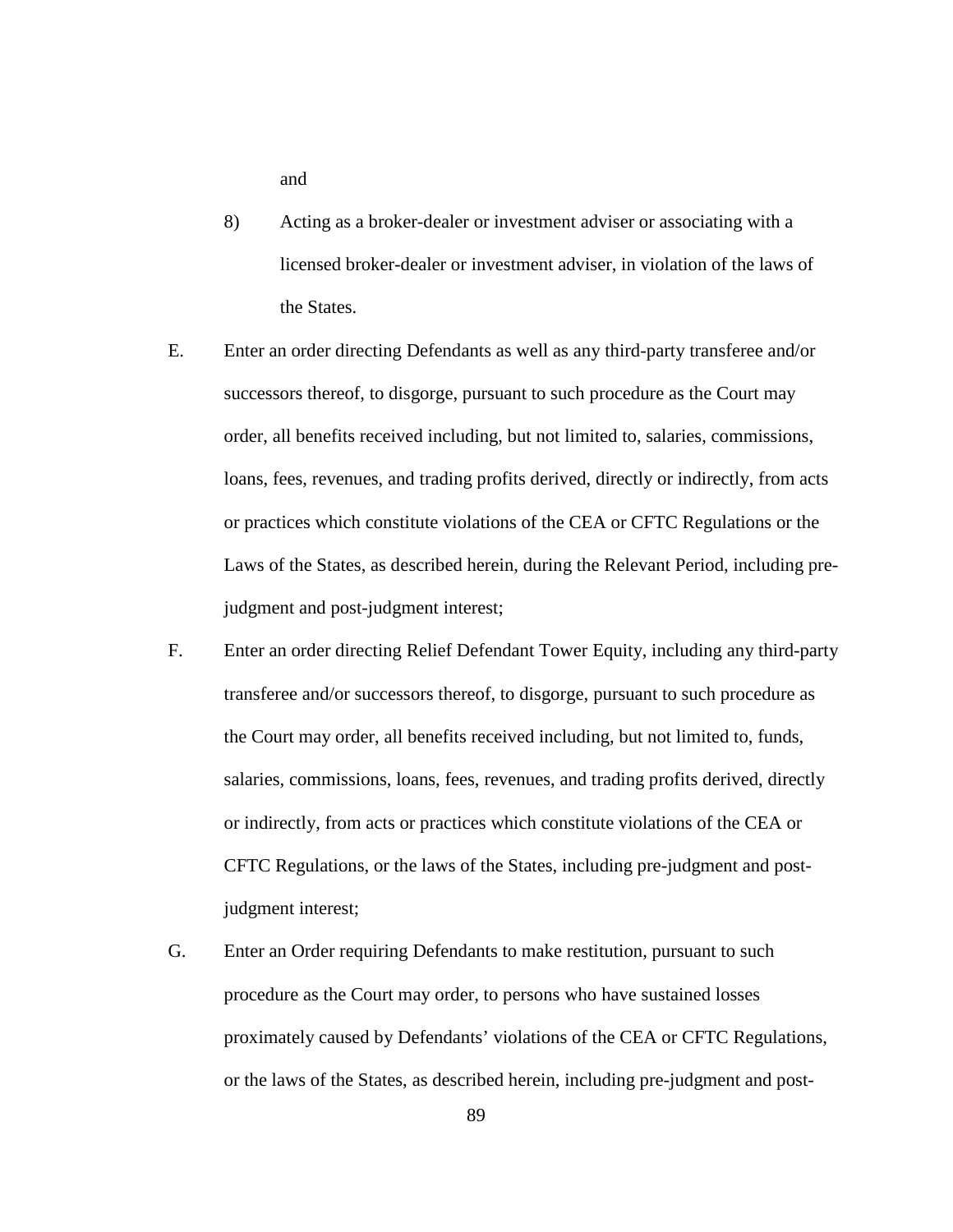judgment interest;

- H. Enter an order directing Defendants to rescind, pursuant to such procedures as the Court may order, all contracts and agreements, whether implied or express, entered into between Defendants and any of the investors whose funds were received by Defendants as a result of Defendants' violations of the CEA or CFTC Regulations, or the laws of the States, as described herein;
- I. Enter an order directing Defendants to pay a civil monetary penalty assessed by the Court, in an amount not to exceed the penalty prescribed by Section  $6c(d)(1)$ of the CEA,  $7 \text{ U.S.C. }$  § 13a-1(d)(1) (2018), as adjusted for inflation pursuant to the Federal Civil Penalties Inflation Adjustment Act Improvements Act of 2015, Pub. L. 114-74, title VII, § 701, 129 Stat. 584, 599-600, *see* Regulation 143.8, 17 C.F.R. § 143.8 (2019), for each violation of the CEA or CFTC Regulations, and pay civil monetary penalties and/or damages pursuant to the laws of the States during the Relevant Period;
- J. Enter an order requiring Defendants to pay costs and fees as permitted by 28 U.S.C. §§ 1920 and 2413(a)(2) (2018) and the laws of the States;
- K. Enter an order appointing a temporary and permanent receiver; and
- L. Enter an order providing such other and further relief as this Court may deem necessary and appropriate under the circumstances.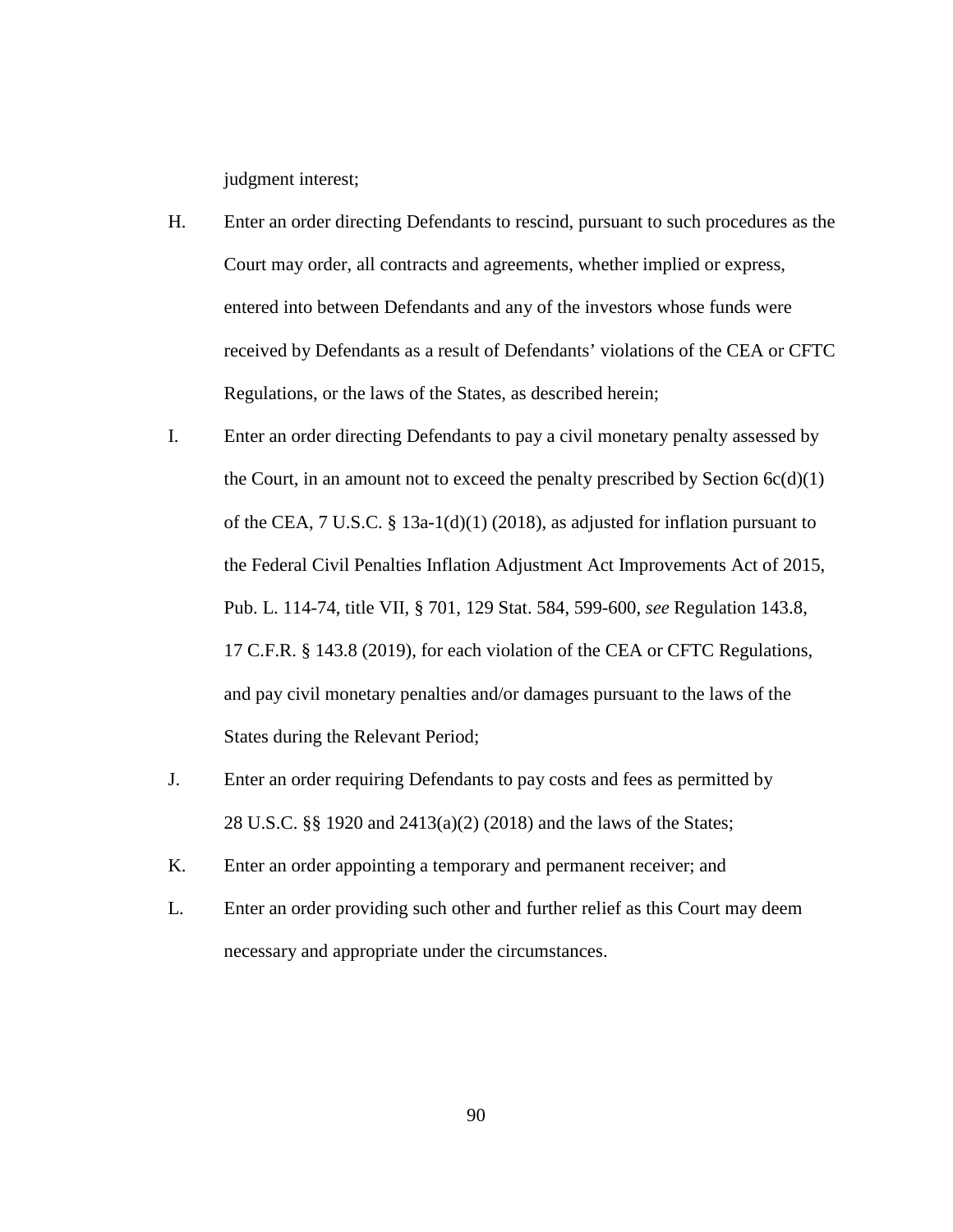Dated: September 22, 2020

Respectfully submitted,

 $Bv$ 

JONMARC BUFFA pro hac vice pending jbuffa@cftc.gov California Bar # 217324

RICHARD FOELBER pro hac vice pending rfoelber@cftc.gov Illinois Bar  $\#$  0840904

**Attorneys for Plaintiff** COMMODITY FUTURES TRADING **COMMISSION** 1155  $21^{st}$  Street. NW Washington, DC 20580  $(202)$  418-5000

## FOR THE STATE OF ALABAMA

By: /s/ Jeffery A. "Beau" Brown, Jr

JEFFERY A. "BEAU" BROWN, JR., pro hac vice pending Beau.Brown@asc.alabama.gov Alabama Bar No. 7258R80B

ANNE GUNTER, pro hac vice pending anne.gunter@asc.alabama.gov Alabama Bar No. 4666N91P

Attorneys for Plaintiff **STATE OF ALABAMA SECURITIES COMMISSION** 445 Dexter Avenue, Suite 12000 Montgomery, AL 36104 Telephone: (334) 322-8586 Fax: (334) 242-0240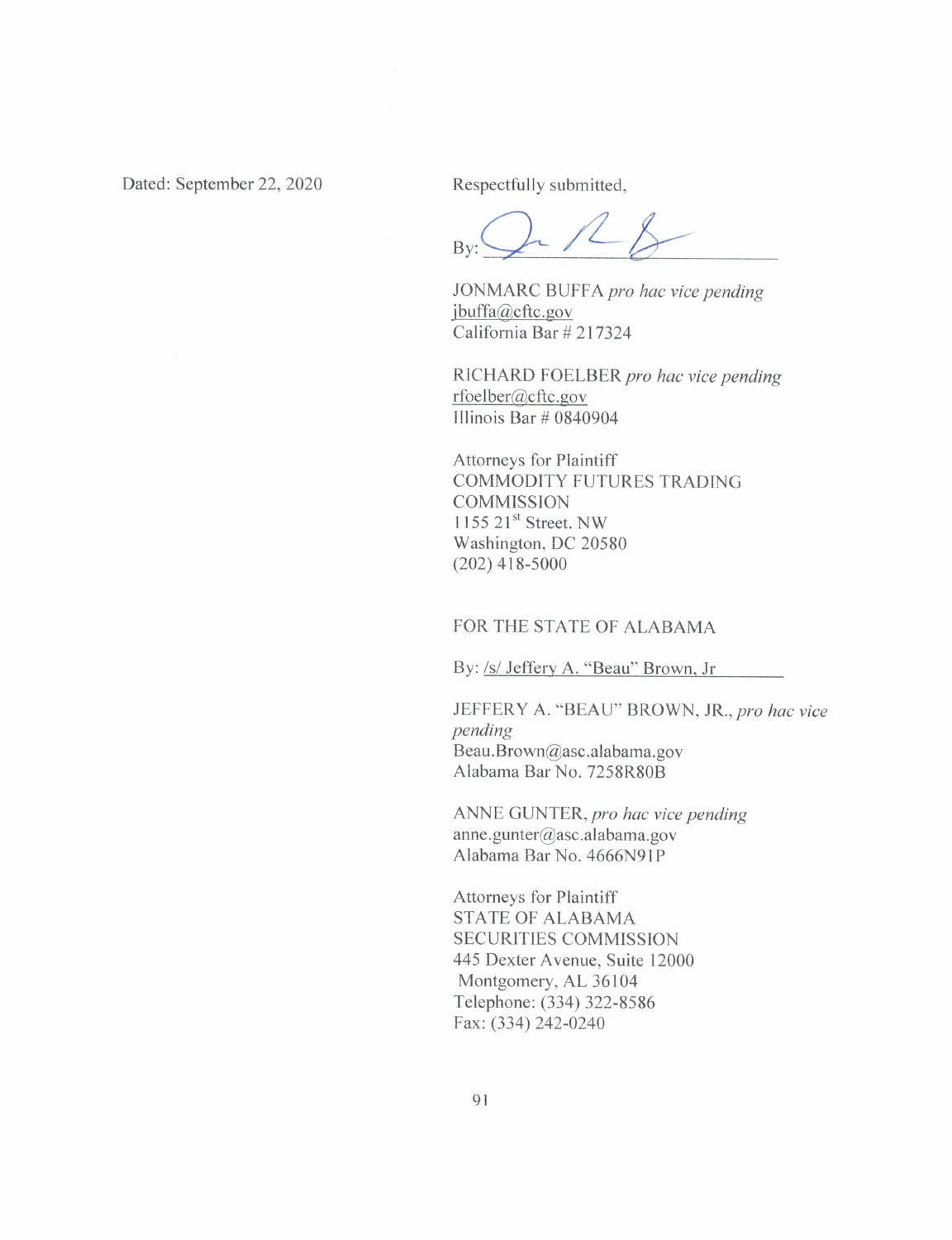# FOR THE STATE OF ALASKA

By: /s/ Robert Schmidt

ROBERT SCHMIDT, *pro hac vice pending* rob.schmidt@alaska.gov Alaska Bar No. 9909048 JOHN HALEY john.haley@alaska.gov Alaska Bar No. 1402010

Attorneys for Plaintiff STATE OF ALASKA OFFICE OF ATTORNEY GENERAL 1031 West Fourth Avenue, Suite 200 Anchorage, Alaska 99501 Telephone: (907) 269-6645 Fax: (907) 276-3697

### FOR THE STATE OF ARIZONA

By: /s/ Christopher Nichols

CHRISTOPHER NICHOLS, *pro hac vice pending* cnichols@azcc.gov Arizona Bar No. 029958

Attorney for Plaintiff ARIZONA CORPORATION COMMISSION 1300 W. Washington St. Phoenix, AZ 85007 Telephone: (602) 542-0639 Fax: (602) 714-8120

### FOR THE STATE OF CALIFORNIA

By: /s/ Danielle Stoumbos

MARY ANN SMITH MaryAnn.Smith@dbo.ca.gov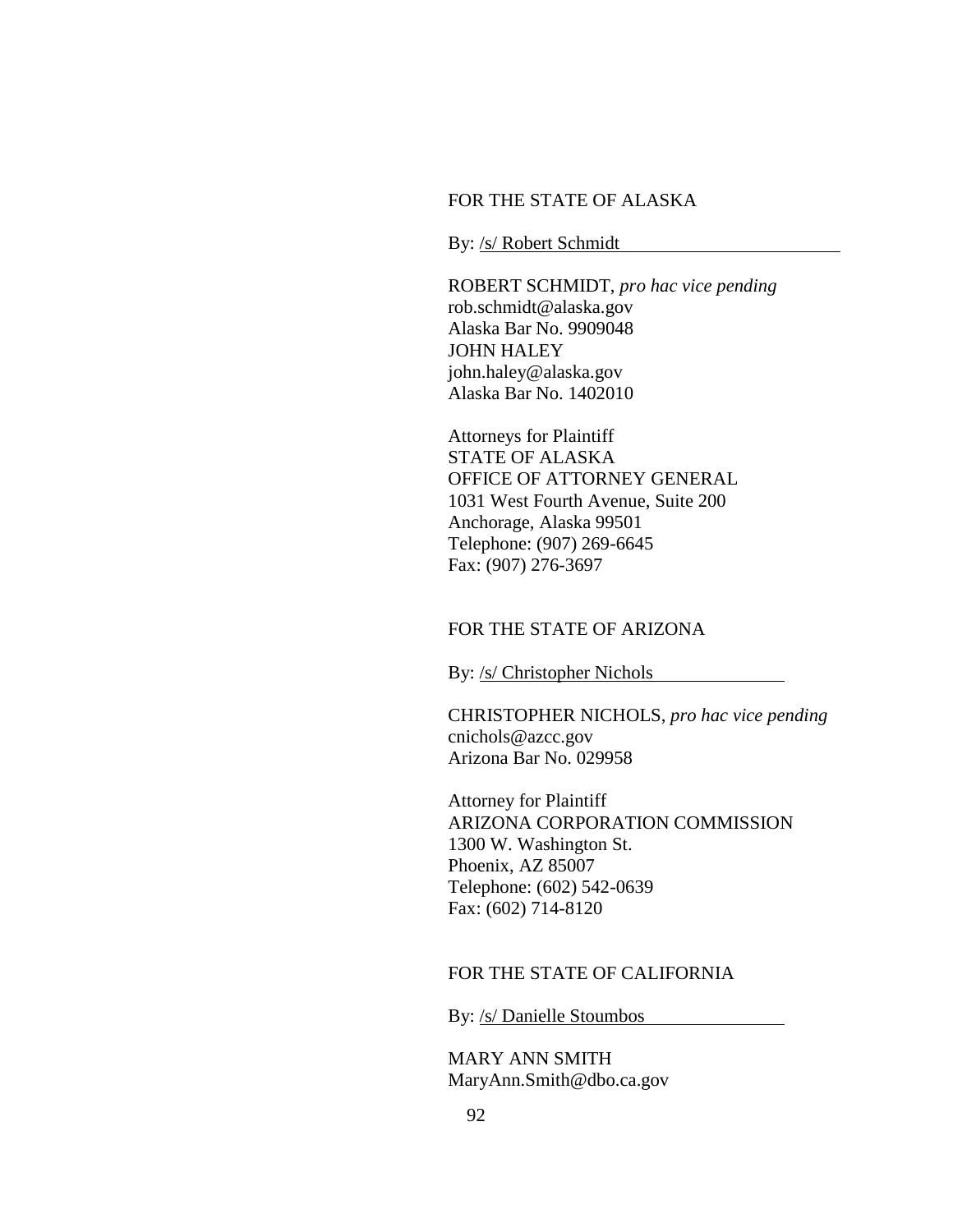SEAN ROONEY Sean.Rooney@dbo.ca.gov DANIELLE A. STOUMBOS, *pro hac vice pending* California Bar No. 264784 Danielle.Stoumbos@dbo.ca.gov

Attorneys for Plaintiff STATE OF CALIFORNIA DEPARTMENT OF BUSINESS OVERSIGHT 320 West Fourth Street, Suite 750 Los Angeles, California 90013 Telephone: (213) 503-2046 Fax: (213) 576-7181

# FOR THE STATE OF COLORADO PHILIP J. WEISER Attorney General of the State of Colorado

By: /s/ Janna Fischer

JANNA FISCHER\*, *pro hac vice pending* janna.fischer@coag.gov Colorado Bar No. 44952 ROBERT FINKE\*, *pro hac vice pending* robert.finke@coag.gov Colorado Bar No. 40756 \*Counsel of Record

Attorneys for Plaintiff SECURITIES COMMISSIONER FOR THE STATE OF COLORADO 1300 Broadway, 8th Floor Denver, Colorado 80203 Telephone: (720) 508-6374 Fax: (720) 508-6037

FOR THE STATE OF DELAWARE KATHLEEN JENNINGS Attorney General of the State of Delaware

By: /s/ Katherine M. Devanney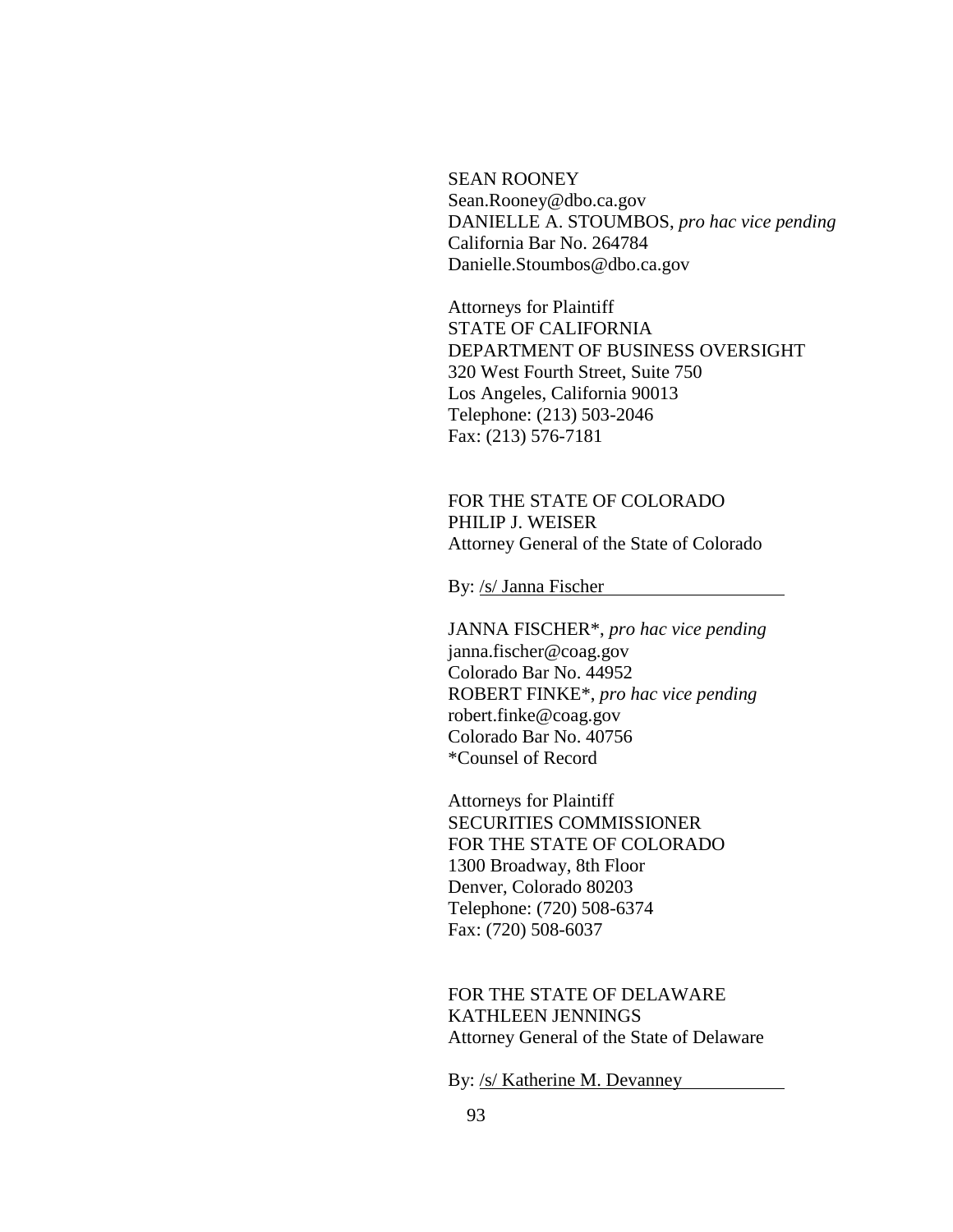KATHERINE M. DEVANNEY, *pro hac vice pending* Deputy Attorney General Delaware Bar No. 6356 Texas Bar No. 24116281 katherine.devanney@delaware.gov JILLIAN LAZAR Director of Investor Protection Delaware Bar No. 6049 jillian.lazar@delaware.gov

Delaware Department of Justice 820 N. French St. Wilmington, DE 19801 Telephone: (302) 577-8356 Fax: (302) 577-6987

Attorneys for Plaintiff the State of Delaware

FOR THE STATE OF FLORIDA ASHLEY MOODY Attorney General for the State of Florida

By: /s/ Victoria Butler

VICTORIA BUTLER, *pro hac vice pending* Assistant Attorney General Director of Consumer Protection victoria.butler@myfloridalegal.com Florida Bar No. 861250

Attorney for Plaintiff STATE OF FLORIDA OFFICE OF THE ATTORNEY GENERAL Department of Legal Affairs 3507 E Frontage Rd, Suite 325 Tampa, FL 33607-1795 Telephone: (813) 287-7950 Fax: (813) 281-5515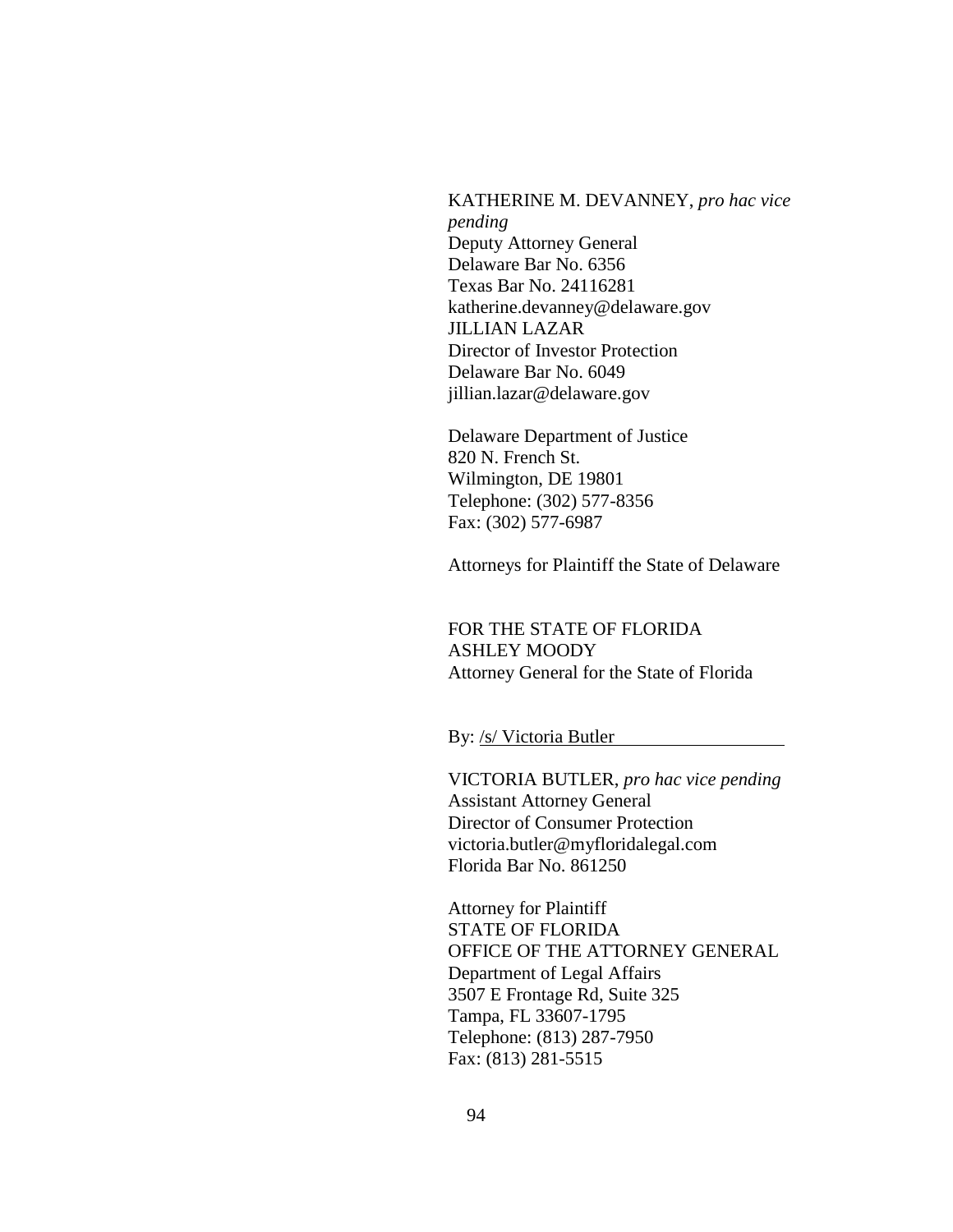By: /s/ A. Gregory Melchior

A. GREGORY MELCHIOR, *pro hac vice pending* Assistant General Counsel greg.melchior@flofr.com Florida Bar No. 407290

Attorney for Plaintiff STATE OF FLORIDA OFFICE OF FINANCIAL REGULATION 1313 Tampa Street, Suite 615 Tampa, Florida 33602-3394 Telephone: (813) 218-5327 Fax: (813) 272-2498

### FOR THE STATE OF GEORGIA

By: /s/ Logan B. Winkles

LOGAN B. WINKLES, *pro hac vice pending* Georgia Bar No. 136906 lwinkles@law.ga.gov RONALD J. STAY, *pro hac vice pending* Georgia Bar No. 621732 rstay@law.ga.gov

Attorneys for Plaintiff OFFICE OF THE GEORGIA SECRETARY OF STATE Georgia Department of Law 40 Capitol Square SW Atlanta, GA 30334 Telephone: (404) 458-3434 Fax: (404) 657-3239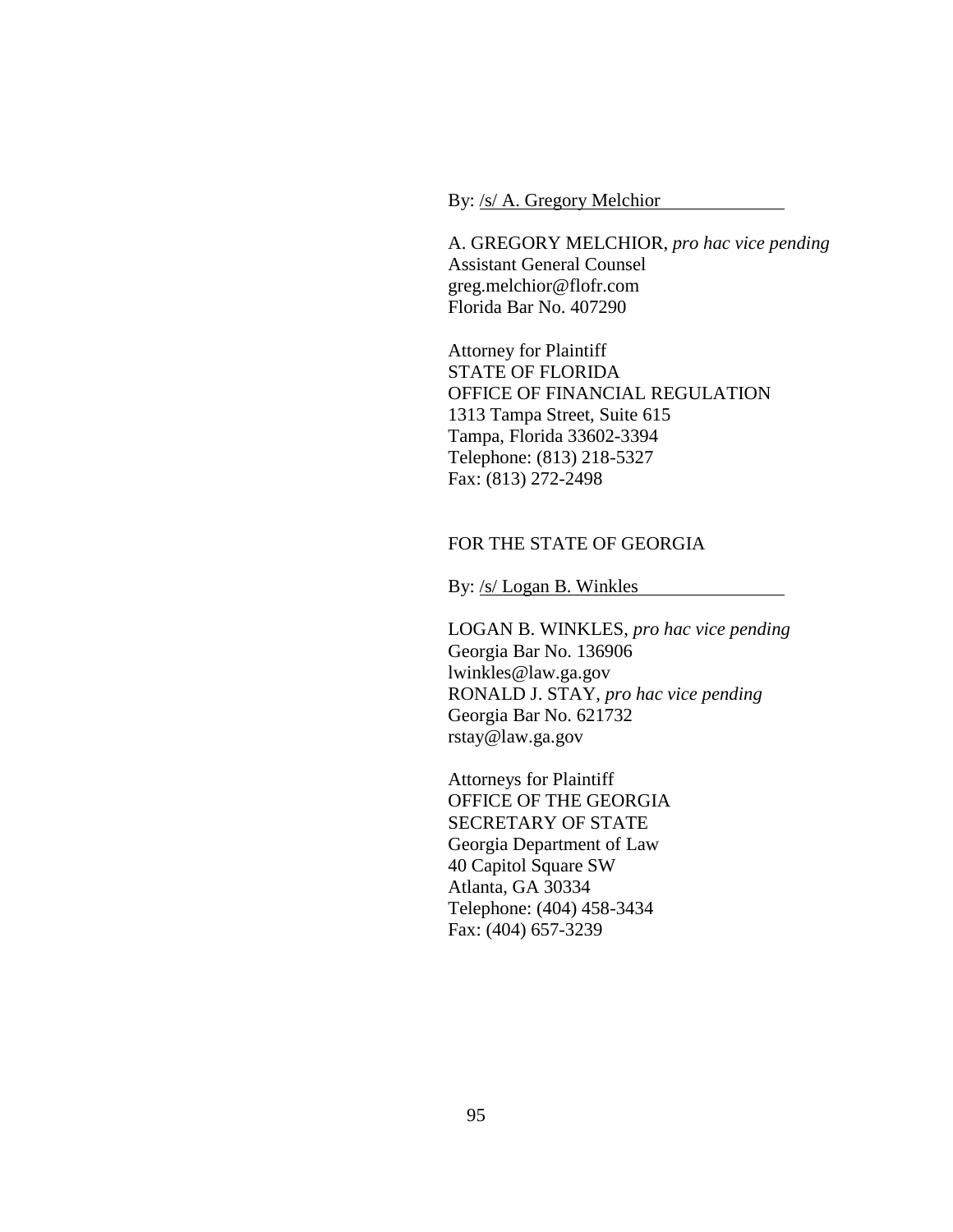#### FOR THE STATE OF HAWAII

By: /s/ Rayni M. Nakamura-Watanabe

RAYNI M. NAKAMURA-WATANABE, *pro hac vice pending* Hawaii Bar No. 9032-0 RNakamur@dcca.hawaii.gov PATRICIA J. MOY Hawaii Bar No. 5845-0 PMoy@dcca.hawaii.gov

Attorneys for Plaintiff STATE OF HAWAII SECURITIES ENFORCEMENT BRANCH 335 Merchant Street, Suite 205 Honolulu, Hawaii 96813 Telephone: (808) 586-2740 Fax: (808) 586-3977

FOR THE STATE OF IDAHO OFFICE OF THE ATTORNEY GENERAL STATE OF IDAHO LAWRENCE G. WASDEN

By: /s/ Loren Messerly

LOREN MESSERLY, *pro hac vice pending* Deputy Attorney General loren.messerly@finance.idaho.gov Idaho Bar No. 7434

Attorney for Plaintiff STATE OF IDAHO IDAHO DEPARTMENT OF FINANCE P.O. Box 83720 Boise, ID 83720-0031 Telephone: (208) 332-8093 Fax: (208) 332-8099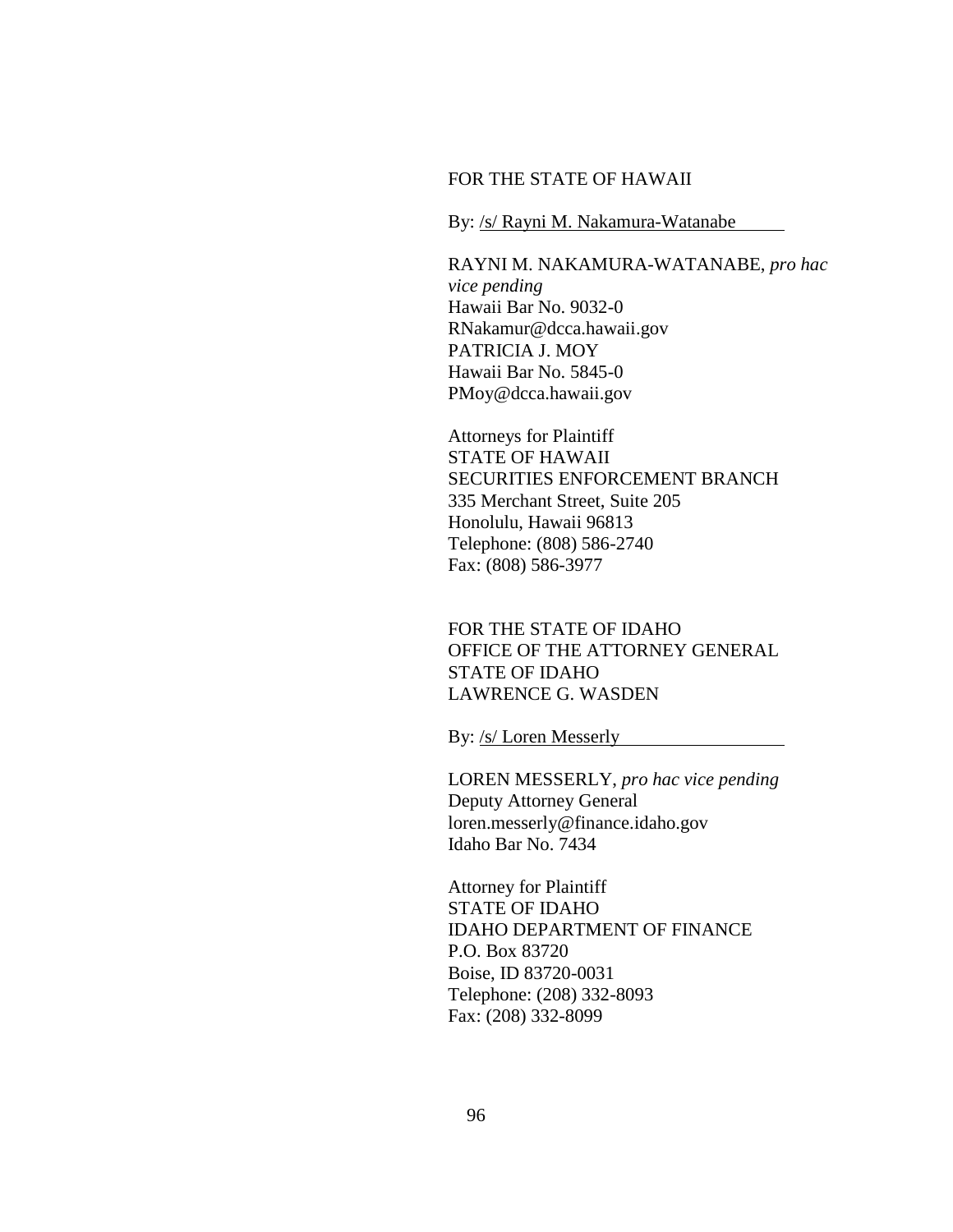FOR THE STATE OF INDIANA OFFICE OF THE INDIANA ATTORNEY GENERAL Patricia Orloff Erdmann Chief Counsel of Litigation

By: /s/ Jefferson S. Garn

JEFFERSON S. GARN, *pro hac vice pending* Deputy Attorney General Jefferson.Garn@atg.in.gov Indiana Bar No. 29921-49

Attorney for Plaintiff STATE OF INDIANA INDIANA SECURITIES COMMISSIONER 302 W. Washington Street  $IGCS - 5<sup>th</sup>$  Floor Indianapolis, IN 46204 Fax: (317) 232-7979

# FOR THE STATE OF KANSAS

By: /s/ Thomas E. Knutzen

THOMAS E. KNUTZEN, *pro hac vice pending Special Assistant Attorney General* tom.knutzen@ks.gov Kansas Bar No. 24471

Attorney for Plaintiff OFFICE OF THE KANSAS SECURITIES **COMMISSIONER** 1300 SW Arrowhead Road Topeka, KS 66604 Telephone: (785) 296-7890 Fax: (785) 296-6872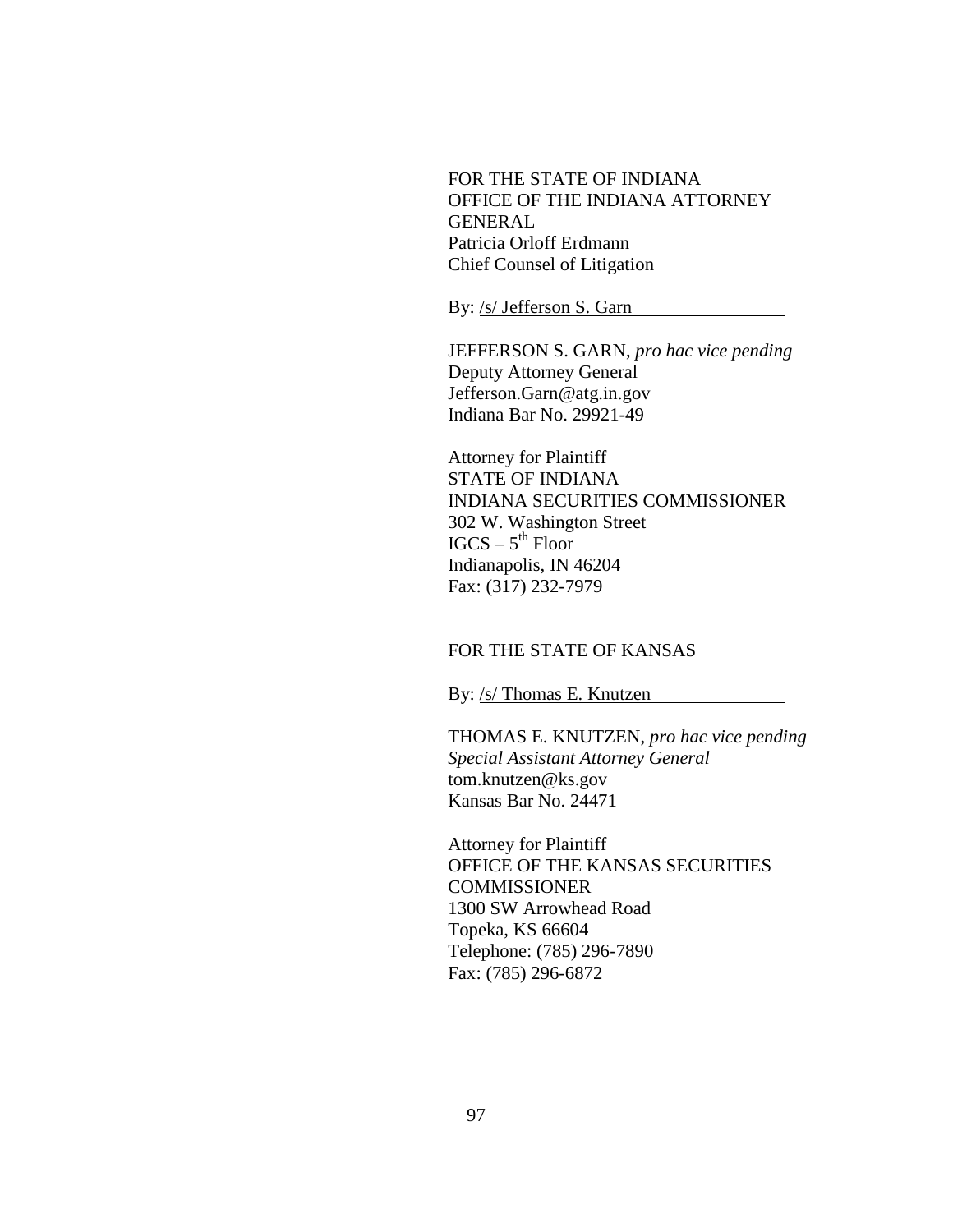### FOR THE STATE OF KENTUCKY

By: /s/ Gary Stephens

GARY STEPHENS, *pro hac vice pending* Gary.stephens@ky.gov Kentucky Bar No. 87740 CATHERINE FALCONER Catherine.falconer@ky.gov

Attorneys for Plaintiff STATE OF KENTUCKY DEPARTMENT OF FINANCIAL INSTITUITONS 500 Mero St. 2SW19 Frankfort, KY 40601 Telephone: (502) 782-9052 Fax: (502) 573-8787

# FOR THE STATE OF MAINE

By: /s/ Gregg D. Bernstein

GREGG D. BERNSTEIN, *pro hac vice pending* gregg.bernstein@maine.gov Maine Bar No. 8424

Attorney for Plaintiff STATE OF MAINE SECURITIES ADMINISTRATOR 6 State House Station Augusta, Maine 04333 Telephone: (207) 626-8800 Fax: (207) 626-8828

## FOR THE STATE OF MARYLAND

BRIAN E. FROSH ATTORNEY GENERAL OF THE STATE OF **MARYLAND** 

By: /s/ Max F. Brauer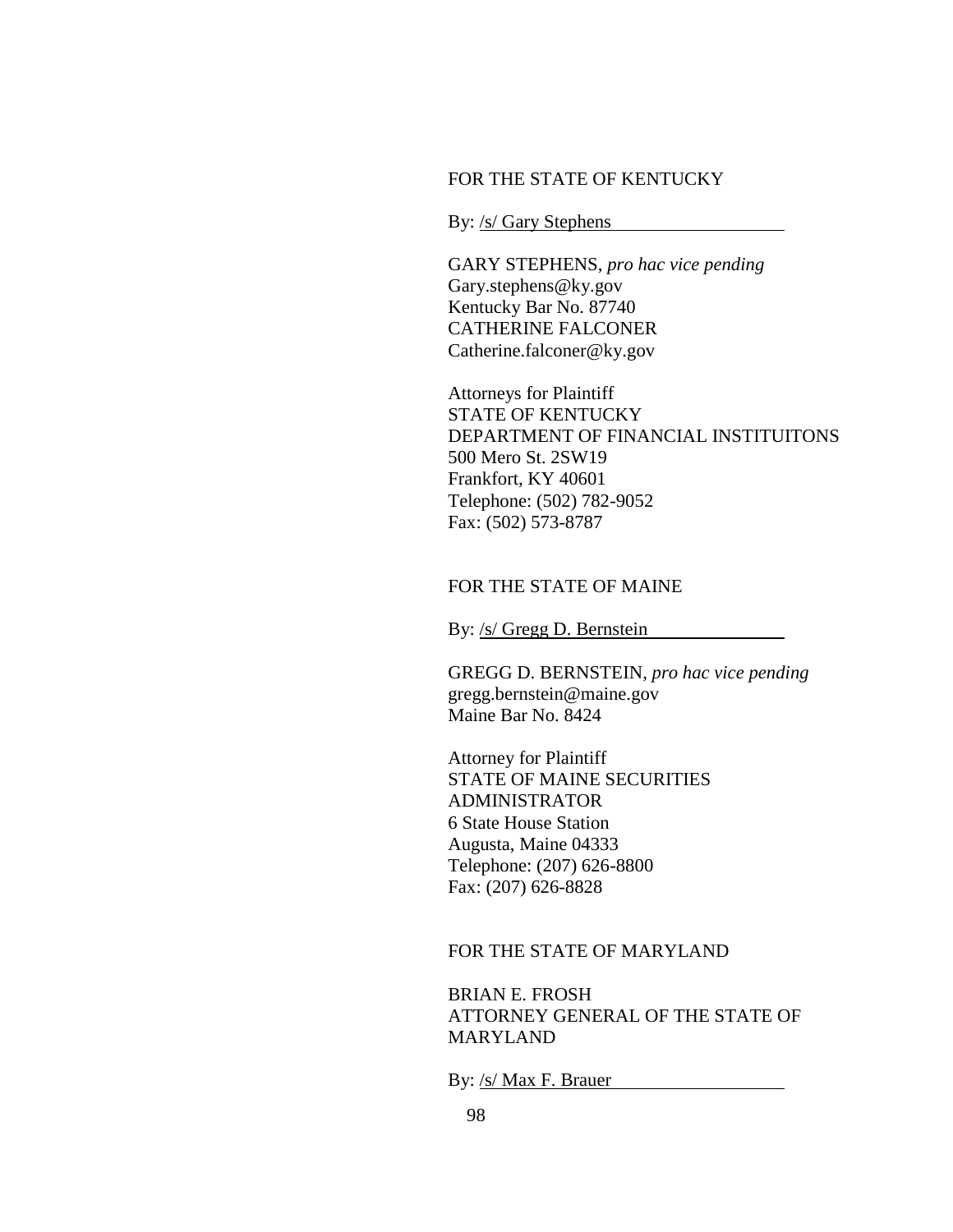MAX F. BRAUER, *pro hac vice pending* Assistant Attorney General mbrauer@oag.state.md.us Maryland State Does Not Use Bar Numbers

Attorney for Plaintiff STATE OF MARYLAND EX REL MARYLAND SECURITIES COMMISSIONER 200 Saint Paul Place Baltimore, MD 21202 Telephone: (410) 576-6950 Fax: (410) 576-6532

# FOR THE PEOPLE OF MICHIGAN

By: /s/ Aaron W. Levin

PEOPLE OF THE STATE OF MICHIGAN, by DANA NESSEL ATTORNEY GENERAL

Aaron W. Levin, *pro hac vice pending* Assistant Attorney General levina@michigan.gov Michigan Bar No. P81310

Attorney for Plaintiff Michigan Department of Attorney General 525 W. Ottawa Street, P.O. Box 30736 Lansing, MI 48909 Telephone: (517) 335-7632 Fax: (517) 335-7632

#### FOR THE STATE OF MISSISSIPPI

By: /s/ Seth Shannon

SETH SHANNON, *pro hac vice pending* seth.shannon@ago.ms.gov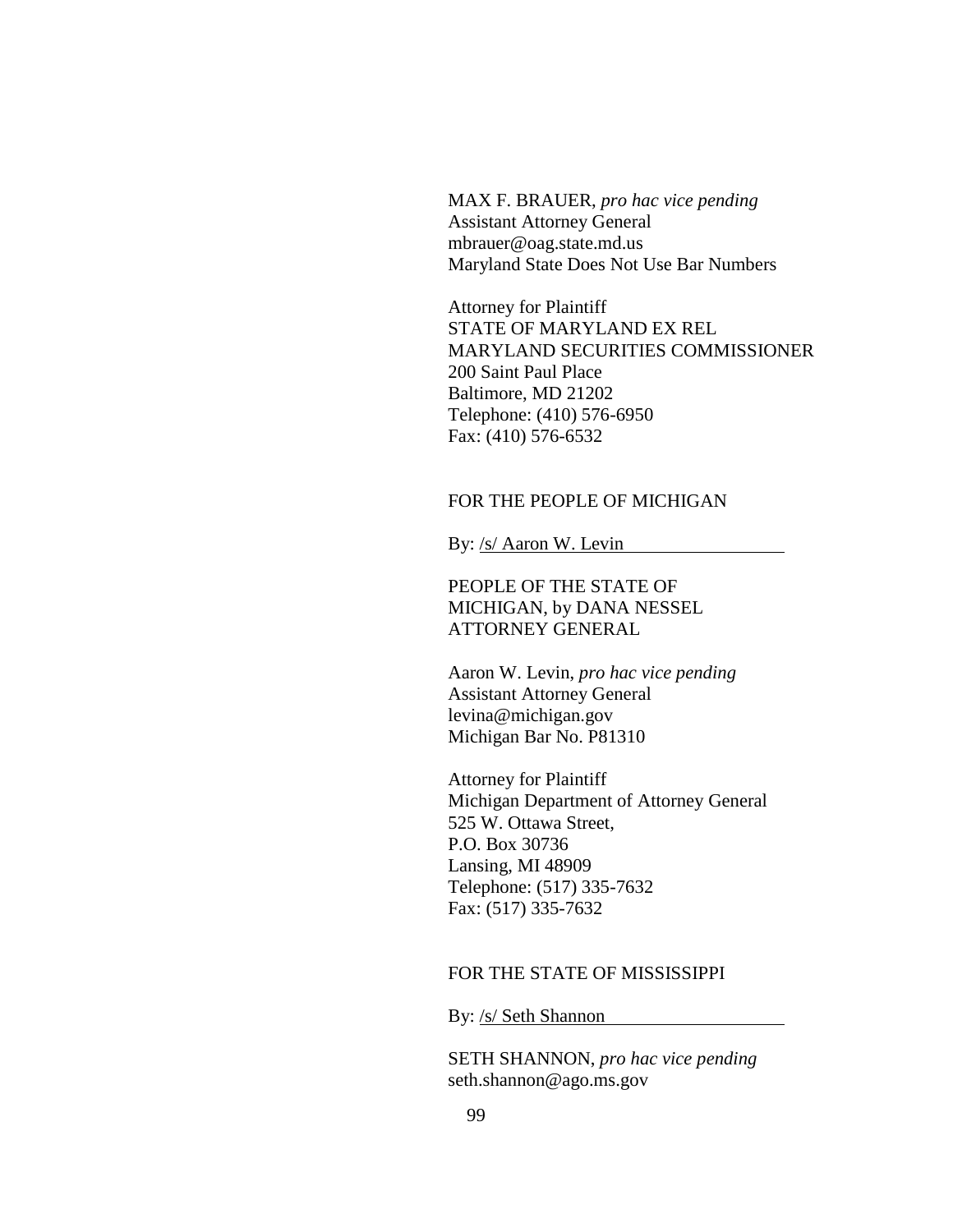Mississippi Bar No. 103466 CRYSTAL UTLEY SECOY crystal.utley@ago.ms.gov

Attorneys for Plaintiff STATE OF MISSISSIPPI OFFICE OF THE ATTORNEY GENERAL P.O. Box 220 Jackson, MS 39205 Telephone: (769) 237-6406 Fax: (601) 359-4231

FOR THE STATE OF NEBRASKA L. JAY BARTEL Bureau Chief Legal Services Bureau

By: /s/ Joshua R. Shasserre

JOSHUA R. SHASSERRE, *pro hac vice pending* Assistant Attorney General Nebraska Bar No. 23885 joshua.shasserre@nebraska.gov

Attorney for Plaintiff STATE OF NEBRASKA 2115 State Capitol Lincoln, NE 68509 Telephone: (402) 471-3888 Fax: (402) 471-3297

### FOR THE STATE OF NEVADA

By: /s/ Erin M. Houston

ERIN M. HOUSTON, *pro hac vice pending* Deputy Secretary of State, Securities Administrator Nevada Bar No. 11814 ehouston@sos.nv.gov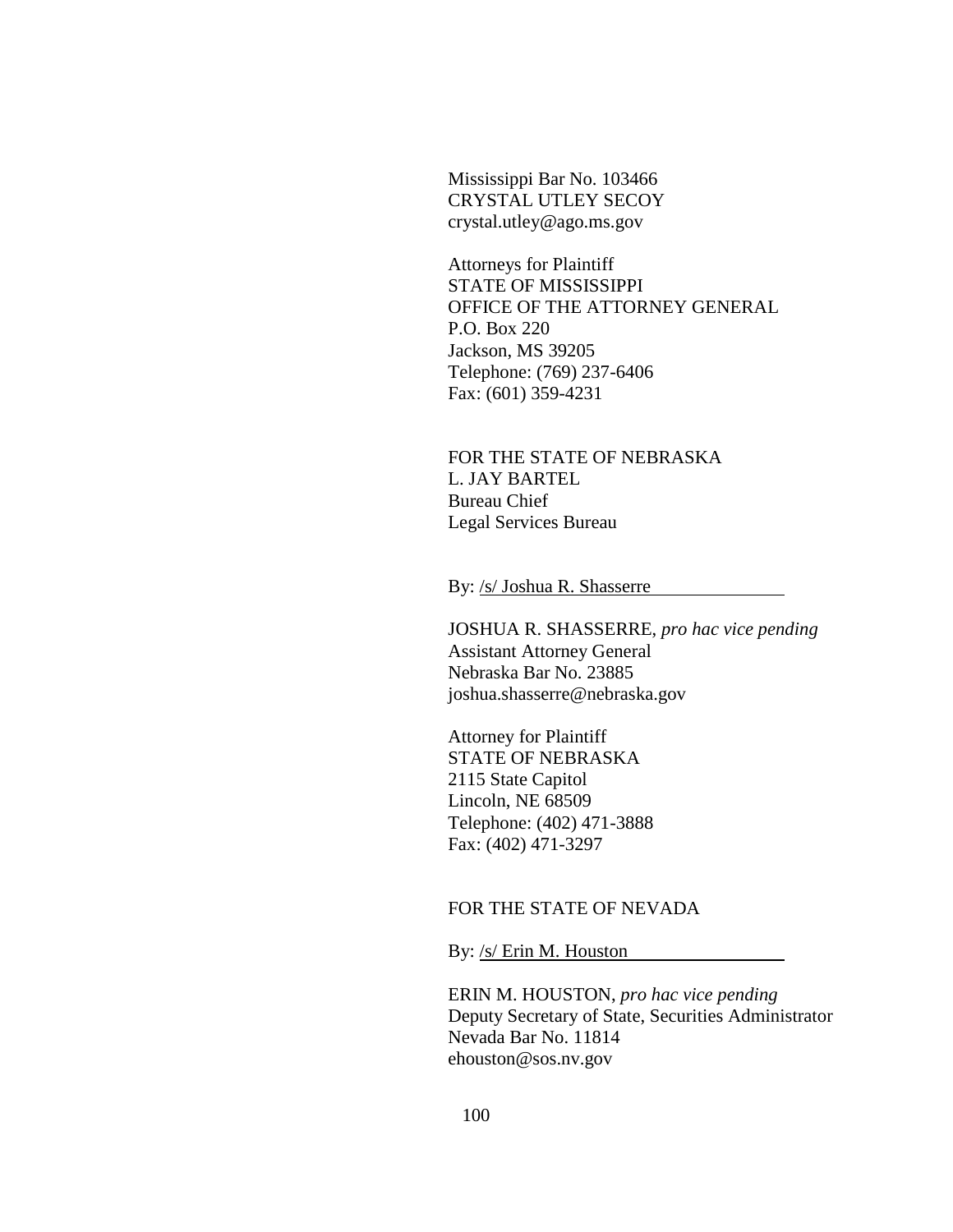Attorney for Plaintiff STATE OF NEVADA Office of the Nevada Secretary of State Securities Division 2250 North Las Vegas Blvd., Suite 400 North Las Vegas, NV 89030 Telephone: (702) 486-2440 Fax: (702) 486-2452

## FOR THE STATE OF NEW MEXICO

By: /s/ Alissa N. Berger

ALISSA N. BERGER, *pro hac vice pending* Securities Enforcement Prosecutor New Mexico Securities Division New Mexico Bar No. 21769 Alissa.Berger@state.nm.us

Attorney for Plaintiff STATE OF NEW MEXICO New Mexico Securities Division New Mexico Regulation and Licensing Department 5500 San Antonio Rd NE Albuquerque, New Mexico 87109 Telephone: (505) 503-5987 Fax: (505) 222-9848

FOR THE STATE OF NEW YORK LETITIA JAMES ATTORNEY GENERAL OF THE STATE OF NEW YORK

By: /s/ Tatyana Trakht

TATYANA "TANYA" TRAKHT, *pro hac vice pending* Assistant Attorney General tanya.trakht@ag.ny.gov New York State Does Not Use Bar Numbers PETER POPE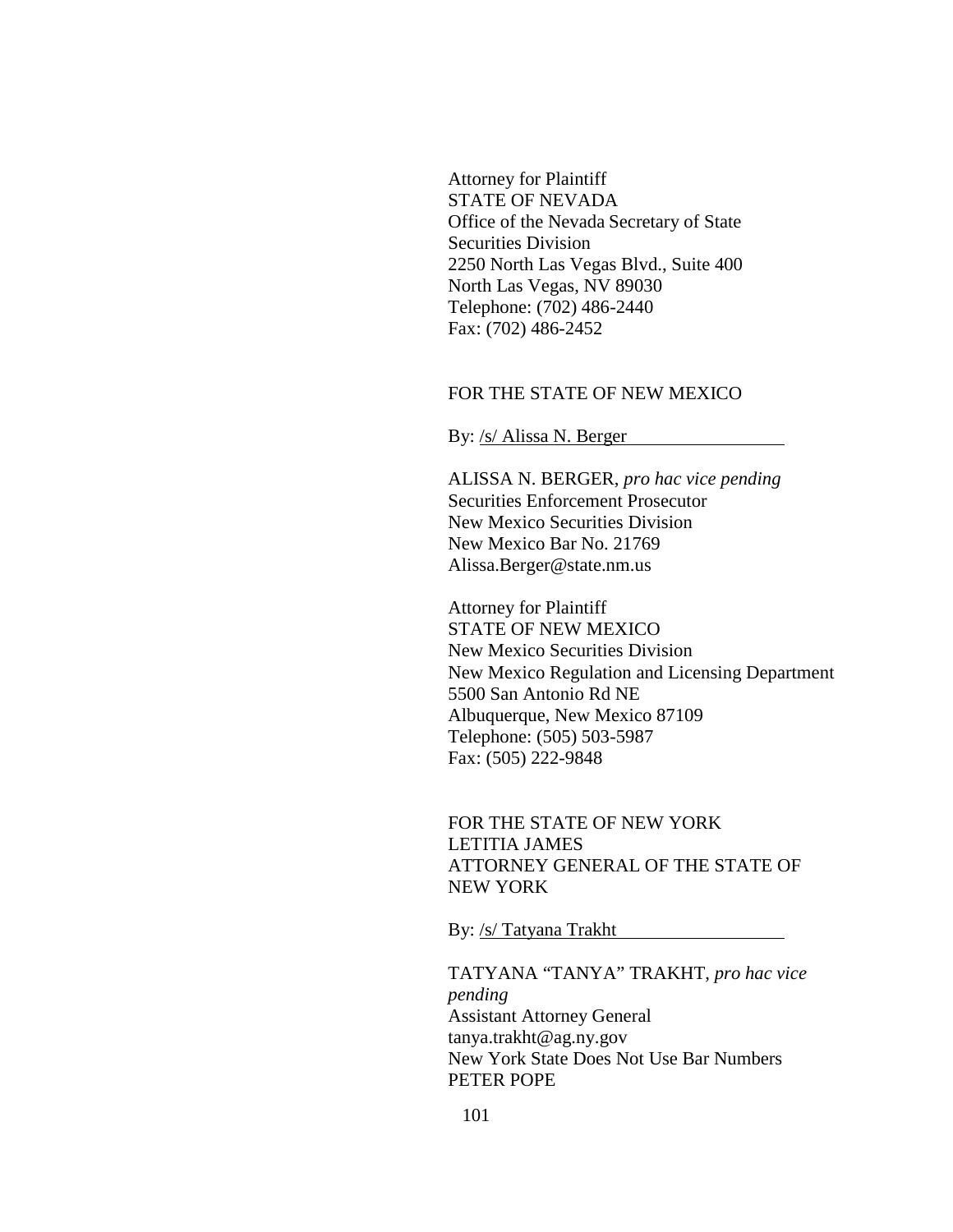Chief, Investor Protection Bureau peter.pope@ag.ny.gov

Attorneys for Plaintiff ATTORNEY GENERAL FOR THE STATE OF NEW YORK 28 Liberty Street, 21st Floor New York, New York 10005 Telephone: (212) 416-8457 Fax: (212) 416-8816

## FOR THE STATE OF OKLAHOMA

By: /s/ Robert Fagnant

ROBERT FAGNANT, *pro hac vice pending* rfagnant@securities.ok.gov Oklahoma Bar No. 30548

Attorney for Plaintiff OKLAHOMA DEPARTMENT OF SECURITIES 204 N. Robinson Avenue, Suite 400 Oklahoma City, OK 73102 Telephone: (405) 280-7718 Fax: (405) 280-7742

# FOR THE STATE OF SOUTH CAROLINA

By: /s/ Jonathan Williams

JONATHAN WILLIAMS, *pro hac vice pending* jwilliams@scag.gov South Carolina Bar No. 72509

Attorney for Plaintiff STATE OF SOUTH CAROLINA OFFICE OF ATTORNEY GENERAL P.O. Box 11549 Columbia, SC 29211 Telephone: (803) 734-7208 Fax: (803) 734-7208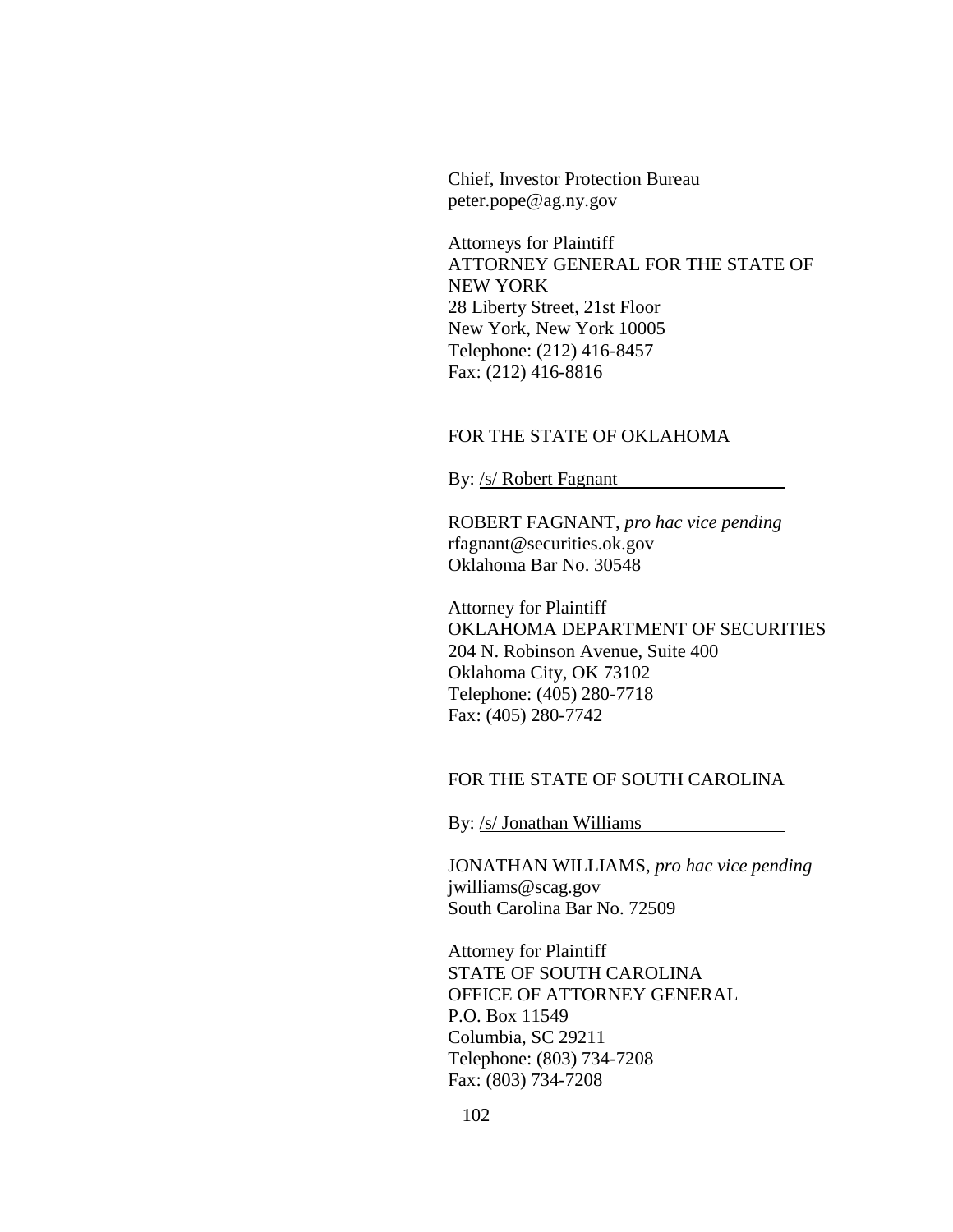By: /s/ Shannon A. Wiley

SHANNON A. WILEY, *pro hac vice pending* swiley@sos.sc.gov South Carolina Bar No. 69806

Attorney for Plaintiff STATE OF SOUTH CAROLINA OFFICE OF THE SECRETARY OF STATE 1205 Pendleton Street, Suite 525 Columbia, SC 29201 Telephone: (803) 734-0246 Fax: (803) 734-1661

## FOR THE STATE OF SOUTH DAKOTA

By: /s/ Clayton Grueb

CLAYTON GRUEB, *pro hac vice pending* South Dakota Bar No. 4642 Clayton.grueb@state.sd.us

Attorney for Plaintiff South Dakota Department of Labor & Regulation, Division of Insurance 2330 N. Maple Ave, Suite 1 Rapid City, SD 57701 Telephone: (605) 773-3563 Fax: (605) 773-5369

FOR THE STATE OF TENNESSEE HERBERT H. SLATERY III Attorney General and Reporter for the State of Tennessee

By: /s/ James P. Urban

JAMES P. URBAN, *pro hac vice pending* Deputy Attorney General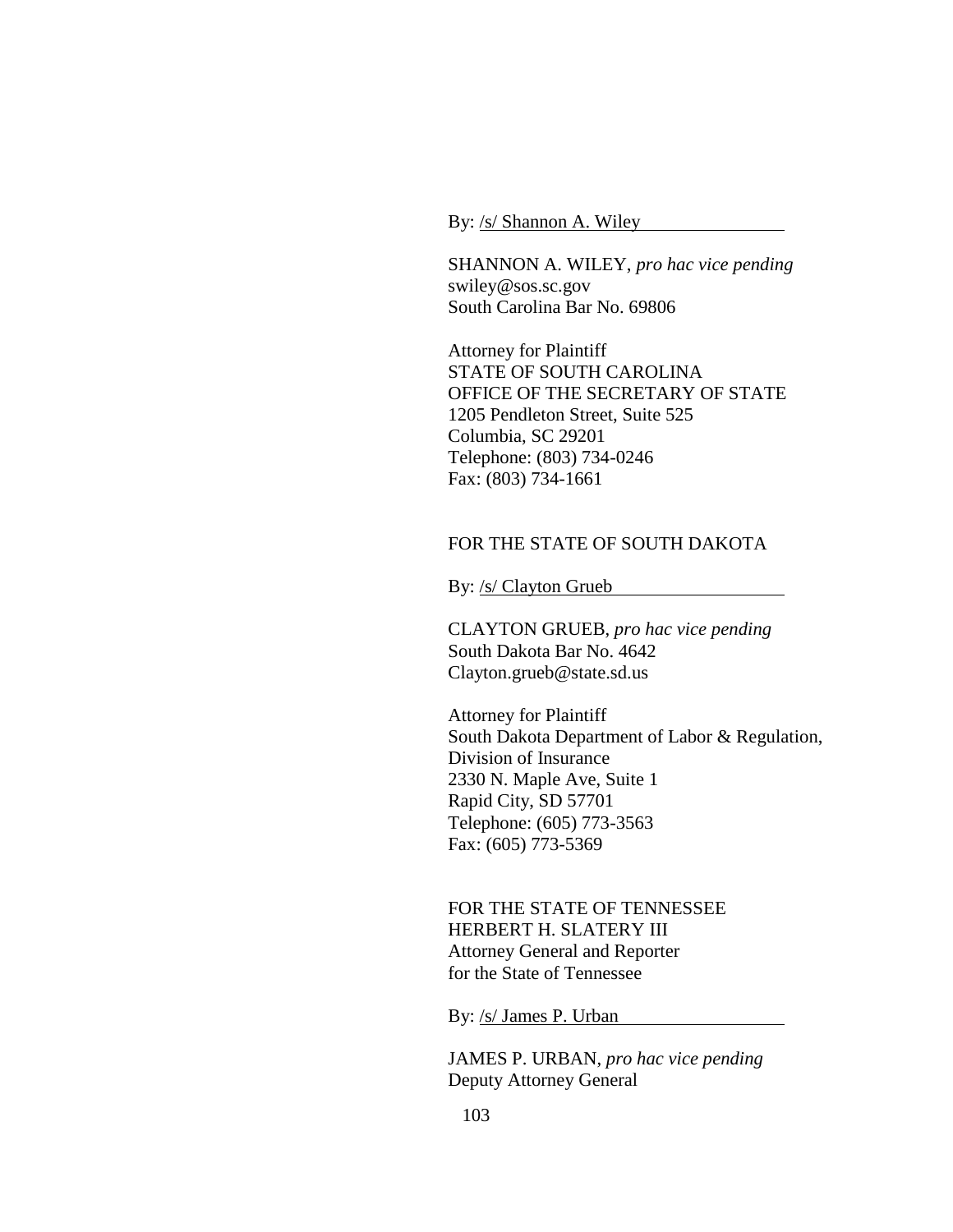TN B.P.R. No. 033599 james.urban@ag.tn.gov

Office of Tennessee Attorney General Financial Division P.O. Box 20207 Nashville, TN 37202-0207 Telephone: (615) 741-3739 Fax: (615) 532-8223

Attorney for Plaintiff Commissioner of the Tennessee Department of Commerce and Insurance

FOR THE STATE OF TEXAS KEN PAXTON Attorney General of Texas

JEFFREY C. MATEER First Assistant Attorney General

RYAN L. BANGERT Deputy First Assistant Attorney General

DARREN L. MCCARTY Deputy Attorney General for Civil Litigation

JOSHUA R. GODBEY Division Chief Financial Litigation and Charitable Trusts Division

By: */s/ Christina Cella*

CHRISTINA CELLA Assistant Attorney General State Bar No. 24106199 christina.cella@oag.texas.gov LEA N. BRIGTSEN Assistant Attorney General State Bar No. 24054504 lea.brigtsen@oag.texas.gov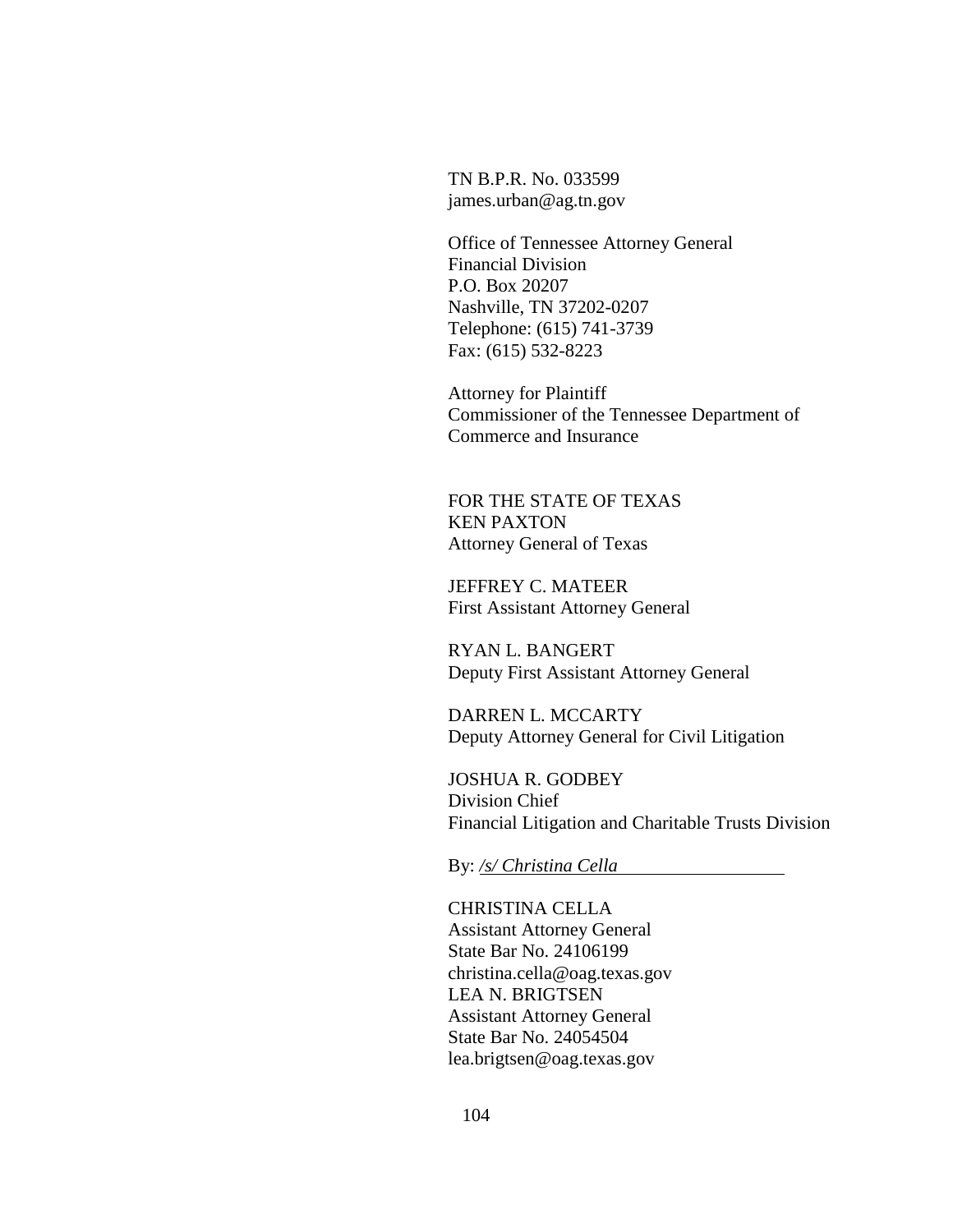Financial Litigation and Charitable Trusts Division P.O. Box 12548 Austin, Texas 78711-2548 Telephone: (512) 475-2952 Fax: (512) 477-2348 *Attorneys for Plaintiff the State of Texas*

# FOR THE STATE OF WASHINGTON

By: /s/ Ian S. McDonald

IAN S. MCDONALD, *pro hac vice pending* Washington Bar No. 41403 Ian.McDonald@atg.wa.gov Telephone: (360) 586-3264 Fax: (360) 664-0229

Attorney for Plaintiff Washington State Department of Financial Institutions, Securities Division 150 Israel Rd. SW Tumwater, WA 98501 Telephone: (360) 902-8700 Fax: (360) 902-0524

#### FOR THE STATE OF WEST VIRGINIA

By: /s/ Michael Nusbaum

MICHAEL NUSBAUM, *pro hac vice pending* michael.nusbaum@wvsao.gov West Virginia Bar No. 12708

Attorney for Plaintiff STATE OF WEST VIRGINIA WEST VIRGINIA SECURITIES COMMISSION 1900 Kanawha Boulevard, East Building 1, Room W-100 Charleston, WV 25305